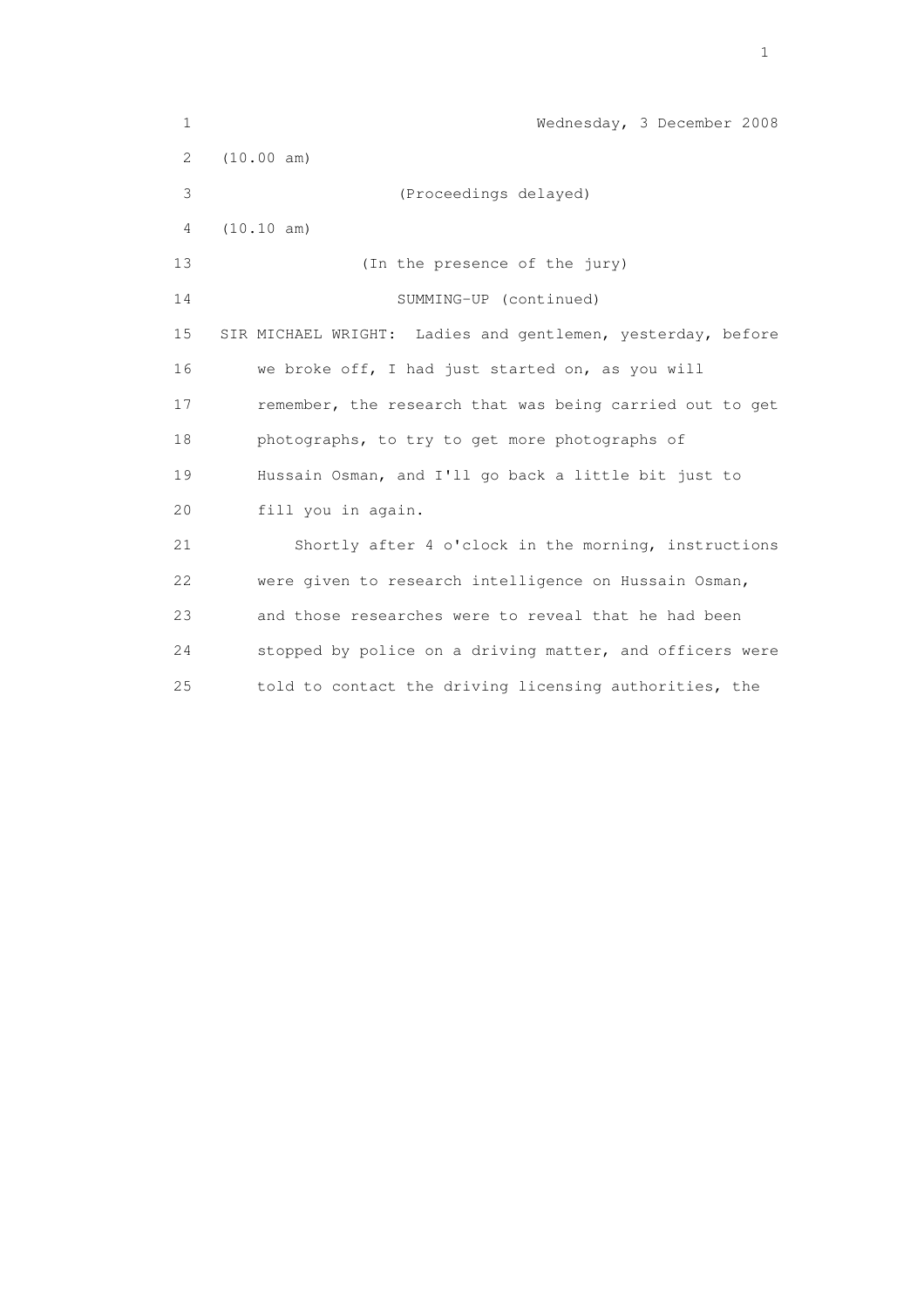1 DVLA, and the immigration authorities, to obtain 2 photographs and other information about Osman.

 3 However, it appears that the DVLA photographs did 4 not come through until about midday on the 22nd, and 5 that was of course after the shooting had occurred in 6 Stockwell, and the immigration authorities' photographs 7 came through later in the afternoon.

 8 Detective Chief Inspector Southworth explained how 9 these things work, and it can take some hours to get 10 such photographs or intelligence from those sources. 11 One thing that he said was that a problem with the DVLA 12 was that the office in Swansea couldn't be accessed 13 outside office hours. But since he gave that evidence, 14 and you remember I told you that contrary to my ruling 15 this is one fresh bit of evidence you are going to get, 16 because it came in before the guillotine came down, as 17 it were, and he has submitted another statement which 18 I am going to read to you.

 19 Statement of DCI KEVIN SOUTHWORTH (read) 20 SIR MICHAEL WRIGHT: This is Chief Inspector Southworth: 21 "I make this witness statement further to my witness 22 statement dated 8 October 2008 and further to my 23 evidence in the inquest on the 10th. 24 "In response to the Coroner's question on 25 10 November as to the MPS/DVLA designated point of

 $\overline{2}$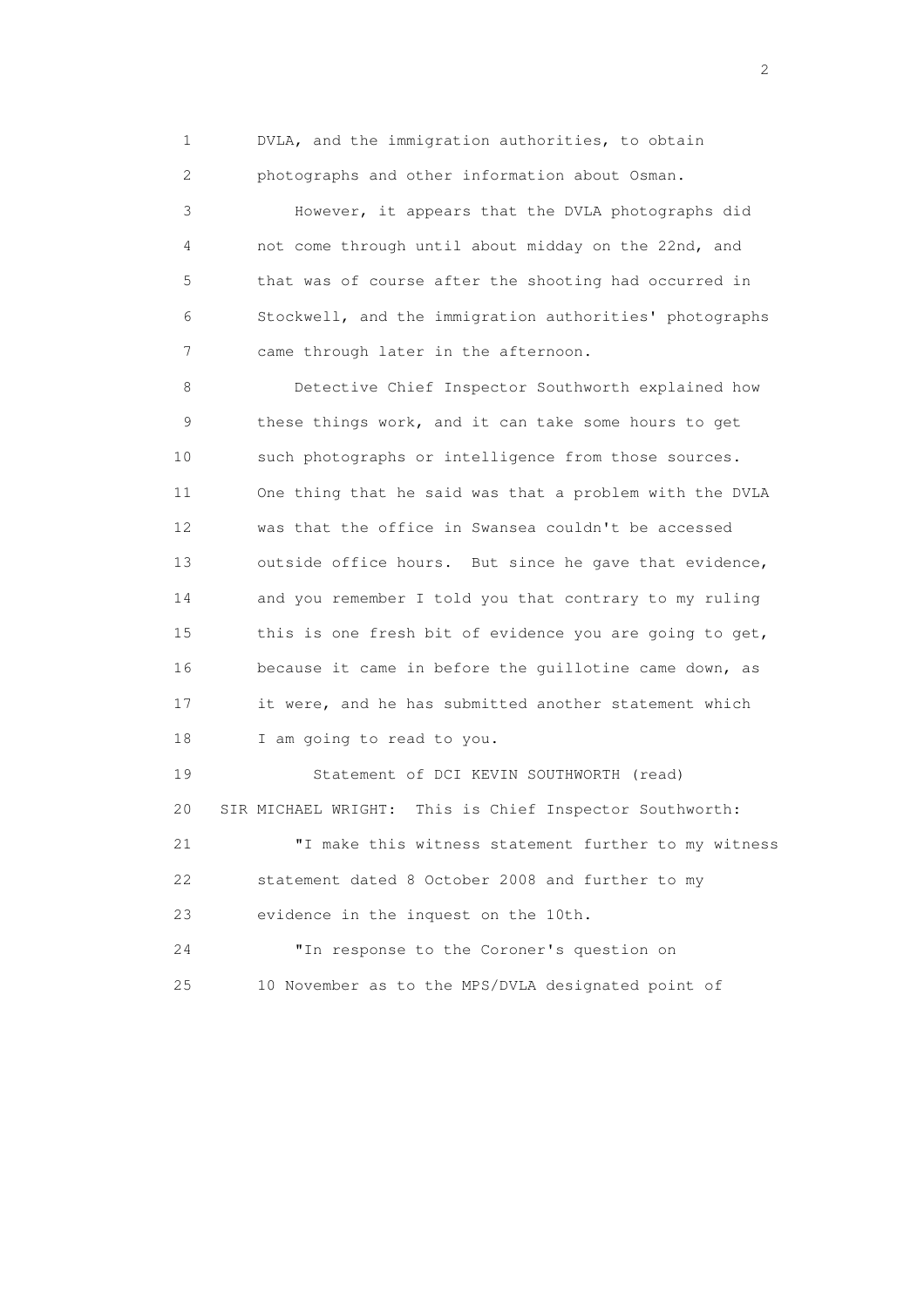1 contact was accessible outside office hours ... I said 2 that at the time it was not. Again, when asked further 3 by Mr Mansfield Queen's Counsel about the matter ... 4 I said that my understanding was that the MPS designated 5 point of contact was limited to office hours, although 6 I did qualify this by acknowledging the possibility of 7 error ... and suggesting that DVLA themselves might be 8 able to give a definitive answer.

 9 "The reason I qualified my replies was that I am not 10 (and was not at the time) myself directly involved in 11 conducting DVLA checks. As intelligence Detective 12 Inspector, my role was to manage the intelligence unit, 13 some of whose staff themselves carried out the check.

 14 "For this reason, before giving evidence on 15 10 November I spoke on the phone with the MPS/DVLA 16 liaison team to establish the route by which the Osman 17 photo was obtained from DVLA on 22 July. I spoke to 18 a colleague of Detective Constable Martin Edwards 19 (DC Edwards himself being on annual leave that week) and 20 my understanding from that discussion was that they only 21 worked office hours. However, having now read the 22 witness statement of DC Martin Edwards dated 23 13 November, I accept that my understanding was 24 erroneous and I am anxious to correct my evidence in 25 this respect."

 $\sim$  3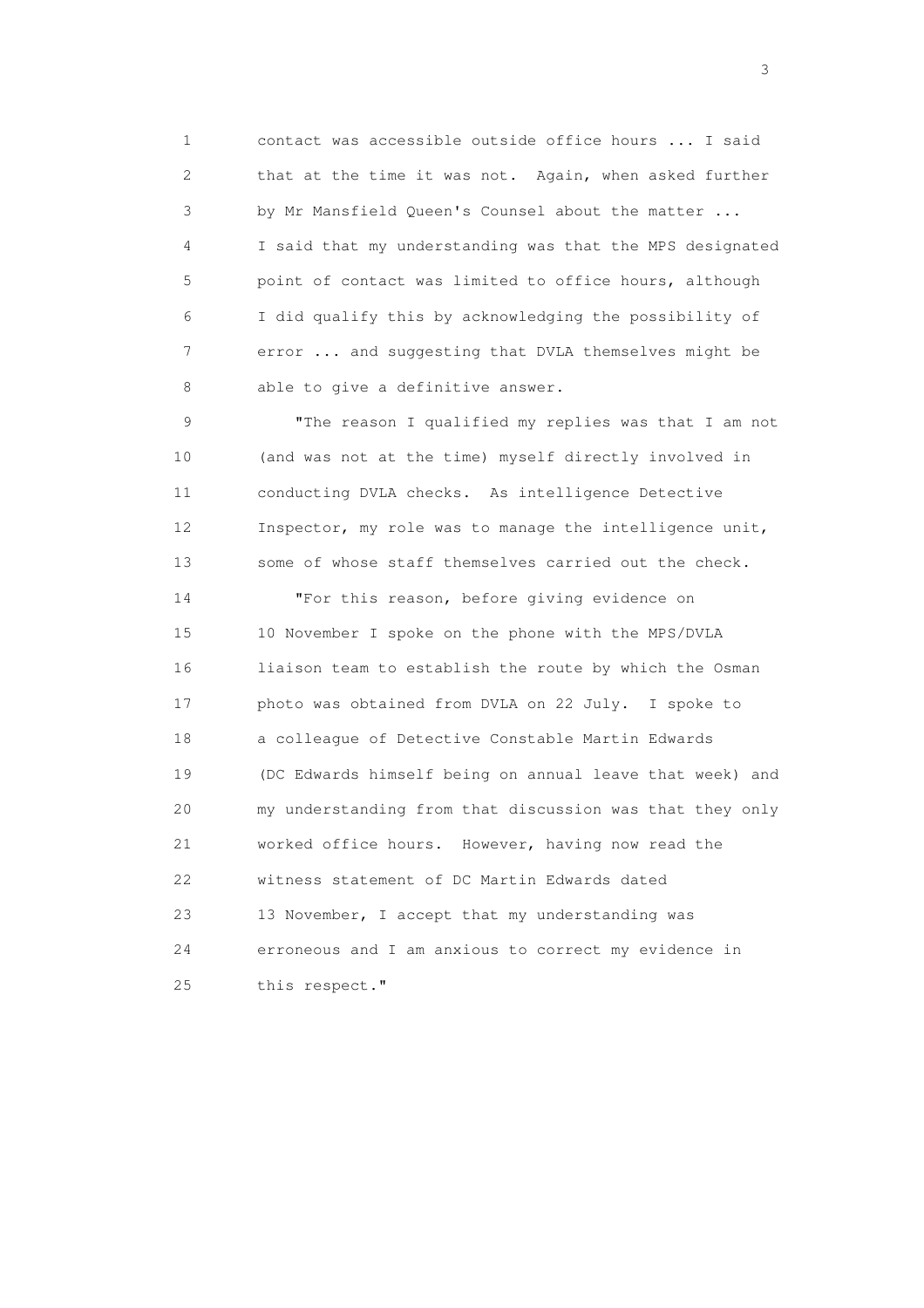1 Statement of DC MARTIN EDWARDS (read) 2 SIR MICHAEL WRIGHT: I have also got, which I will read to 3 you, two statements from Detective Constable Edwards. 4 I won't read all of it, because there is quite a lot of 5 detailed technical stuff about how these things are 6 managed, but the gist of it is this: he says: 7 "I am a police officer with 28 years service based 8 at Cobalt Square, employed working within the 9 Metropolitan Police intelligence bureau. Any enquiries 10 made to the DVLA have to be made through a DVLA liaison 11 officer of which I am one of two such officers. In 12 2005, this would have included checks with DVLA for 13 terrorism." 14 Then he goes on to deal with the details of the 15 liaison and how it all works. He said that: 16 "The call-out procedure operated by DVLA for out of 17 hours requests has been in operation since 1985. The 18 call-out procedure in 2005 is the identical procedure as 19 used today." 20 Then he goes on to say: 21 "DVLA hours of operation are 8.15 am-4.30 pm Monday 22 to Friday. DVLA do not operate 24 hours a day [but] 23 should the Metropolitan Police Service require 24 information outside these core hours for 25 a life-threatening incident, the following procedure was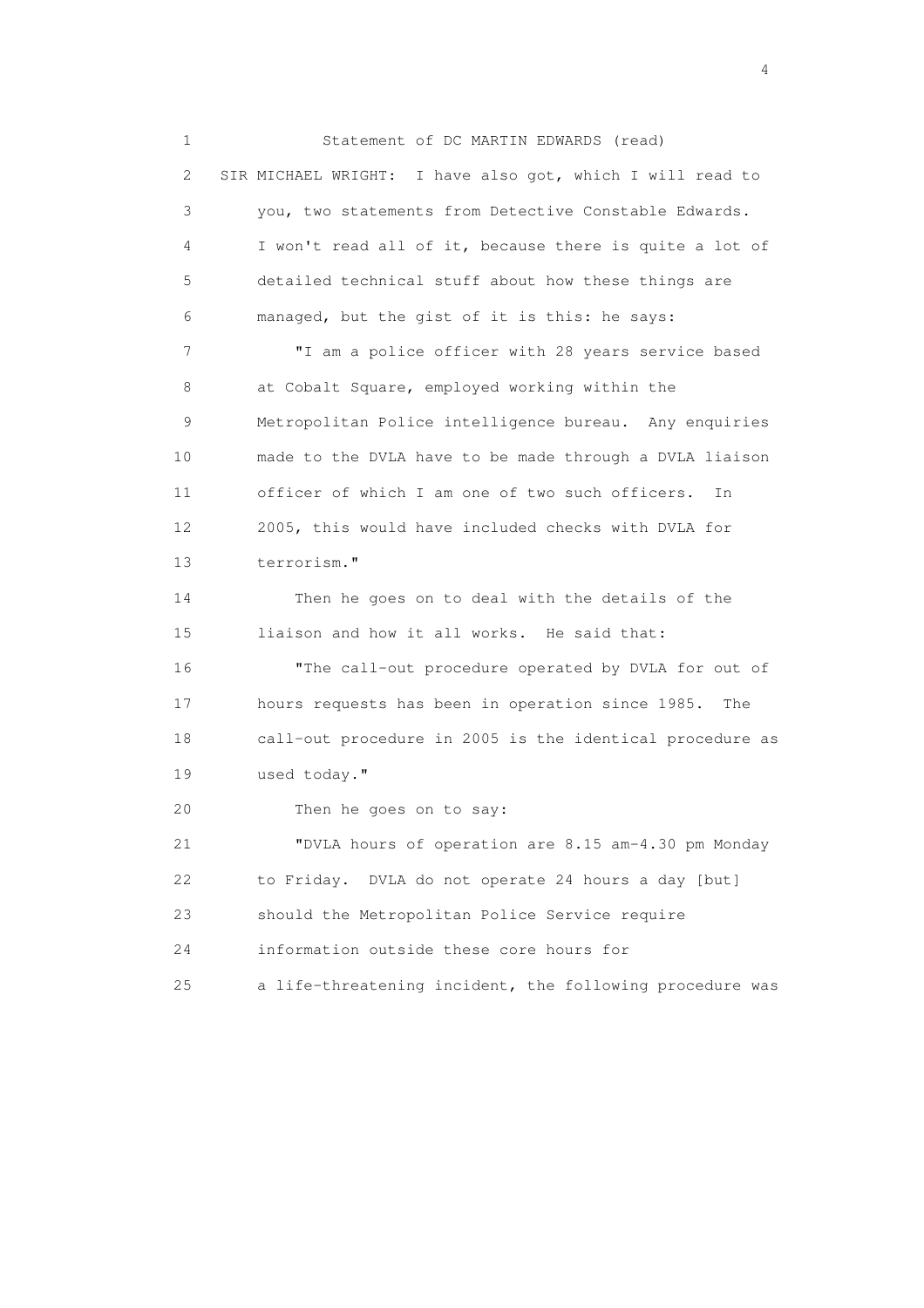1 in place in 2005."

 2 I don't think, Ms Hill, I need to go through the 3 details of it. 4 MS H HILL: No, sir, it's just the very last part about the 5 timescale. 6 SIR MICHAEL WRIGHT: Absolutely. Then he sets out in 7 considerable detail, it's rather a complicated procedure 8 of ringing up people and calling them out and getting 9 them to come into the office. Essentially the summary, 10 he says: there is a procedure; it is possible to call 11 somebody out from the DVLA in Swansea, to go in, open up 12 the office, access the files and get the information 13 that's required. 14 "This procedure from start to finish normally takes 15 no more than one to one and a half hours." 16 Then his second statement, Mr Edwards deals with 17 what he actually did on 22 July, in response to the 18 instruction to get the information that I told you 19 about. He sets out the details of the inquiry he made, 20 and he said: 21 "I completed a Data Protection Act form requesting 22 the photograph of Mr Hussain Ahmed Osman..." 23 Then he sets out date of birth and driver number and 24 that sort of thing: 25 "This I emailed to the DVLA in Swansea. I received

 $\sim$  5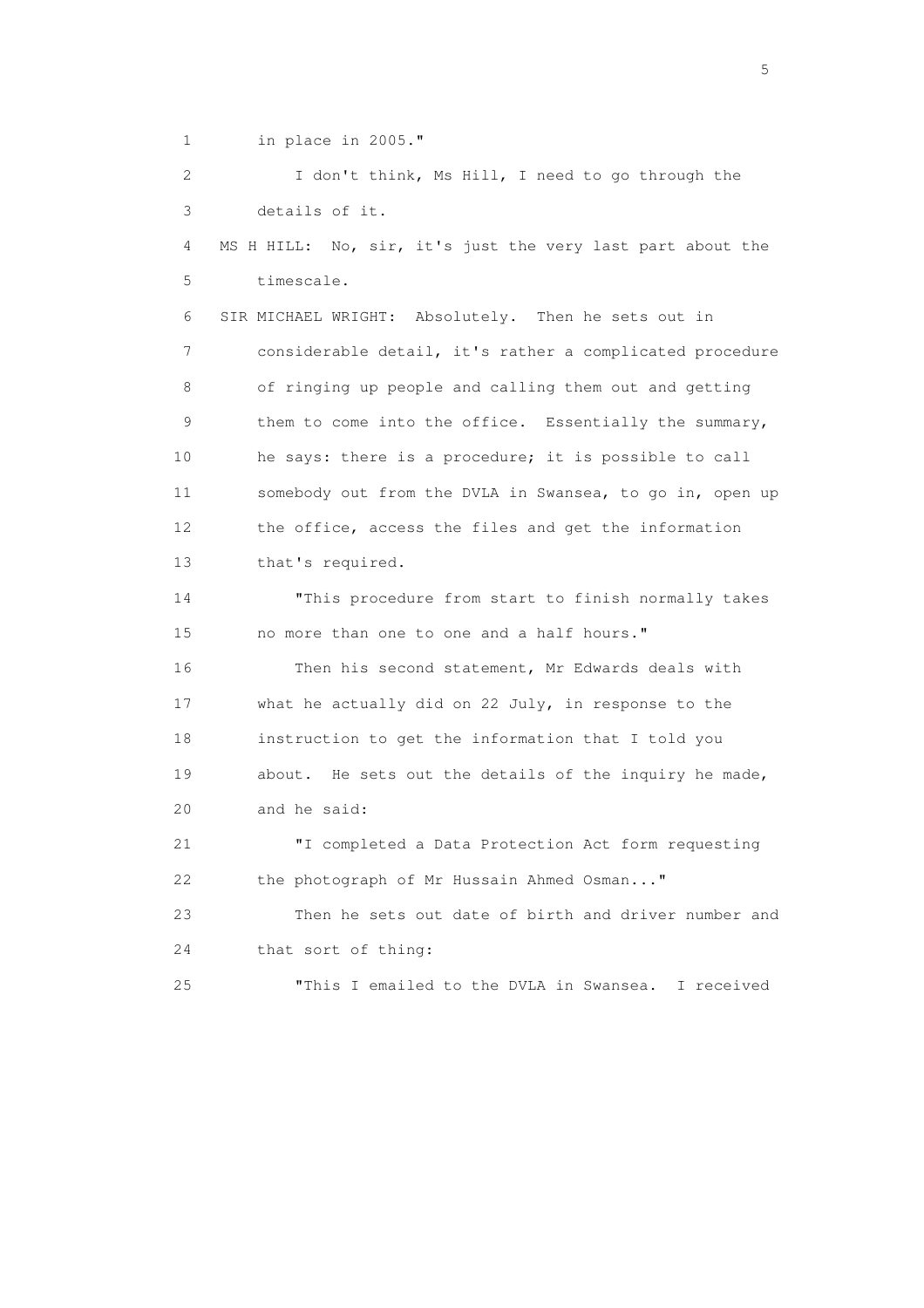1 in return by email the photograph of Mr Hussain Ahmed 2 Osman [details again]. I produce a copy of this emailed 3 photograph..."

 4 Which of course you have all seen the DVLA 5 photograph.

 6 "My daily log which contains the details and result 7 of any request, does not include any times [but] I have 8 subsequently made enquiries with DVLA as to the times 9 the request was made to the DVLA and the time the 10 photograph was despatched from the DVLA to the 11 Metropolitan Police. I produce a self-exhibiting 12 authenticated for court purposes print-out from DVLA 13 which shows the email from myself to the DVLA requesting 14 the photograph was received by them at 10.49 am on 15 [22 July 2005] and read..." 16 Then there is the detail of the inquiry made with 17 the attached Protection Act form. 18 "The photograph was emailed to the 19 Metropolitan Police by the DVLA at 12.10 pm..." 20 Is that all we need, Ms Hill? 21 MS H HILL: Yes. 22 SIR MICHAEL WRIGHT: Thank you very much indeed. So now you 23 know the inquiry was made at 10.49, and the photograph 24 was sent at ten past 12, midday. 25 Another significant connection was made at around

 $\sim$  6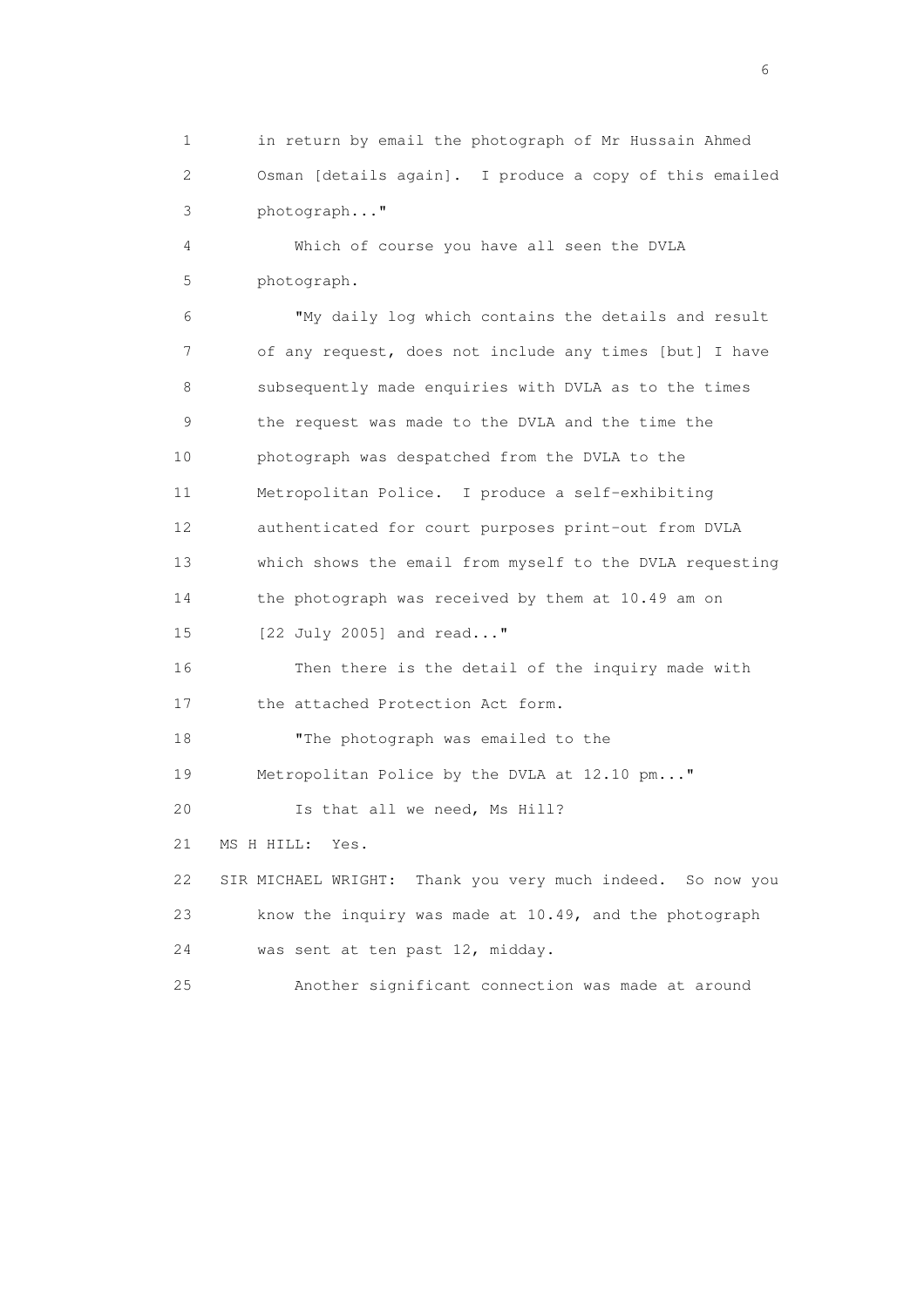1 this time. According to Mr Boutcher, researches on the 2 name Abdi Omar on police databases showed that he was 3 linked to Operation Ragstone. As you have heard, that 4 was a Special Branch operation in the Lake District in 5 May 2004, where a group of men gathered for what was 6 suspected to be a terrorist training exercise.

 7 Over 300 photographs had been taken in the course of 8 that operation. Hussain Osman appeared in a number of 9 the photographs. Some of the people on the photographs 10 had been identified by the police by name, but Osman had 11 not. The Ragstone photographs were viewed from around 12 11.40 am in the morning of 22 July, again after the 13 shooting.

 14 At 4.20 am, Mr McDowall had a meeting in which he 15 was briefed on the developing intelligence picture. He 16 noted in his log the names of the two suspects, Osman 17 and Omar, and the address 21 Scotia Road. He noted the 18 link with Ragstone, and details of a number of vehicles 19 that had been seen during Ragstone. He noted that the 20 scene examiners had found in the rucksack at 21 Shepherd's Bush some torn up correspondence with the 22 name Elias Girma. He noted a vehicle connected with 23 Ragstone which was registered to Yeshiembet Girma at 40 24 Blair House, Stockwell Gardens. There were a number of 25 other enquiries of which he appraised himself,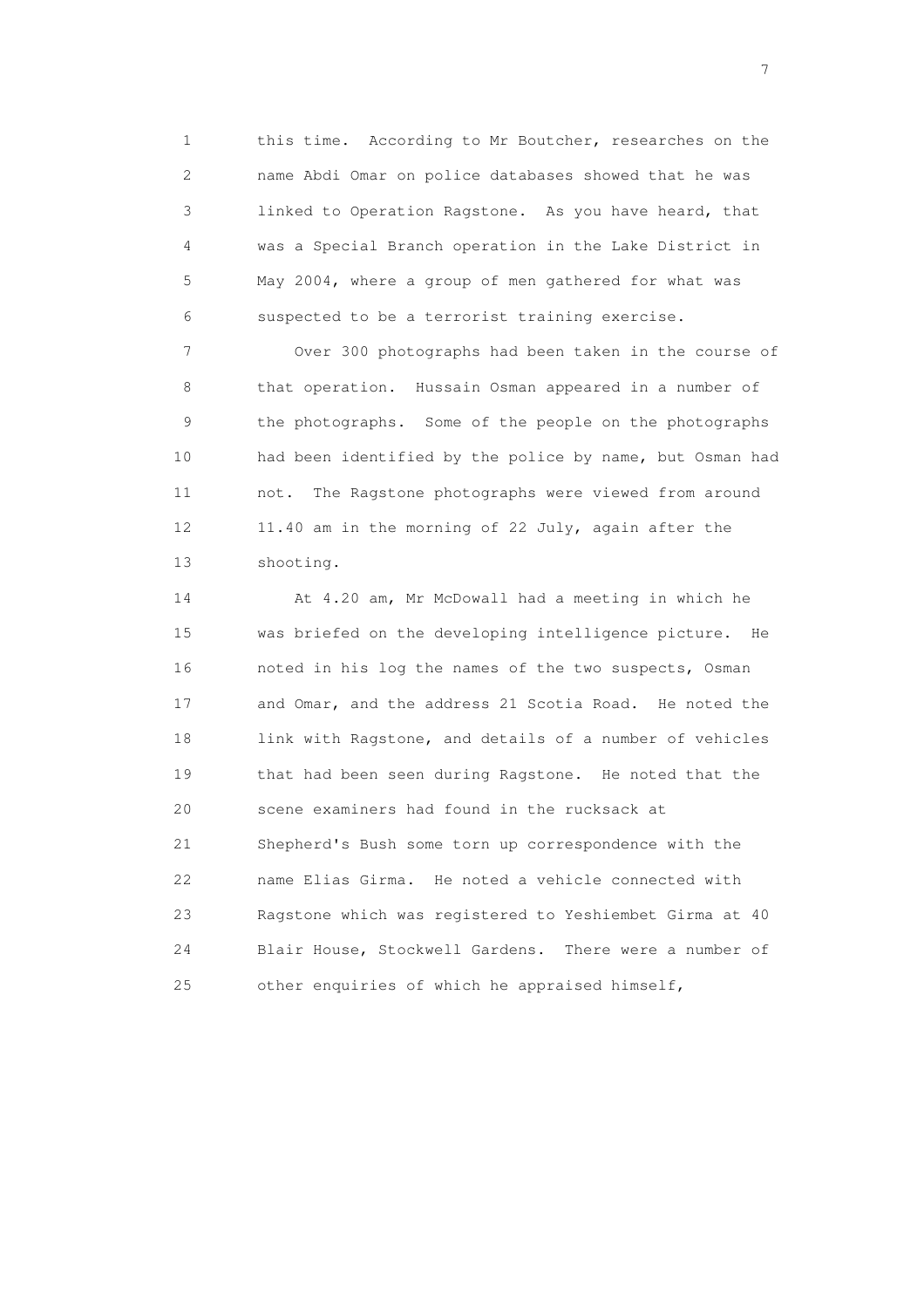1 including, you remember, those at certain prisons.

 2 At 4.55 in the morning on 22 July, Mr McDowall set 3 his Gold strategy. By this time, he had one priority 4 address, 21 Scotia Road. He had two suspects, Osman and 5 Omar. He had the gym photographs for those two, and he 6 had CCTV, closed-circuit television, stills from the two 7 scenes.

8 At the time of setting the strategy, Mr McDowall 9 thought that 21 Scotia Road was a single address with 10 its own front door, and not, as we now know, a flat 11 within a block which had a communal front door. He 12 decided that the operation should be a covert one and 13 recorded it as follows -- and you probably remember 14 these fairly cryptic notes which I'll interpret for you 15 in a minute:

 16 "Gold firearms strategy in respect of premises -- 17 control. Challenge. Stopped."

18 Then "W", which is short for "with"; "CO19 recce", 19 short for "reconnaissance".

 20 "4.55 am Silver to be ident [identified] each plot 21 to liaise [with] Silver DSO [designated senior officer] 22 Cress [short, of course, for Cressida Dick] (consult 23 CDR Carter) and update accord to developing int [short 24 for intelligence]."

25 In other words the strategy was to try to control

en de la construction de la construction de la construction de la construction de la construction de la constr<br>En 1980, en 1980, en 1980, en 1980, en 1980, en 1980, en 1980, en 1980, en 1980, en 1980, en 1980, en 1980, en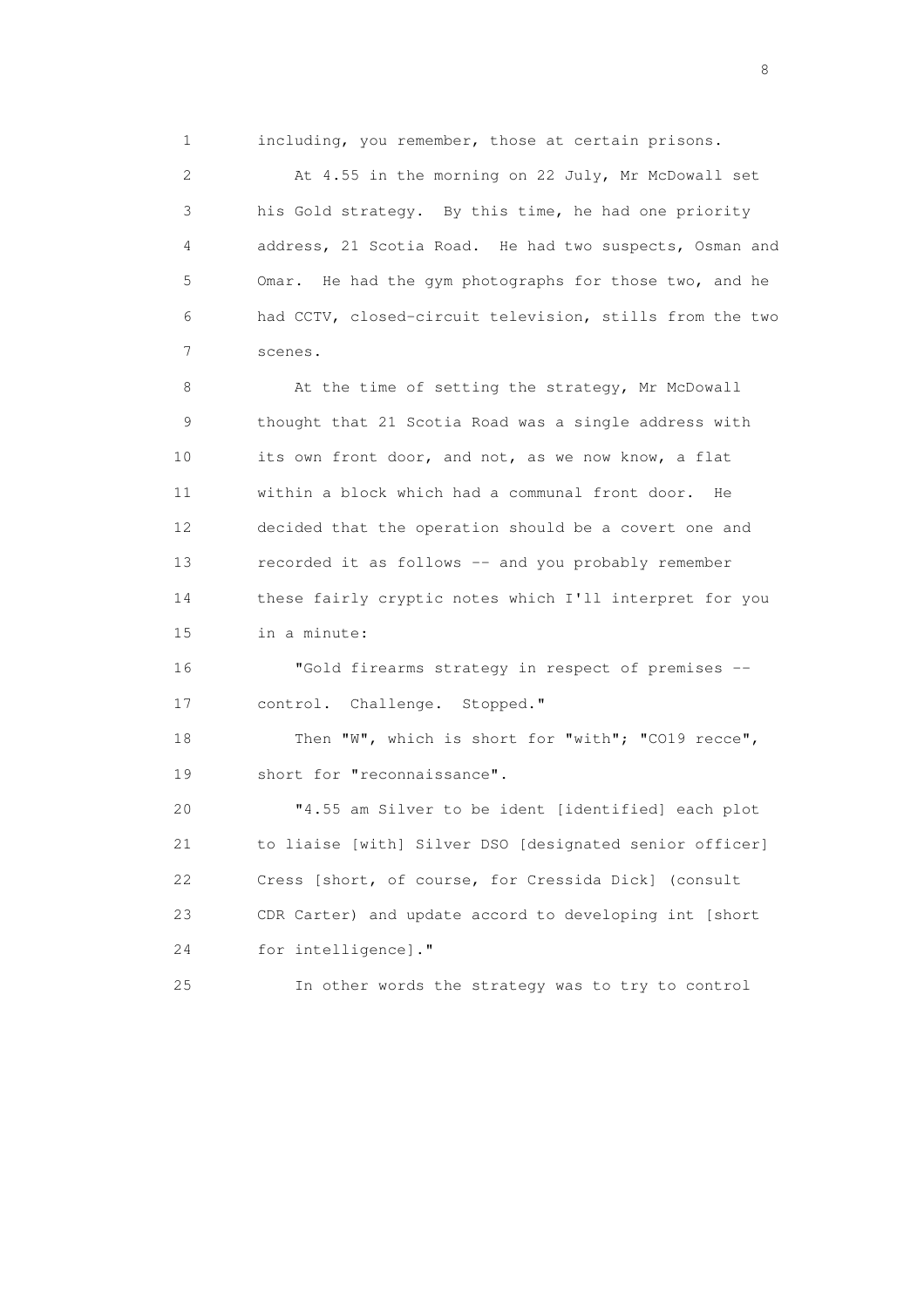1 the premises through covert surveillance, to follow any 2 person leaving those premises until it was felt safe to 3 challenge them and then stop them. Because it was 4 a covert operation, this would mean taking them under 5 surveillance control some distance away from the 6 premises.

 7 The stop element would be carried out by specialist 8 firearms officers from CO19. Ideally he would have 9 wanted a firearms team and a surveillance team to take 10 up position as soon as possible and certainly intended 11 that the firearms team should be in place as soon as 12 possible after the surveillance team had got there.

 13 He was hoping that the firearms team would have been 14 there by 7 o'clock in the morning.

 15 From 5 o'clock onwards, Mr McDowall had a rolling 16 series of meetings, as the various officers came to his 17 office to brief him and to receive information. DCI, 18 Detective Chief Inspector Mellody, contacted the SO13 19 operations room for an officer who had completed the 20 Inspector Firearms Command Accreditation Training, 21 IFCAT, to act as Silver Commander for a firearms 22 operation as soon as possible.

 23 By 4.57, Detective Inspector Merrick Rose was 24 informed that he was required to Silver a firearms 25 operation and was to attend New Scotland Yard.

en de la construction de la construction de la construction de la construction de la construction de la constr<br>1911 : la construction de la construction de la construction de la construction de la construction de la const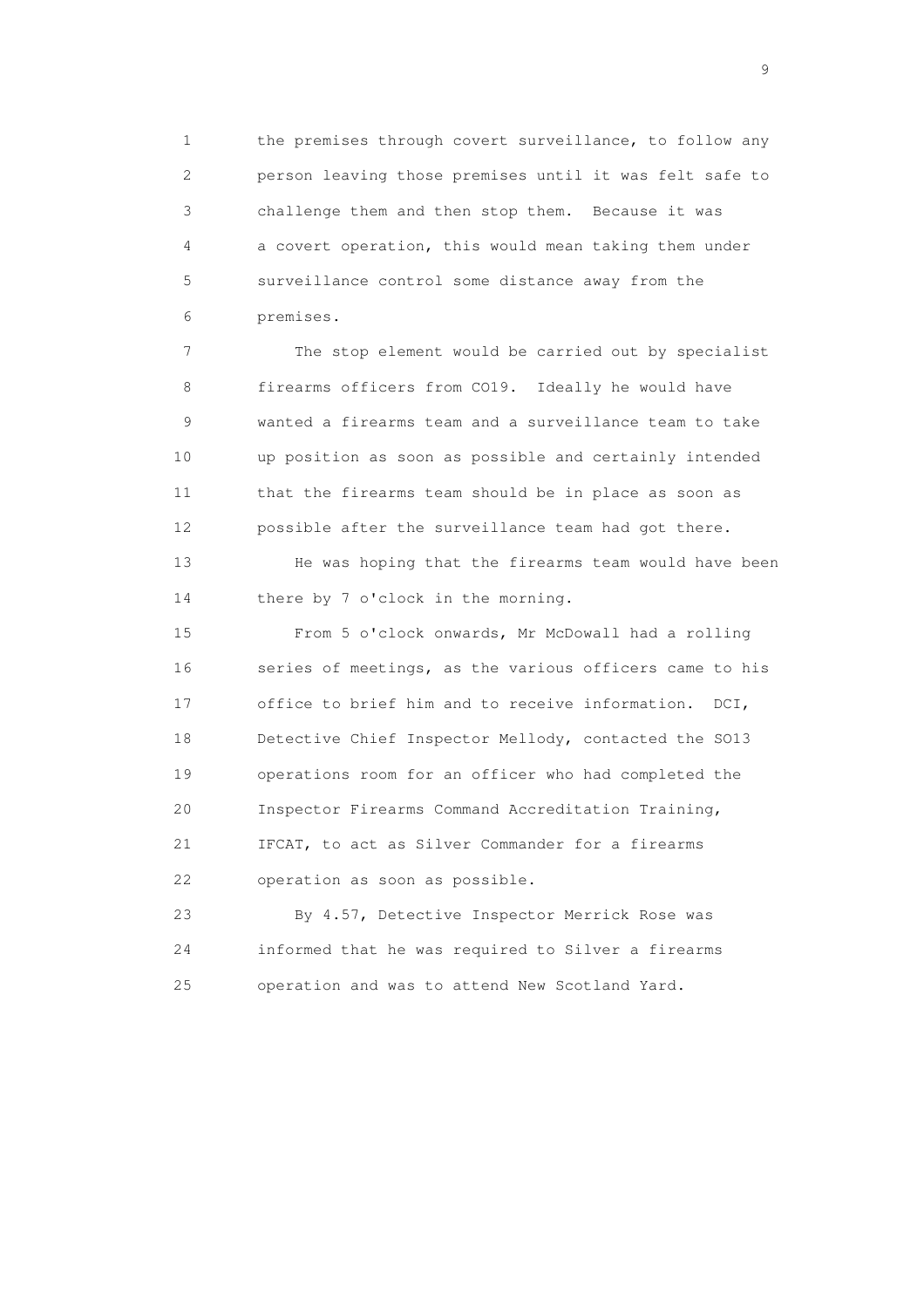1 At 5 o'clock in the morning, Derek, the team leader 2 of the red surveillance team, was at New Scotland Yard, 3 and he was aware of the emerging intelligence. He went 4 to the 16th floor operations room where he spoke to the 5 officer using the pseudonym Alan. He was the deputy 6 co-ordinator of the ops room. Alan informed him of the 7 requirement to deploy the red team, and you will know 8 from the start time in the red team log that they were 9 actually in position in the Scotia Road vicinity by four 10 minutes past 6 that morning.

 11 Central 2402, who we saw at a very late stage in the 12 evidence, he was the leader of the blue surveillance 13 team, and he was also instructed at about 5 o'clock to 14 get his team to New Scotland Yard as soon as possible. 15 Just in brackets, just to remind you, they were the team 16 that eventually went to Portnall Road.

 17 You may think that the position about firearms teams 18 is rather less clear. Alan has a note which he made 19 timed at 5.05 am, and I quote:

 20 "ZAJ tac adviser called and team deployed." 21 He thinks that around this time he called 22 Inspector ZAJ, said they had identified premises linked 23 to the attacks, the 21/7 attacks, and that Mr McDowall 24 wanted a firearms team to go to 21 Scotia Road as soon 25 as was practicable. Alan says that ZAJ told him that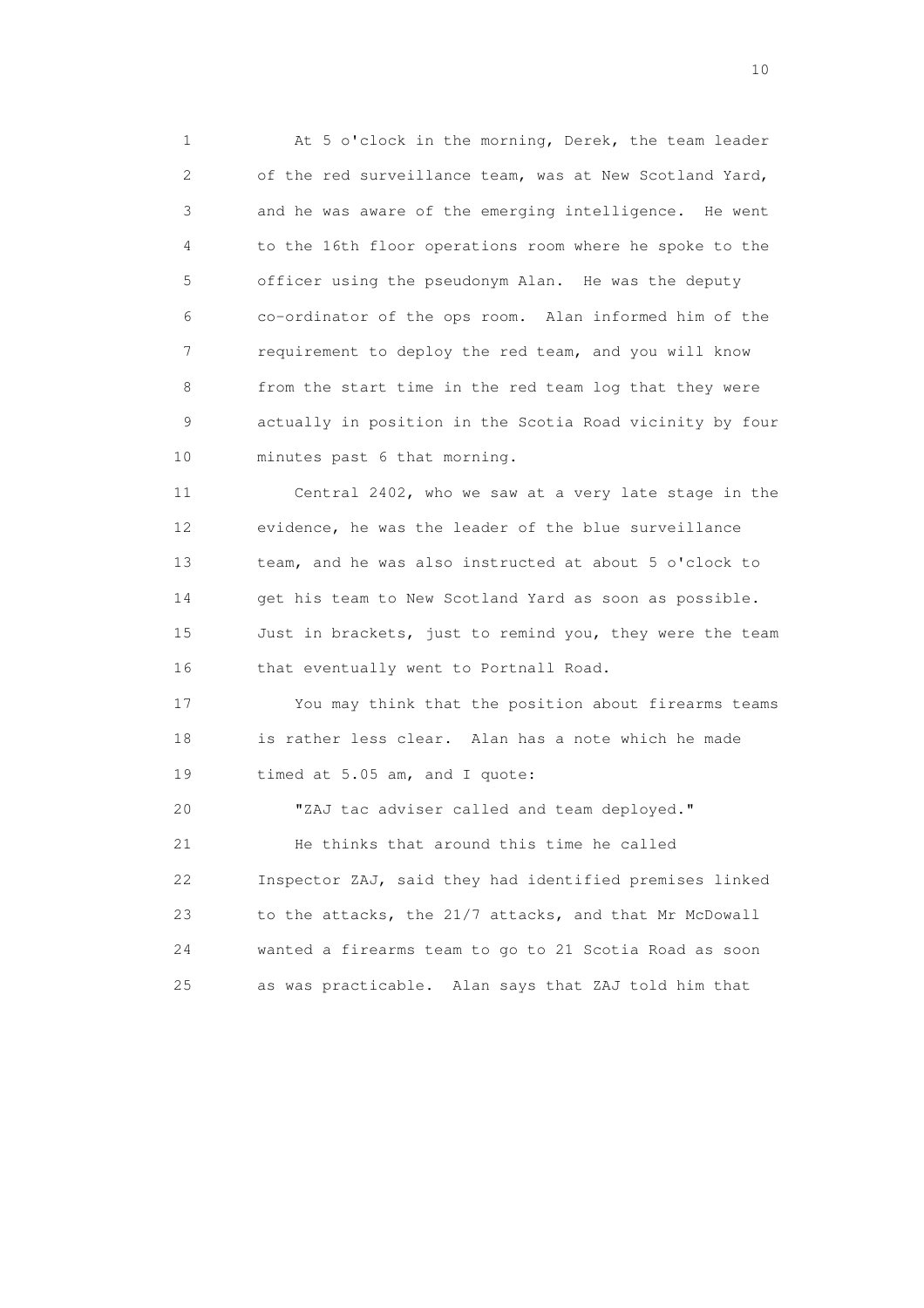1 a team would be deployed, and Alan's telephone records 2 show a call to Inspector ZAJ at 17 minutes past 5 that 3 morning.

 4 ZAJ says that he was not told about this 5 requirement. However, at seven minutes past 5, ZAJ 6 telephoned Alpha 1, who was the leader of the orange 7 firearms team. They were the oncall night duty firearms 8 team.

 9 ZAJ thought that he made this call after 10 a discussion with Andrew, in which it was decided to 11 bring the team to New Scotland Yard in case an overt 12 strategy required them to deploy, and it would then be 13 easier for them to deploy from that central location. 14 And indeed, at some time between seven minutes past 5 15 and 20 past 5, the orange team were called to New 16 Scotland Yard. They were fully equipped, fully armed, 17 and you remember they settled down in the canteen.

 18 At 15 minutes past 5, Mr McDowall records that he 19 met with the firearms tactical advisers. He thought 20 that it was Andrew and ZAJ. Mr Mellody, DCI Mellody, 21 also thinks that Andrew was one of those present, but 22 Andrew believes that he was not there.

 23 At 5.17 and 5.25, Andrew made calls to Mr Boutcher 24 lasting for four and six seconds, and at 5.25 he also 25 called Angie Scott, Detective Chief Inspector Scott.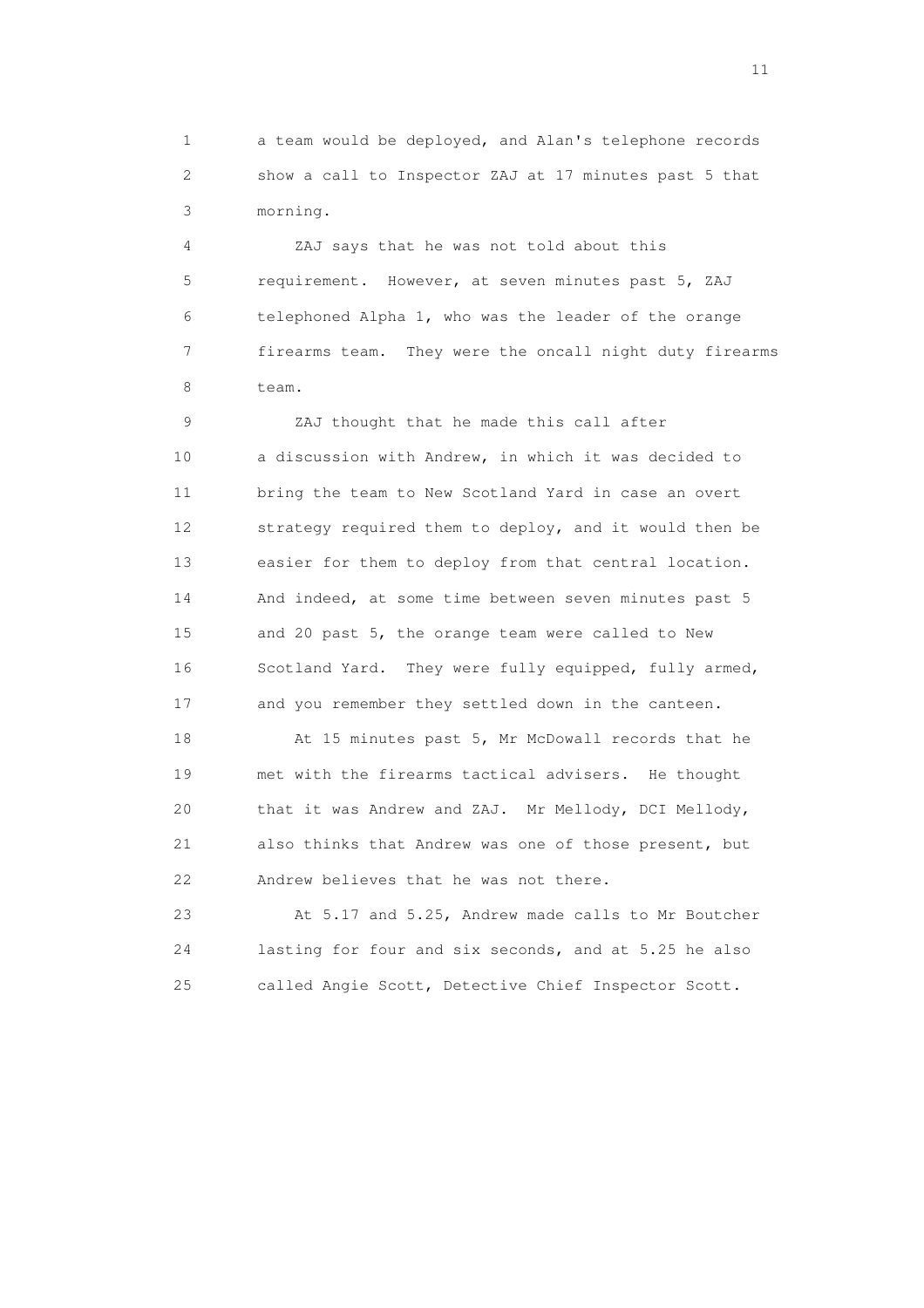1 However, Andrew does not recall being made aware of 2 the covert strategy by Mr McDowall or being aware of any 3 discussions about arrangements to deploy a firearms team 4 to Scotia Road.

 5 So you will want to consider, when you consider all 6 that evidence, whether all this represents a failure of 7 recollection on the part of Andrew subsequently -- and 8 here, as elsewhere, in all respects, you will have to 9 make allowance for the passage of time since 2005 -- or 10 does it represent misunderstandings and failures of 11 communication at the time these events were actually 12 happening?

 13 DCI Scott remembers getting a call from Andrew in 14 which he asked whether she was going to be the Silver on 15 an operation, and she contacted the SO13 ops room at 16 5.28, asking to be updated on SO12 and CO19 deployment 17 towards the subject of interest.

18 At 5.35, it is recorded that Mr Mellody told her 19 that Mr Rose had been identified to be the Silver. By 20 that time, Mr Rose was being updated by Mr McDowall, who 21 outlined the Scotia Road strategy to him. Then at 5.45, 22 those present in Mr McDowall's office were told that 23 they now had the latest address for Abdi Omar, and that 24 was 61A Portnall Road. It was accordingly decided that 25 there was a need for two firearms operations.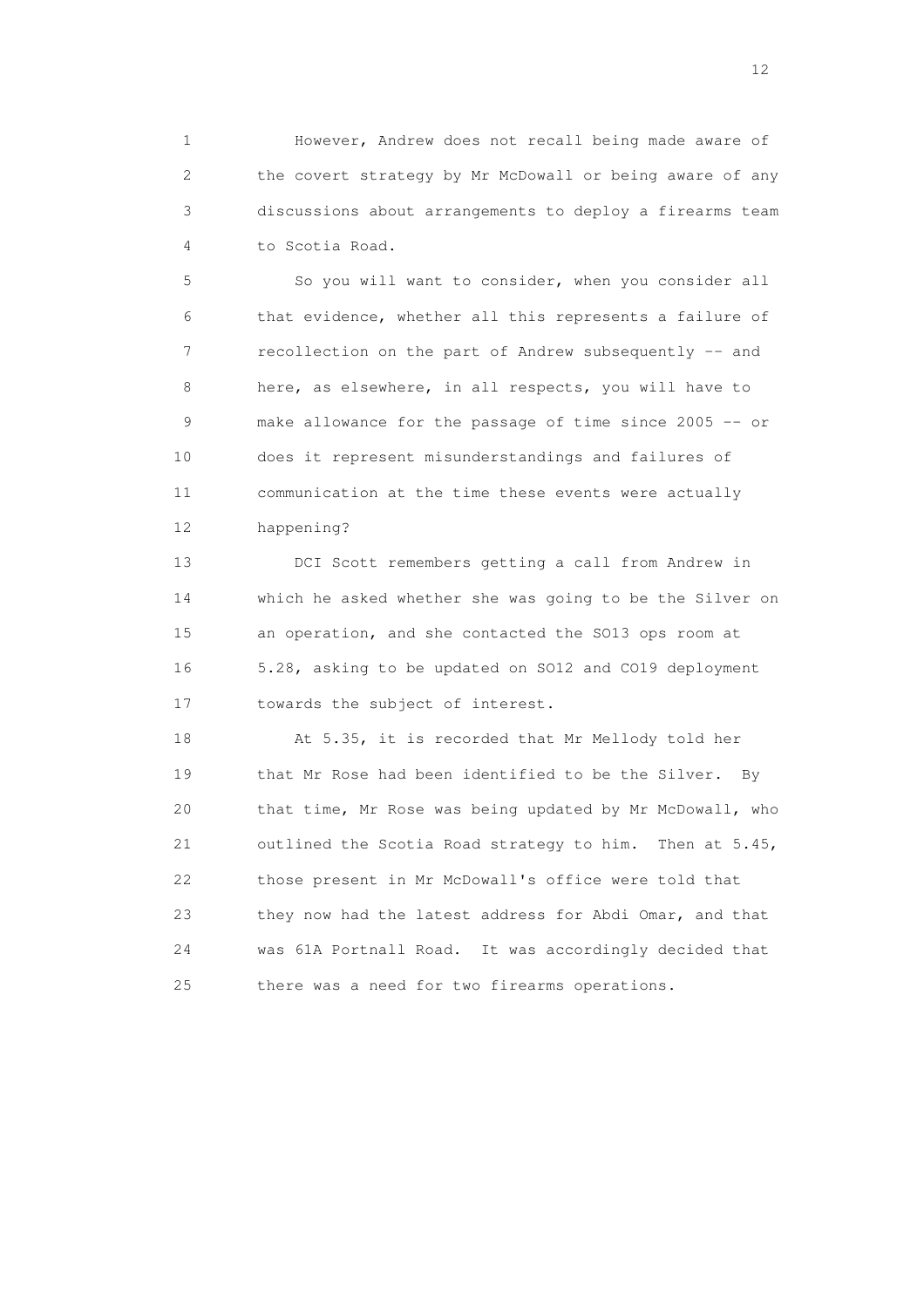1 According to Mr Rose, Andrew said that there would 2 be sufficient teams on from 7 o'clock. When Mr Andrew 3 gave evidence, he told you that the grey team could not 4 have been deployed because they had only gone off duty 5 at 4 o'clock, and they had been on duty for 20 hours or 6 more. But what about the orange team, who had been at 7 New Scotland Yard waiting in the canteen since about 20 8 past 5?

 9 The suggestion was made many times in these 10 proceedings that, given the emerging intelligence and 11 the available resources, it would have been entirely 12 sensible to have called the orange team to New Scotland 13 Yard as a central location from where they could deploy 14 as needed. It's been suggested that it would have been 15 sensible not to deploy them immediately to Scotia Road 16 when it might have been anticipated that other addresses 17 would come to light which might require a firearms team.

 18 On the other hand, no-one says or recalls now that 19 orange team was actually called to New Scotland Yard for 20 that reason. Again, is this a suggestion made with the 21 benefit of hindsight, which you have been cautioned so 22 often against, or was there at the least some 23 misunderstanding or miscommunication at the time, or is 24 it simply a failure of recollection by those who were 25 involved in those decisions?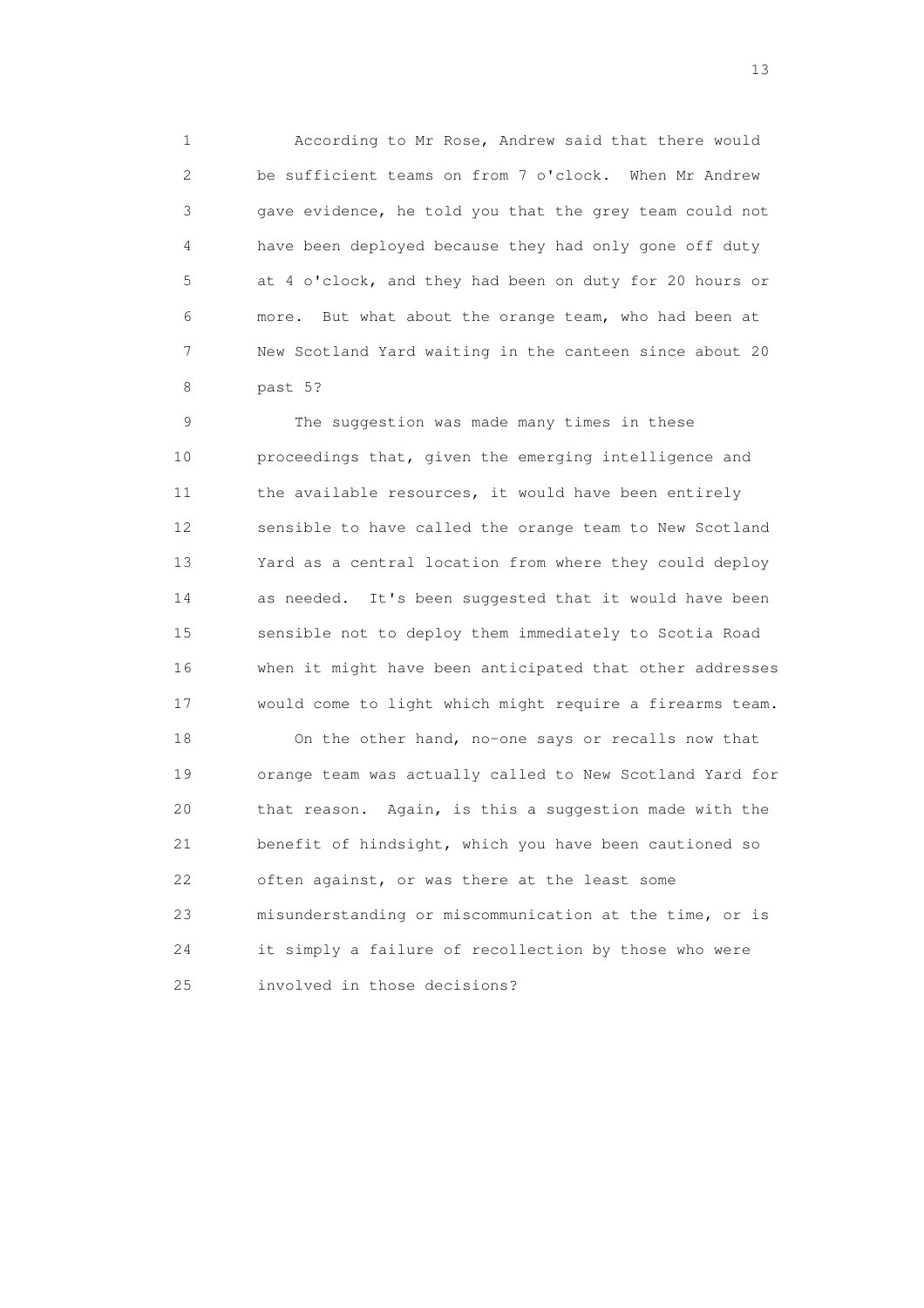1 Meanwhile, DCI Purser was telephoned, I think he was 2 at home, and he was told to be at New Scotland Yard by 3 6.30 am. Inspector ZAJ contacted Trojan 84, who was the 4 firearms tactical adviser for the black team, and told 5 him that he and his firearms team would be going to 6 Scotia Road.

 7 At ten to 7, 6.50, McDowall chaired a large meeting, 8 a formal update briefing, and you saw a list of those 9 present. You will recall that it was at this meeting 10 that Mr Purser volunteered to be the Silver for 11 Scotia Road. Mr Rose volunteered to do the same job for 12 Portnall Road. While this meeting was going on, you 13 heard that the first member of the blue surveillance 14 team arrived in the vicinity of Portnall Road, and that 15 was at eight minutes past 7.

 16 Commander Dick, as she then was, Deputy Assistant 17 Commissioner Dick as she now is, joined the meeting 18 a little late. That wasn't her fault. She had been 19 given the wrong location, the 16th floor ops room, and 20 while she had waited there, she had been updated by Alan 21 and by Detective Chief Inspector Noel Baker, who was the 22 ops room co-ordinator. In any event, before she left 23 the meeting, she spoke to Mr McDowall, who told her that 24 surveillance teams had gone to Scotia Road and 25 Portnall Road, that arrangements had been made in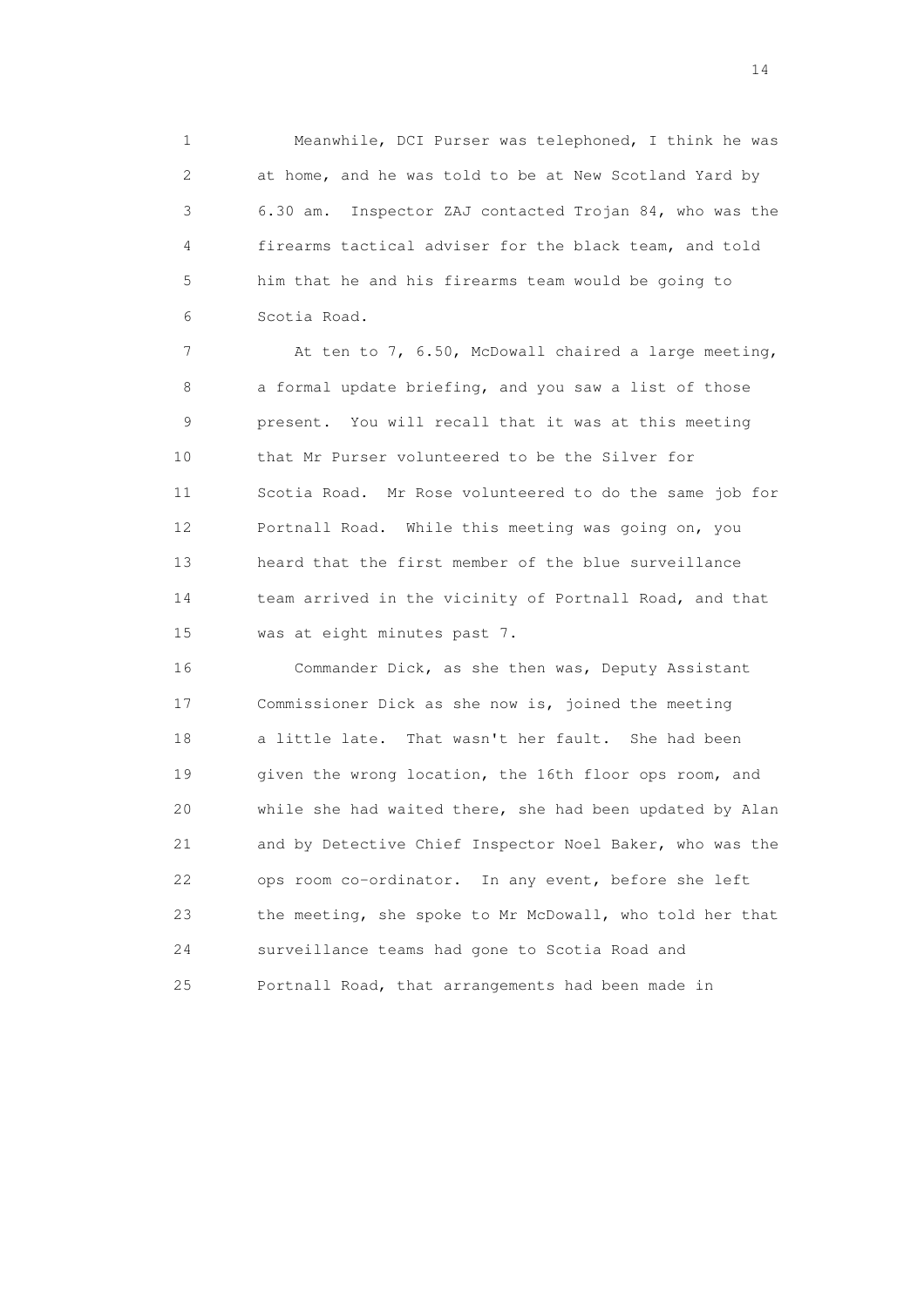1 respect of the black and orange teams, and he went 2 through for her the strategy that he had set. He also 3 checked whether Ms Dick needed anything else.

 4 Going back to the firearms arrangements, Mr Purser 5 and Mr Rose obtained a full intelligence briefing from 6 Mr Mellody before deploying to the respective addresses 7 that they were responsible for. Ms Dick went to the 8 operations room and to a meeting in the forward 9 intelligence cell. You remember the little room to the 10 right-hand side as you saw it on the plan. That was at 11 about 8 o'clock. She thinks that it was shortly before 12 she went to that meeting that she became aware of the 13 true nature of the premises at Scotia Road, the communal 14 block.

 15 At that meeting, she indicated that she would be in 16 charge of the operation, and not merely in respect of 17 any decisions that would have to be taken by a DSO. The 18 strategy was discussed and written up on a board.

 19 Back to firearms. The black team came on duty at 20 Leman Street at 7 o'clock in the morning. First of all, 21 Ralph, the team leader, gave the team a postings 22 briefing and you saw a list, and you have it in your 23 bundle, of the various cars to which the various team 24 members were allocated. They booked out their weapons, 25 a process which takes a little time.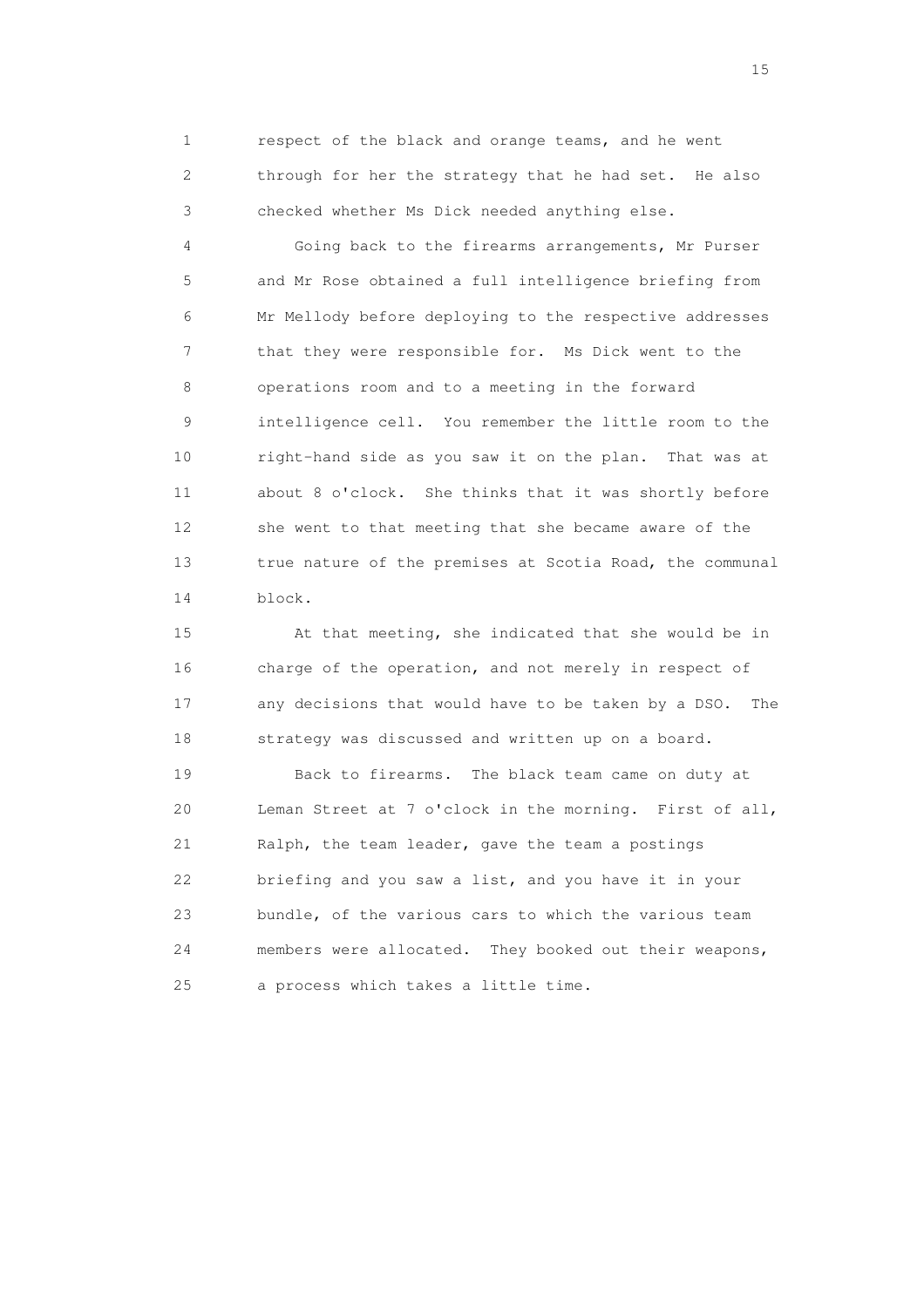1 At 7.45, they were briefed by Trojan 84. They were 2 told, among other things, that they might have to use 3 unusual tactics, and that was a reference to the 4 possibility of a critical shot., and that they should 5 trust the information that they were given. The vital 6 point, you may think, was to make sure that any subject 7 they were directed towards had in fact been correctly 8 identified as a would-be suicide bomber.

 9 Trojan 84 acknowledged the importance of briefings, 10 and he said that he thought that Charlie 2 and 11 Charlie 12 were put in an invidious position, and you 12 may remember this because this was an impassioned 13 outburst that he gave you and I'm going to read it to 14 you. He said this:

 15 "There is no doubt in my mind about that. And the 16 mindset played a huge part in relation to it. I mean, 17 in relation to what those officers thought in relation 18 to all those briefings, I am sure they tried to justify 19 it in their own minds as to what all this meant, but 20 even when I delivered the line, I mean one of the guys 21 in his statement has put in 'because of the urgency in 22 his voice'. I mean, that, coupled with the positive 23 identification of a suicide bomber from the day before 24 and all of the mindset, all of the briefing, I am sure 25 had a huge impact on the way they thought.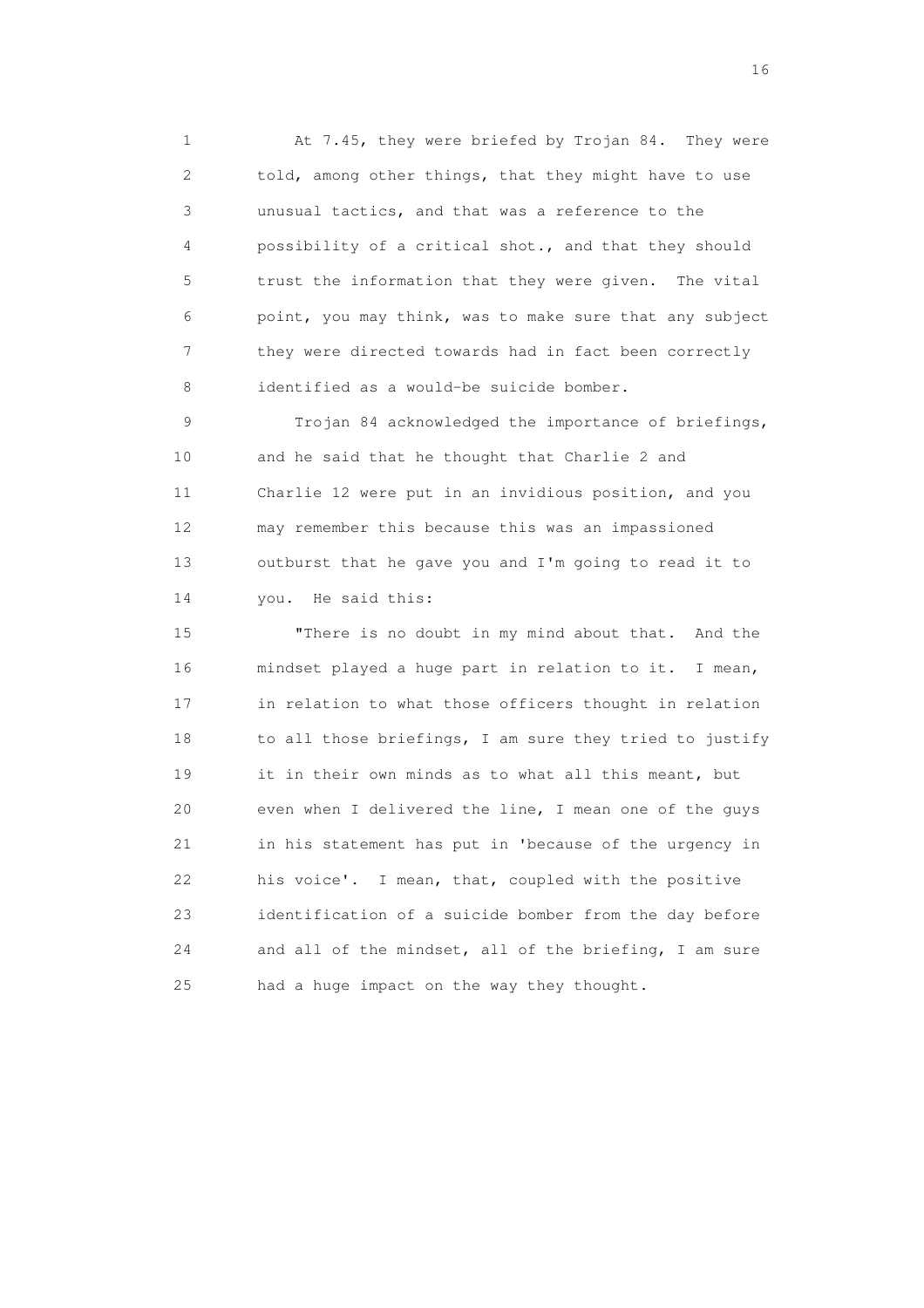1 "And that is the crying shame in all of this, you 2 know, we released 2 and 12 into an impossible situation 3 where they had to make sense, because of the individual 4 officer responsibility, they were given the judgment 5 call, and that is unbelievably outrageous that they 6 should be left with that responsibility. I mean, we 7 can't do it any other way and it was difficult, but 8 yeah, I think you are absolutely right in that, the 9 concertinaing of all the information, I'm sure had 10 a huge part in the outcome."

11 That was what he said to you.

 12 About ten past 8 they began making their way to 13 police premises at Nightingale Lane for the briefing by 14 Detective Chief Inspector Purser. The control car 15 picked him up from New Scotland Yard en route, and 16 Mr Purser's briefing began at about 8.45 am, and 17 concluded by about 9.15 when Mr Purser gave the team the 18 guidelines about when it was permissible to use force. 19 You will remember, you have seen it on the blue card, 20 and it was also set out in his briefing note.

 21 It seems that at the time those who were briefed 22 took the view that it had been a thorough and 23 comprehensive briefing. You heard evidence that in the 24 course of it, the team were told that the suicide 25 bombers were deadly and determined. Some recalled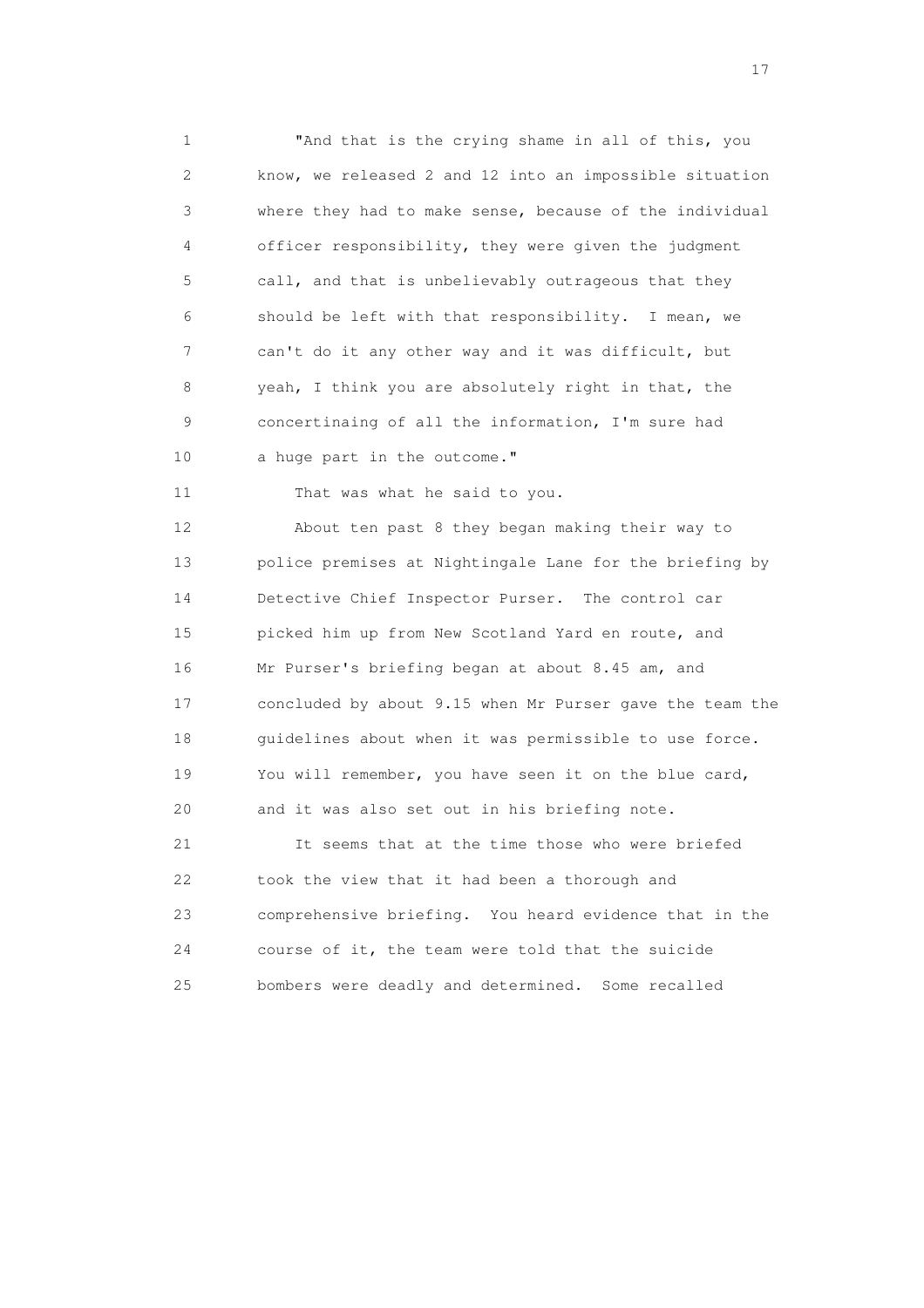1 Mr Purser also saying that the bombers were "up for it". 2 He doesn't accept that he would have used those words.

 3 Mr Mansfield criticised the briefing as being 4 unbalanced. Mr McDowall accepted that a balanced 5 briefing would include a warning to firearms officers 6 that the bombers may not be at the address in question. 7 Mr Boutcher agreed that it should include a reference to 8 the fact that a person who emerged may or may not be 9 a bomber from that day or a previous day. I will go 10 back to the briefing in much greater detail when 11 I discuss with you the evidence that Charlie 12 gave.

 12 At the end of the briefing, Mr Purser briefed the 13 SO13 team, including Sergeant Dingemans, who, you 14 remember, was -- anti-terrorist team who would make any 15 stops that did not involve or did not need to involve 16 the firearms officers.

 17 Now, what, in the meantime, had been going on at 18 Scotia Road with the red surveillance team who had begun 19 at four minutes past 6? Well, Derek told you that it 20 was immediately obvious to the team that they were 21 dealing with a communal block of flats, and he said he 22 would have relayed this back to the control room. He 23 understood that any subjects were to be stopped by SO19, 24 but he was concerned to know where SO19 were. He made 25 a number of telephone enquiries from the control room,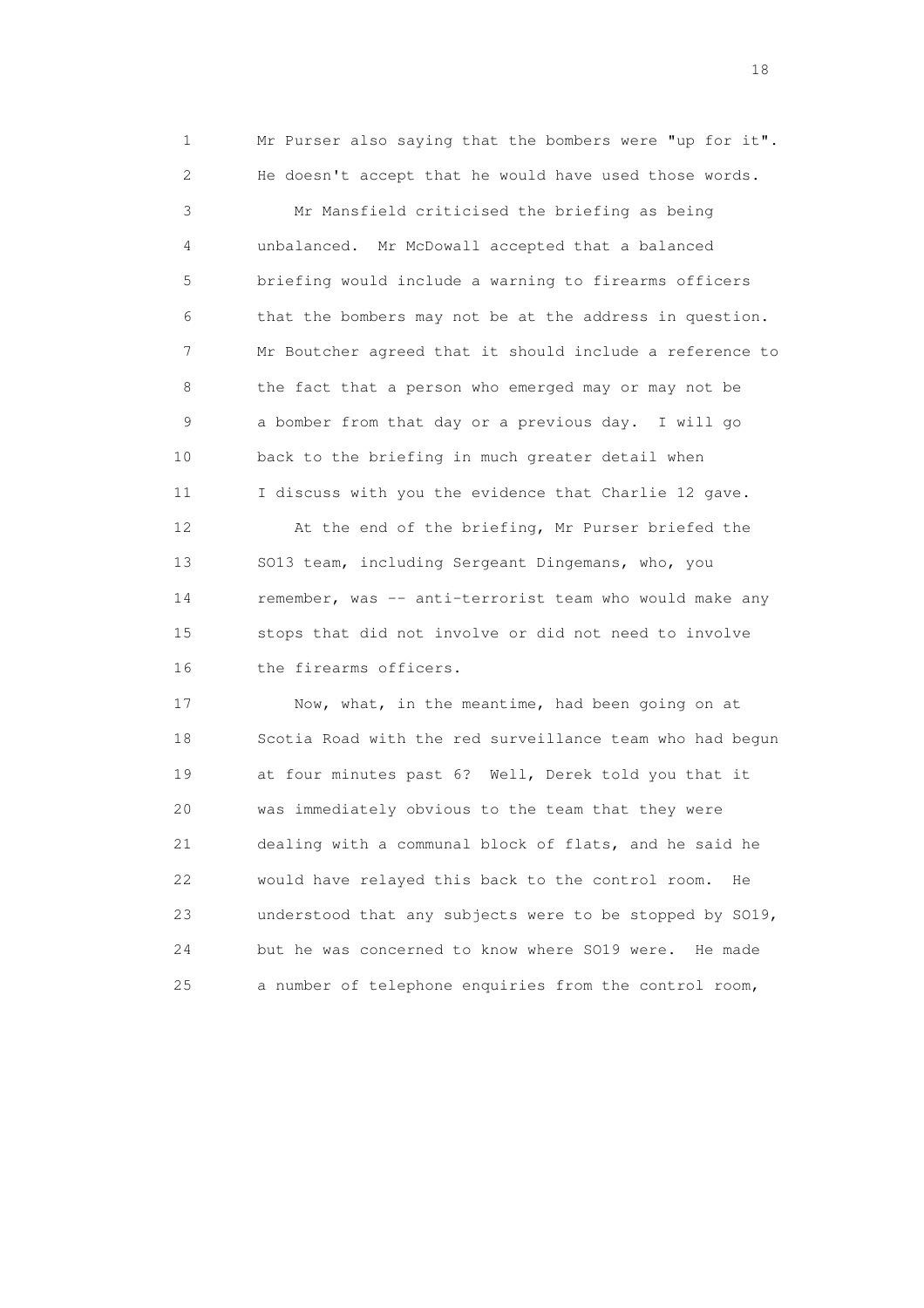1 complaining that they didn't have the necessary support. 2 He was never given a satisfactory answer for the absence 3 of firearms support. He was, as he thought, being 4 fobbed off with explanations such as "they are on their 5 way", or "they are being briefed", or "they will be 6 there soon".

 7 Derek was aware of the TA Centre in 8 Upper Tulse Hill, and he drew the attention of the ops 9 room to this facility in the first half hour of the 10 surveillance. The response was that this was being 11 looked into. Derek was also aware that there were bus 12 stops within a reasonably short walking distance from 13 Scotia Road, so that any suspected suicide terrorist 14 would be able to get on a bus within a very short time 15 of leaving the premises, and in the light of the events 16 of the previous day, Derek thought that this was 17 something to be avoided.

 18 The bus stops that were causing Derek particular 19 concern were the ones in Upper Tulse Hill, almost 20 opposite Marnfield Crescent, and he asked his monitor if 21 he could arrange for the bus services to be suspended. 22 It appears at one stage members of the team thought that 23 the bus services had been suspended, but it is apparent 24 that they had not been, and that was for fear of drawing 25 attention to the fact that something was going on in the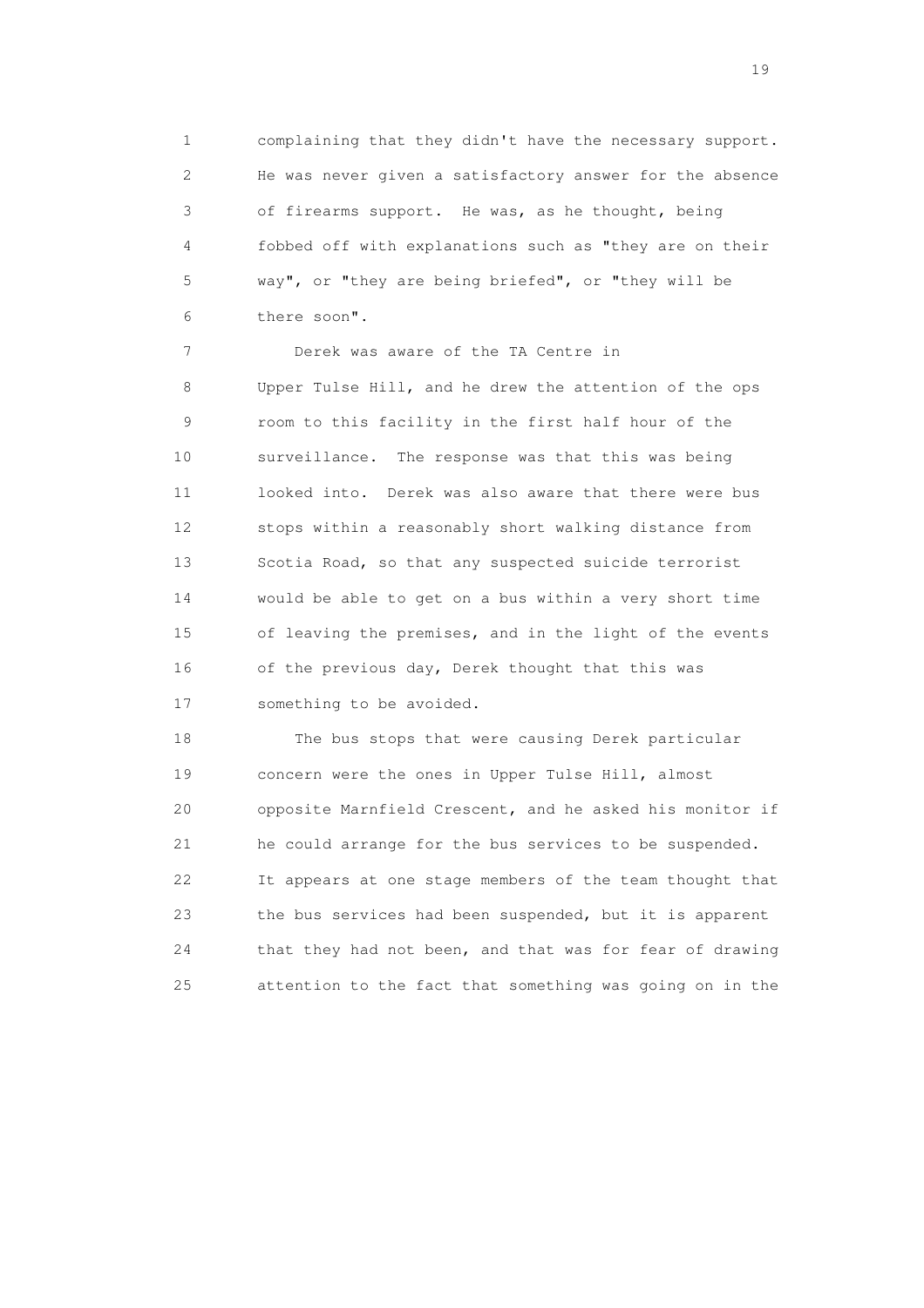1 area.

 2 Ms Dick told you that she was adamant that services 3 should not be suspended for that reason, but there are 4 indications that some people thought that they had been. 5 Well, is that an indication, do you think, of some 6 problem or inadequacy in the communication of 7 information to and from the control room to the teams? 8 Well, once the briefing at Nightingale Lane had 9 finished, Ralph and Trojan -- Ralph sent a car, the 10 Alpha car, 805A, Ralph sent a car containing Charlie 5, 11 Charlie 2 and Charlie 6 to the TA Centre. They were the 12 leading car. 13 At 9.27, Charlie 2 telephoned Ralph to tell him that 14 they had arrived at the centre, and then the remaining 15 vehicles began to make their way there. The next one to 16 arrive was Charlie car, 805C, and that arrived next. 17 The journey time involved was between five and eight 18 minutes. 19 At about the same time, 9.33 or 9.34, the entry 20 times in some logs vary, Jean Charles de Menezes left 21 the block at Scotia Road. He was seen by Frank of the 22 red team, who was in a van parked nearby. Frank was 23 unable to take any film of him, as you heard, but he 24 described him physically as being 5-foot 8 inches, dark

25 hair, stubble, and he thought that he was a white,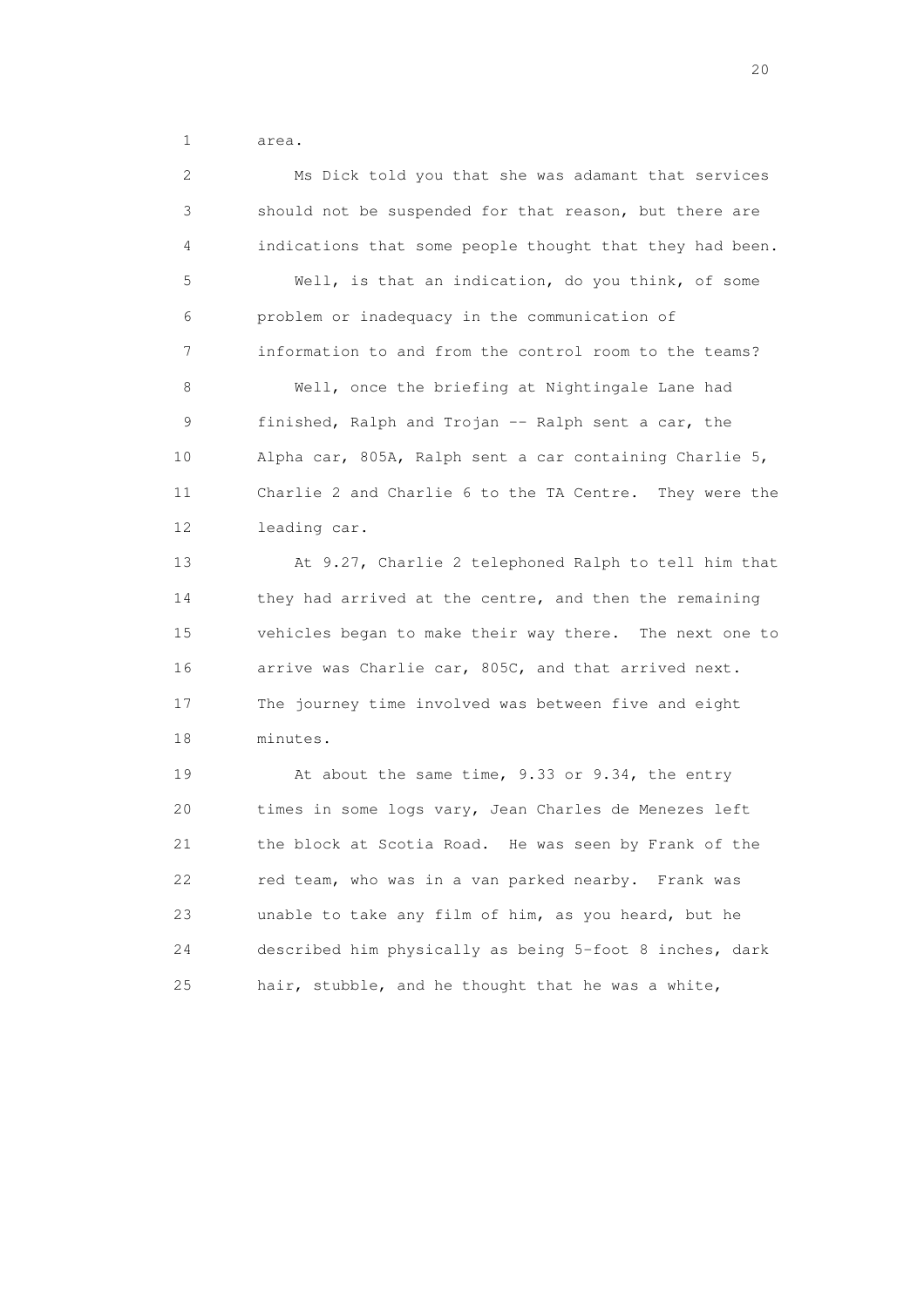1 that's IC1, male. He said he more or less disregarded 2 him at that stage, but as Mr de Menezes passed the van, 3 Frank compared him with the photograph that he had of 4 Osman and Frank then transmitted that he thought it was 5 worth somebody else having a look.

 6 To do that, he used the Airwave system, which the 7 ops room could not monitor, Airwave radio system. But 8 the message was repeated over the Cougar system, which 9 the ops room was monitoring.

 10 Edward, also of the red team, was parked in 11 a car park opposite the junction with Marnfield Crescent 12 in Upper Tulse Hill. He saw Mr de Menezes as he 13 approached the junction of Marnfield Crescent and 14 Upper Tulse Hill and turned left towards Tulse Hill 15 itself. He described him as North African.

 16 Tango 2 of the red team also saw Jean Charles, but 17 he was too far away to make an identification. Then of 18 course, as you remember, as Jean Charles moved away from 19 close to Scotia Road and along Upper Tulse Hill, grey 20 team took over from red team.

 21 Harry, grey team officer, followed Jean Charles in 22 Upper Tulse Hill and noticed that he was looking over 23 his shoulder, acting in a wary manner, and appeared 24 nervous.

25 James and Ken, in one car, drove past Jean Charles.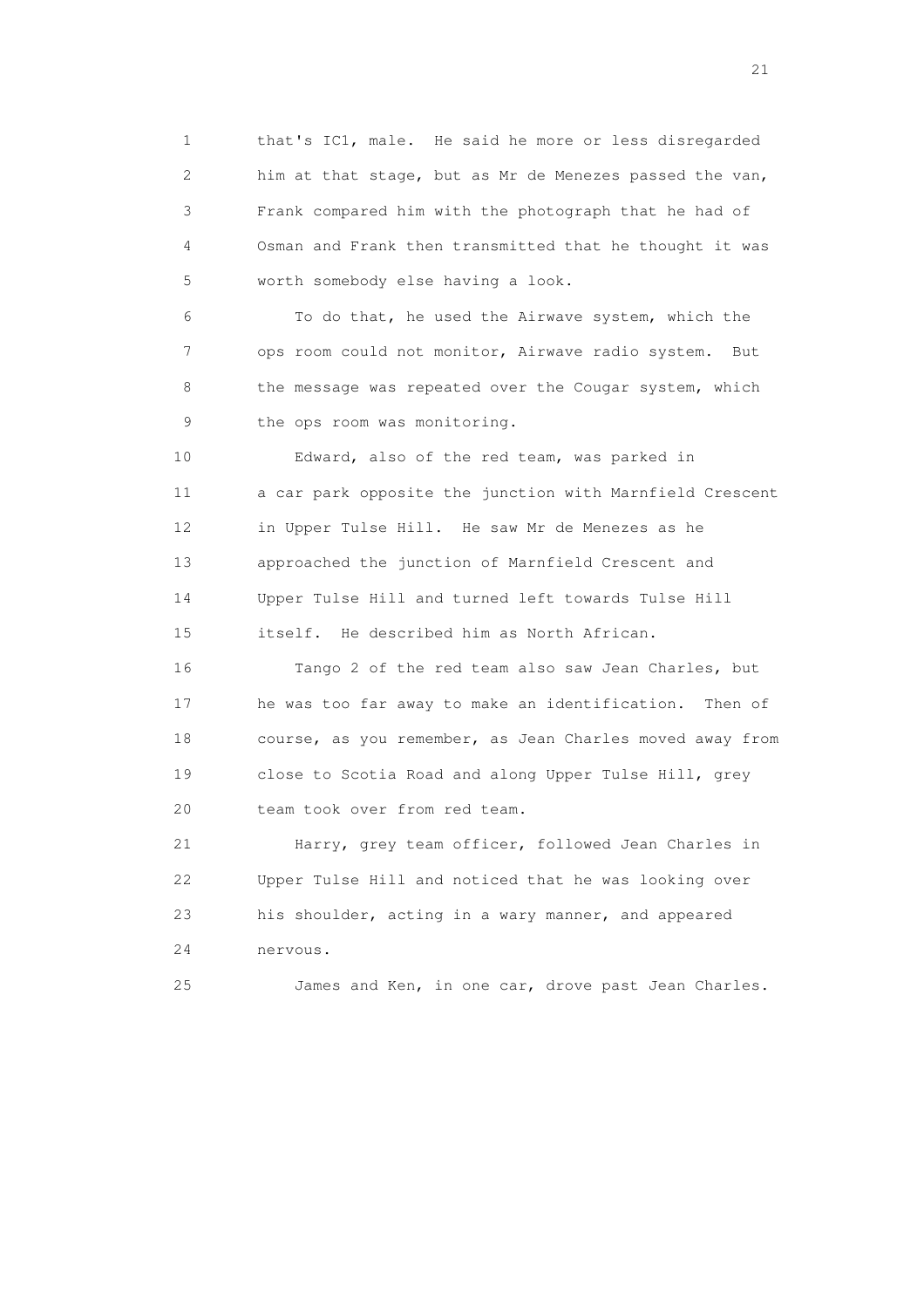1 James got a view of the side of Jean Charles' face, and 2 a partial view of the front of his face. He dropped Ken 3 off, and Ken then walked towards Jean Charles but was 4 unable to see his face. He saw him go to the bus stop 5 at Tulse Hill and get on the number 2 bus, and it looks 6 as though he got on the bus at 9.38 am, and we are 7 calling it Lambeth time, to make the times consonant 8 with, at any rate, one set of clocks.

 9 James took the opportunity to look at the photograph 10 of Osman or Nettle Tip as the codename was being given 11 to him, and he thought that Jean Charles was possibly 12 identical with him, and he recorded in his log:

 13 "LJ03 MXL [that's the bus number] red bus number 2 14 double decker N [north] in Tulse Hill towards Brixton 15 PIW [possibly identical with] NT [Nettle Tip] on bus all 16 in denim."

17 That, as I said, PIW, possibly identical with, NT, 18 short for Nettle Tip, the codename for the suspect 19 Hussain Osman.

 20 In a supplementary entry in the log, he describes 21 him as wearing a denim jacket and jeans, faded, was 22 about 5-foot 10 inches tall, and stocky. He had 23 collar-length black hair and stubble and a wide face. 24 At 9.41, James contacted Pat in the ops room -- pat, 25 you will remember, was the surveillance monitor working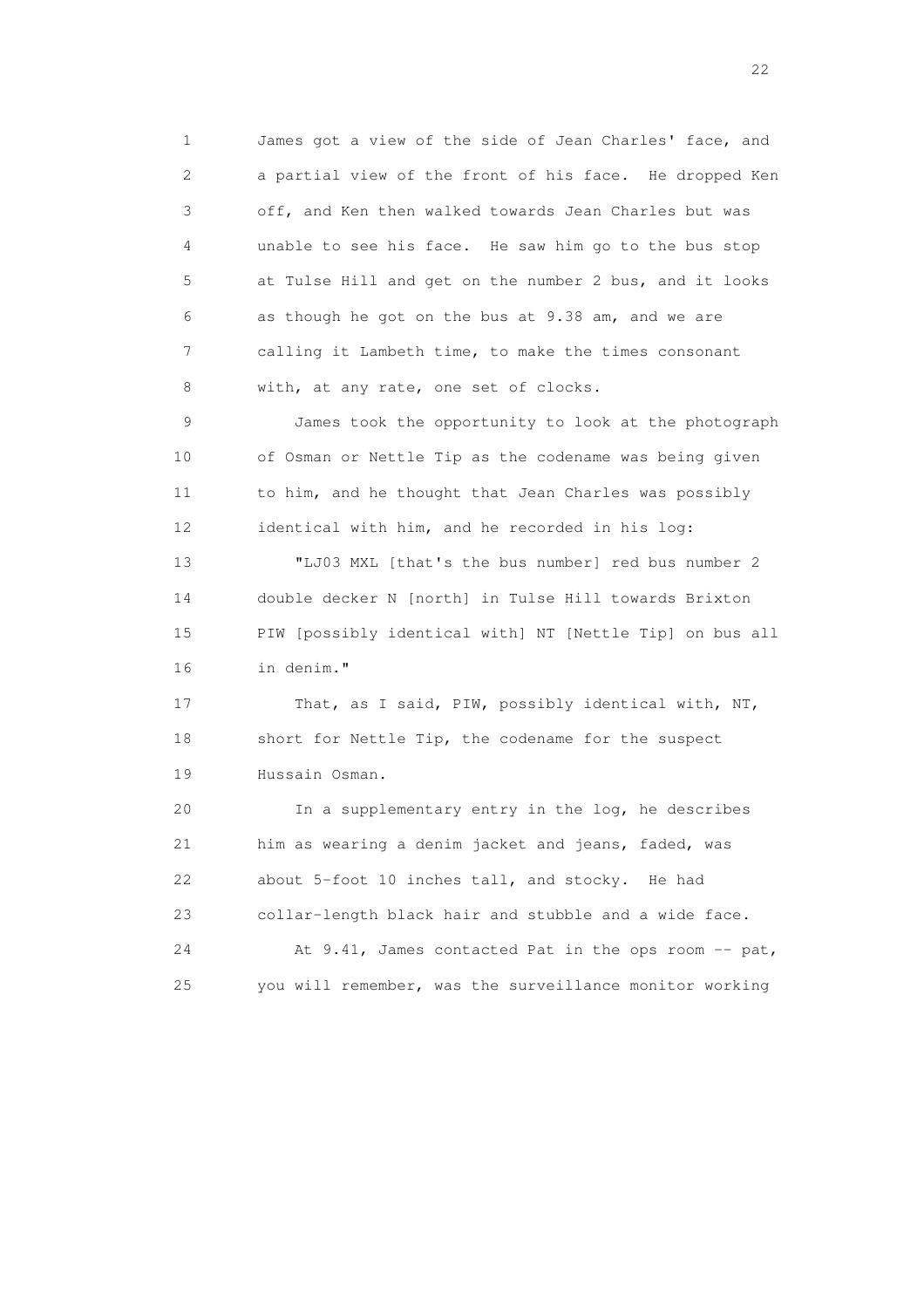1 in the ops room -- and told him that Jean Charles was 2 PIW-NT. Pat's log has an entry with a time of 9.34 am: 3 "U/I IC6/IC2 male, fattish face, stubbled, 5-foot 4 10 inches, PIW-NT in jeans out of communal door." 5 "U/I" means "unidentified". The code "IC2" is used 6 to indicate that a person is of dark European 7 appearance, while "IC6" indicates that a person is of 8 North African appearance. 9 Significantly, Pat accepts that not all of the 10 information in this entry may have been recorded at the 11 same time; he may have made in effect a composite entry 12 of a number of reports. 13 Callum was with Mr Esposito, and was keeping 14 a record. That record states that at 9.42: 15 "Male from Scotia Road information unconfirmed as at 16 9.42 am. IC1 male from address may or may not be 17 subject now on bus." 18 Ivor then drove ahead of the bus, parked his car and 19 got on the bus around the area of Brixton Water Lane. 20 He sat in the disabled seating area in the bus and 21 Jean Charles was sitting downstairs at the back of the 22 bus facing towards. 23 At 9.43 Harry telephoned Ivor, who told him that he 24 could not positively identify the subject as Nettle Tip, 25 but did say that he said he had distinctive eyes. He

23 and 23 and 23 and 23 and 23 and 23 and 23 and 23 and 23 and 23 and 23 and 23 and 23 and 23 and 23 and 23 and 24 and 25 and 25 and 26 and 26 and 26 and 26 and 26 and 26 and 26 and 26 and 26 and 26 and 26 and 26 and 26 an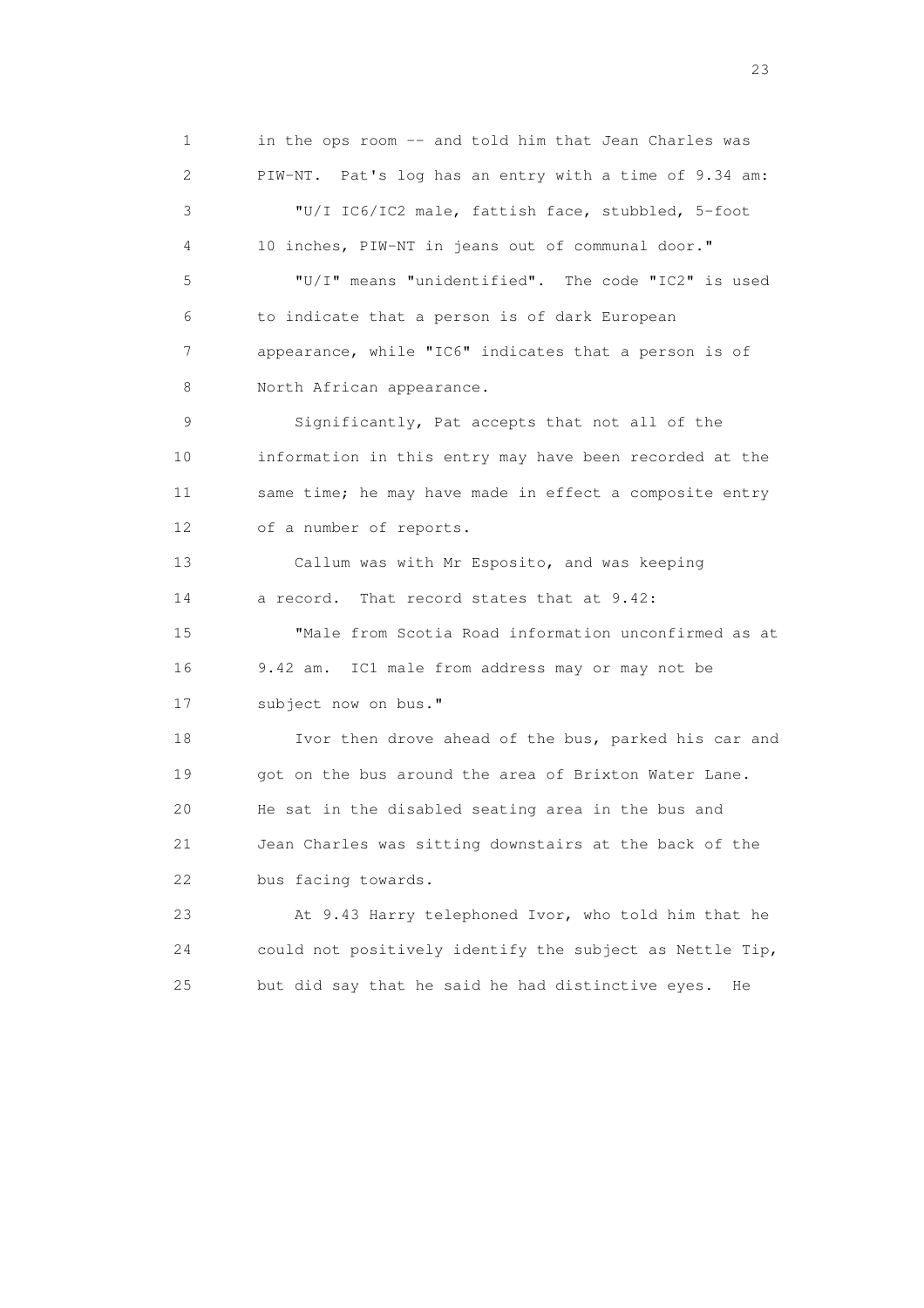1 said Mongolian looking. Harry then confirmed over the 2 radio that the subject was on the bus and words to the 3 effect that Ivor could not confirm that he was 4 Nettle Tip.

 5 There then appears to be an example, or perhaps 6 another example of a misunderstanding or a failure in 7 communication. I say that because at around 9.45 8 Trojan 84 and the ops room understood that Jean Charles 9 was believed not to be the subject, rather than it was 10 undecided. At 9.45 there was a four-second call from 11 the ops room to James. Owen's note about that 12 conversation reads as follows:

 13 "CD to greys. [CD, I think, was Cressida Dick] 14 Telephone. Don't think it's him. Three to four minutes 15 of follow. CD Q [question] why still following. Call 16 to team leader to establish."

 17 Then Callum's log has an entry at 9.46 am: 18 "Not ident male as above discounted. Surveillance 19 team to withdraw to original positions."

 20 As a result of that, the decision was taken to 21 deploy the SO13 arrest team, not a firearms team, to 22 conduct a stop of this male for the purposes of 23 intelligence gathering. Mr Purser telephoned 24 Sergeant Dingemans at 9.48.50 that morning to tell him 25 to carry out the stop. And plainly that would not have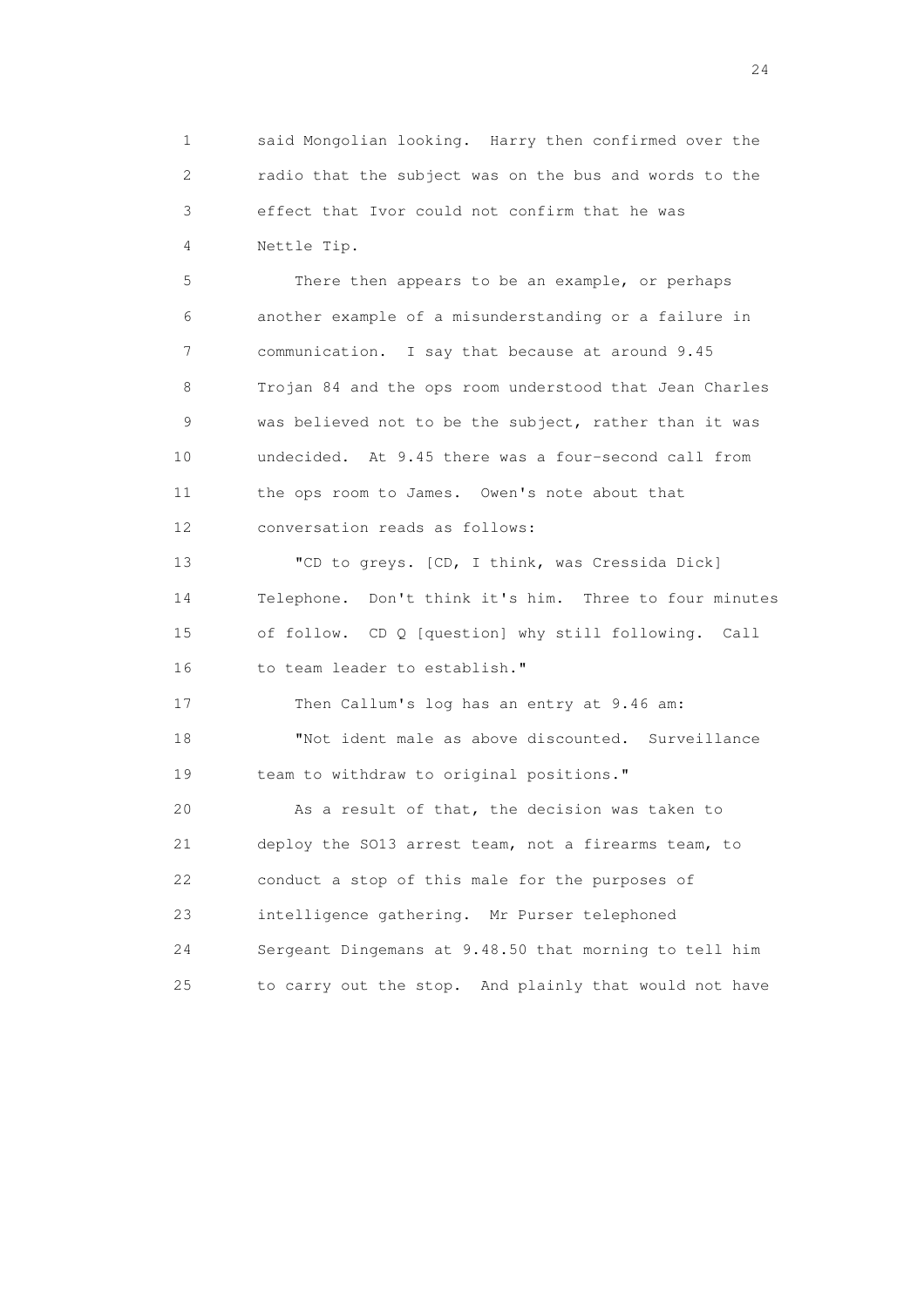1 happened if the ops room did not believe that at that 2 stage Jean Charles had been positively discounted.

 3 At 9.47.26, Lambeth time, the number 2 bus pulled in 4 at the bus stop on the Brixton Road. Jean Charles 5 walked past Ivor to get off the bus. Ivor also got off. 6 He saw Jean Charles walk north for about 20 metres 7 before turning round and running back towards the same 8 bus. You may think that he must obviously have realised 9 that Brixton station was closed. He appeared to use his 10 telephone. He then joined the bus queue, and Ivor 11 transmitted this information, Jean Charles' movements, 12 over the Cougar radio.

 13 Lawrence, another grey team member, drove past 14 Jean Charles at this time. He had a side view of him, 15 and then a full frontal view just for a split second. 16 Graham and Malcolm also drove past Jean Charles and also 17 had brief opportunities to see him.

 18 At 9.49.33 Jean Charles got back on the bus. James 19 contacted Pat in the ops room because he wanted to be 20 sure that the ops room had heard about Jean Charles' 21 movements because he thought they were important. He 22 thought they looked suspicious, and might be 23 an anti-surveillance device. He asked for directions 24 from the ops room but said that he never got any. 25 Mr Cremin was Commander Dick's loggist. He recorded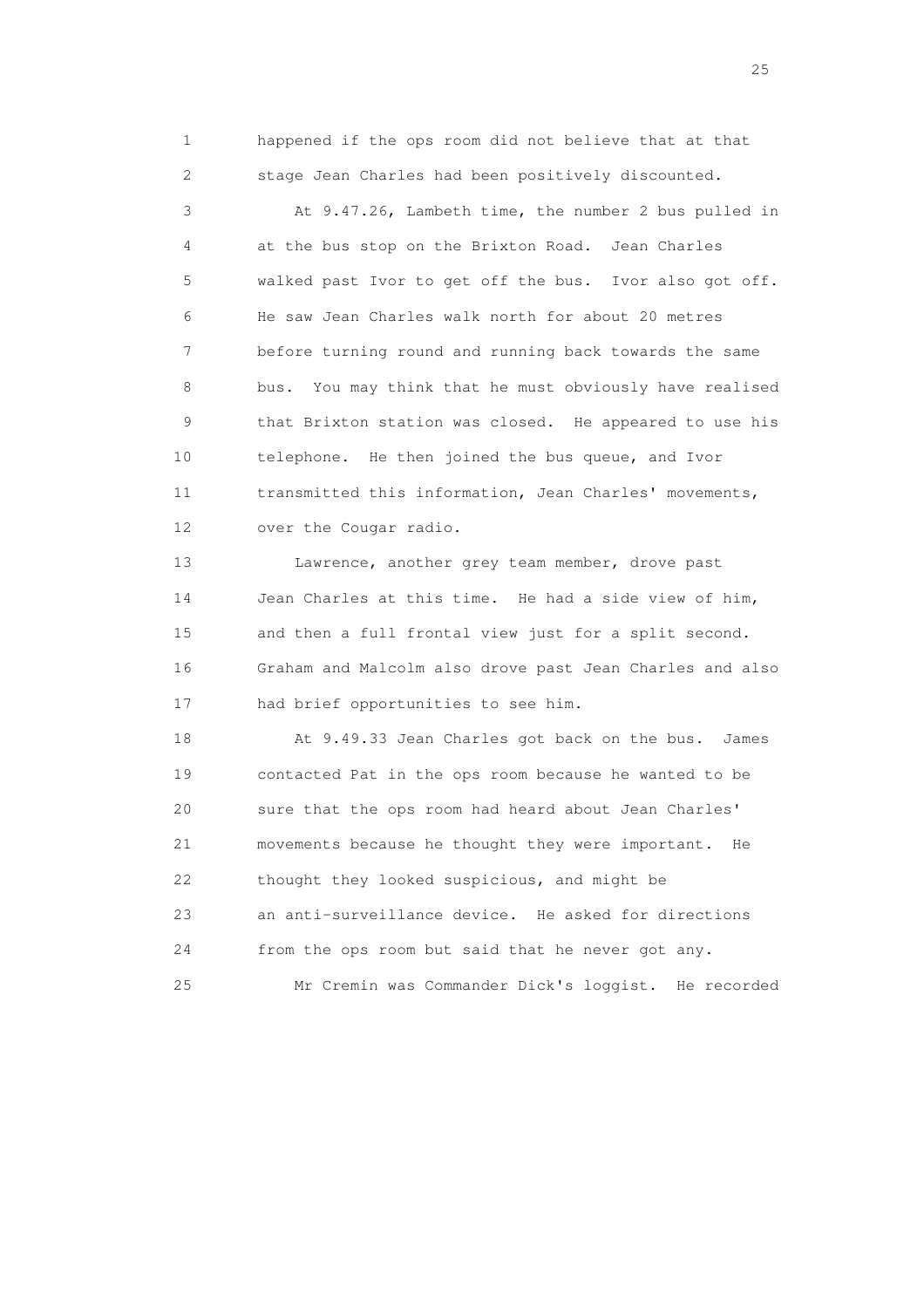1 at 9.52, and I quote:

 2 "Possible Nettle Tip O/S [outside] Brixton tube (on 3 bus) station [obviously referring to Brixton station] 4 'very jumpy' (probable ident) no bags visible." 5 Purser recalled hearing that Jean Charles was 6 nervous or twitchy. 7 Mr Cremin's log also records: 8 "Establish ID and hold." 9 Which reflected an instruction from DAC Dick that 10 the surveillance was to continue. 11 James was asking whether SO12 were to stop this man, 12 but Mr Cremin records that Ms Dick did not want the 13 surveillance officers going up to this man. That would 14 be for CO19. James picked up Lawrence in his car with 15 a view to getting ahead of the number 2 bus, and then 16 dropping Lawrence off again so that he could get on the 17 bus. After he had picked up Lawrence, James spoke to 18 Pat, who wanted to know if the grey team could put 19 a percentage on how sure they were that the man they 20 were following was Nettle Tip. 21 This was following a request from Ms Dick. James 22 said that he thought it was a ridiculous question, but 23 he nonetheless asked around his team over the radio. 24 There was no reply, so James said he took it that no-one 25 could assist.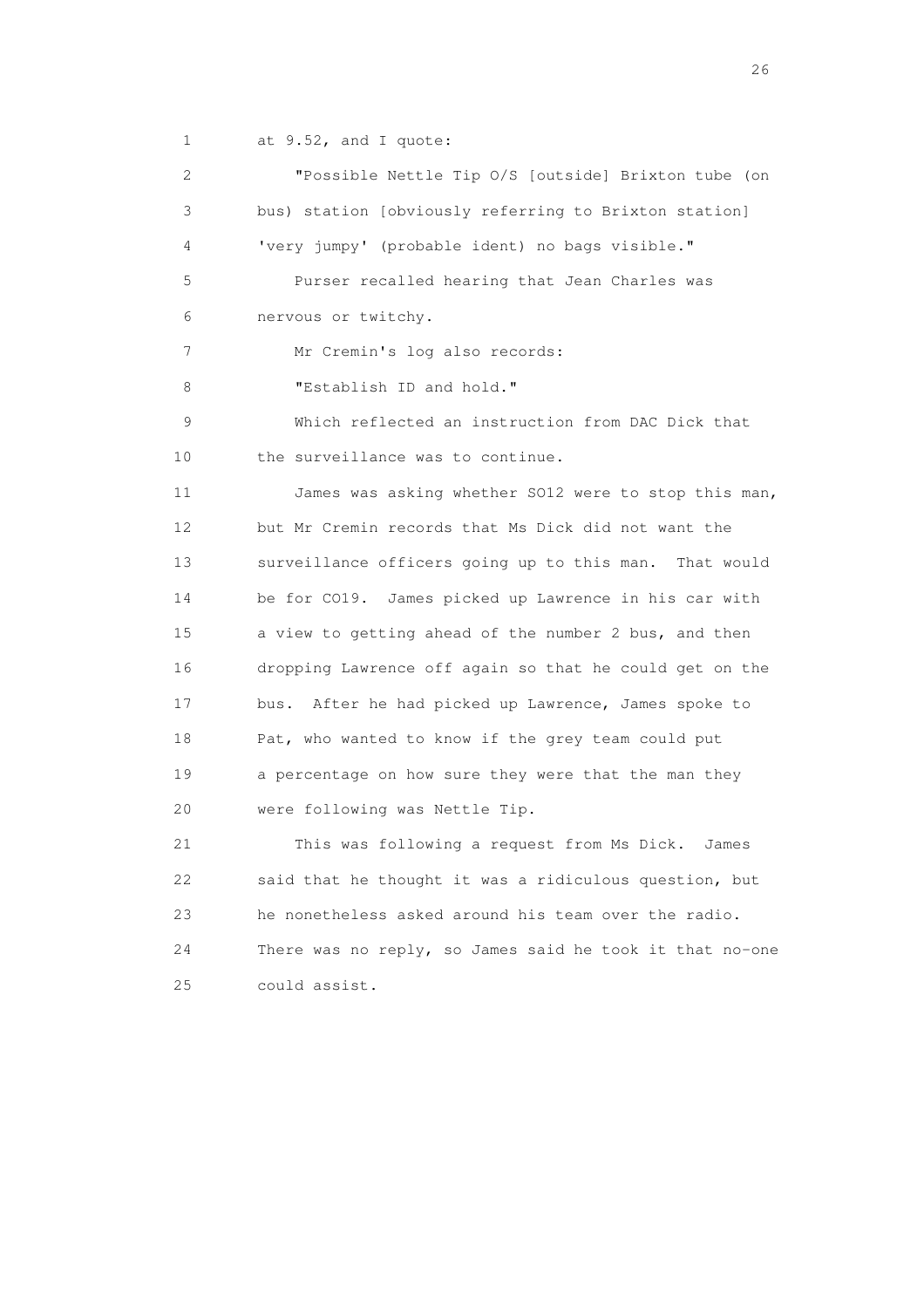1 Pat, in the ops room, asked James if he could say 2 anything to assist, and James told you that he replied 3 either, "For what it's worth, I think it's him", which 4 is how he put it in his witness statement, or, "I think 5 it could be him".

6 Mr Cremin's log records:

 7 "It is him, the man off [the] bus. They think it is 8 him and he is very, very jumpy."

 9 Mr Cremin and Ms Dick say that this information came 10 from Pat, the surveillance monitor. Mr Boutcher, 11 Ms Scott, and Mr Lewindon gave evidence to similar 12 effect. Pat does not recall saying, "They think it's 13 him", but he agrees that he could have done.

 14 You will, however, notice that in all Pat's entries 15 in the surveillance log, the running log, right down to 16 the very end, when Jean Charles went down into the tube, 17 he was always described as "U/I", unidentified.

 18 Pat confirmed that this represented the fact that 19 the man who was being followed was never clearly 20 positively identified to him as the subject, and if he 21 had been, he would have referred to him in his log 22 either by his full subject name or by the abbreviation 23 NT.

 24 You do know that before James gave his reply to 25 Pat's inquiry, he had a discussion with Lawrence, who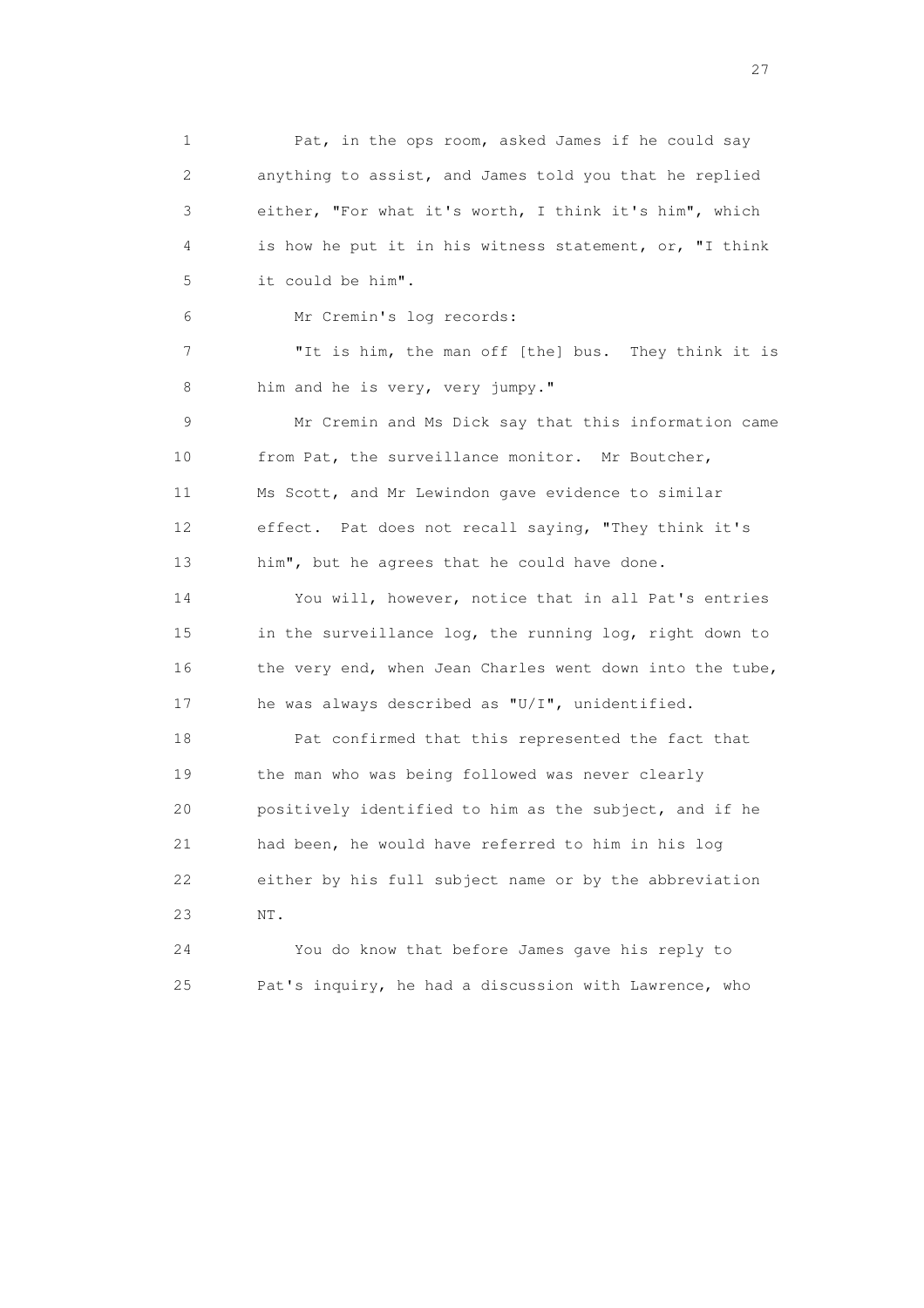1 was in the car. Lawrence said he didn't think it was 2 Nettle Tip, and he explained that he had had a chance to 3 see the subject when he got off the bus at Brixton and 4 Lawrence had driven past. They looked again at the 5 photograph, the briefing image, and according to James, 6 Lawrence became less certain. James did not tell Pat 7 that another member of his team had expressed doubts. 8 At 9.54, Callum recorded that Mr Esposito made 9 contact with Trojan 84, tac adviser to the black team, 10 and Esposito told him that he needed to get in 11 contention with the bus. At 9.54 Pat's log records:

 12 "Believed U/I M [male] is using mobile phone, 13 possibly texting, on bus, Stockwell Road." 14 Boutcher recalls Pat saying that the subject was 15 texting and was nervous.

 16 At 9.55, Purser was sitting in the control room at 17 the TA Centre when he says he heard a surveillance 18 officer say over the radio, "It's him, Nettle Tip, 19 believed him", or "Believed Nettle Tip, it's him".

 20 DAC Dick telephoned Purser and asked if he was 21 getting this; he said he was, they were rolling, and the 22 officers made their way to their cars. Five cars 23 containing specialist firearms officers then set off to 24 catch up with the bus, with the control car at the rear. 25 At 9.55.27, Purser called Dingemans' telephone and

28 and 28 and 28 and 28 and 28 and 28 and 28 and 28 and 28 and 28 and 28 and 28 and 28 and 28 and 28 and 28 and 28 and 28 and 28 and 28 and 28 and 28 and 28 and 28 and 28 and 28 and 28 and 28 and 28 and 28 and 28 and 28 an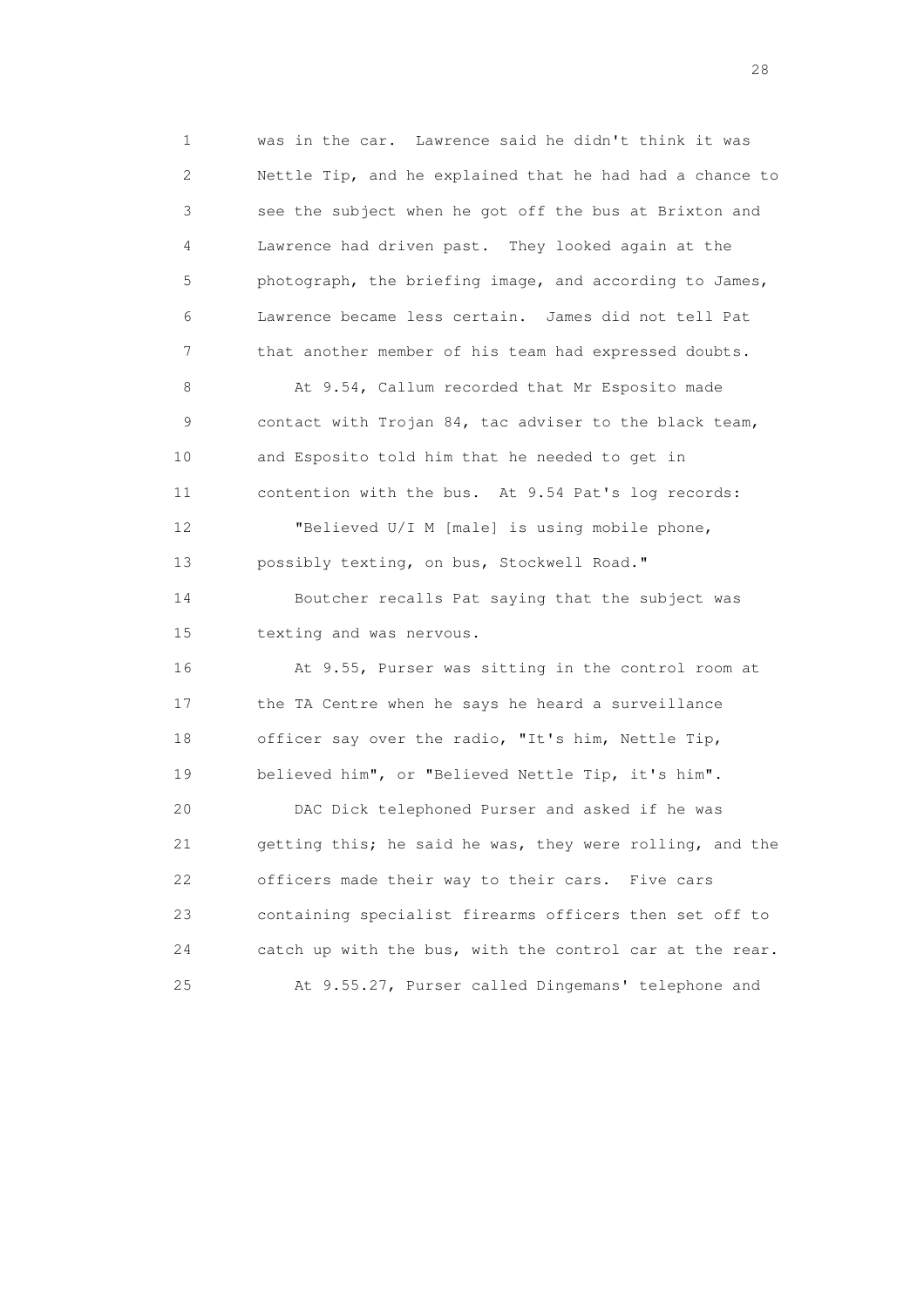1 said that the SO13 arrest team should stand down because 2 the firearms team was deploying. By this time, 3 Sergeant Dingemans had already driven up Clapham Road as 4 far as Stockwell station, turned right into the 5 Stockwell Road, and made a U-turn behind the bus which 6 was coming up the other way. 7 Having received Purser's instructions, he stopped 8 his attempt to follow the bus closely with a view to 9 intercepting Mr de Menezes. 10 Mr Cremin's log has an entry for 9.56 am: 11 "Still on bus LJ03 [the index number is actually 12 recorded as 'MEL', which may be a mistake] No 2 route. 13 Stockwell Road up on map. Are you moving your firearms 14 team?" is a question recorded. Answer: "Yes". 15 At 9.56.21 the number 2 bus was on the 16 Stockwell Road at the junction with Sidney Road, part of 17 the way up the Stockwell Road. At 9.56.48 Trojan 84 18 made a two minute 31 second call to James' mobile, which 19 was answered by his passenger, Ken. The caller said he 20 was from CO19 and asked for the location of the bus and 21 the position of the subject within it. James asked over 22 the radio for that information. 23 At 9.59 Harry called Lawrence, who was sitting three 24 rows behind Jean Charles on the top deck. Jean Charles

25 got up and went towards the stairs. Lawrence passed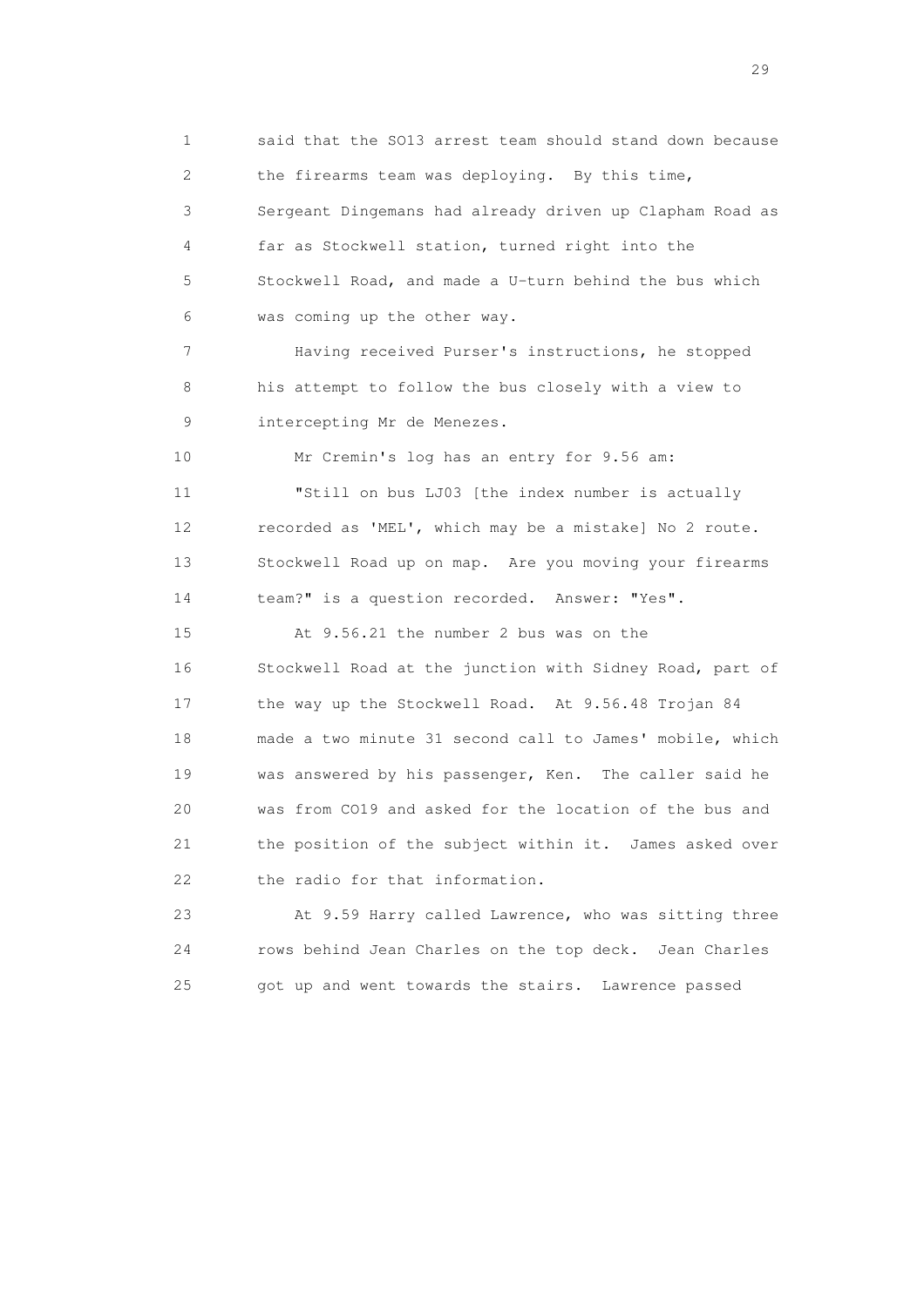1 that information to Harry, who relayed it over the 2 Cougar radio, and Ken relayed that information to 3 Trojan 84. At 9.59 Mr Cremin recorded: 4 "Bus is almost at Dorset Road." 5 Then obviously a reference to the subject: 6 "Top deck heading down the stairs." 7 The call between Trojan 84 and Ken ended at 9.59.19. 8 James then transmitted over the Cougar radio that CO19 9 may be making its way through the follow. You may 10 remember the words, "all units alert, CO19 coming 11 through". 12 By this time, the bus had begun to turn from 13 Stockwell Road into South Lambeth Road. Trojan 14 vehicles, 805A and 805B, were on the Brixton Road in the 15 vicinity of Brixton Underground station. 16 At 9.59.36 Trojan 84 began a nine minute and 14 17 second call to Mr Esposito. The control vehicle by then 18 was at Brixton Town Hall. Esposito was anxious to know 19 whether the firearms team was in contention, and 20 Trojan 84 knew at this stage that there were three 21 Trojan vehicles in front of the command vehicle in which 22 he was but he did not know where the other two Trojan 23 vehicles were. 24 Trojan 805 Delta, D, the car in which Charlie 12 was 25 travelling, had taken a different route towards the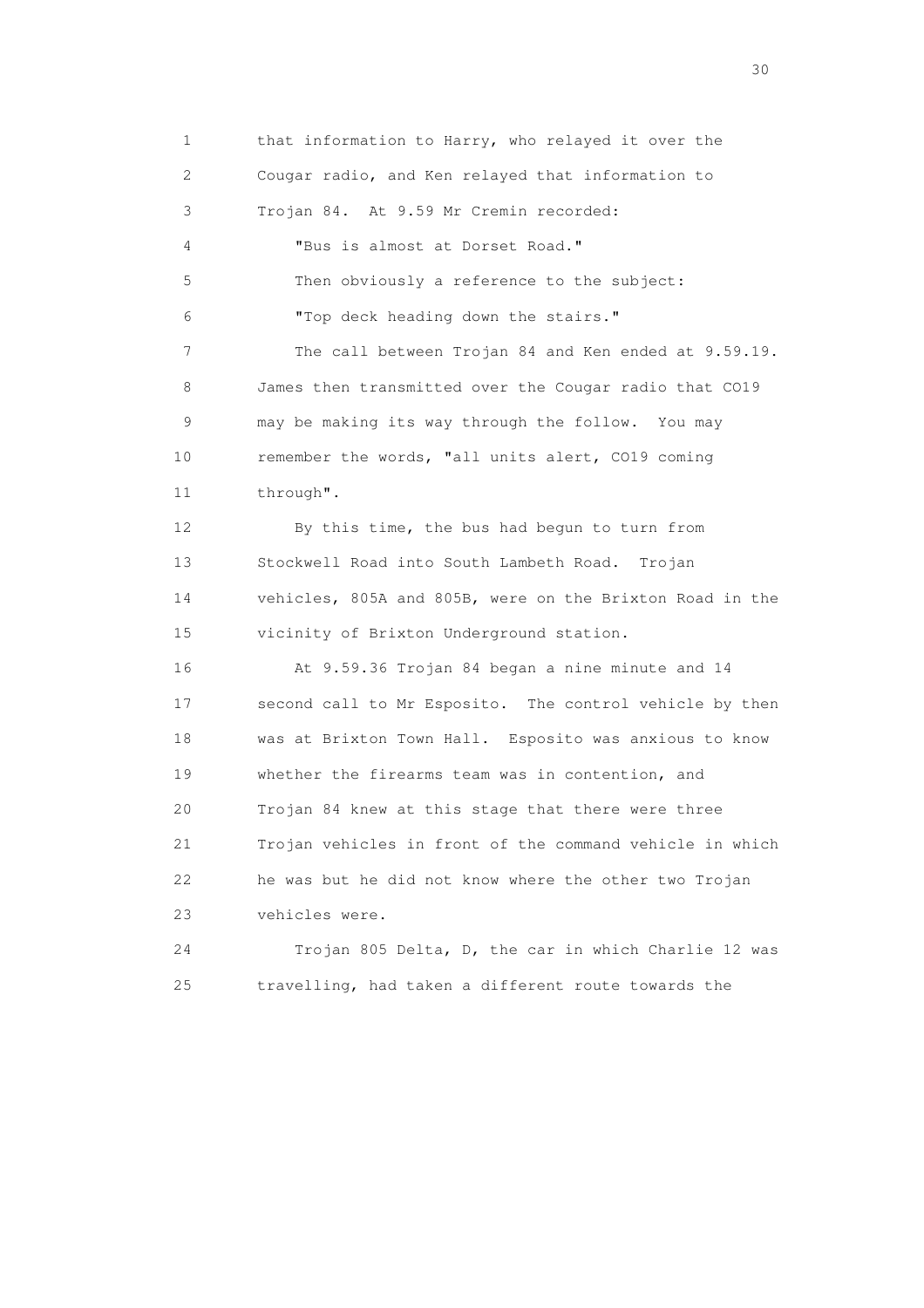1 junction of Stockwell Road and the South Lambeth Road, 2 which is where Stockwell station is. When Trojan 805D 3 was on the Clapham Road, about 100 metres south of 4 Stockwell station, Charlie 12, who was in that car, 5 heard that the bus was in the junction with Stockwell 6 Underground station at an angle and that the subject was 7 acting nervously and preparing to leave the bus.

 8 I'll tell you at this stage that I am going to ask 9 that you should see the film again at a later stage in 10 the summing-up, just to remind you of what it all looked 11 like.

12 At 10.01, Mr Cremin recorded:

 13 "Guy has been on phone sending text messages. 14 Dorset Road 3rd address. If good ident [identification] 15 can't let him down the tube."

 16 At about this time, Ms Dick said she wanted the man 17 stopped. There appears to have been some discussion 18 about whether or not the man should be allowed to run. 19 You heard a lot about Mr Owen's record of that 20 discussion and you may have doubts about his explanation 21 for why he altered his record. However, everybody does 22 agree that the decision was made that the man should be 23 stopped before getting on the tube.

 24 Esposito relayed that order to Trojan 84. According 25 to Mr Esposito, Trojan 84 initially said that they were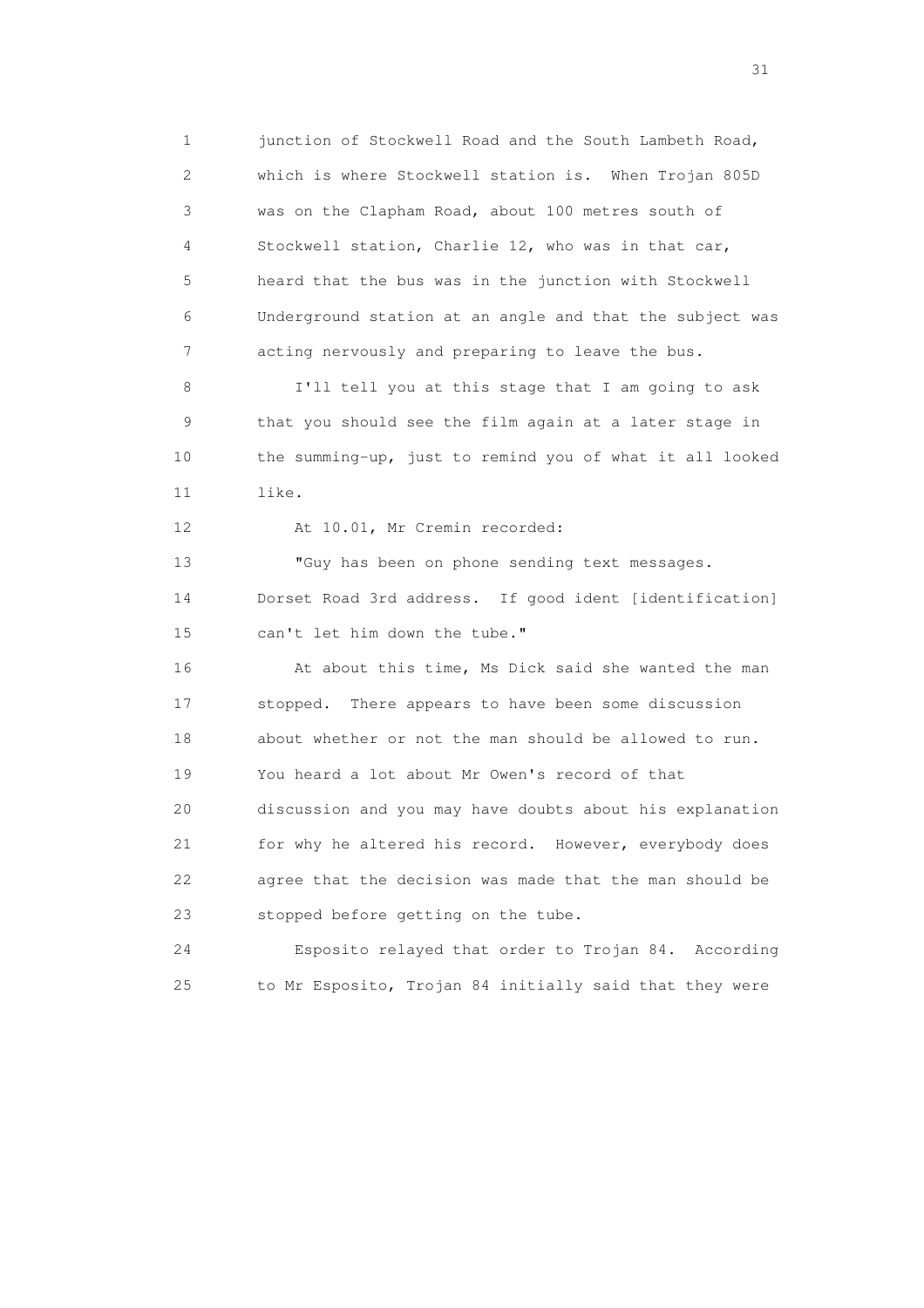1 in position. However, as the surveillance officers 2 reported that the man who was being followed was getting 3 off the bus, Trojan 84 thought that he might be behind 4 the wrong bus, and in any event he told Mr Esposito at 5 that point that they were not in contention.

 6 Superintendent Johnston told you that he heard 7 Esposito, presumably speaking to Trojan 84, saying 8 something like, "What do you mean you can't do it? Get 9 yourself there". He then told Commander Dick that the 10 SO19 officers were not able to get to this person in 11 time.

12 Ken went and waited at the bus stop by the NatWest 13 Bank on the corner, you remember, of South Lambeth Road, 14 and he saw Jean Charles get off the bus. He was -- Ken 15 was about 6 to 10 feet away from him and got a side view 16 of him. He thought that he was a good possible for 17 Nettle Tip, but he didn't transmit that view.

 18 At 10.02 Lambeth time Jean Charles walked past the 19 NatWest Bank cash machines. Ken followed him to 20 Stockwell station, and saw him go in, and he transmitted 21 this over the Cougar radio. Ken entered the ticket hall 22 at 10.02.56. He saw Ivor there. He saw Jean Charles 23 collect a copy of the Metro newspaper, get a ticket from 24 his pocket and go towards the barriers. He heard Ivor 25 ask over the Cougar radio, "Do you want him lifted?"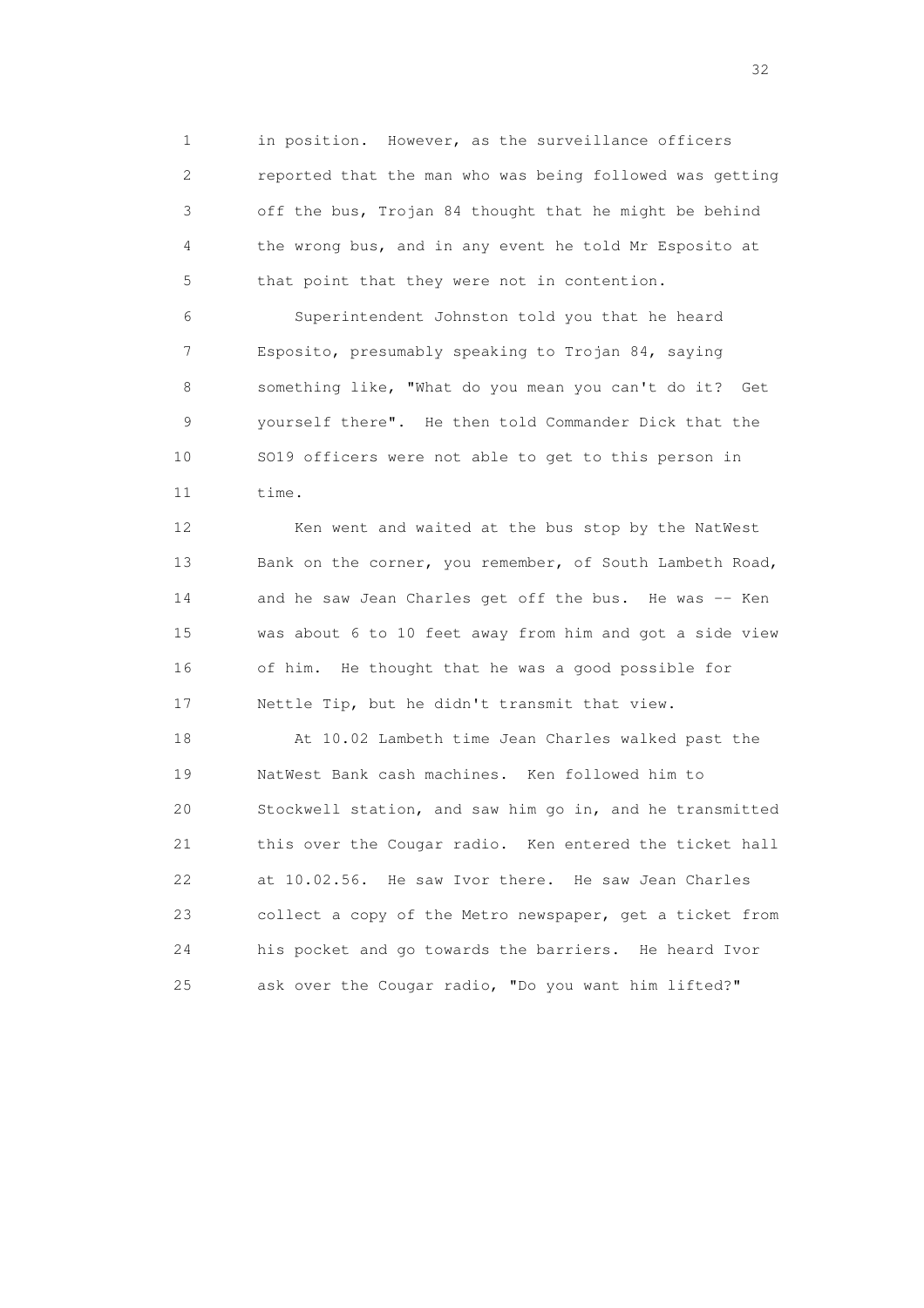1 which was relayed as, "Do you want him detained?". 2 James told Ivor to wait and telephoned the ops room at 3 10.03. James spoke to Pat and asked the ops room if 4 SO12 should do the stop and made it clear that the 5 decision had to be made very quickly. 6 Pat conveyed the request to the ops room. 7 Commander Dick took advice and said that SO12 were to do 8 the stop. She said that it was her understanding that 9 at that point the subject was still above ground and had 10 just entered the tube station. 11 Pat says that he relayed the instruction after 12 a very small delay. Superintendent Johnston also 13 remembers hearing Pat relay this instruction. James 14 said that he never received any response to his 15 question. 16 Is that another failure of communication or is it 17 a failure of his recollection? 18 At 10.02.45, Trojan vehicle -- as I say, you will 19 see the film again -- 805 Alpha can be seen on the 20 closed-circuit television beginning to pull out near the 21 traffic lights on Stockwell Road at the junction with 22 Clapham Road. 23 At 10.03 Cremin records: 24 "19 can see the bus." 25 Esposito received information from Trojan that they

<u>33</u> and the state of the state of the state of the state of the state of the state of the state of the state of the state of the state of the state of the state of the state of the state of the state of the state of the s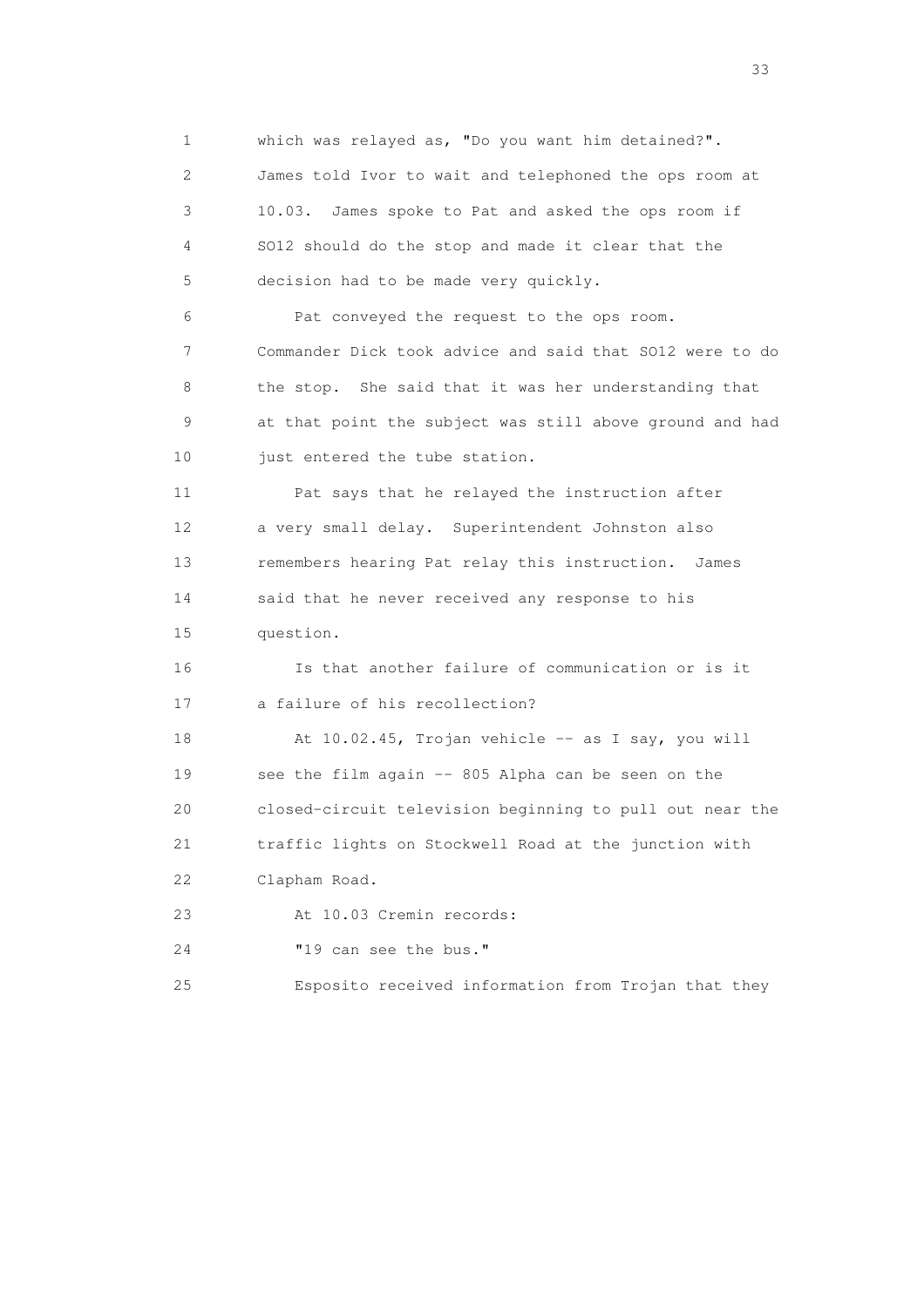1 were there, and he relayed that information to Ms Dick, 2 who countermanded her decision about SO12 doing the stop 3 and said that CO19 were to do it.

 4 Dick said that the order was countermanded almost 5 immediately, as did Detective Superintendent Cummings. 6 Boutcher said that it took place within a matter of 7 seconds, certainly not as much as a minute. 8 Detective Superintendent Johnston said that within 9 seconds of the instruction being given to SO12 to 10 conduct the stop, Esposito said that CO19 were able to 11 deal, and that the instruction was given that CO19 were 12 to conduct the stop.

 13 DCI Scott said that it took place within a matter of 14 seconds, if not a minute; and Nick's recollection was 15 that this took place relatively quickly within, at the 16 most, a minute.

 17 Once the order was given for CO19 to do the stop, 18 Esposito relayed it to Trojan 84 and said that the 19 subject must not be allowed to get on the tube. Ms Dick 20 told you that it was not her understanding that 21 Jean Charles was already on the escalator when she was 22 informed that CO19 were in a position to conduct the 23 stop, and so countermanded her earlier order.

 24 On the other hand, her decision is recorded in her 25 decision log in these terms: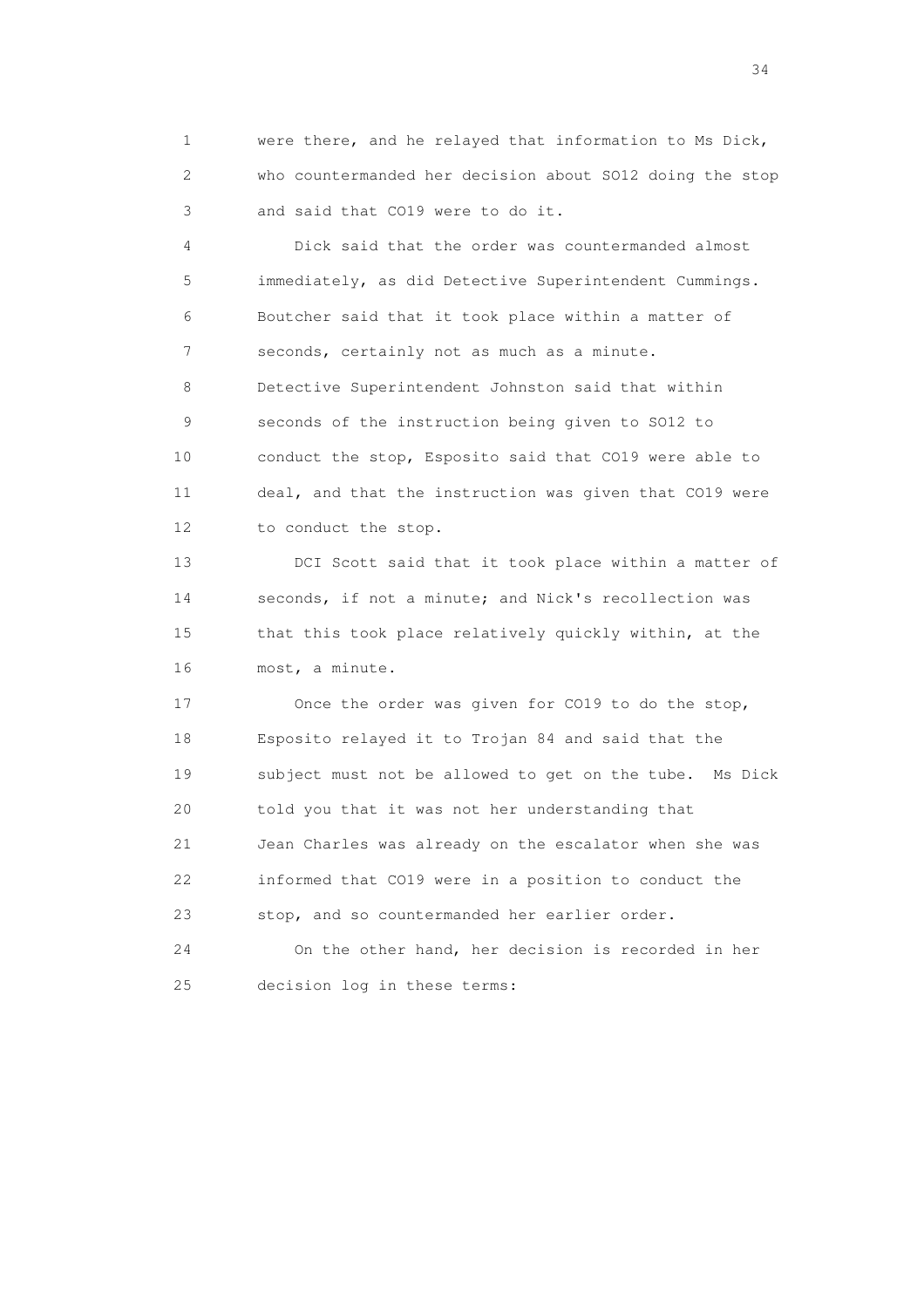1 "CO19 to arrest subject if possible in Underground 2 station before he enters tube train."

3 The reason reads as follows:

 4 "Am informed CO19 are up with SO12. Subject has 5 gone down escalator. Environment not good for 6 intervention clearly as crowded, no [communications] but 7 still convinced he must be detained and not allowed to 8 travel on the tube for public safety reasons."

 9 Assuming that the reason for a decision exists 10 before or at the time of the decision, that rather 11 suggests, you may think, that Jean Charles had gone down 12 the escalator when the decision was made to use CO19.

 13 Boutcher's recollection was that after the 14 countermanding order had been given, he heard Pat say 15 that the subject was going down the escalator; and 16 DCI Scott's recollection is to the same effect.

 17 Pat could not recall whether he heard that the man, 18 Mr de Menezes, was on the escalator before or after the 19 order was given to use CO19.

 20 Nick recalled that the subject was on the escalator 21 when the order was given.

 22 Trojan 84 said that when he relayed the order over 23 the radio, in his mind the subject was entering the tube 24 station or thereabouts. As the control car was pulling 25 up in Binfield Road after state red was called,

<u>35</u> and the state of the state of the state of the state of the state of the state of the state of the state of the state of the state of the state of the state of the state of the state of the state of the state of the s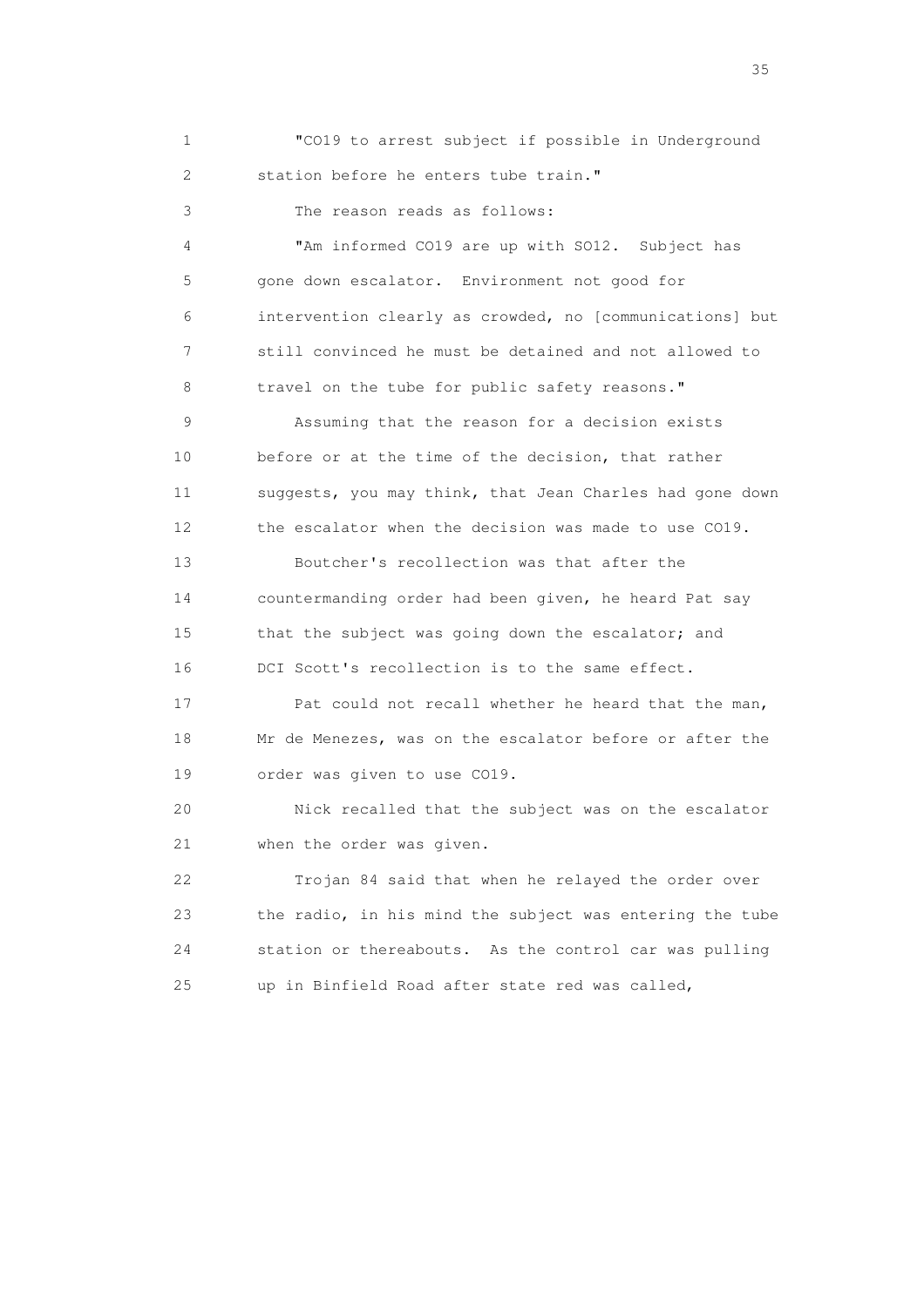1 Trojan 84 did not know if the interception would take 2 place inside or outside the tube, or below ground.

 3 Mr Purser's recollection was that he heard Ms Dick 4 say that SO12 were to deploy and almost immediately 5 after that he heard "escalator, going down the tube" and 6 he then heard firearms officers say they were in 7 a position to do it. He told Ms Dick that CO19 were 8 saying they could do it, and she almost immediately said 9 "19 to do it".

 10 Ralph's recollection -- he, remember, is the black 11 team leader -- was that at the time Trojan 84 issued the 12 instruction for CO19 to do it, the subject was already 13 in the station and making his way to the escalator. On 14 the CCTV film, Jean Charles can be seen at the top of 15 the escalator at 10.03.18. Before calling state red, 16 Ralph asked Trojan 84 for confirmation of the order 17 because his understanding was that the man was already 18 in the station and from the surveillance commentary 19 already on the tube.

 20 The order was confirmed. Ralph called state red 21 over the radio, which was effectively an order for the 22 firearms officers to perform an armed intervention.

 23 I am going to turn in a moment to the events in 24 Stockwell Underground station, so that might be 25 a convenient point for us all to have a break.

 $36<sup>2</sup>$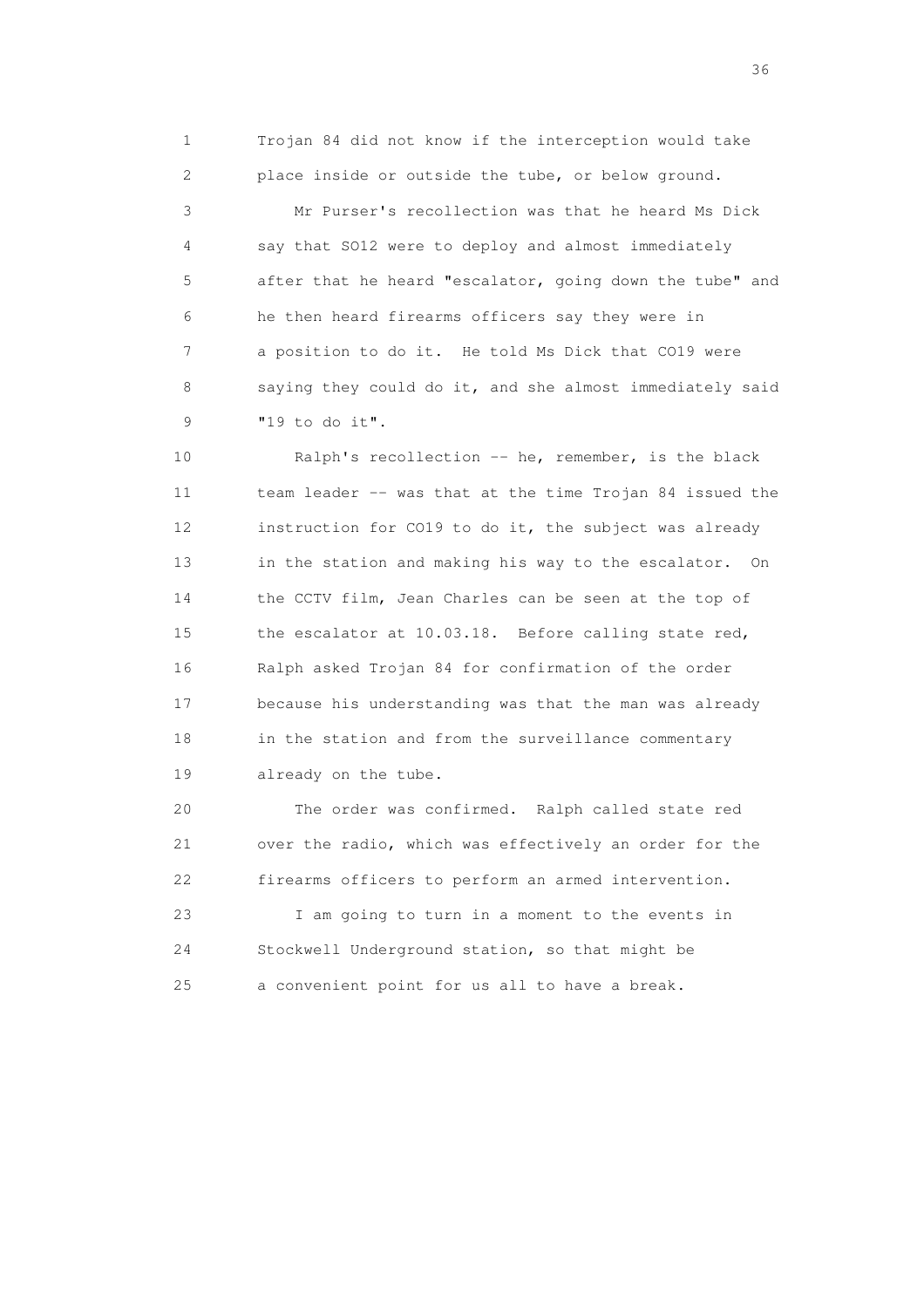1 Can I tell you, you may all be wondering how we are 2 getting on. We are not doing too badly. I think I can 3 promise you, I certainly shan't finish today but I'm 4 reasonably confident that I will be able to ask you to 5 retire and consider your verdicts within the first half 6 hour of tomorrow morning. So at least you know in the 7 short-term what your prospects are. Shall we say half 8 past. 9 (11.15 am) 10 (A short break) 11 (11.30 am) 12 (In the presence of the jury) 13 SIR MICHAEL WRIGHT: We are now going to look at the events

 14 in the station. Mr Mansfield says that the evidence 15 suggests that this is not shown to be a lawful killing, 16 and instead that Charlie 2 and Charlie 12 had resolved 17 to shoot Mr de Menezes, come what may, once they thought 18 that he was a suicide bomber from the day before and 19 without a warning or a proper threat assessment and that 20 they did not believe that he presented a threat.

 21 The evidence from Mr Pereira is that when 22 Mr de Menezes had been stopped by police in the past, he 23 had reacted entirely normally and that armed police were 24 common in Brazil. You will want to consider, however, 25 whether this must, nonetheless, have been

<u>37</u>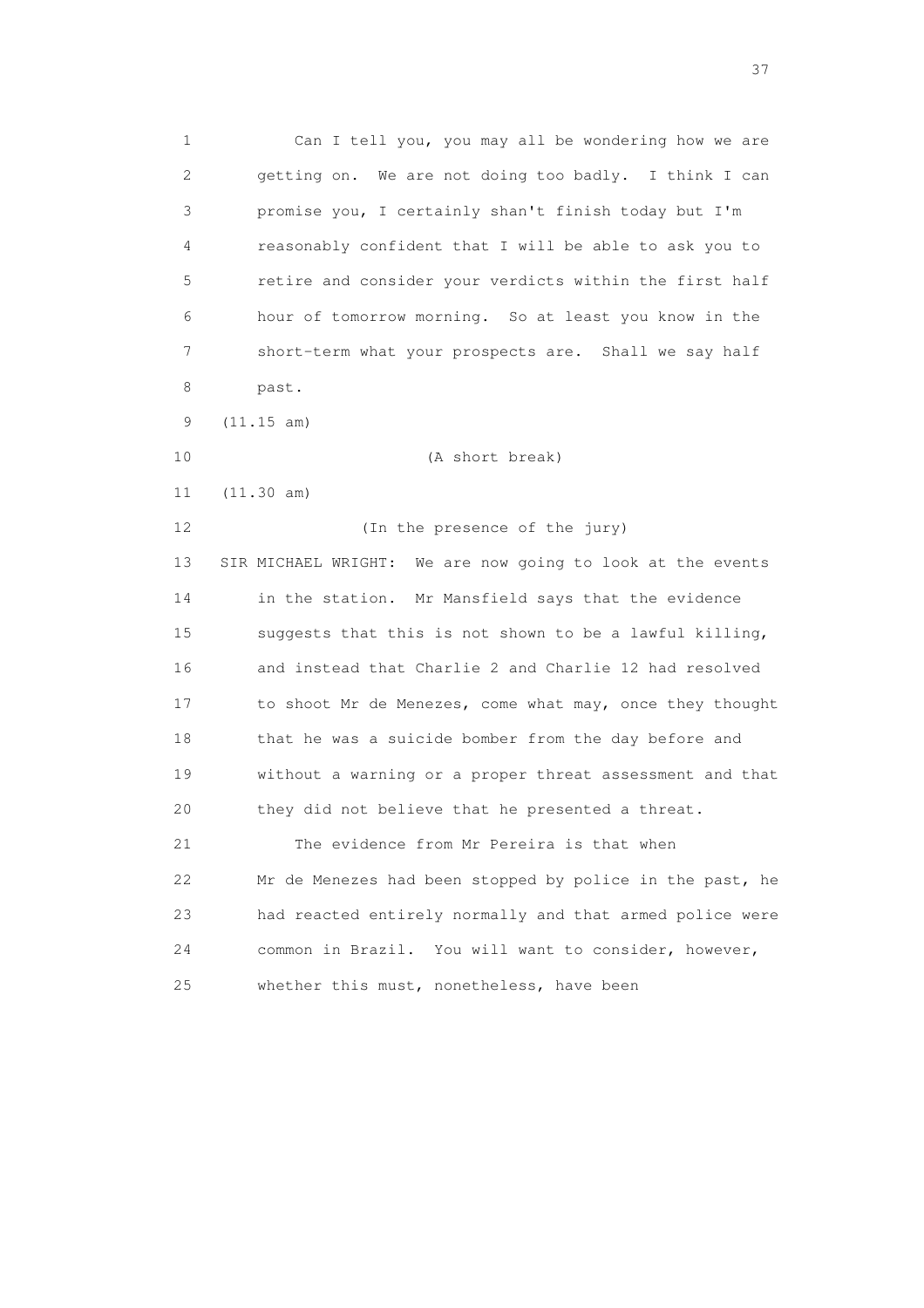1 an unprecedented situation for Mr de Menezes. I am 2 going to remind you of the evidence that the officers 3 gave to you, and you may want to consider why they might 4 have shot him if they did not genuinely believe that he 5 posed an imminent and lethal threat, even though they 6 were obviously in error about that.

 7 So, when Mr de Menezes entered the Underground 8 station, two members of the grey surveillance team, Ivor 9 and Ken, were ahead of him already in the concourse. 10 After the events I have told you about, Mr de Menezes 11 went down the escalators. Ken was a little further 12 back, but he heard Ivor's offer to stop Mr de Menezes 13 and the instruction to wait. He also saw Mr de Menezes 14 getting his paper and producing his ticket to get 15 through the barriers. Both he and Ivor followed, saw 16 Mr de Menezes about halfway down the escalators begin to 17 run, and turn left at the first archway entrance towards 18 platform 2.

 19 There was a train waiting at the platform with its 20 doors open; and both officers saw Mr de Menezes enter 21 the doors immediately opposite the cross tunnel, turn 22 right and walk along the carriage to the seat just 23 beyond the next set of double doors facing the platform, 24 which he ultimately took as shown on your plan at 25 tab 35.

and the state of the state of the state of the state of the state of the state of the state of the state of the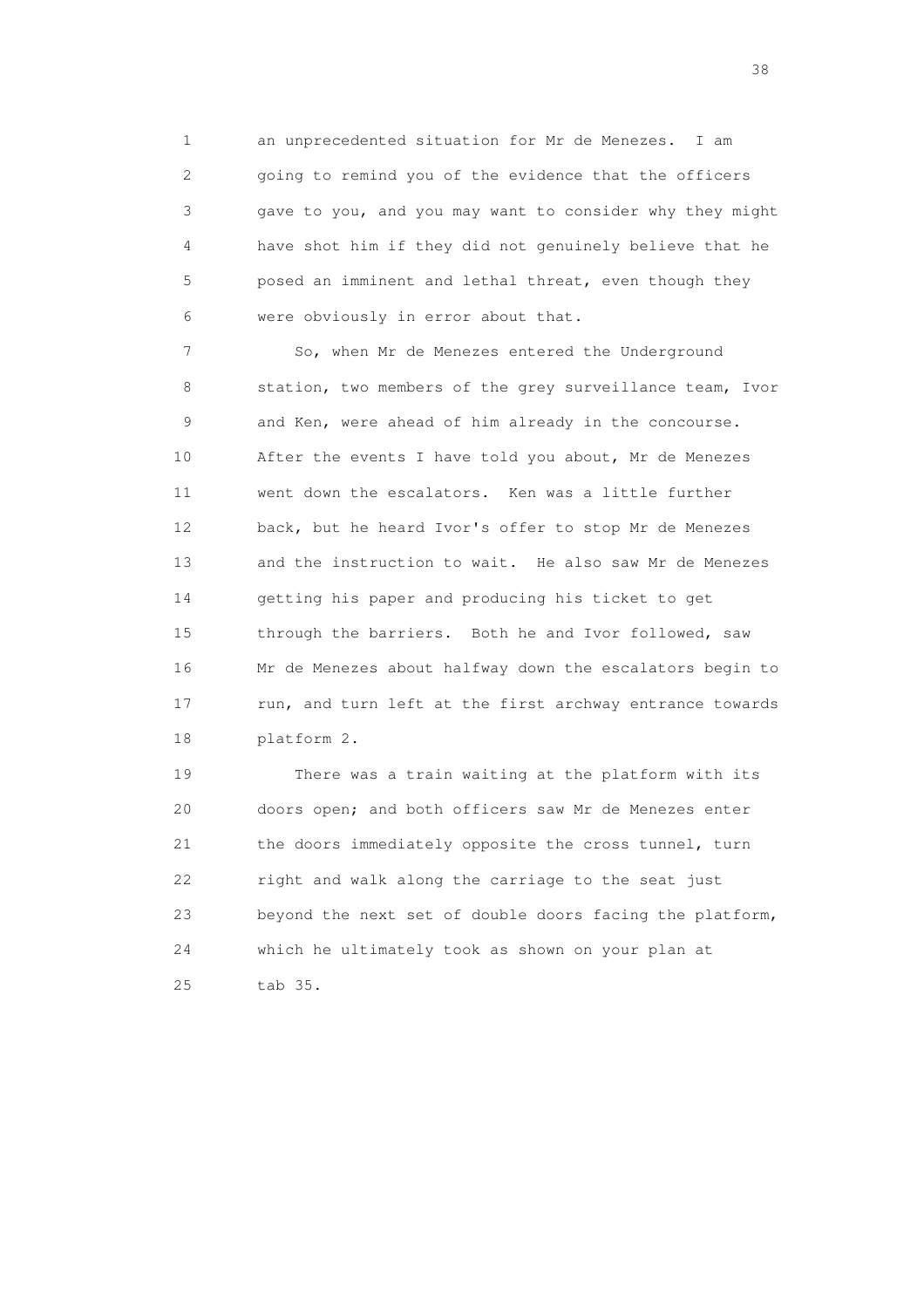1 Ken went straight forward into the carriage by the 2 same set of double doors as Mr de Menezes had entered 3 by, and he took a seat on the far side of the carriage 4 facing the platform. Ivor, for his part, turned right, 5 walked down the platform, and entered the train through 6 the single door beyond where Mr de Menezes was sitting. 7 He also took a seat on the same side of the carriage as 8 Mr de Menezes somewhere near the end of that row of 9 seats. He saw Geoff, another grey team surveillance 10 officer, enter the carriage by the same door as he had 11 and stand on his left in the standing area.

12 Ken saw Malcolm come on to the platform and step on 13 to the train through the same set of double doors that 14 he had used. Somewhat to his surprise, Malcolm, having 15 looked around, then got back off the train and walked 16 back towards the tunnel entrance, apparently not having 17 seen any of his colleagues.

 18 Ken stood up and moved forwards to the doors but 19 Malcolm walked away out of his view through the cross 20 tunnel. He then saw Malcolm returning with a group of 21 four or five men whom he recognised as officers from the 22 firearms branch carrying weapons. He remembers seeing 23 a police issue cap but he can't specify who was wearing 24 it.

25 He also saw both a rifle and a pistol which he

 $39<sup>2</sup>$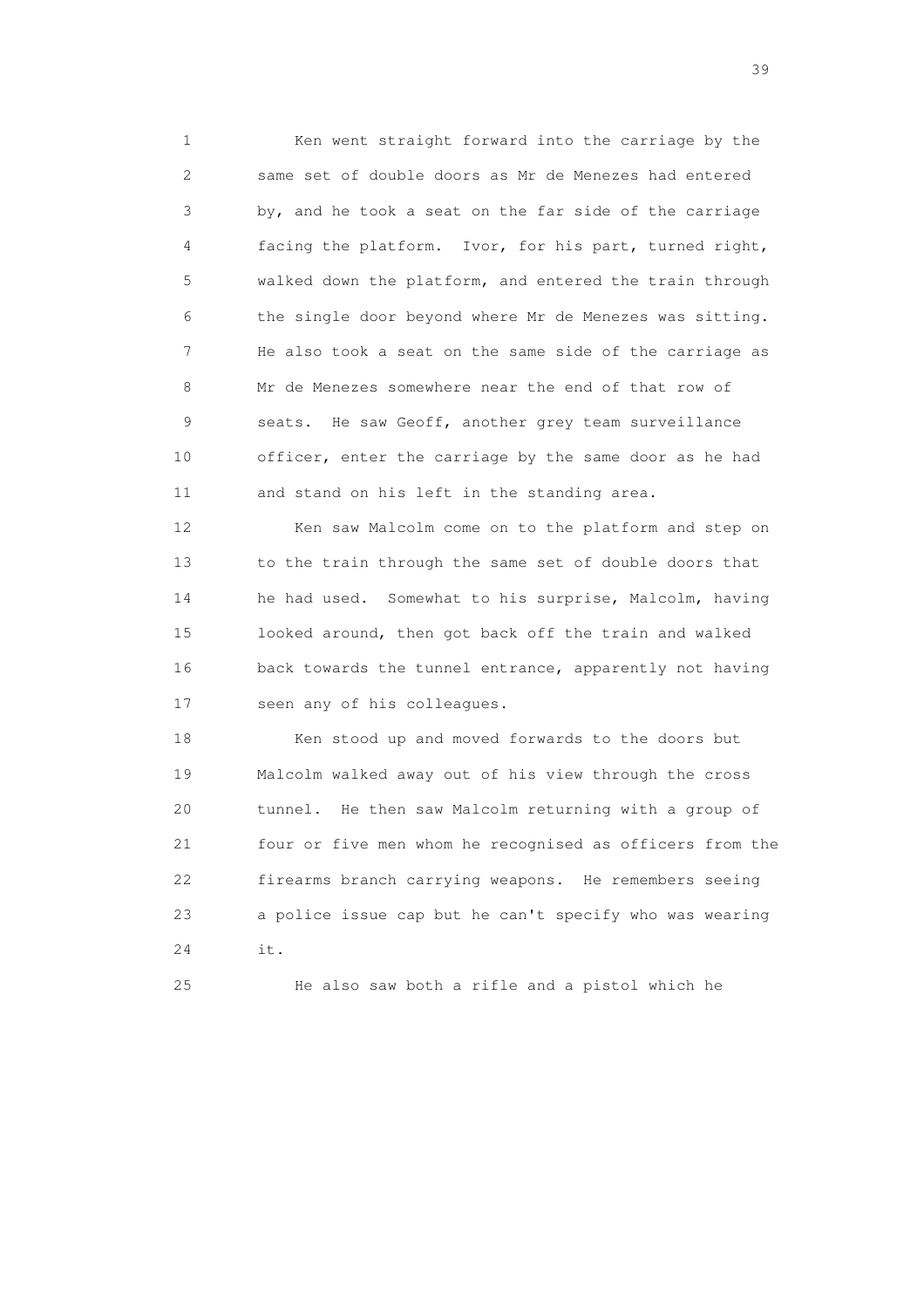1 recognised as police issue firearms. One of those 2 officers mouthed towards him, "Where is he?" and Ken 3 indicated with his hand and nodded to his left. The 4 officers then moved along the platform in that direction 5 and it is Ken's recollection that he heard the words 6 "armed police" shouted, but he can't say who that was, 7 but his assessment is that it came from one of that 8 group of armed officers.

 9 Ivor saw the four men moving along the platform 10 towards the next set of open double doors, and realised, 11 having seen a pistol and a long barrelled weapon, that 12 they were CO19 officers. He also remembers seeing 13 a blue police baseball cap but he cannot say whether any 14 of these four men were actually wearing one. He assumed 15 that they were looking for Mr de Menezes, and so he 16 stood up, walked over to the open double carriage doors, 17 and placed his left foot against the open door to 18 prevent it from shutting. He was standing with his back 19 against the adjacent glass panel.

 20 He leaned partially out of the carriage, shouted 21 "he's here", and indicated Mr de Menezes with his right 22 hand. At this stage, he could hear shouting generally 23 from the vicinity of the platform, which included the 24 word "police" and at that point he turned to face 25 Mr de Menezes.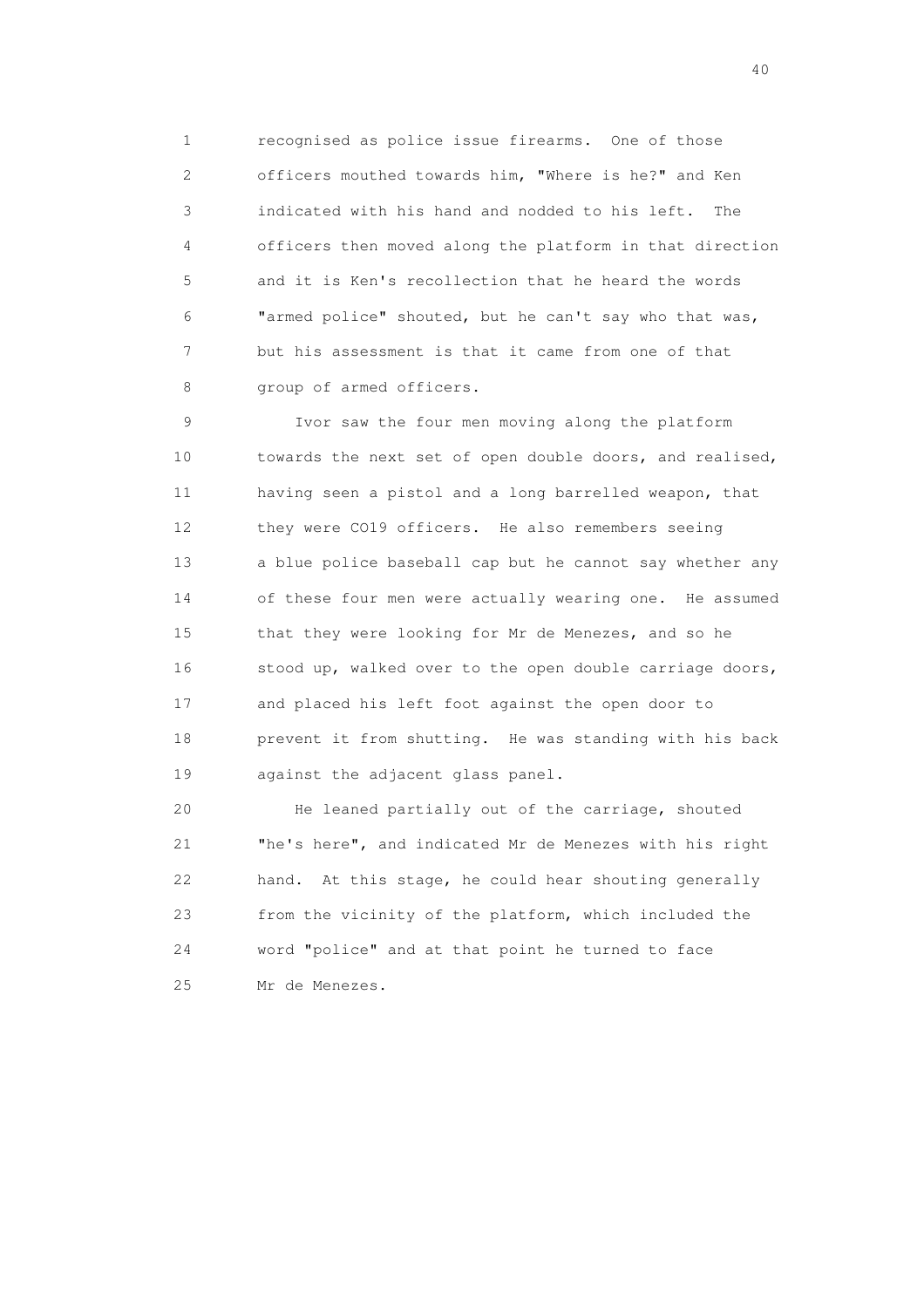1 His evidence is that when he turned, Mr de Menezes, 2 who at that time was still sitting down, immediately 3 stood up and advanced towards him and the firearms 4 officers. He appeared agitated, looking to right and 5 left, and he noticed that Mr de Menezes' hands were held 6 below his waist and slightly in front of him, far enough 7 apart to accommodate something of the size of a football 8 or a basketball.

 9 He advanced to within about 3 or 4 feet of Ivor and 10 the CO19 officers who by that time were very close to 11 his, Ivor's, left-hand side, and Ivor, assessing that he 12 might be dealing with a terrorist subject and in fear 13 for the safety of the public, the armed officers and 14 himself, grabbed Mr de Menezes by wrapping both of his 15 arms around his torso, pinning his arms to his sides, 16 and pushing him back into the seat where he had 17 previously been sitting.

 18 Ivor had the right-hand side of his chest(sic) 19 pressed against the right-hand side of Mr de Menezes' 20 chest. He explained to you that the reason why he 21 intervened at this stage and in this manner was because 22 that hitherto, based upon the instructions or lack of 23 instructions that he had received in the concourse, he 24 believed that it was safe for the surveillance to 25 continue, although he was uncomfortable and as he said,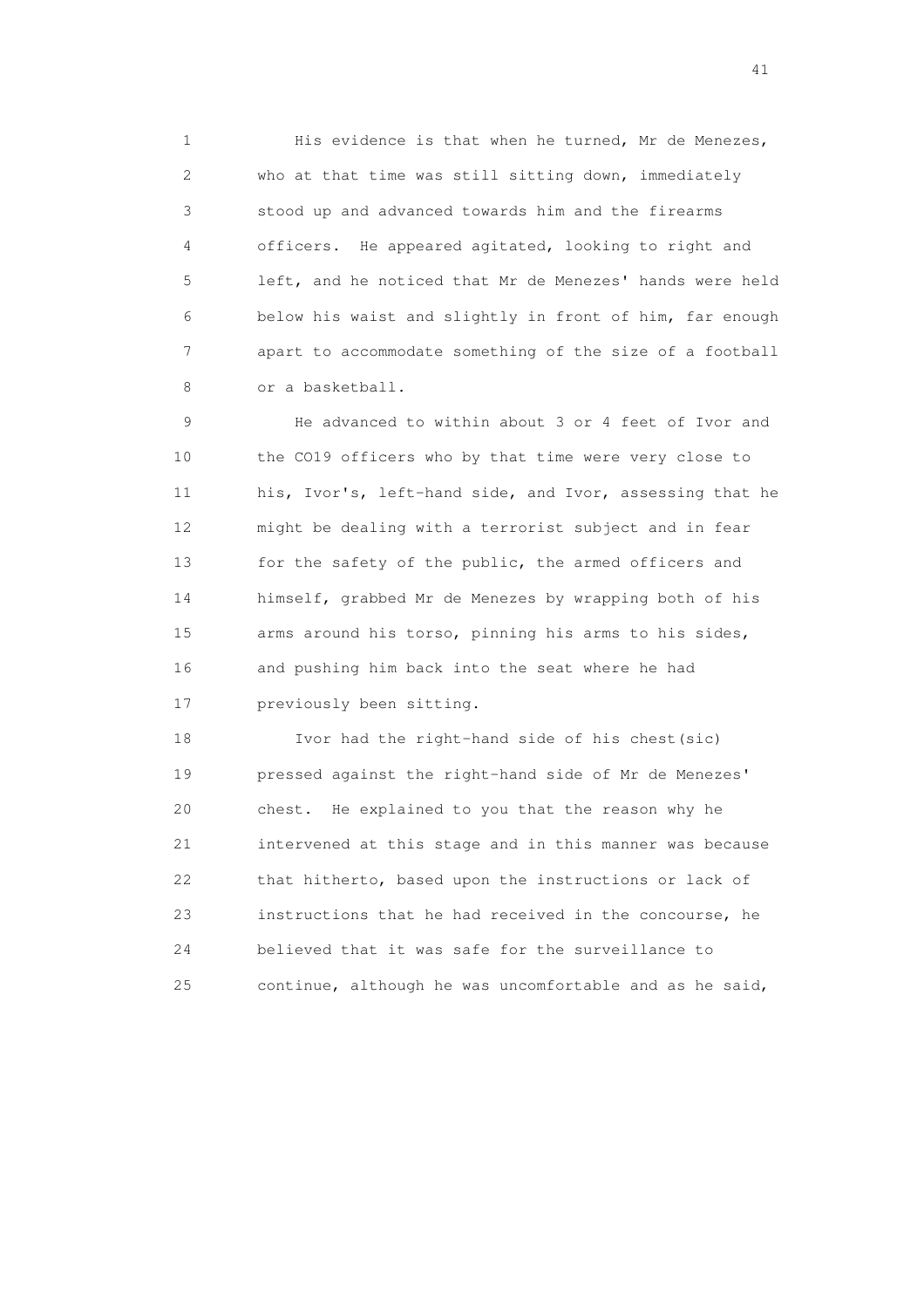1 very nervous.

 2 When he saw the CO19 officers on the platform, the 3 only conclusion that he could come to was that the 4 intelligence picture had changed and that what he was 5 now being presented with was a man possibly identical 6 with someone who had been involved in an attack the day 7 before, and it was impossible to rule out that he might 8 now be carrying arms or explosives.

 9 The fact that the matter was so urgent that CO19 now 10 had to be deployed made it necessary for him to seek to 11 try to protect the public on the carriage. It was in 12 his mind that the man with whom he was dealing might be 13 carrying a device or a bomb of some kind, and that he 14 might be about to detonate it at that point. His 15 action, he said, was instinctive and intended to offer 16 some restraint to the use of a firearm or a knife or 17 possibly an explosive device. The fact that he held his 18 hands slightly below his waist made Ivor regard 19 Mr de Menezes' waistband as an area of concern.

 20 He acknowledged in answer to a specific question 21 that he was asked in the witness box that he was in fear 22 of his own life.

 23 Ken, standing in the further set of double doors, 24 saw Ivor leave his seat, walk past Mr de Menezes to the 25 standing area by the double door, and swing out his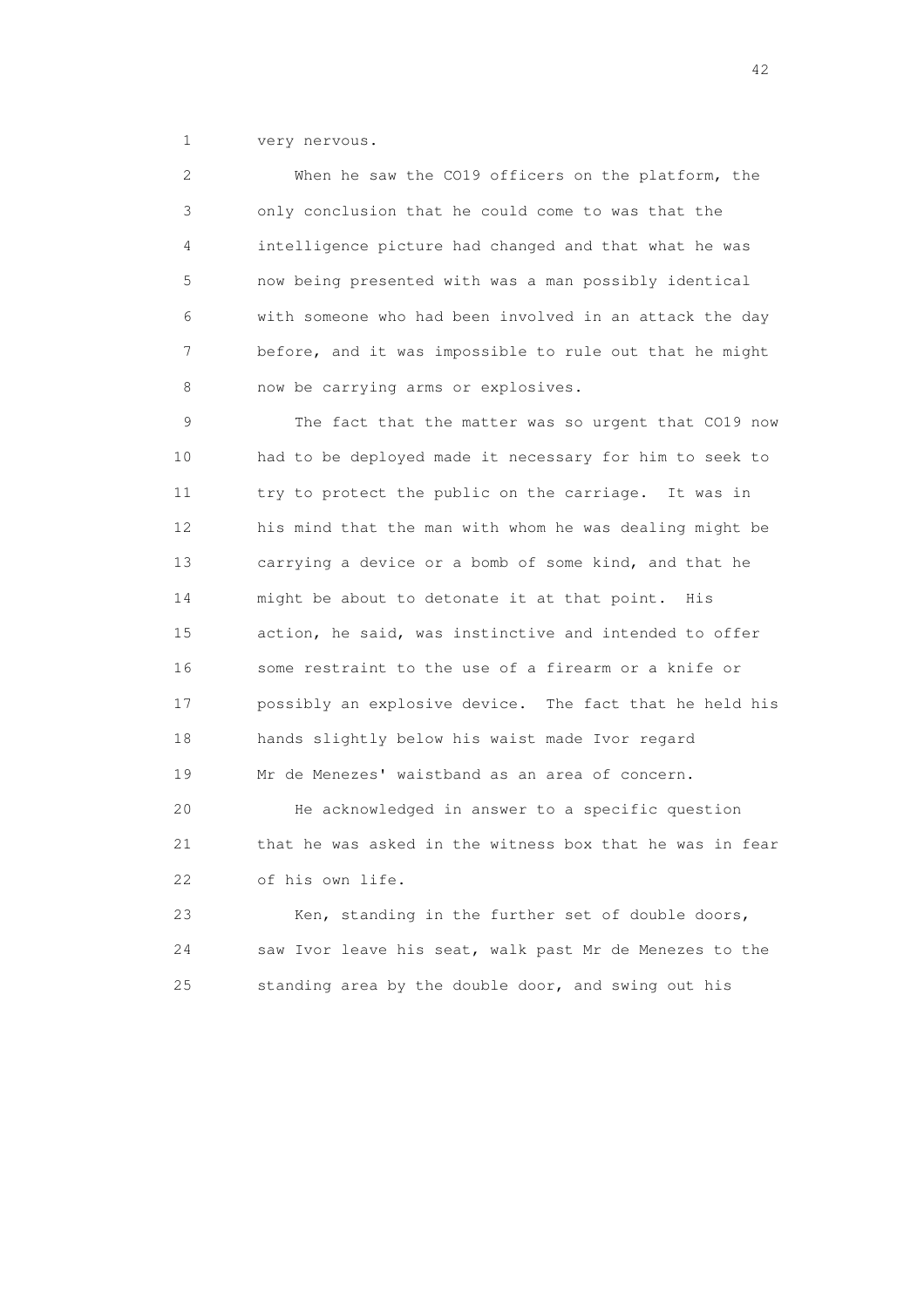1 right hand towards Mr de Menezes shouting "he's here". 2 As the armed officers moved towards the doors, Ken 3 describes Mr de Menezes as moving to his feet forward, 4 out of his seat, towards the middle of the carriage area 5 and towards his right, so that he covered about half the 6 distance between his seat and the doors.

 7 The officers at that point were entering the train. 8 Ken thought that Mr de Menezes was holding his hands in 9 front of his body in what seems an unnatural posture to 10 him, and at that point Ivor came forward and into 11 contact with Mr de Menezes, wrapping his arms around 12 him, in effect pinning his arms to his sides. Both 13 moved backwards towards the seating area and a grappling 14 struggle ensued, with Ivor trying to maintain his hold 15 upon Mr de Menezes as they went back towards the row of 16 seats.

 17 Geoff, from his position standing at the far 18 right-hand end of the carriage as you look at it on the 19 plan, saw Ivor go to the door and gesture back with his 20 right arm towards the place where Mr de Menezes was 21 sitting. He heard noise from the direction of the 22 double doors, including, he remembers, the word 23 "police". He became aware of a passenger, whom he now 24 realises was Mr de Menezes, getting up from his seat in 25 a rapid movement, rising from his seat quite sharply and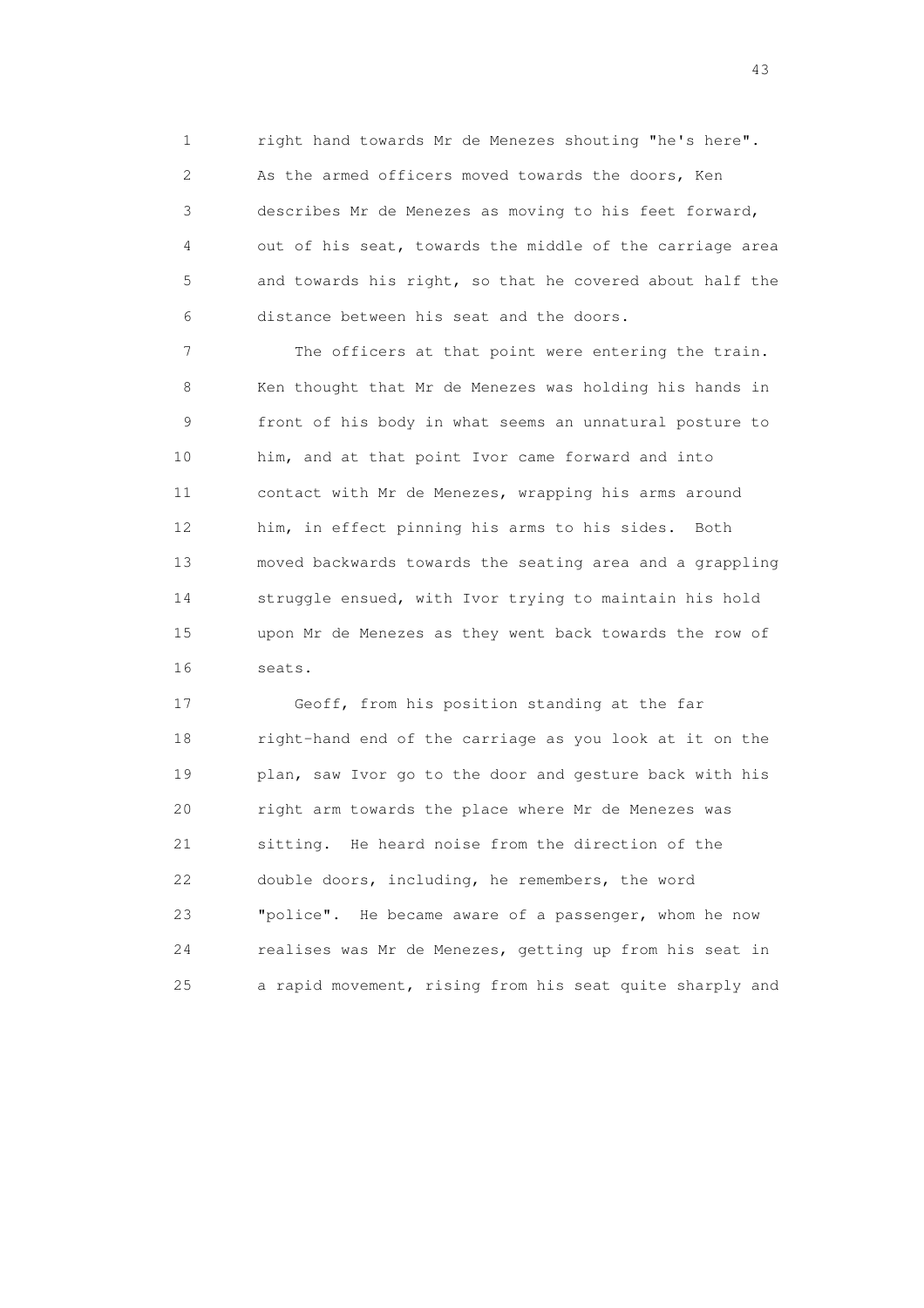1 moving towards the double doors. He saw Ivor grab 2 Mr de Menezes in a bear hug, which he describes almost 3 like an upright rugby tackle, so as to get right round 4 Mr de Menezes' arms. At the same moment he was aware of 5 two people very closely followed by a third, one of whom 6 was carrying a machine gun and wearing a chequered 7 police cap and he realised that these must be CO19 8 officers.

 9 The witnesses I have reminded you about so far in 10 this part of the narrative are all, you will remember, 11 surveillance officers from the grey team. I am now 12 going to go back a little and I'm going to remind you of 13 the evidence given by the specialist firearms officers 14 who were most closely involved in the shooting of 15 Mr de Menezes.

 16 I am going to begin with Charlie 12, because you 17 may, on the evidence, think he was probably -- as he 18 accepts, he was probably the officer who fired first. 19 I am, I tell you now, going to go into his and 20 Charlie 2's evidence in considerable detail. 21 Charlie 12 joined the police in 1983. In 1989 he 22 passed his divisional shooting course for general 23 firearms duties and he applied to join CO19 in 1996.

 24 This is a voluntary process. No-one is accepted until 25 he has been initially approved by his divisional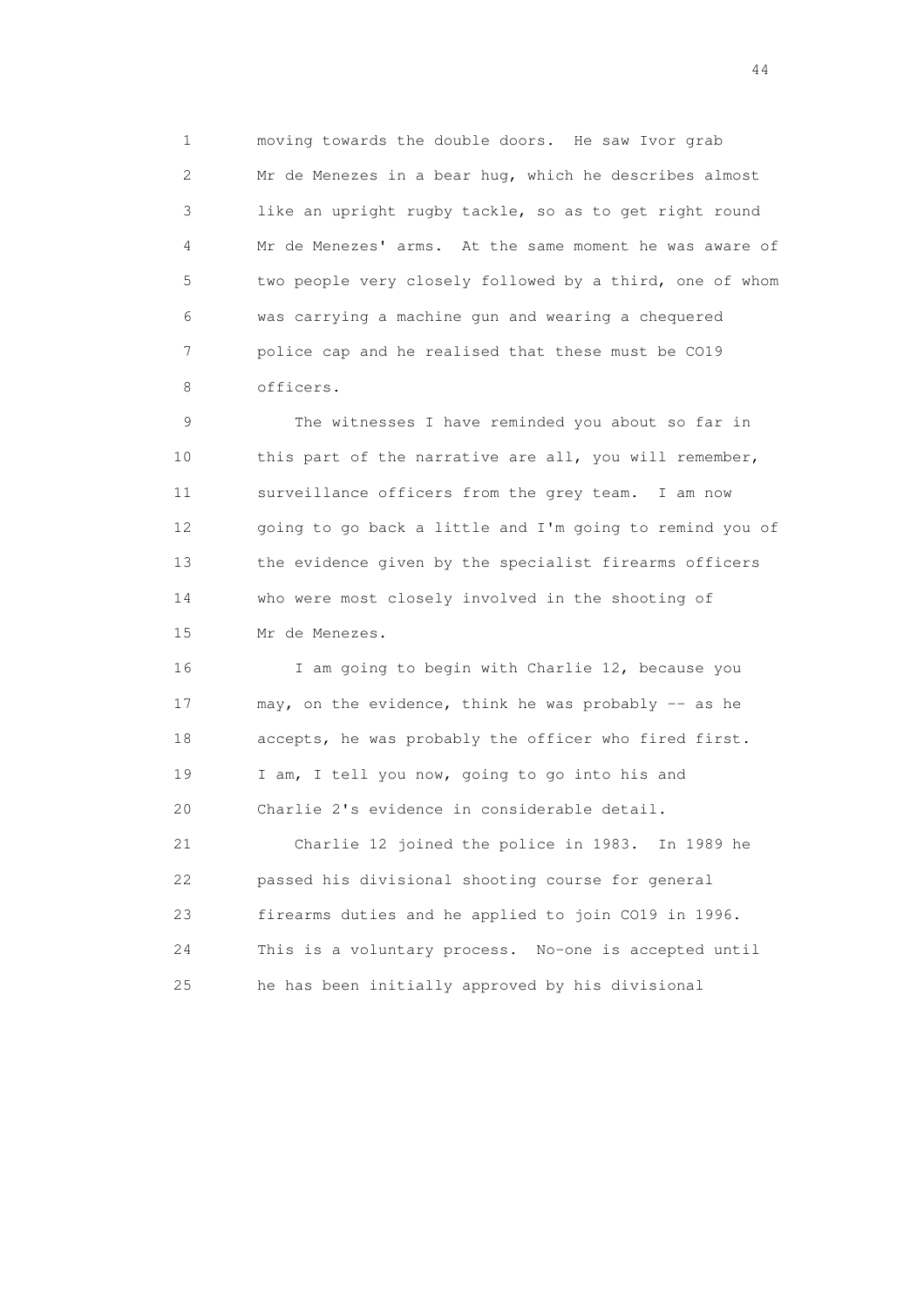1 inspector. He then has to undertake a four-day 2 assessment process when his mental strengths, his 3 capacity for team building and teamwork, physical 4 fitness and general shooting skills are assessed.

 5 If he fails that test, he goes no further. After 6 that, he embarks on a series of courses, learning skills 7 such as abseiling and rope work, to teach him how to 8 enter buildings in an unconventional manner; a shotgun 9 course to learn skills in the use of firearms and 10 ammunition of that kind; and then, if these courses have 11 been passed successfully, he goes on to the full 12 seven-week SFO course. Each course is a barricade. 13 Failure on any one of them means that the candidate will 14 progress no further. In 1998 he passed all these 15 examinations and he has been a specialist firearms 16 officer ever since.

 17 However, his training has continued, because all 18 SFOs work on a routine when one week in six is devoted 19 to training. He's repeatedly been given instruction and 20 training in the circumstances in which he, as a firearms 21 officer, would be entitled to use force to fire his 22 weapon. Also, prior to 22 July, and in the light of the 23 9/11 experience in New York, he had received specific 24 training and instruction concerned with suicide bombers. 25 In 2002 for a period of two and a half years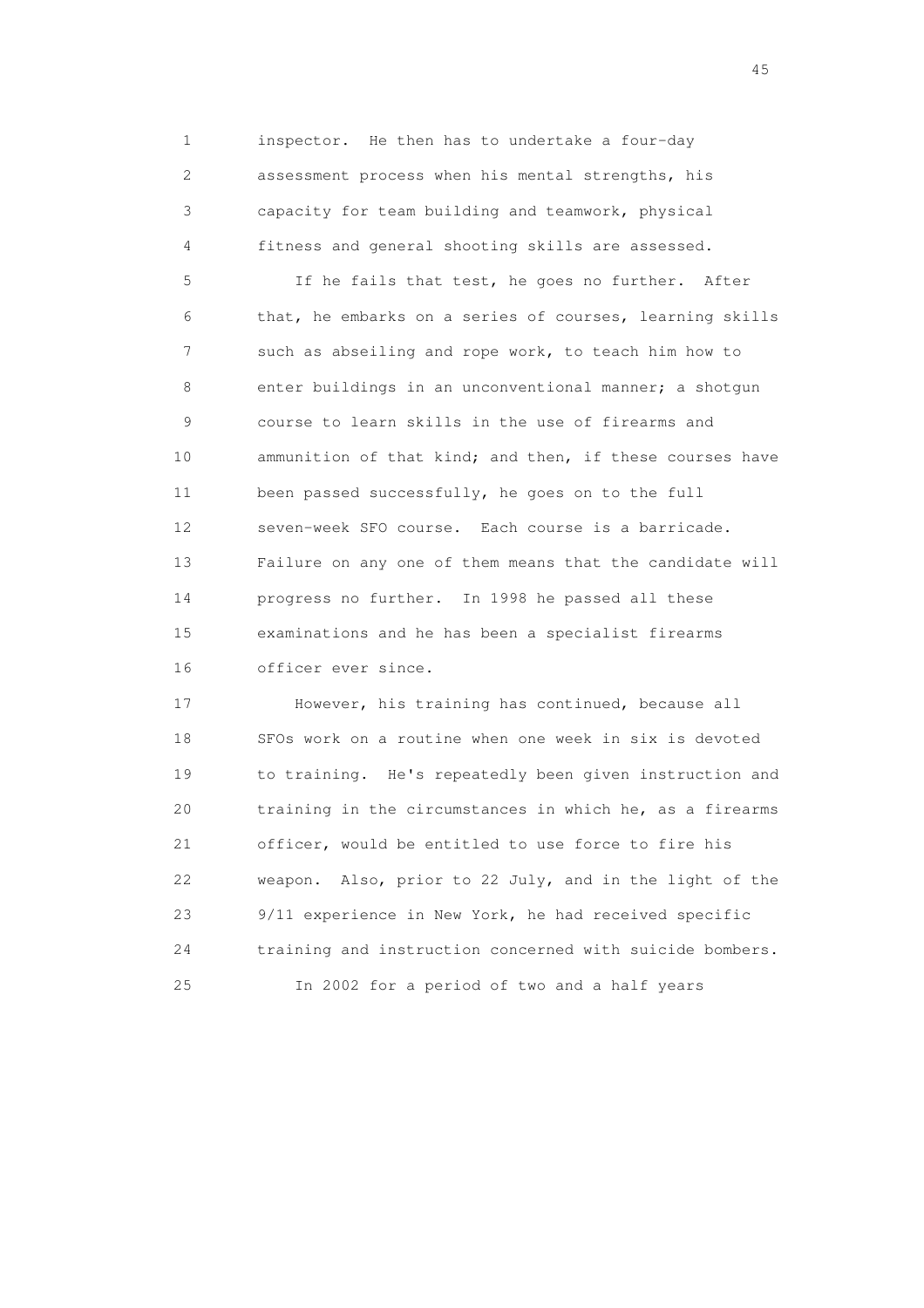1 Charlie 12 served as an instructor, full-time 2 instructing other CO19 officers. He himself had 3 received training in operations Kratos and Clydesdale. 4 He had been involved in other firearms incidents. But 5 as at July 2005 he had never fired his gun at a suspect.

 6 On 21 July he finished his day's work at 9 o'clock 7 in the evening and went home, due to come back the 8 following morning at 7 am for his regular shift. He was 9 teamed with Vic as a driver and William as the observer 10 in a car of which he would be the Commander. When he 11 arrived at Leman Street the general talk was that there 12 was likely to be involvement in a counter-terrorism 13 operation and soon after arrival he and fellow members 14 of his team drew their guns and ammunition.

 15 Although each officer takes a substantial amount of 16 equipment, the relevant items in the present case were 17 a Glock 9mm pistol carried in a holster, and 17 rounds 18 of 124-grain hollow point bullets. He understood that 19 this ammunition was generally thought to be more 20 suitable for dealing with suicide bombers and he loaded 21 his sidearm with that ammunition. He also had 22 a silenced carbine, a shotgun, and some stun grenades.

 23 At 7.45 that morning, he received the briefing from 24 the team's tactical firearms adviser, Trojan 84. He was 25 given an outline to tell him what the team were looking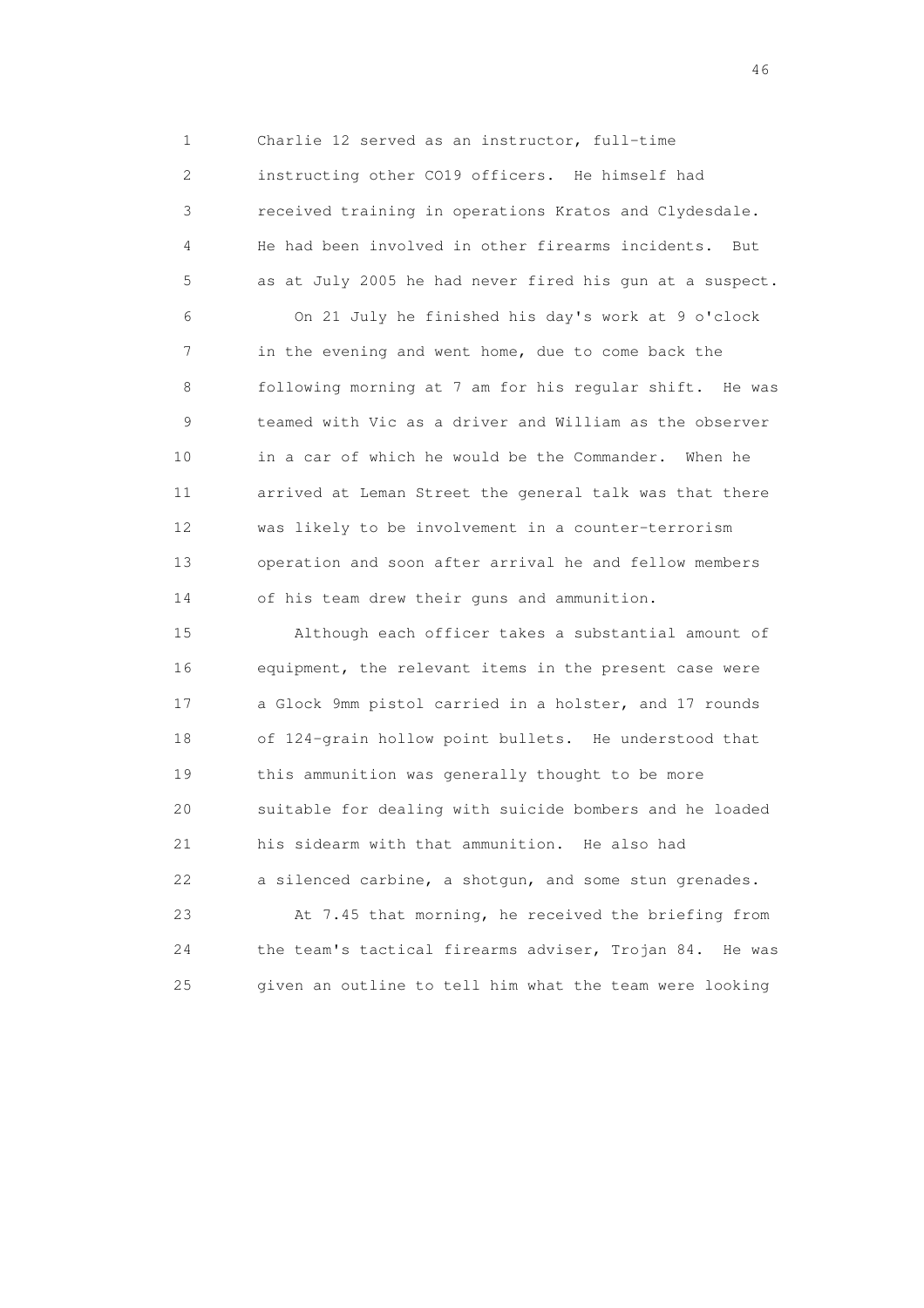1 for. He heard about Osman, his age, and the address at 2 21 Scotia Road where he was thought to be living.

 3 On the tactical side, he was told that the 4 Silver Commander for this operation would be provided by 5 SO13, the anti-terrorist squad, but SO12 Special Branch 6 officers would be carrying out the surveillance of the 7 addresses and, if possible, the suspects; that 8 mr Esposito, whom they all knew, was serving as the 9 firearms tactical adviser, Trojan 80, for the control 10 room at New Scotland Yard.

 11 He was told that there was to be a designated senior 12 officer for this operation, although he can't remember 13 whether the individual officer was identified at that 14 stage. He had never deployed with a DSO before and he 15 could only speculate as to what task they were intended 16 for, although he realised that the appointment of a DSO 17 meant that they might have to deal with suicide killers.

 18 He appreciated that a DSO could authorise a critical 19 shot, which meant that the individual firearms officers 20 were entitled, once the authorisation had been given, to 21 deliver such a shot on the basis of their own assessment 22 of the threat that they were facing, and without further 23 reference back to a senior officer.

 24 He was told that the team might be using unusual 25 tactics that they had not used before, and this meant to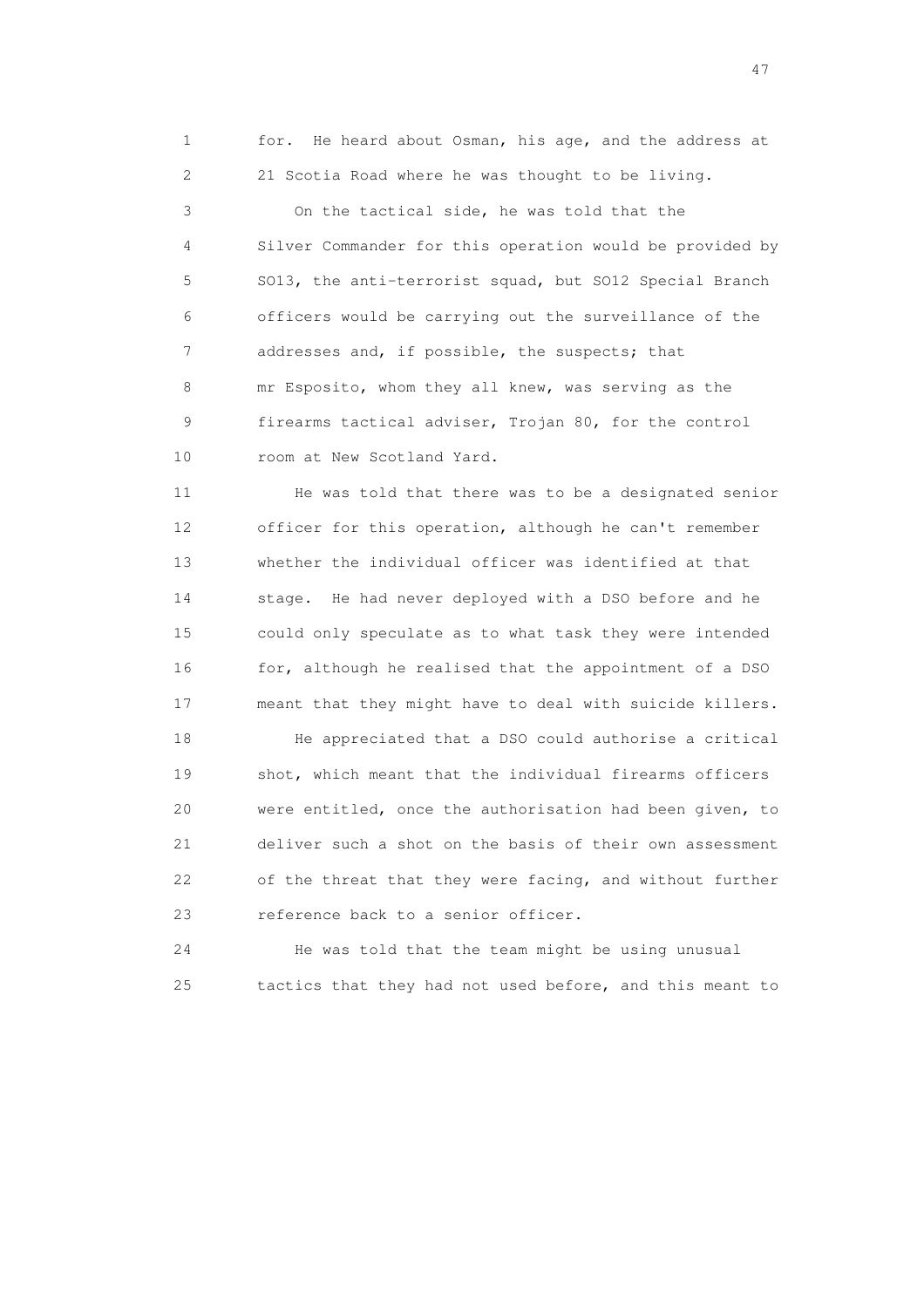1 him that they might well have to face suicide bombers. 2 He was also told that he would have to trust the 3 information that the team received from the operations 4 room. This instruction was in accordance with his 5 previous training, and meant that the firearms officers 6 would have to trust the DSO to have made decisions on 7 the basis of intelligence received to which they 8 themselves might well not be party. The circumstances 9 might well be that there would not be time to question 10 a particular order.

11 He added that in his view, this requirement to trust 12 the intelligence that they received applied to material 13 coming from the surveillance teams also, and not merely 14 the control room at Scotland Yard. If a surveillance 15 team identified a subject, then the firearms teams would 16 act upon that identification. They would have to trust 17 them and their professionalism. He was not told at what 18 point in the operation he might expect the DSO to take 19 charge.

 20 The team then moved off from Leman Street to 21 Nightingale Lane. At that stage, he was not aware of 22 any particular urgency in the deployment, and at 23 Nightingale Lane he received a further briefing from 24 Mr Purser, the Silver Commander appointed for this 25 operation.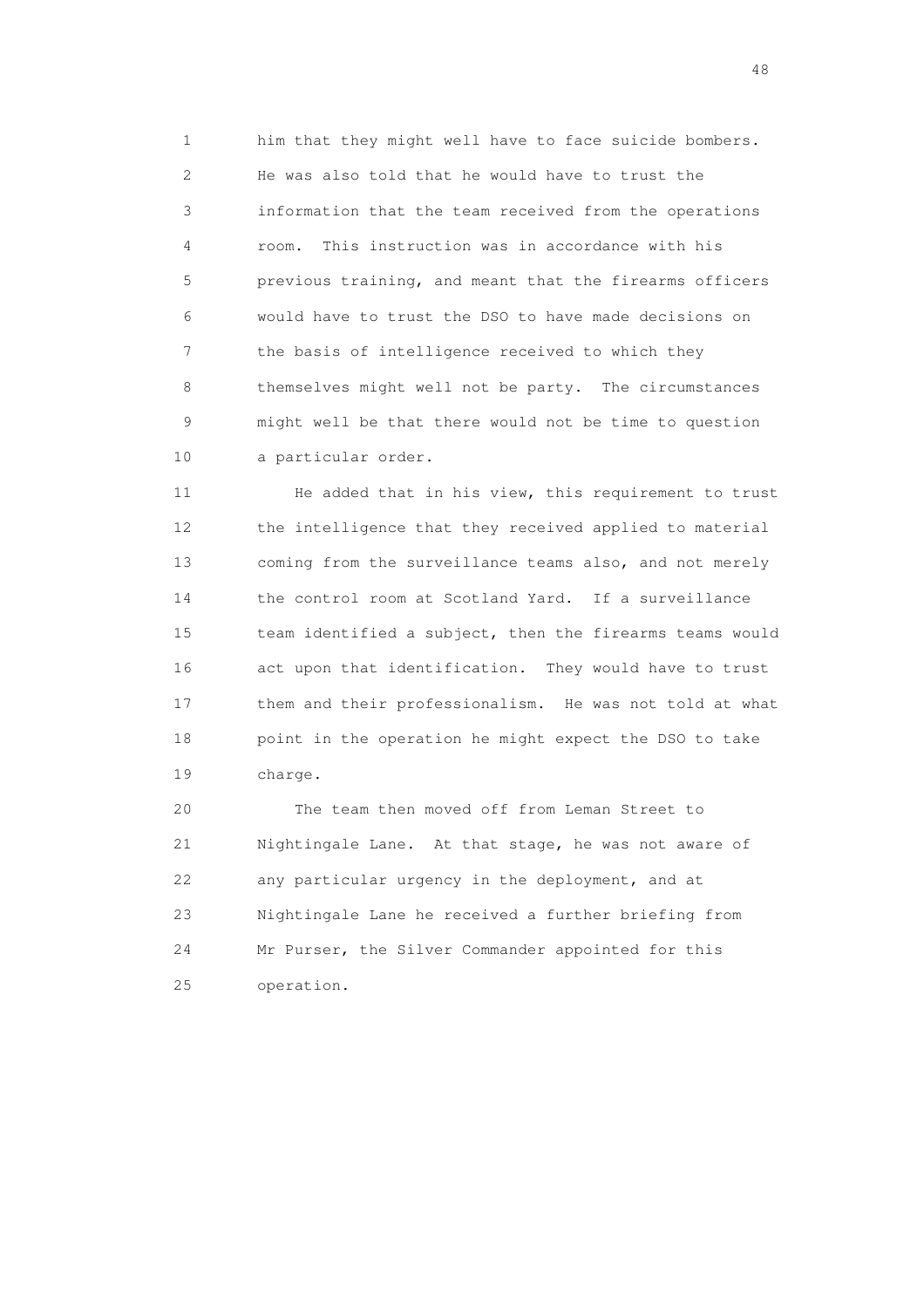1 In this briefing he was told that they would be 2 concerned with Osman, the failed Shepherd's Bush suicide 3 bomber, and Omar, the Warren Street bomber. They were 4 told about the correspondence found at Shepherd's Bush 5 which appeared to link Osman and Omar, and provided 6 an address for both of them at 21 Scotia Road.

 7 They were told about Operation Ragstone and the 8 apparent terrorist training in Cumbria with relation to 9 Omar and also about the Nissan Primera car linked to 10 Omar which by this time had been spotted but in 11 Scotia Road.

 12 They were shown the photographs of Osman and Omar 13 which they were told were good likenesses, and given 14 technical information about the nature of the explosives 15 used in the bombs on the previous day, together with the 16 methods of ignition and the levels of damage and 17 destruction that might be expected from such devices.

 18 He appreciated, as he said, that he was being told 19 about matters which involved an unbelievable threat to 20 life.

 21 They were told about the munitions that had been 22 found at Luton, that such devices could be easily 23 concealed about the body, and in response to a specific 24 question from one of the team, that the failed bombers 25 that had disappeared might well still have ready access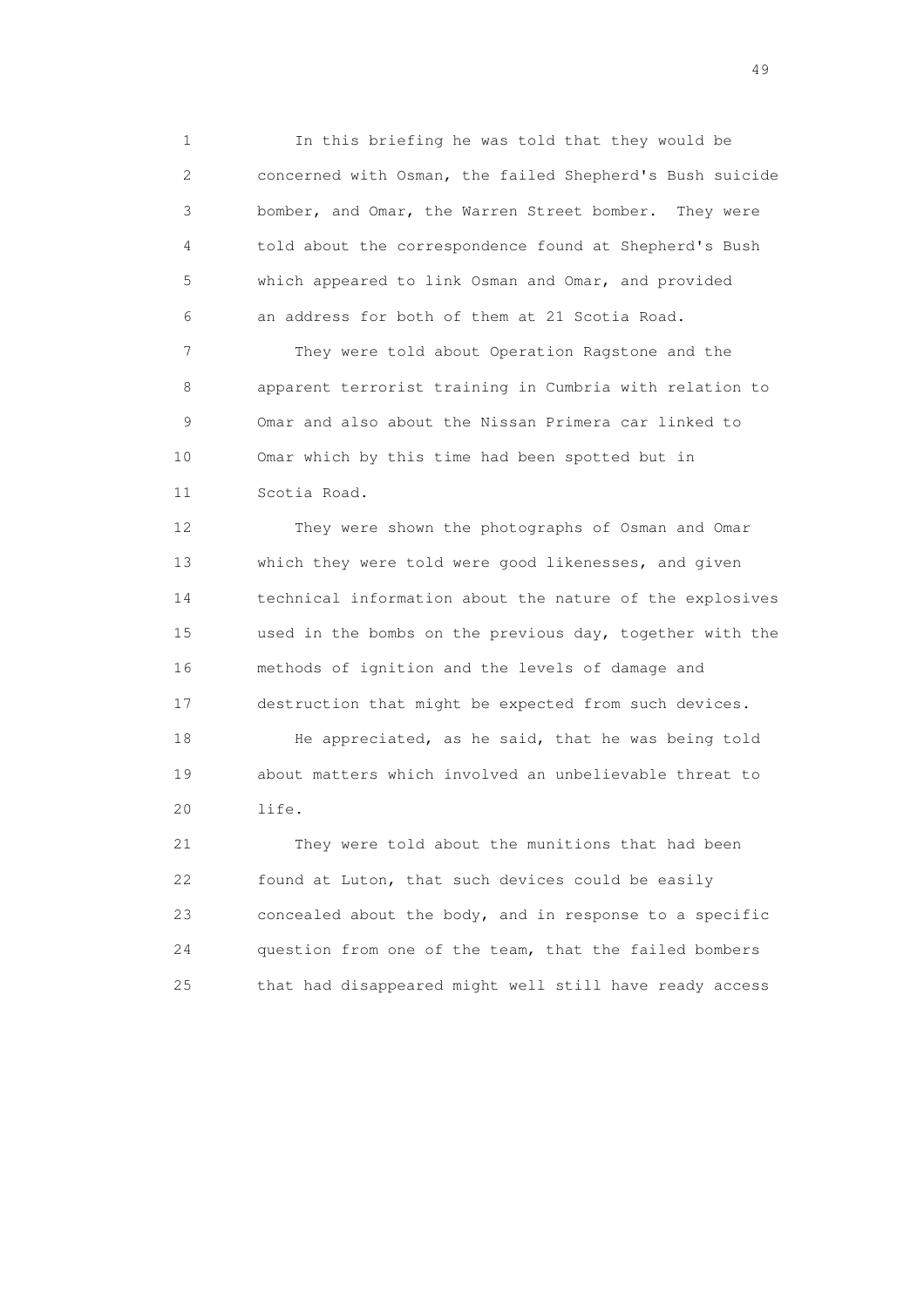1 to explosives and that such explosives could be 2 detonated easily. Mr Purser used expressions such as 3 "well prepared", "up for it", "deadly and determined" 4 when describing the members of this terrorist group. 5 Charlie 12 was left in no doubt, as he described in his 6 statement of the following day, as to the type of 7 suspects that they were preparing to intercept, that 8 they were prepared to take their own and other lives and 9 that the danger faced would be immeasurable.

 10 Trojan 84 then added to the briefing, to detail the 11 strategy, that any subject coming from the premises 12 would not be allowed to run, but that they would be 13 intercepted as soon as possible away from the address so 14 as not to compromise the operation. An observation 15 point had been set up, and had a view of the address, 16 which had a communal front door, and several people had 17 already left the address and been discounted as not 18 being suspects.

 19 He recalled thinking at the time of the briefing 20 that his team were going to have to come up against 21 people with a totally unknown threat, the highest 22 possible threat that certainly he had ever imagined 23 coming up against. The whole experience was 24 an extremely emotional one for him, listening to the 25 briefing and listening to the nature of the threat, and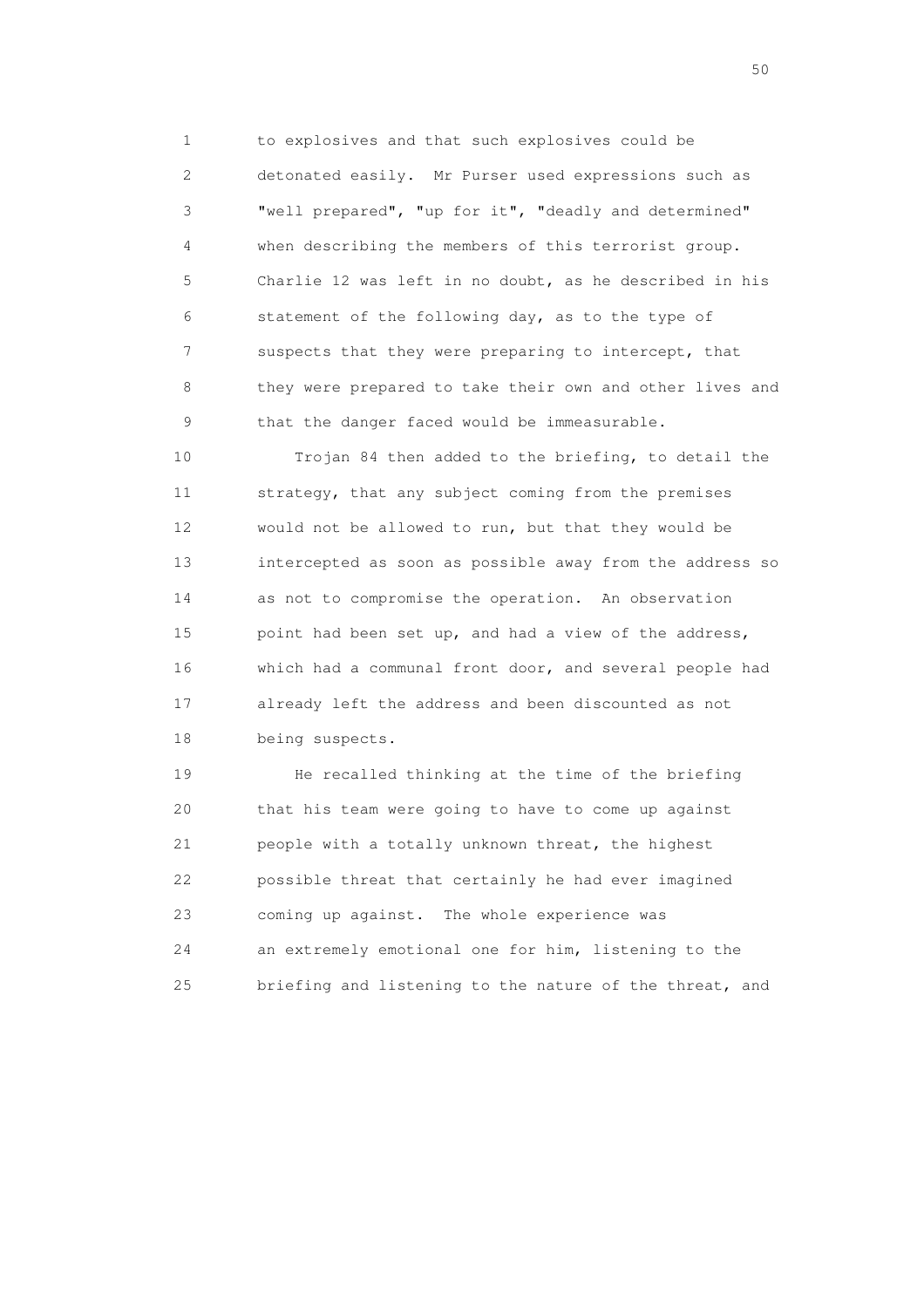1 the danger that these people posed, and realising that 2 he possibly was not going home again at the end of the 3 day.

 4 At the end of the briefing, the team moved off to 5 the TA Centre in Upper Tulse Hill. He was still not 6 aware of any particular urgency but he did comment that 7 the communications were, to use his word, "awful". 8 Because they were working in conjunction with the 9 surveillance teams, they were relying on the main Cougar 10 radio channel, and it was so bad that he thought that 11 there was interference from another channel. Sometimes 12 the signals were intermittent; at others weak and faint 13 and so fuzzy that the message couldn't be understood.

 14 His was the last car in the convoy and as he was on 15 his way up to the TA Centre he did make out a signal 16 that a subject from 21 Scotia Road was on a bus heading 17 for Brixton. He phoned the team leader, Ralph, and had 18 that information confirmed. So he changed course to 19 head towards Stockwell.

 20 Now, this was now a follow, and it was a matter of 21 urgency. Because he thought Ralph would be preoccupied, 22 he rang the second in command of the team, who was 23 Charlie 2, and learnt that the subject was on a number 2 24 bus. His car drove down Clapham Common South Side to 25 Clapham Road using the blue lights and the two tone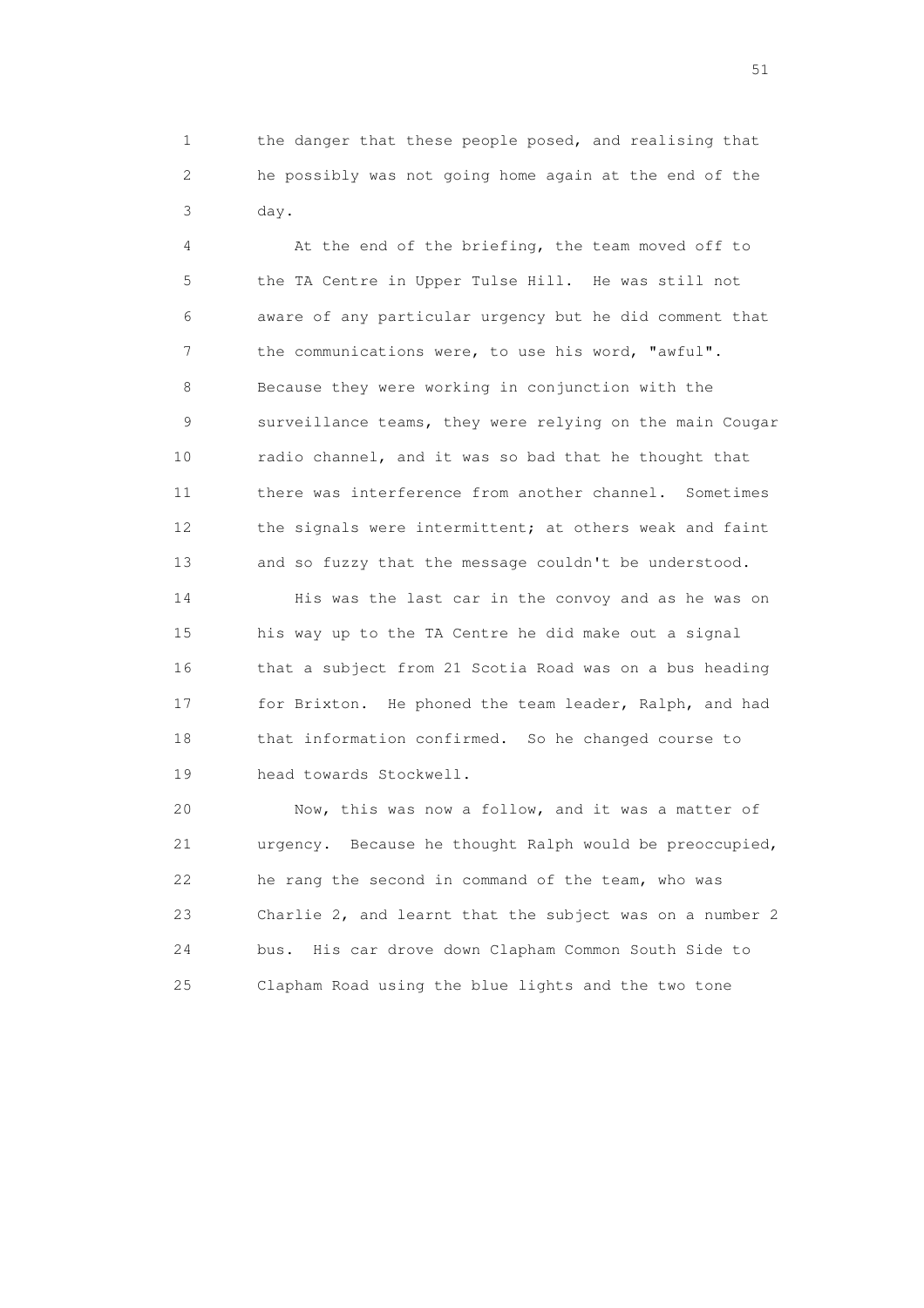1 sirens and in the course of the journey he heard 2 a warning over the radio that SO19 units would be moving 3 through, and that's a warning which we know was 4 delivered by James.

 5 He assumed from this that his team had moved up to 6 state amber. In that he later discovered he was wrong. 7 State amber indicates that the arrest or intervention 8 phase was now going to take place. It also indicated to 9 him that there had been a positive identification of the 10 subject and an active follow.

 11 As they approached Stockwell tube, he asked for the 12 blues and twos to be turned off so as not to advertise 13 their approach. He could see a number 2 bus in the 14 junction, but he wasn't sure that it was the actual one. 15 As they got nearer to Stockwell, communications were 16 improving and he heard from the surveillance officers 17 over the Cougar radio that the suspect was preparing to 18 leave the bus and appeared to be acting nervously. He 19 later heard that he was off the bus and by the NatWest 20 Bank.

 21 By this time, his car was about 100 metres short of 22 Stockwell tube and he instructed his driver, Vic, to 23 drive slowly so that they were in a position to react 24 quickly if state red should be called. He heard that 25 the suspect was walking towards the tube station and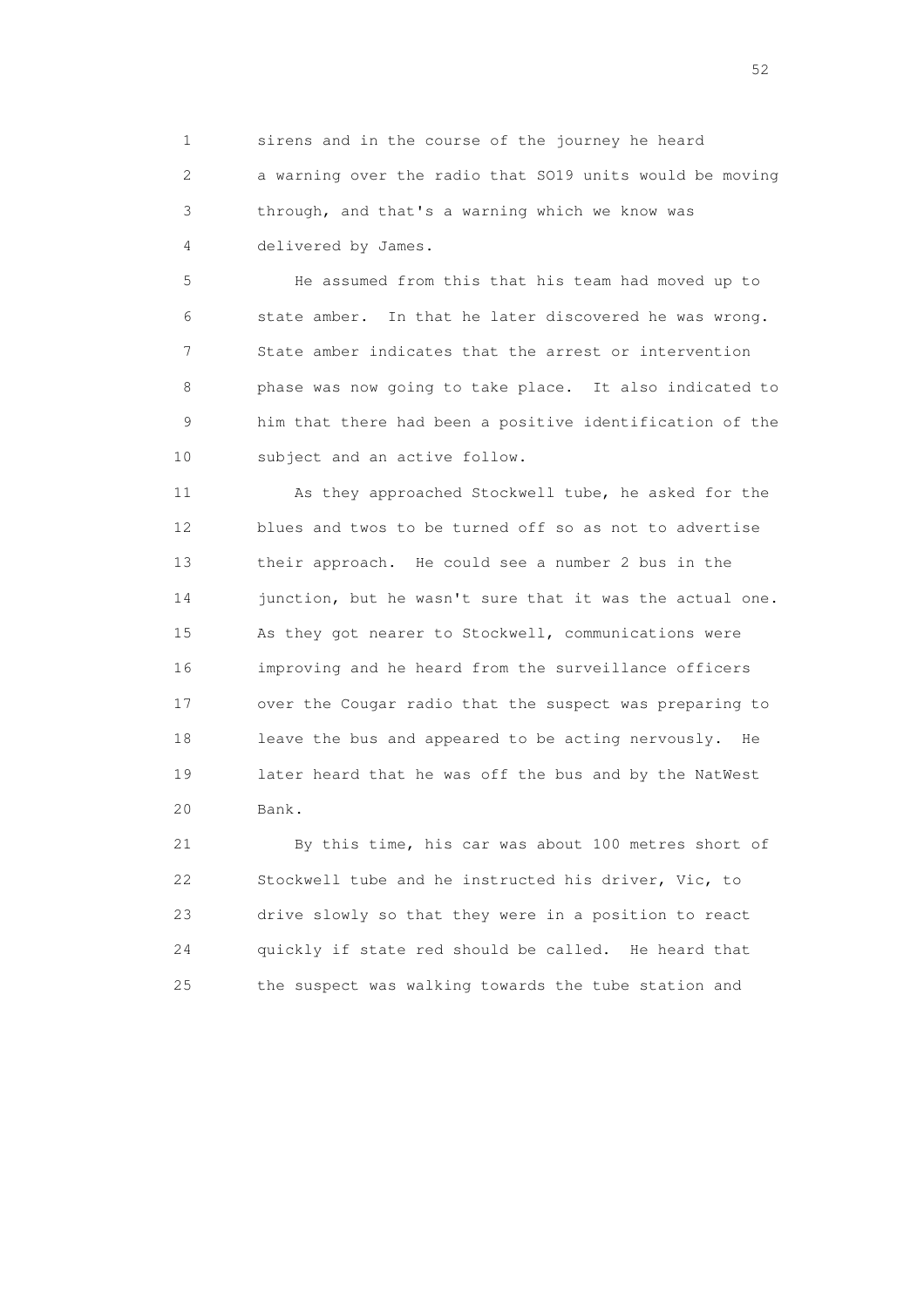1 entered it. He didn't hear anything to the effect that 2 SO19(sic) were to do the stop or that later they were 3 not to do the stop. There was still a frustrating radio 4 silence.

 5 He did, however, hear the words "towards platforms 1 6 and 2" which he assumed referred to the suspect, and he 7 couldn't understand why at this stage state red had not 8 been given. Given that his team had been called 9 through, his understanding was that the suspect was now 10 a positively identified failed suicide bomber. Had he 11 heard an instruction given to SO12 to do the stop, this 12 would have altered his perception of what was going on, 13 because his briefing led him to suppose that his own 14 team would only be brought in and given the arrest phase 15 on identified suspects.

 16 He then heard Trojan 84 saying something to the 17 effect, "They said that he was to be stopped getting on 18 the tube, he must not be allowed to get on the tube". 19 The use of the expression "they said" led him to think, 20 correctly as we know, that this was an instruction that 21 had come down from the control room at New Scotland 22 Yard, and therefore was from the DSO. Almost 23 immediately, Ralph declared state red on the 24 back-to-back radio network which the firearms team use. 25 He was immediately out of the car and sprinting for

 $\sim$  53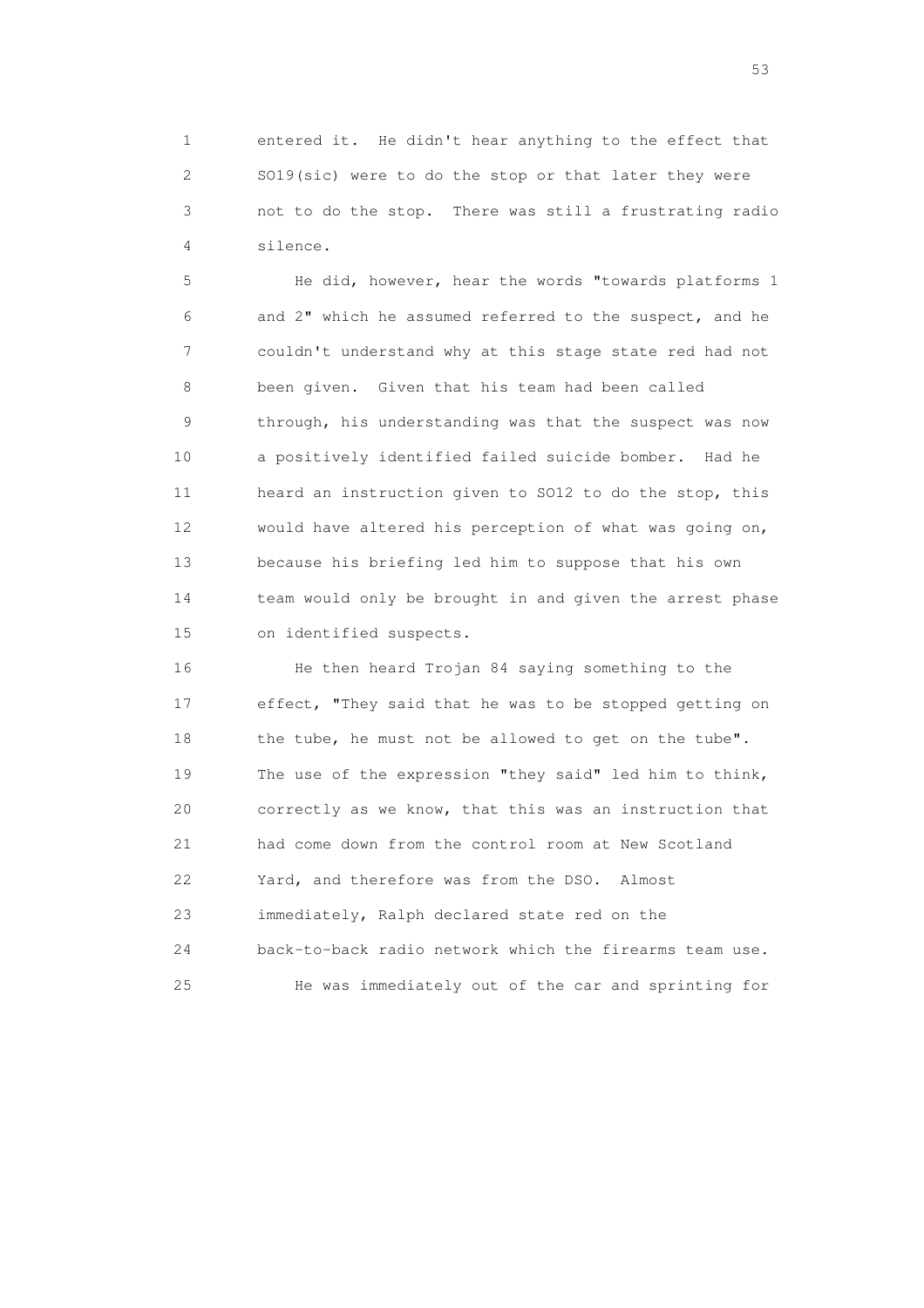1 the station. He took with him his pistol and magazine 2 in its holster and he also had his radio set on the 3 Cougar system which was designed to be carried on his 4 own body. He was conscious of frustration and growing 5 unease because he feared that the suspect had already 6 entered the tube system and that he didn't know where he 7 was.

 8 When he got to the entrance of the station, he made 9 eye contact with Charlie 2, and that was a reassurance 10 to him because he realised that there must be another 11 firearms car already there. He jumped over a barrier, 12 pushing a member of the station staff out of the way, 13 and he drew his pistol. He could hear voices behind him 14 shouting "armed police" and as he went down the 15 escalator he saw a man at the bottom, almost certainly 16 Malcolm, who said, "He's on the northbound tube".

17 His immediate reaction was that they had lost him, 18 but he ran through the cross tunnel and saw that the 19 train was still there. There was another man standing 20 in the open double doorway immediately across from the 21 tunnel, who indicated to his left -- that's to 22 Charlie 12's right -- and so he went briskly along the 23 platform searching in the carriage to try to pick up 24 where the suspect was. He was holding his gun down 25 beside his leg in an attempt to maintain his cover. He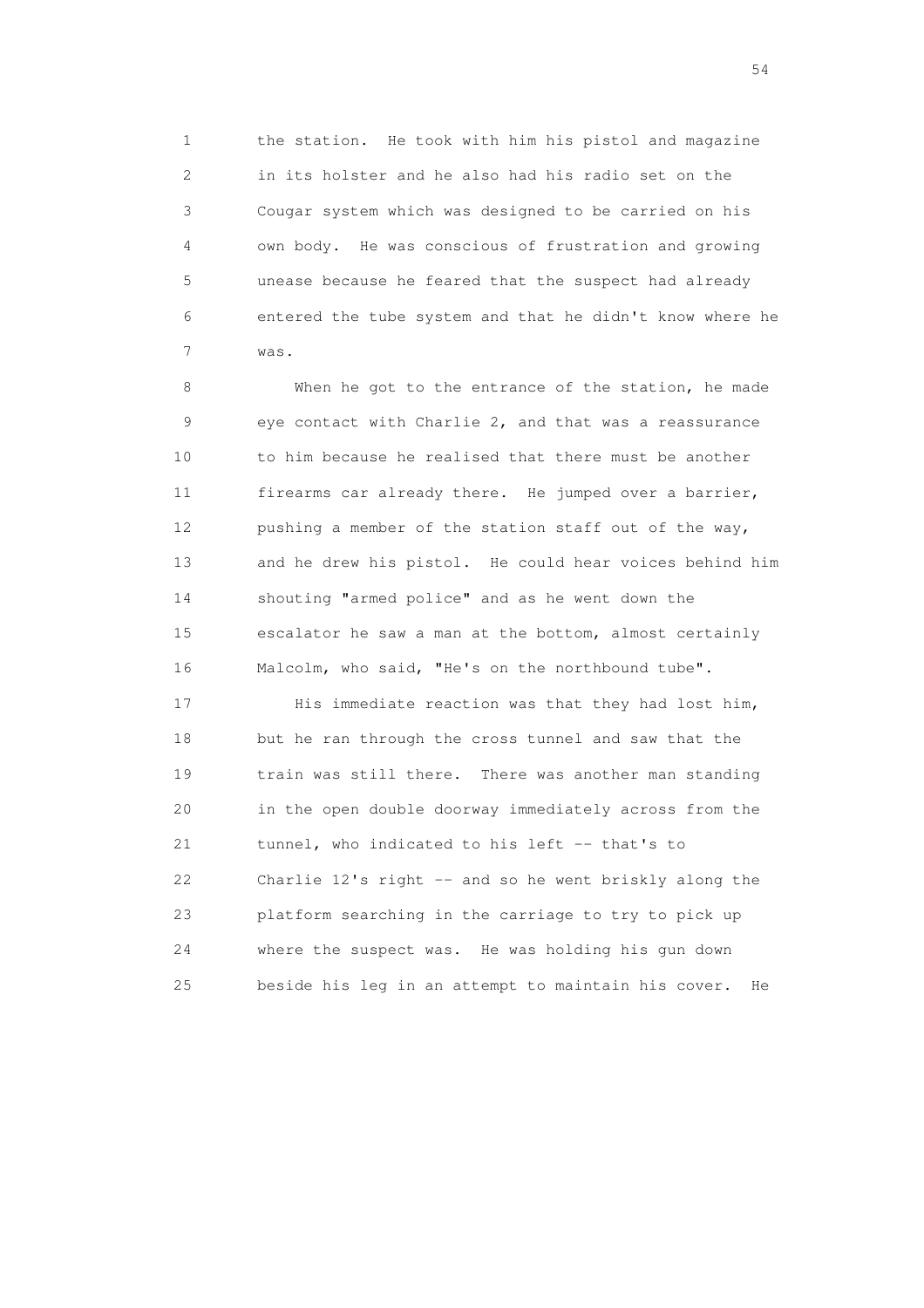1 saw another man in the next doorway, and that we know 2 was Ivor, with his foot in the doorway, seeking eye 3 contact and he assumed that it was a surveillance 4 officer.

 5 He still, at this stage, had no preconceived idea of 6 what he was going to do or what he was going to be faced 7 with, but the man in the door made a clear pointing 8 gesture and said "that's him". As far as Charlie 12 was 9 concerned, any identification issue had now been 10 determined. The man indicated by the gesture had been 11 positively identified as a suicide bomber and the 12 gesture by the surveillance officer reinforced that 13 belief.

14 The man, who was Mr de Menezes, stood up. 15 Charlie 12 thought that the blue denim jacket that he 16 was wearing appeared bulky. In fact, we know that the 17 jacket was an ordinary denim jacket, and you have seen 18 it.

 19 However, I understand that Mr Mansfield does not 20 press a suggestion that the officers' description of the 21 jacket as bulky was anything other than a mistaken 22 perception at the time.

 23 Charlie 12 then describes a flowing movement as 24 Mr de Menezes came towards himself and Charlie 2, and he 25 used the expression "closing us down", namely reducing

the state of the state of the state of the state of the state of the state of the state of the state of the state of the state of the state of the state of the state of the state of the state of the state of the state of t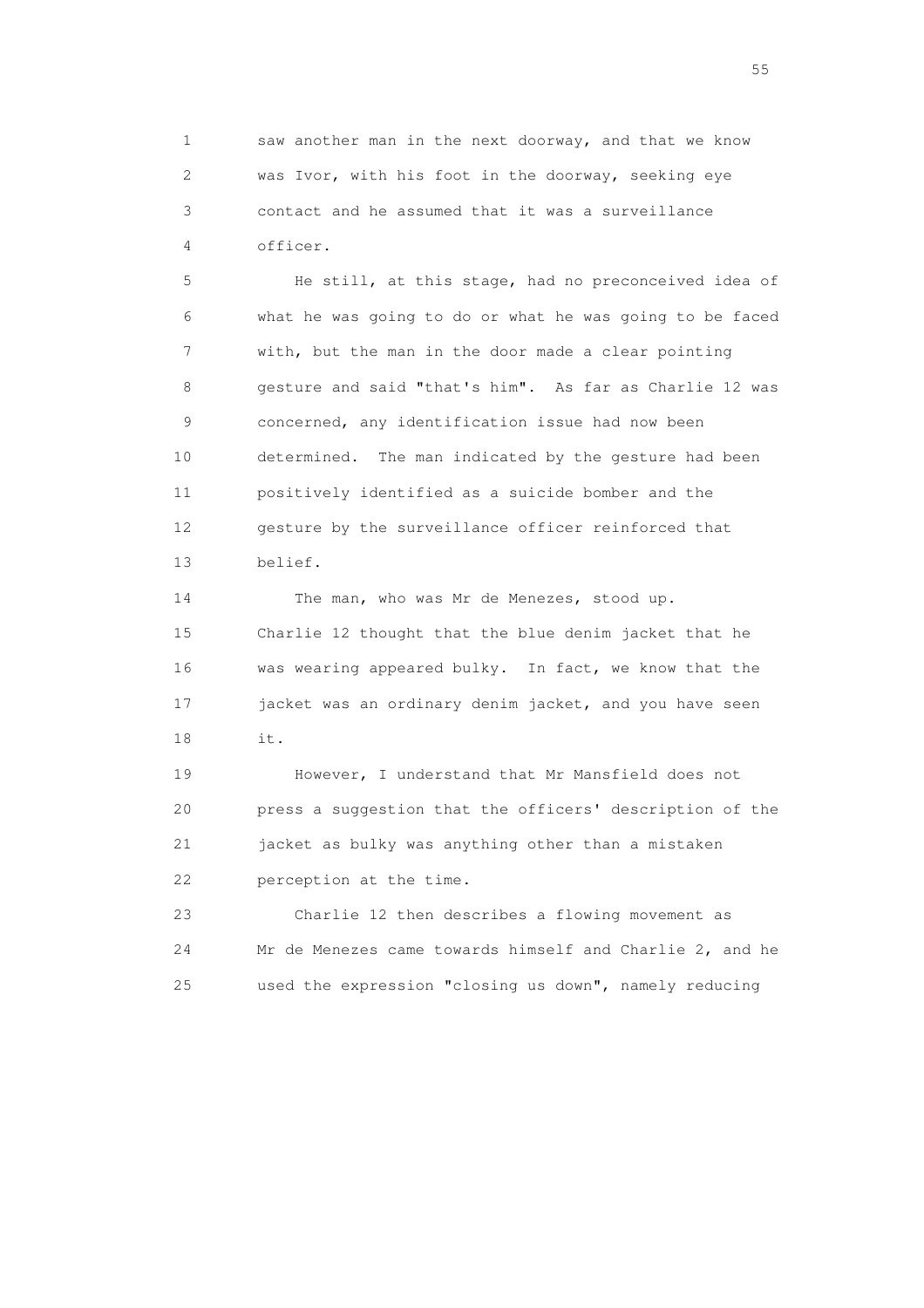1 the distance between him and them. Mr de Menezes was 2 holding his hands down at waist level or hip level, and 3 Charlie 12 couldn't understand how or why he was coming 4 towards what would be to him a potential threat area.

 6 "I shouted 'armed police' and brought my gun up 7 facing his head -- hoping he might see it but he 8 continued forward. I formed the view he's going to 9 detonate. He's going to kill us. I must shoot him 10 before he kills -- I have no choice.

5 I now go back to quote his own words:

 11 "The surveillance officer grabbed him and pushed him 12 backwards onto the seat. This reconfirmed to me that 13 I must use force as soon as possible. To me this was 14 an identified suicide bomber and therefore potentially 15 had equipment with him to cause mass death. I thought 16 he was getting closer to give me the full benefit of the 17 blast, and I had to use force as possibly otherwise we 18 would all be killed. I had no alternative as 19 I genuinely believed that I had a duty to protect the 20 public."

 21 He then observed that the question of an authority 22 from a DSO to take a critical shot did not come into his 23 calculations at all.

 24 When Ivor pushed Mr de Menezes back, C12 was 25 virtually on top of Ivor, slightly behind him, and he

 $56<sup>o</sup>$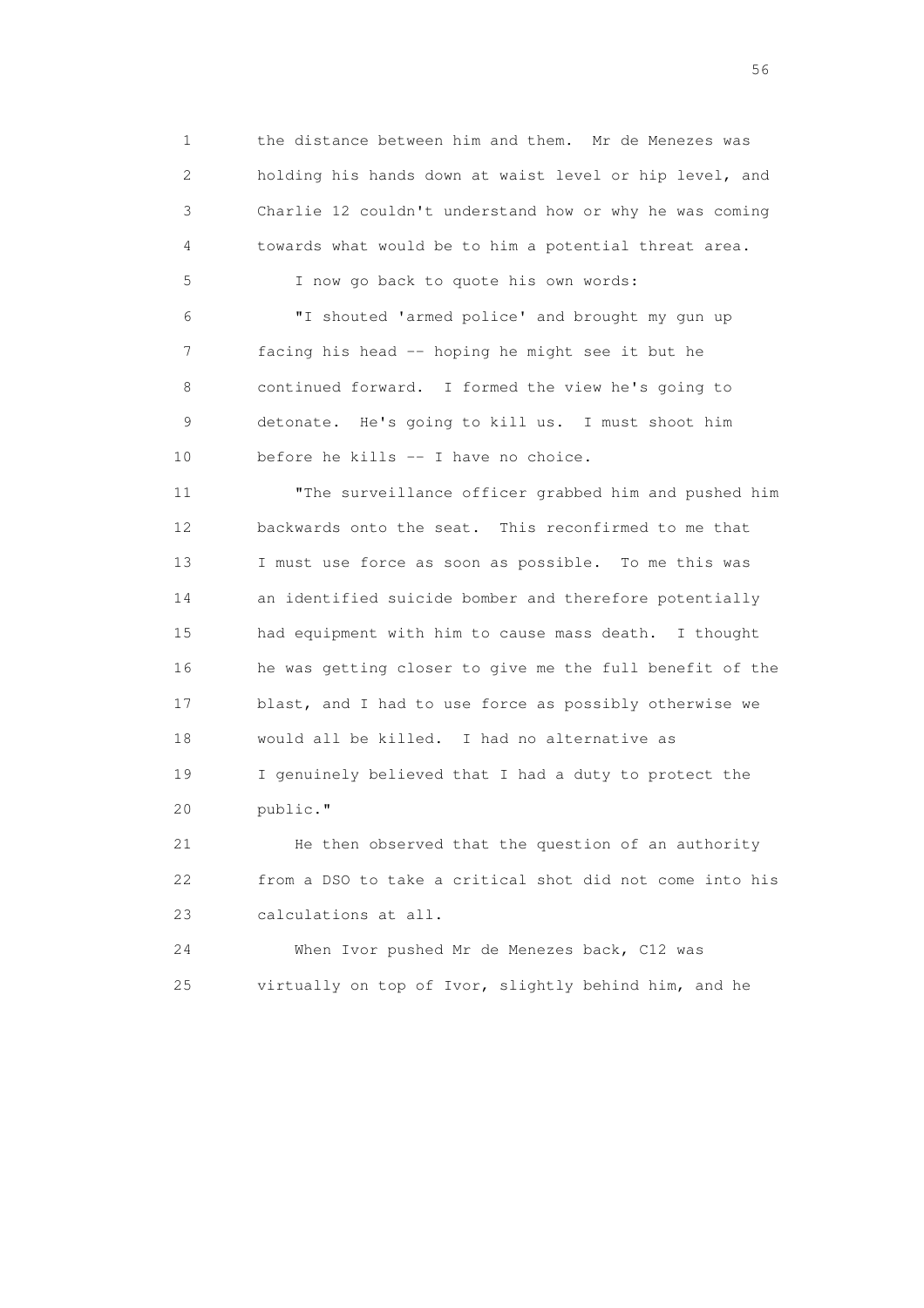1 had to get his gun past Ivor's head -- he actually 2 contacted it in so doing. I go back to Charlie 12's own 3 words:

 4 "I put my gun close to Mr de Menezes' head because 5 I could not afford to miss. I fired a number of shots. 6 I was aware after a time of other shots being fired. 7 I intended to kill him, this was a threat of the highest 8 order, and if I had felt differently I would have done 9 anything other than take the life of another person."

 10 He could see Charlie 2 to his left, but in his own 11 mind he is clear that he fired first. He fired several 12 shots to make sure that the man was dead. He had been 13 trained that a single shot to the base of the skull 14 would cause total incapacity, but the awkwardness of his 15 position reaching over Ivor was such that he couldn't be 16 sure of achieving that, and he added this, and again 17 I quote his own words:

 18 "If he had stayed in his seat I would not have fired 19 if I didn't perceive a threat. If he had stopped coming 20 forward so that I didn't perceive a threat, I would not 21 have fired."

 22 Then, to go back to his narrative, he said he then 23 began shouting to people to get out of the carriage. He 24 feared that there might still be an explosion. He then 25 moved off the train into the cross tunnel where he found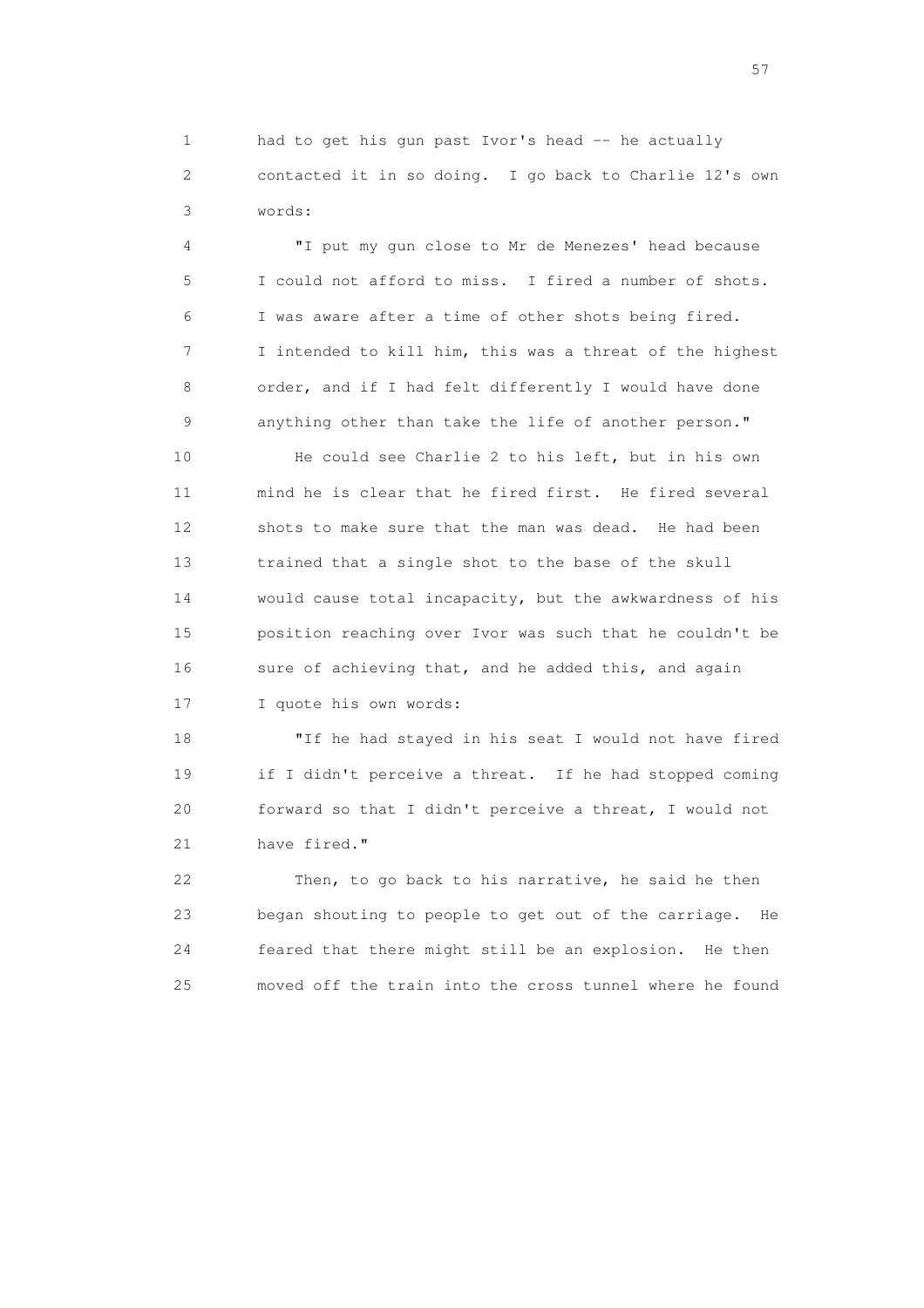1 Charlie 2.

| 2  | I think I should remind you at this stage, although      |
|----|----------------------------------------------------------|
| 3  | I don't doubt that you will remember that it was at this |
| 4  | point in his evidence that this tough, fit, highly       |
| 5  | trained, mature man broke down in tears, and this fact   |
| 6  | may assist you in assessing the depth of the emotional   |
| 7  | experience that he was going through here when he was    |
| 8  | re-living the terrible events of 22 July.                |
| 9  | He learnt at about midday on the following day, on       |
| 10 | the 23rd, that the man that had been shot was not Osman. |
| 11 | He was asked by Mr Hilliard how he felt when he learned  |
| 12 | that fact and you may find his answer instructive.<br>He |
| 13 | said:                                                    |
| 14 | "A sense of disbelief and of shock, sadness,             |
| 15 | confusion. Everything I have ever trained for, for       |
| 16 | threat assessment, seeing threats, perceiving threats    |
| 17 | and acting on threats proved wrong, and I am responsible |
| 18 | for the death of an innocent man. That's something       |
| 19 | I have to live with for the rest of my life."            |
| 20 | In answer to Mr Mansfield, he said that he did not       |
| 21 | hear any member of the firearms team say they were not   |
| 22 | there and couldn't do it. As far as he was concerned he  |
| 23 | was there and could do it. He had not heard anyone       |
| 24 | instruct SO12 to do the stop. He didn't know that        |
|    |                                                          |

the state of the state of the state of the state of the state of the state of the state of the state of the state of the state of the state of the state of the state of the state of the state of the state of the state of t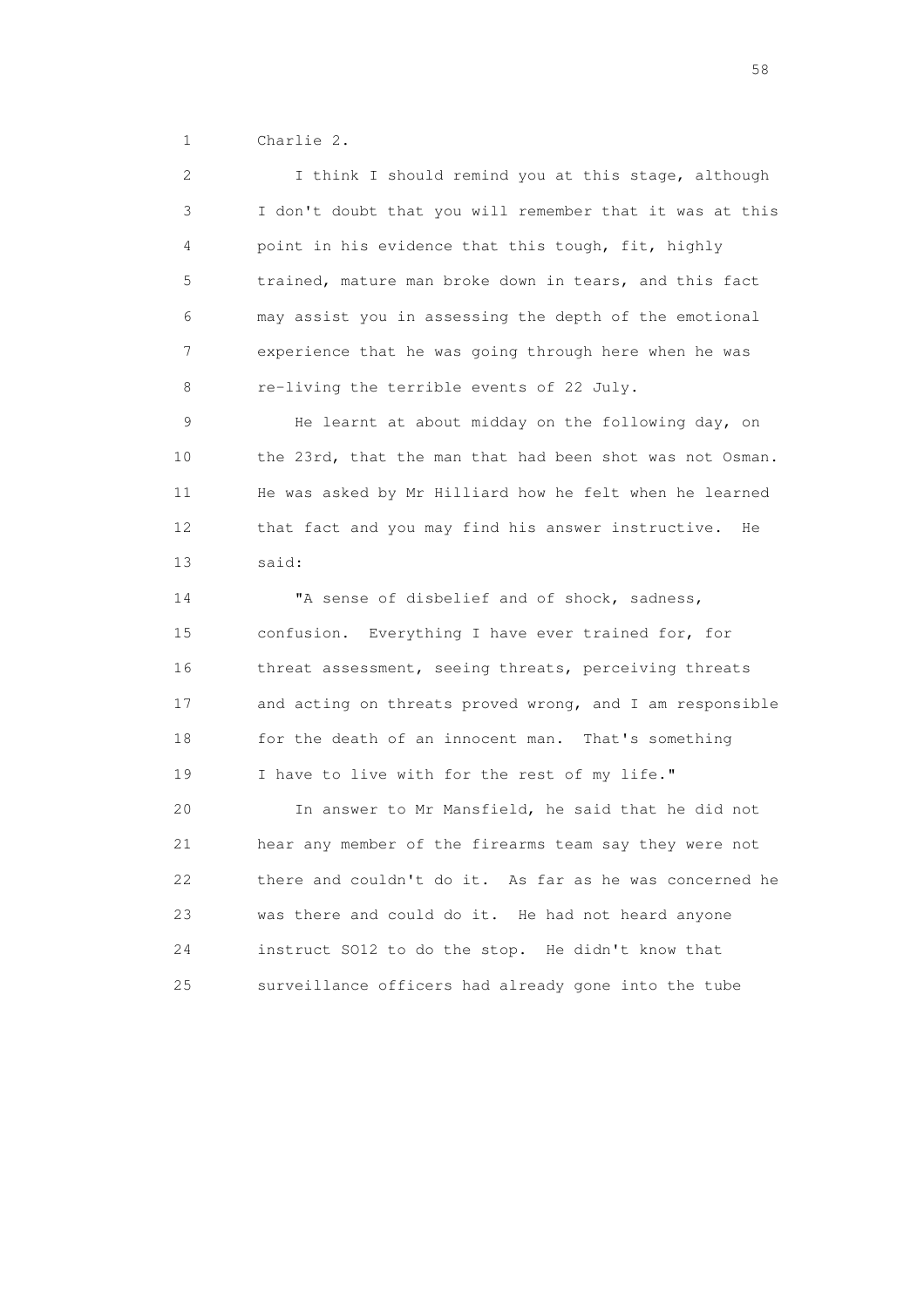1 when he had arrived. When he heard from Ralph that the 2 subject was on a bus heading towards Stockwell, he 3 joined the follow on the basis that this was 4 an identified person or persons from the events of the 5 previous day, and as you will remember Mr Mansfield 6 accepted that this was indeed his genuine belief.

 7 When he heard the warning "CO19 units are moving 8 through" at a time when he in his car was just clear of 9 Clapham High Street, he took this to be a declaration of 10 state amber, which involved a positive identification 11 and an active following. He was quite clear that he had 12 heard from the surveillance network that Mr de Menezes 13 was being described as nervous and twitchy and this was 14 not a situation in which he was panicked into anything 15 or lost control in any way.

 16 So far as the difficulty of identification was 17 concerned, he believed, having heard the transmission 18 about platform 1 and 2, he was entitled to assume -- 19 rightly as it turned out -- there was at least one 20 surveillance officer ahead of him in the Underground who 21 could point out the suspect to him.

 22 His previous training on suicide risks had been 23 largely focused upon the technicalities of achieving 24 a critical shot coupled with a PowerPoint presentation 25 about vehicle-borne tactics. He was well aware of the

the contract of the contract of the contract of the contract of the contract of the contract of the contract of the contract of the contract of the contract of the contract of the contract of the contract of the contract o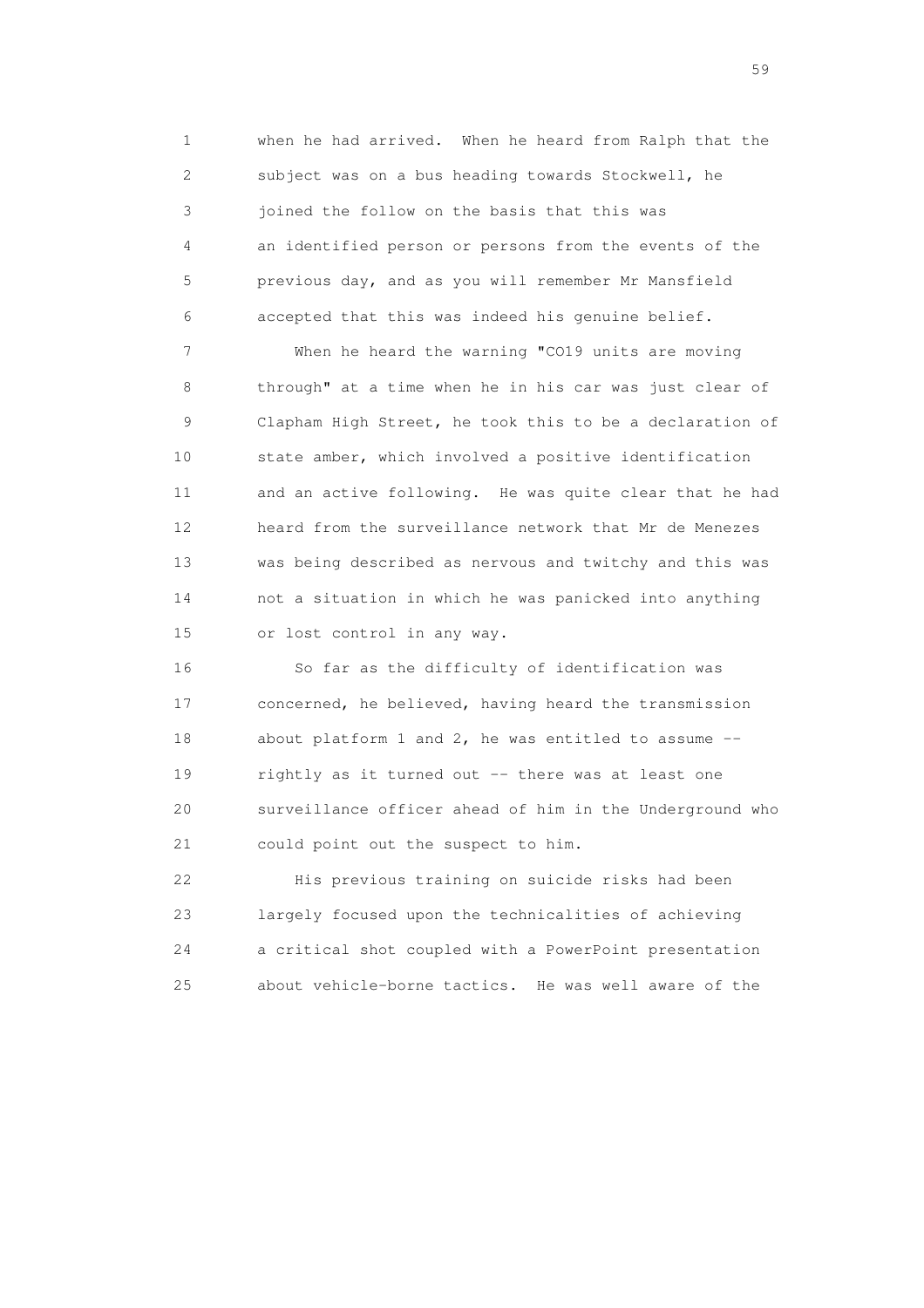1 devastating effects of a suicide bomb. He had had no 2 specific training in relation to the assessment of 3 a perceived threat; indeed, he didn't accept that there 4 could be any such training, because it always eventually 5 boils down to the individual officer's assessment. As 6 he said, it was an impossible question. Who looks like 7 a suicide bomber? What is it that you have to be 8 trained to look for?

 9 He categorically denied the central suggestion put 10 to him by Mr Mansfield to the effect that the 11 intelligence that he had received had fixed the subject 12 in his mind as a potential mass killer from the day 13 before and that effectively his attitude was that he was 14 simply going to get down the escalators and kill him. 15 His answer was:

 16 "All I had going through my mind was, I have got to 17 get to him, I have got to get to him, I have got to get 18 to him before he goes, and I distinctly remember that. 19 I did not have any preconceived idea of what I was going 20 to do, I did not even know where he was at that stage, 21 let alone the delivery of a critical shot. I just 22 didn't have that in my mind, I just wanted to know where 23 he was and try to find him and through the 24 professionalism of the surveillance officers who were 25 down at the tube they actually led me on to him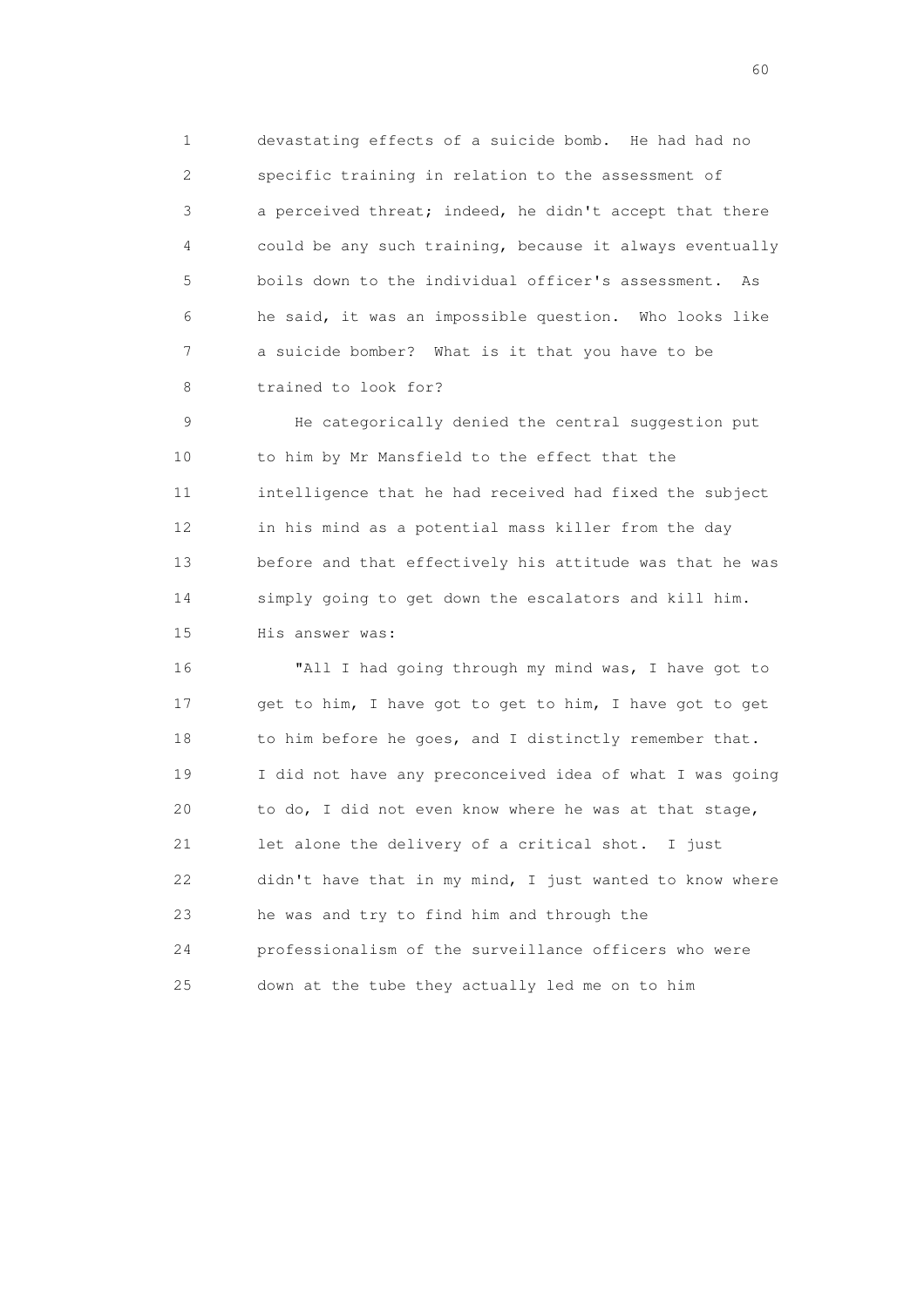1 otherwise I would never have found him..."

 2 He didn't interpret "stop before he gets on the 3 tube" as being an authorisation to take a critical shot. 4 "We had been given the order to stop and detain the 5 identified person. I did not have the authorisation to 6 take a critical shot without warning. This came down to 7 his own individual assessment, taking everything into 8 consideration. What Mr de Menezes did both before and 9 after his challenge led me to the conclusion that he was 10 about to detonate a bomb." 11 In that, of course, he accepts that he was mistaken. 12 There were a number of factors working on his mind 13 on this particular day: the fact that the special 14 ammunition had been issued to them led him to think that 15 there might be a need to use it at close quarters with 16 a suicide bomber; the fact that they had been informed 17 that a DSO was to be appointed led him to believe that 18 structures were in place to make an appropriate decision 19 to authorise a critical shot should it need to be taken; 20 the briefing that they might have to use unusual tactics 21 led him to suppose that a critical shot was something 22 that was in contemplation by the senior officers; the 23 exhortation to trust the information coming through from 24 the control room led him to think that there might well 25 be intelligence that the senior officers were aware of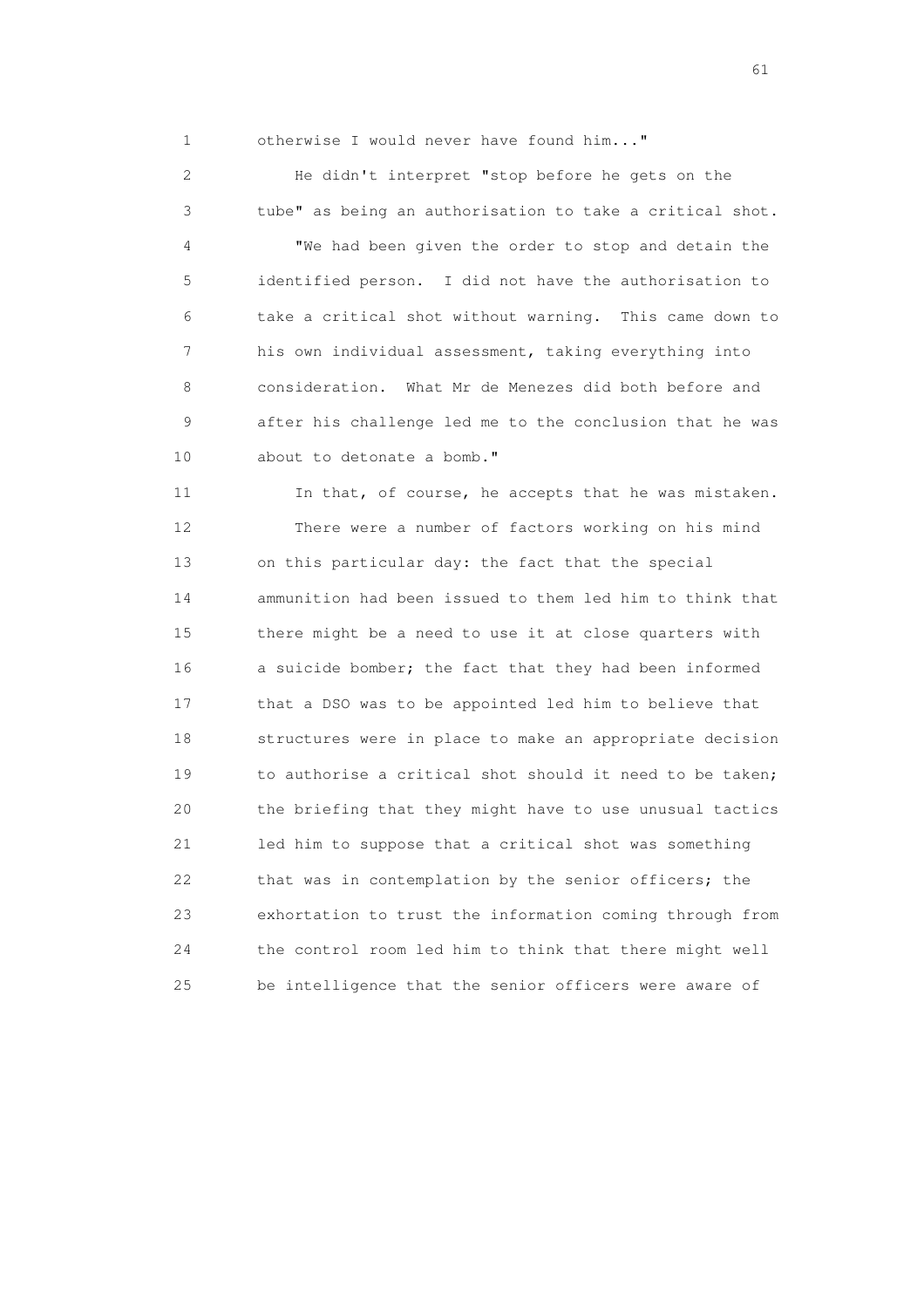1 that he was not.

| 2  | He had been told that the suspected suicide bombers      |
|----|----------------------------------------------------------|
| 3  | were "deadly and determined and up for it", and while he |
| 4  | was aware that the CO19 team would only be involved if   |
| 5  | there was a positive identification, in his view there   |
| 6  | was such an identification in the form of an officer,    |
| 7  | Ivor, saying "that's him".                               |
| 8  | While he was doing what he could to remain covert        |
| 9  | because he didn't want the suspect to realise that he    |
| 10 | was about to be arrested and thus detonate his bomb, the |
| 11 | possibility that this might happen could not be ignored. |
| 12 | Mr de Menezes' act in getting up was not in itself       |
| 13 | aggressive at that stage and did not cause Charlie 12 to |
| 14 | go immediately to a critical shot. It was his            |
| 15 | continuing to come forward and close him down after      |
| 16 | a challenge, combined with Ivor's intervention and all   |
| 17 | the other intelligence that he had received, brought him |
| 18 | to the point where he could not afford to pause because  |
| 19 | he was expecting a detonation.                           |
| 20 | He himself, he said, was not out of control.<br>He did   |
| 21 | issue a challenge. He said:                              |
| 22 | "I am human, and I did feel fear. If there had           |
| 23 | been any alternative I would have taken it."             |
| 24 | To Mr Stern he said that the belief that he had          |
| 25 | acquired during the follow that this man had been        |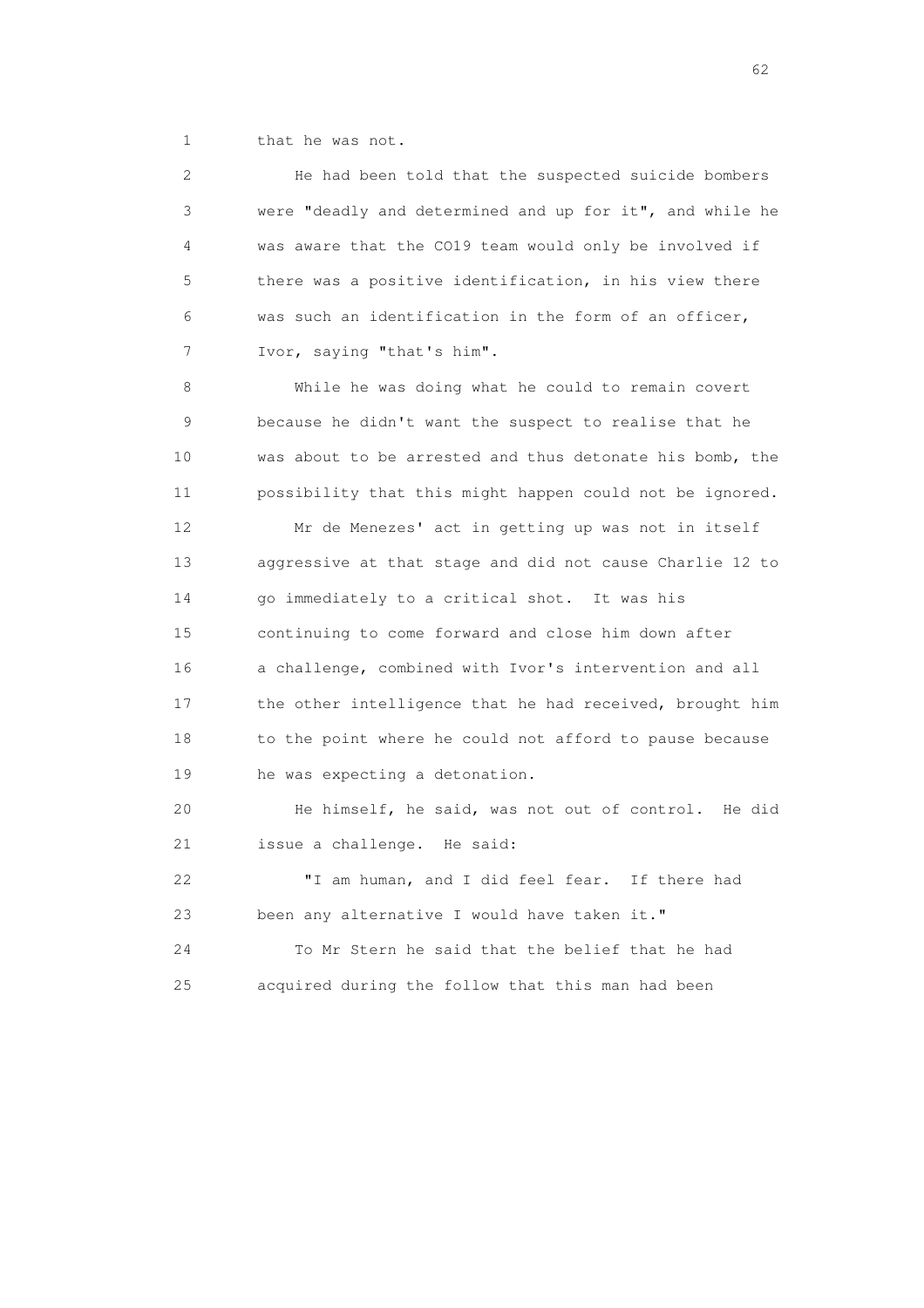1 positively identified as a suicide bomber increased his 2 assessment of the level of risk. So also did the rest 3 of the briefing that he had been given.

 4 Now, Charlie 2. I am going to remind you again of 5 the evidence of Charlie 2, the other firearms officer 6 who actually fired his weapon at Mr de Menezes. I am 7 going to summarise him rather more briefly, because his 8 evidence, as Mr Mansfield pointed out to you, very 9 largely mirrors that of Charlie 12.

 10 He has been a police officer since 1985, 11 an authorised firearms officer since 1988, and 12 a specialist firearms officer since 1991. He has been 13 a national firearms instructor since May 1996. He has 14 been through a similar regime of instruction to that 15 followed by Charlie 12 and he has also had specific 16 instruction relating to suicide bombers consisting of 17 classroom lessons, PowerPoint presentations and 18 exercises in specific tactics.

 19 He also reported at Leman Street early on 22 July 20 for a 7 o'clock parade, and he was posted to the Alpha 21 car, the lead car, which was a Mercedes, with Charlie 5 22 and Charlie 6. He drew similar weapons and ammunition 23 and he also appreciated the significance of the issue of 24 124-grain hollow point ammunition, and that it had been 25 specifically authorised for this operation.

experience of the contract of the contract of the contract of the contract of the contract of the contract of the contract of the contract of the contract of the contract of the contract of the contract of the contract of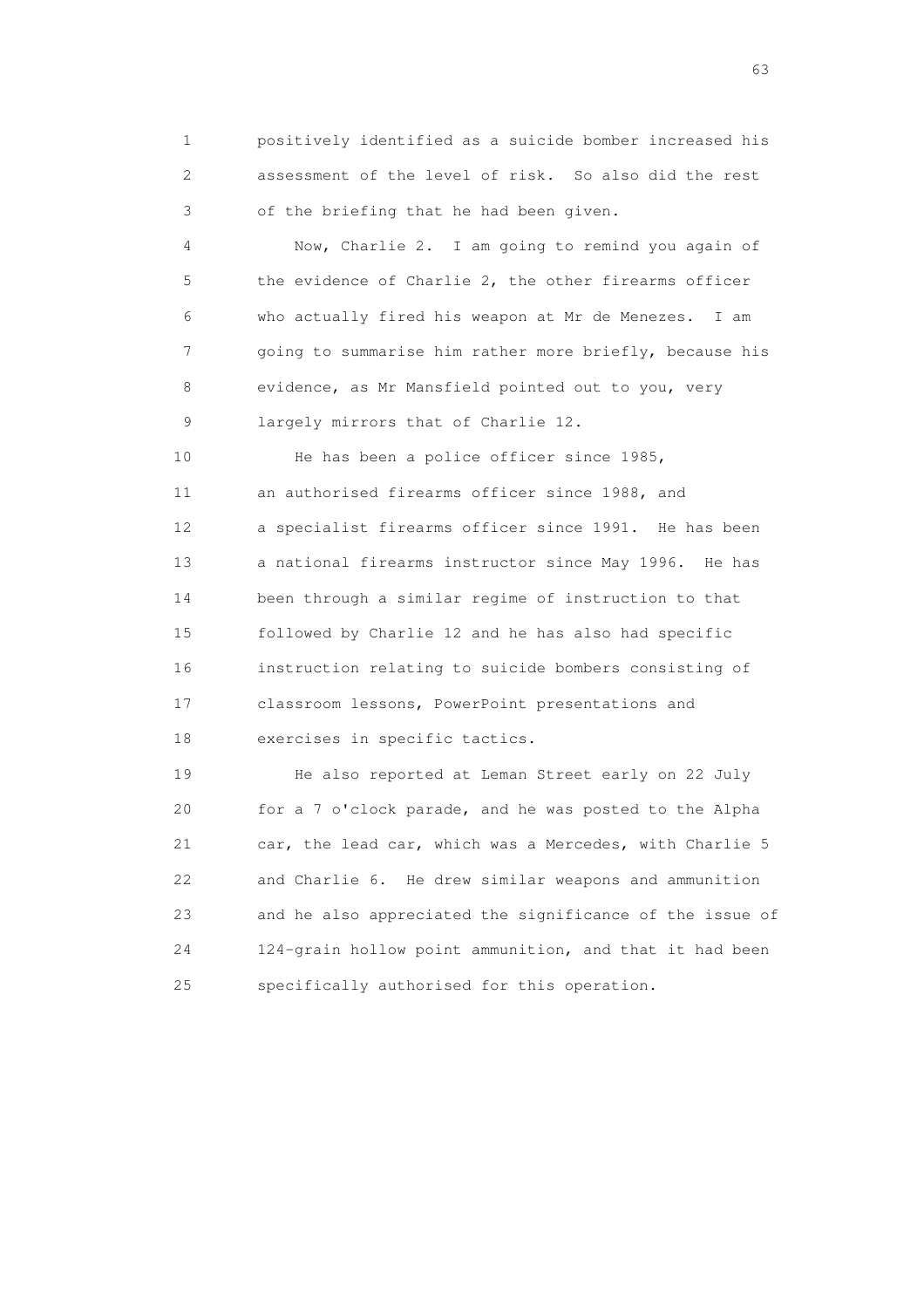1 At 7.45 he participated in the briefing by 2 Trojan 84. He was told about Osman and Omar, the 3 addresses at Scotia Road and Portnall Road, and the 4 finding of the Nissan car. He was told about the 5 appointment of the Silver Commander, DCI Purser from 6 SO13, who was going to give a further briefing at 7 Nightingale Lane.

 8 At that briefing Mr Purser gave the history of 9 recent bombings and the attempted bombings and the 10 explosives that were being used, and described those 11 responsible as being deadly and determined and up for 12 it. Trojan 84 re-stated the strategy, as we have heard 13 it, about intercepting anybody from the premises away 14 from the house to avoid compromise; somebody, either 15 Trojan 84 or Silver, said that the bus route outside the 16 premises had been suspended. There was confirmation 17 that the devices that might be used could be easily 18 concealed about the body and that both terrorists were 19 thought to be within the premises at Scotia Road. 20 Finally, he records that he also received the standard 21 instructions on the relevant law and guidance on the use 22 of force.

 23 They then went on towards the TA Centre in 24 Upper Tulse Hill and as Charlie 2 was in the lead car, 25 he got there first. Over the next few minutes, several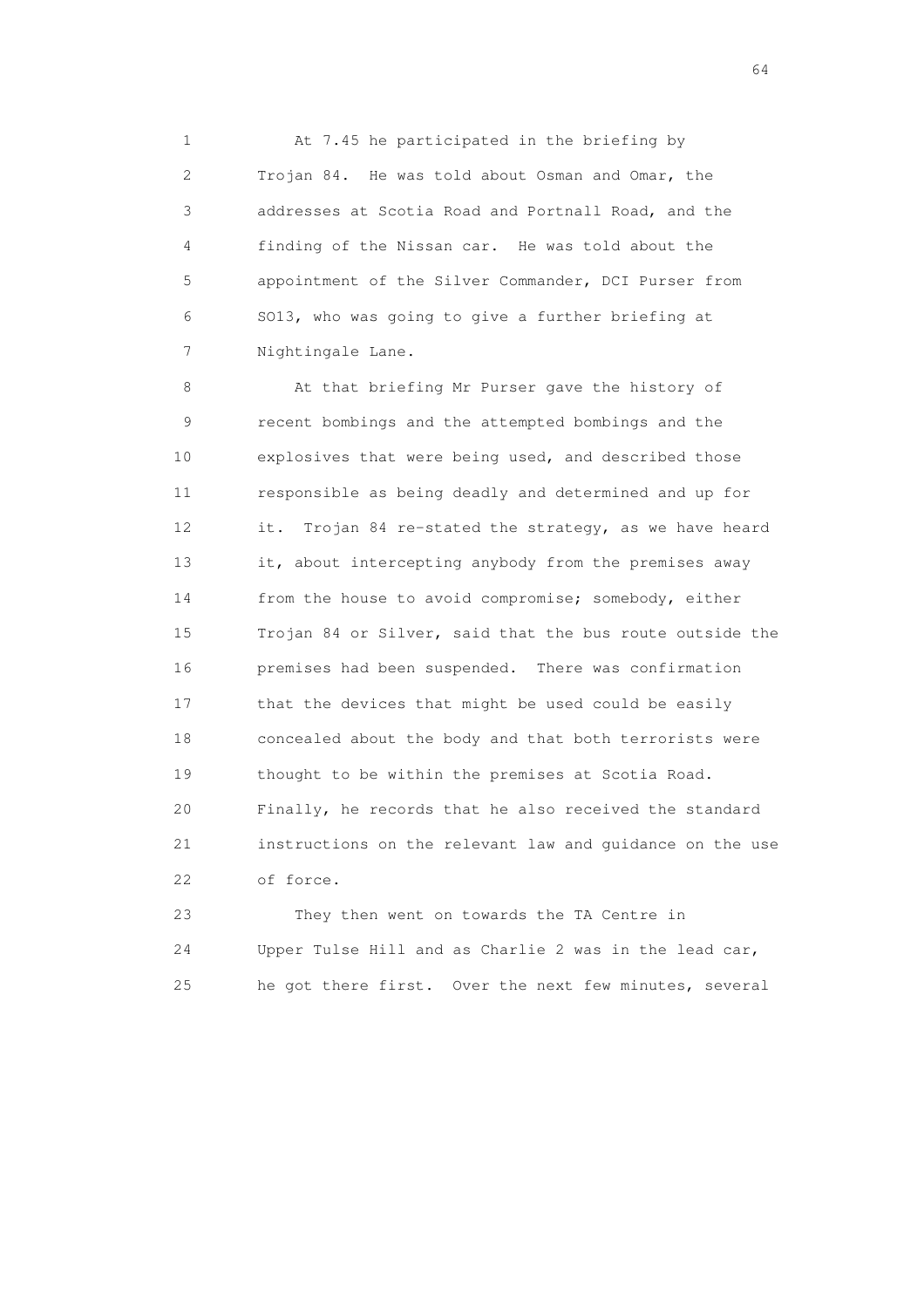1 other cars arrived, except only the Delta car with 2 Charlie 12 in it which you will remember peeled off 3 early and went by a different route when the follow was 4 started.

 5 At this stage, in the light of the briefings that he 6 had received, he believed that it was very likely that 7 he would be asked to intercept deadly and determined 8 terrorist suicide bombers, who were willing to take 9 their own lives, his life and those of members of the 10 public. He had never had to face this kind of threat 11 before and he was conscious that if it all went wrong 12 the consequences would be huge and that he also might 13 not go home that day.

 14 Soon after they had arrived at the TA Centre, 15 a message came over the radio that surveillance officers 16 were following someone who might be Nettle Tip away from 17 the premises, a man described as a light skinned North 18 African male, stocky, 5-foot 10, with stubble, wearing 19 a blue denim jacket and blue jeans. He heard that this 20 person had now boarded a number 2 bus, and Trojan 84 21 then gave instructions that they should get behind that 22 bus. He took this to mean that they were to follow the 23 surveillance team and that at that stage they were still 24 at state green. Charlie 12, in the Delta car, who had 25 still not reached the TA Centre, called him and, as he

 $\sim$  65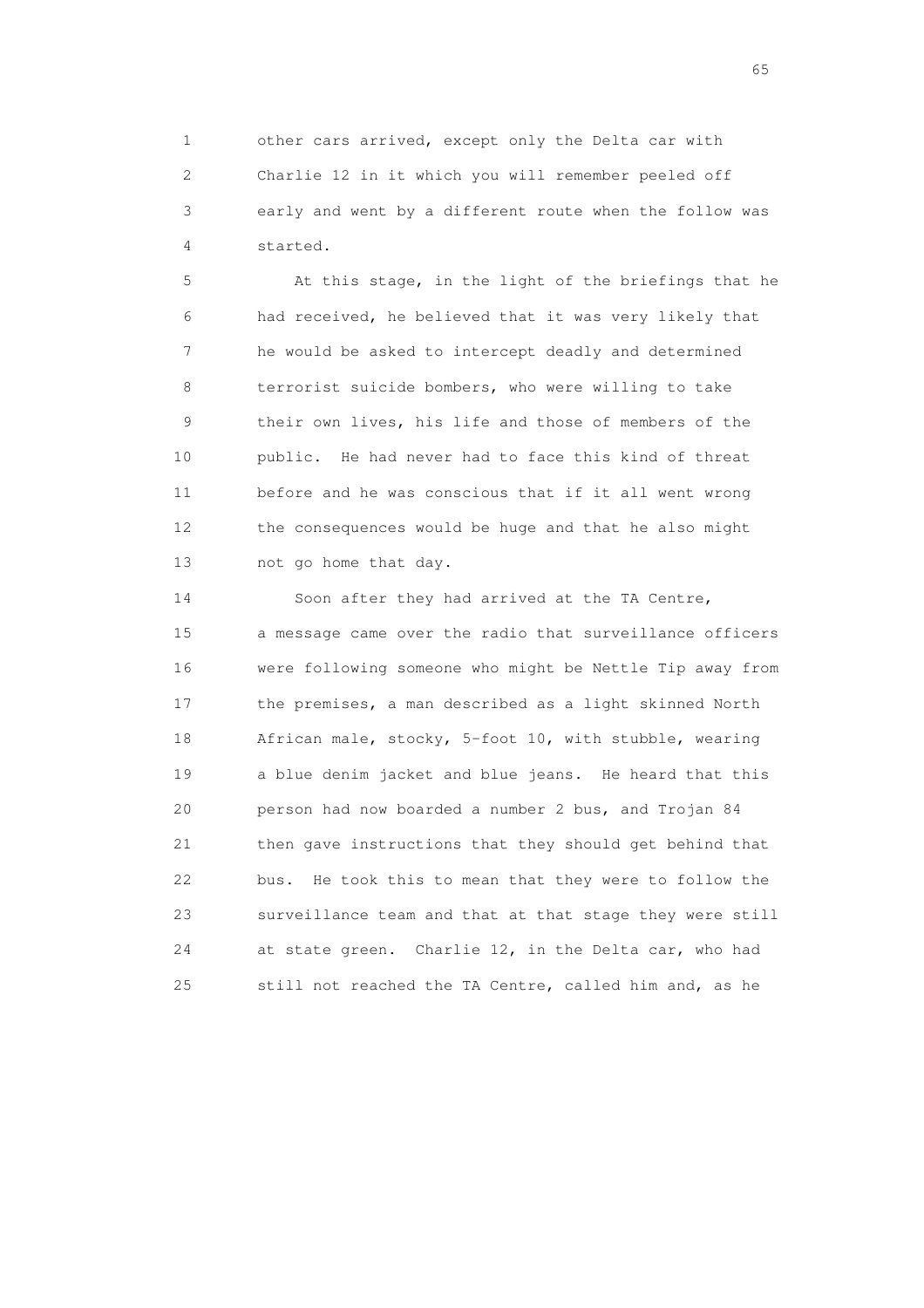1 told us, Charlie 2 updated him on what was happening.

 2 They, that's he and his car, caught up with the bus 3 in the Stockwell Road, just north of the junction with 4 Clapham Road in heavy traffic. The bus was stationary 5 in the South Lambeth Road outside the NatWest Bank while 6 the Mercedes was, as you will remember seeing it on the 7 video, still short of the Clapham Road junction.

 8 Charlie 2 was hearing over the radio that there were 9 surveillance officers on the bus and heard one say, 10 "This is definitely our man", and also that he was 11 nervous and acting strangely, standing on the stairs of 12 the bus and very twitchy. He next heard that the 13 suspect was off the bus, had walked towards the tube 14 station and gone in by the main entrance. He didn't 15 hear any offer by SO12 to do the stop; he never heard 16 state red called. He was anticipating state amber, and 17 so he directed his driver to take them into 18 Binfield Road, from where he was expecting to be 19 deployed.

 20 He then heard from Trojan 84, "Stop him getting on 21 the tube -- he must not get on the tube". The voice was 22 definite and with a sense of urgency, and the situation 23 was urgent because Mr de Menezes was nearly into the 24 tube system, and Charlie 2 again regarded this as 25 a relayed instruction from the DSO and understood from

 $\sim$  66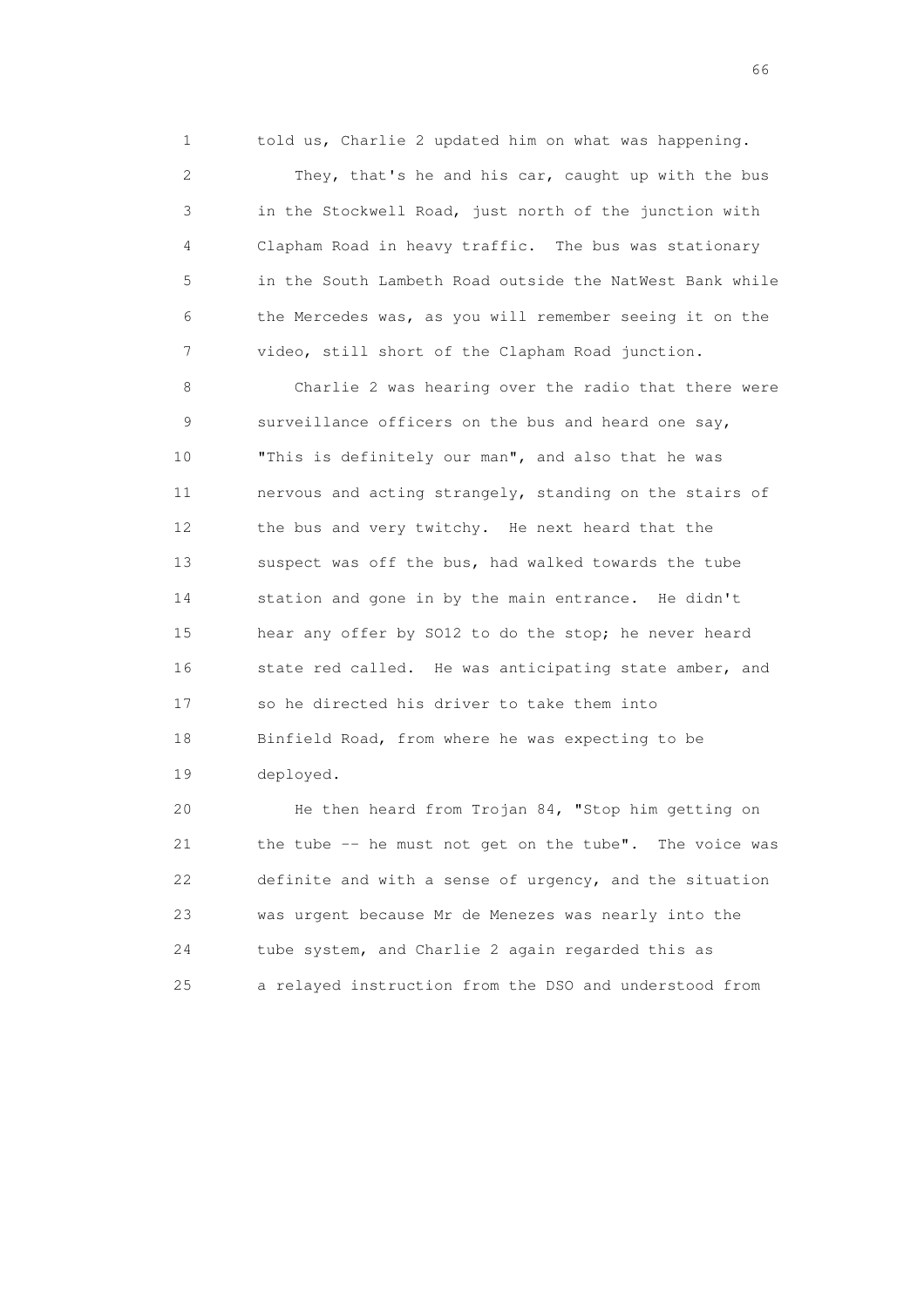1 that that this was a suicide bomber who had been 2 positively identified and was entering the tube system 3 to blow up a train.

 4 Although he didn't know, he thought it a distinct 5 possibility that this man, Hussain Osman, who had 6 previously attempted to commit mass murder, would have 7 a bomb with him, and that if he was not stopped it was 8 very likely that he would blow up a train.

 9 He took the instruction from Trojan 84 as an order 10 to intercept the suspect, and he ran to the entrance of 11 the station where he saw Charlie 12. He vaulted over 12 the barriers, where he was challenged by railway staff 13 and he shouted "armed police, get back". At that stage 14 he had no preconceived idea of what he should do, and he 15 was clear that he had not been given authority to take 16 a critical shot.

17 At the bottom of the escalator, he saw a man, 18 probably Malcolm, who said to him "on the northbound 19 tube". He went through the cross tunnel archway 20 following Charlie 12 and saw a man standing by the open 21 doorway who pointed to his right, to the next set of 22 doors. Charlie 2 had drawn his gun by this time and at 23 the next door he saw a man, whom we know to be Ivor, 24 holding the door open with his foot and he presumed this 25 to be a surveillance officer. That officer turned and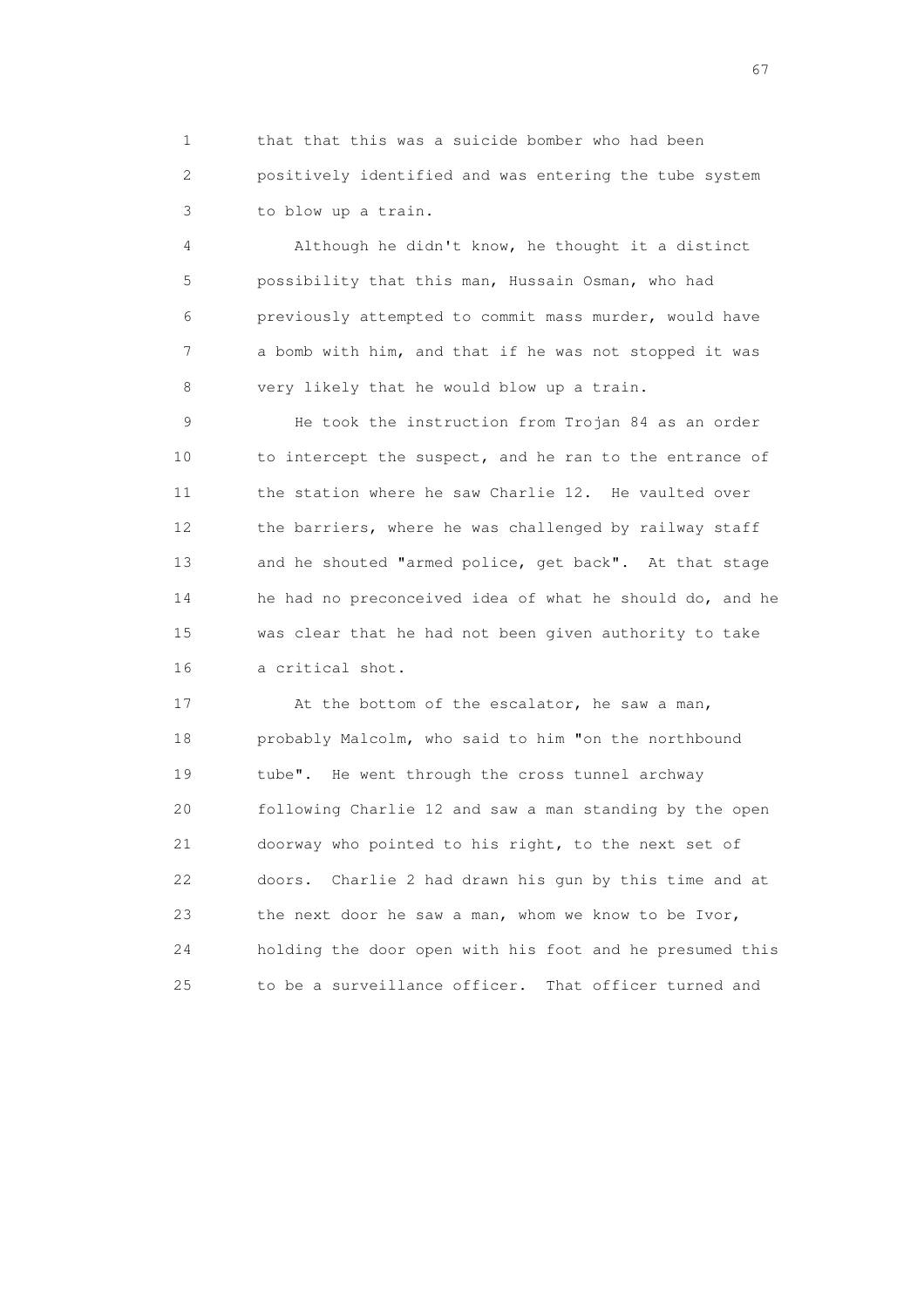1 pointed at an Asian looking man with a bulky looking 2 jacket. He said -- he, Charlie 2 -- nothing to identify 3 himself at that stage because he believed that shouting 4 too early would alert the suspect and might cause him to 5 initiate any device.

 6 There was other shouting going on, but he cannot say 7 who or what or when. As Mr de Menezes was sitting down, 8 in the fraction of a second that he had to look at it, 9 his jacket appeared to be bulky in its lower part at the 10 front and the side. That man, Mr de Menezes, looked at 11 him, stood up very quickly, and advanced towards the 12 three officers, that's Charlie 2, Charlie 12 and Ivor, 13 with his hands down by his sides and slightly in front 14 of him. He couldn't see the palms of the hands. 15 Charlie 2 did not say anything, nor did he hear anybody 16 else say anything, but he brought his gun up and as he 17 did so, Ivor turned, grabbed the man and pushed him back 18 towards his seat. He intended, Charlie 2 I am speaking 19 of, to challenge with the words "armed police", but he 20 didn't have the opportunity. Ivor stepped in before the 21 man got to him.

 22 At this point, he was convinced that this man was 23 a suicide bomber, he was about to detonate a bomb and 24 blow them all up. He honestly believed that unless he 25 acted immediately, he and other persons present were

en de la construction de la construction de la construction de la construction de la construction de la construction de la construction de la construction de la construction de la construction de la construction de la cons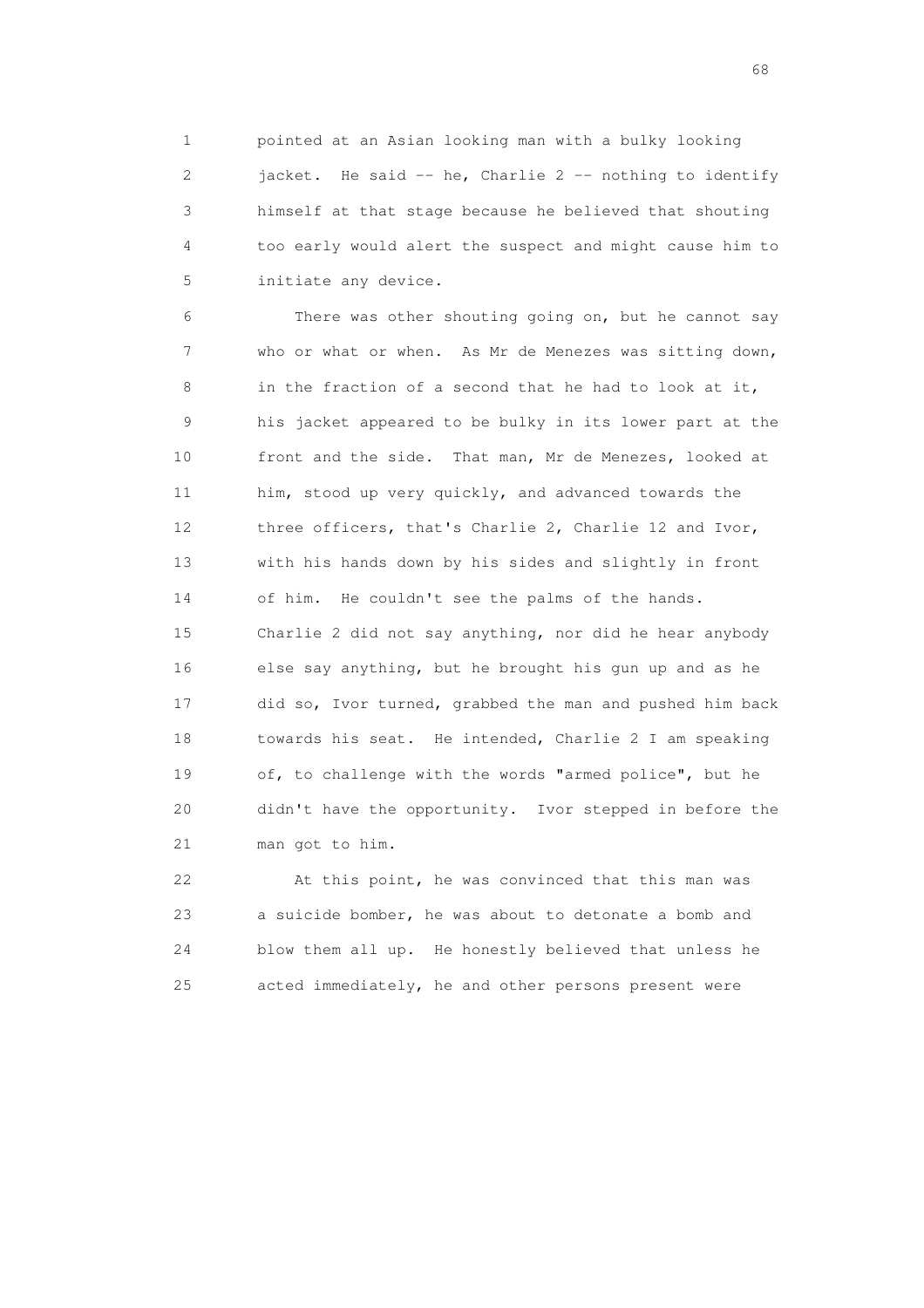1 about to die. It was his opinion that his only option 2 was to shoot this man in the head and kill him instantly 3 to prevent any detonation.

 4 He went over, reached over the top of Ivor, and 5 pushed the man down. He shouted "armed police", held 6 his gun to the man's head and fired. He was asked why 7 he shouted at that late stage, and he answered that it 8 was mainly out of habit because of his normal training, 9 and also because he wished to be sure that any members 10 of the public who saw what was happening would realise 11 that they were police officers.

 12 It was, however, his intention to shoot when he 13 shouted. He held his gun close to the head of 14 Mr de Menezes because he didn't want to shoot the 15 surveillance officer, and also because he could not 16 afford to miss. He doesn't know how many shots he fired 17 but he was aware that his gun had a stoppage which meant 18 that he had to clear it manually by pulling the slide 19 back to clear the blocked round and to push it forward 20 to feed another live round. The reason why he fired so 21 many shots was that at the time he believed that he and 22 everyone else in the vicinity was about to die. From 23 the position in which he was, he could not place his gun 24 close to the area of the brain stem, and so he fired 25 several times to be certain that the subject was in no

entral de la construction de la construction de la construction de la construction de la construction de la co<br>1990 : la construction de la construction de la construction de la construction de la construction de la const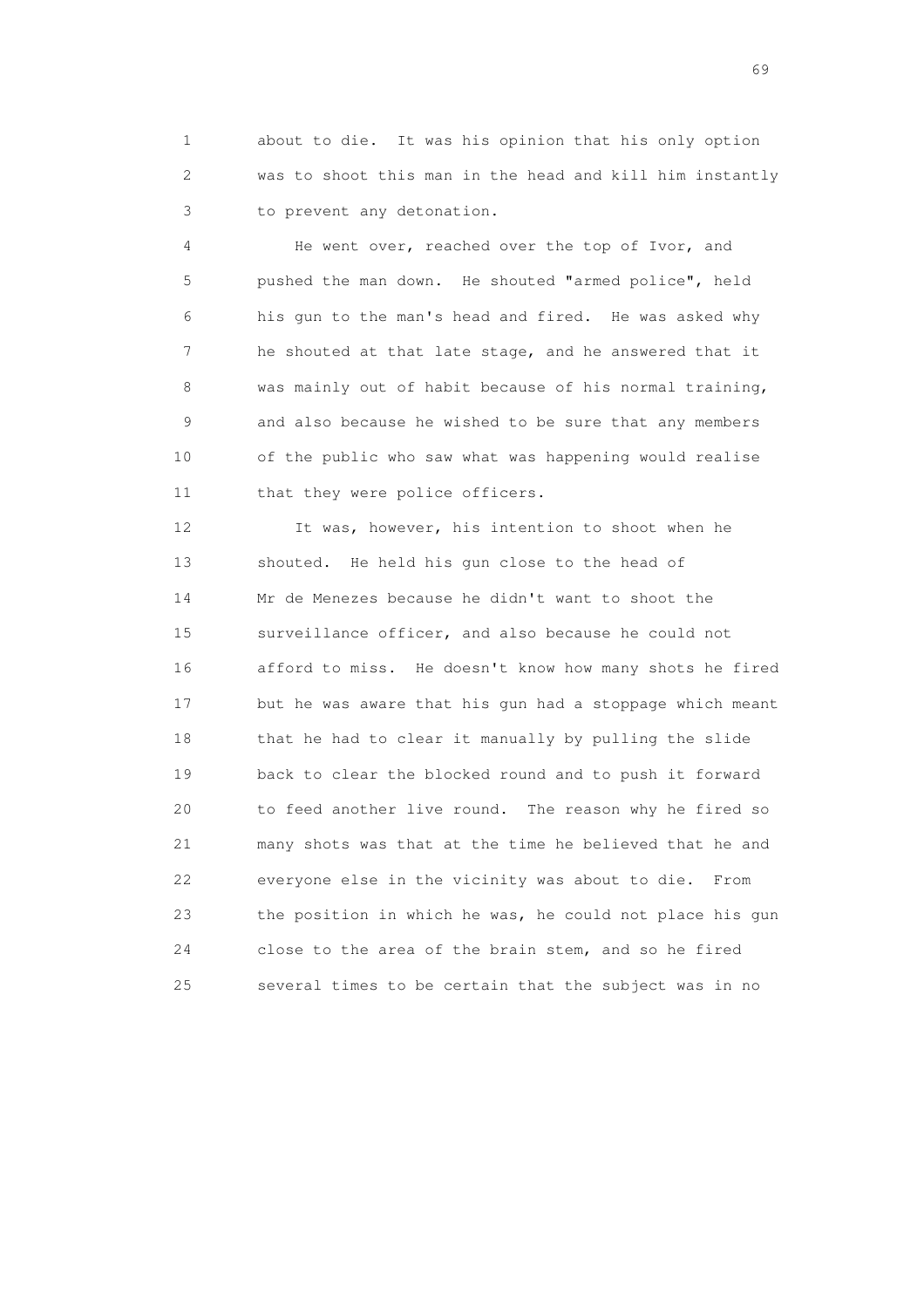1 position to detonate anything.

 2 He then left the train and went into the cross 3 tunnel where he was joined by Charlie 12 and each 4 checked each other to make sure that they were all 5 right. They were joined by Ralph, the black team 6 leader, and he thinks Trojan 84, but he cannot recall 7 what he may have said to either of those officers as at 8 that time he was in shock. They were both taken back to 9 Leman Street police station where they went through 10 post-incident procedures. Their clothes and weapons 11 were taken, they were seen by a doctor, allowed to have 12 a shower, and get cleaned up.

 13 His initial feelings were of relief that he had 14 prevented the public, his colleagues and himself from 15 getting killed by a man whom he genuinely believed to be 16 a suicide bomber. When he discovered on the following 17 day that this was not the case, and that the man he had 18 shot was entirely innocent, he was deeply shocked. He 19 said this:

 20 "This was against everything I had ever trained for. 21 As a firearms instructor and as an SFO, I knew that it 22 was an individual officer's decision to fire a weapon 23 and it was my responsibility and I killed an innocent 24 man and I think about that every day."

25 He told you that although he had written his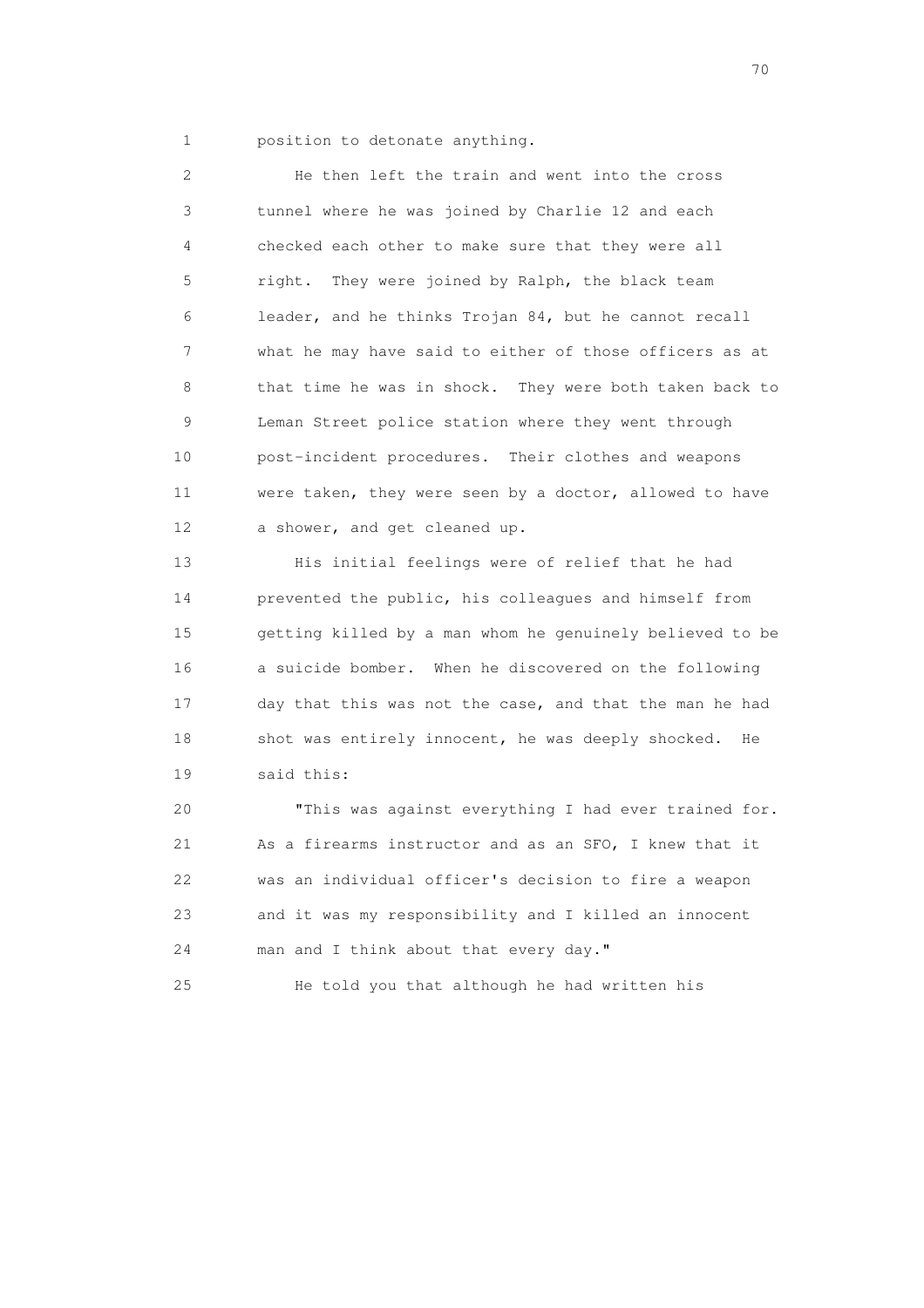1 statement on the Saturday afternoon with Charlie 12 and 2 other firearms officers present, and they did confer 3 over such matters as timings and locations, these were 4 nonetheless their own individual accounts. He admitted 5 to Mr Mansfield that he had indeed followed the evidence 6 that Charlie 12 had given on the previous day to the day 7 that he gave evidence, but this had not influenced the 8 evidence that he himself had given, even though some of 9 the phrases that he used are very similar.

10 He never heard state amber. Indeed, it was never 11 called. For him the instruction to stop Nettle Tip 12 getting on the tube was for practical purposes the same 13 as "state red".

 14 He had been on a number of exercises where there had 15 been a DSO in the control room, but this was the first 16 actual operation on which he had been engaged where 17 a DSO had been appointed. His understanding of the role 18 of the DSO was that he or she would dictate the tactics 19 in relation to dealing with identified suicide bombers 20 and he believed that he and his team would only be 21 deployed in an operation on someone who had been so 22 positively identified.

 23 Accordingly, he heard the orders from Trojan 84, 24 which he believed -- as we know correctly -- to be 25 a relay from the DSO. Then this convinced him that the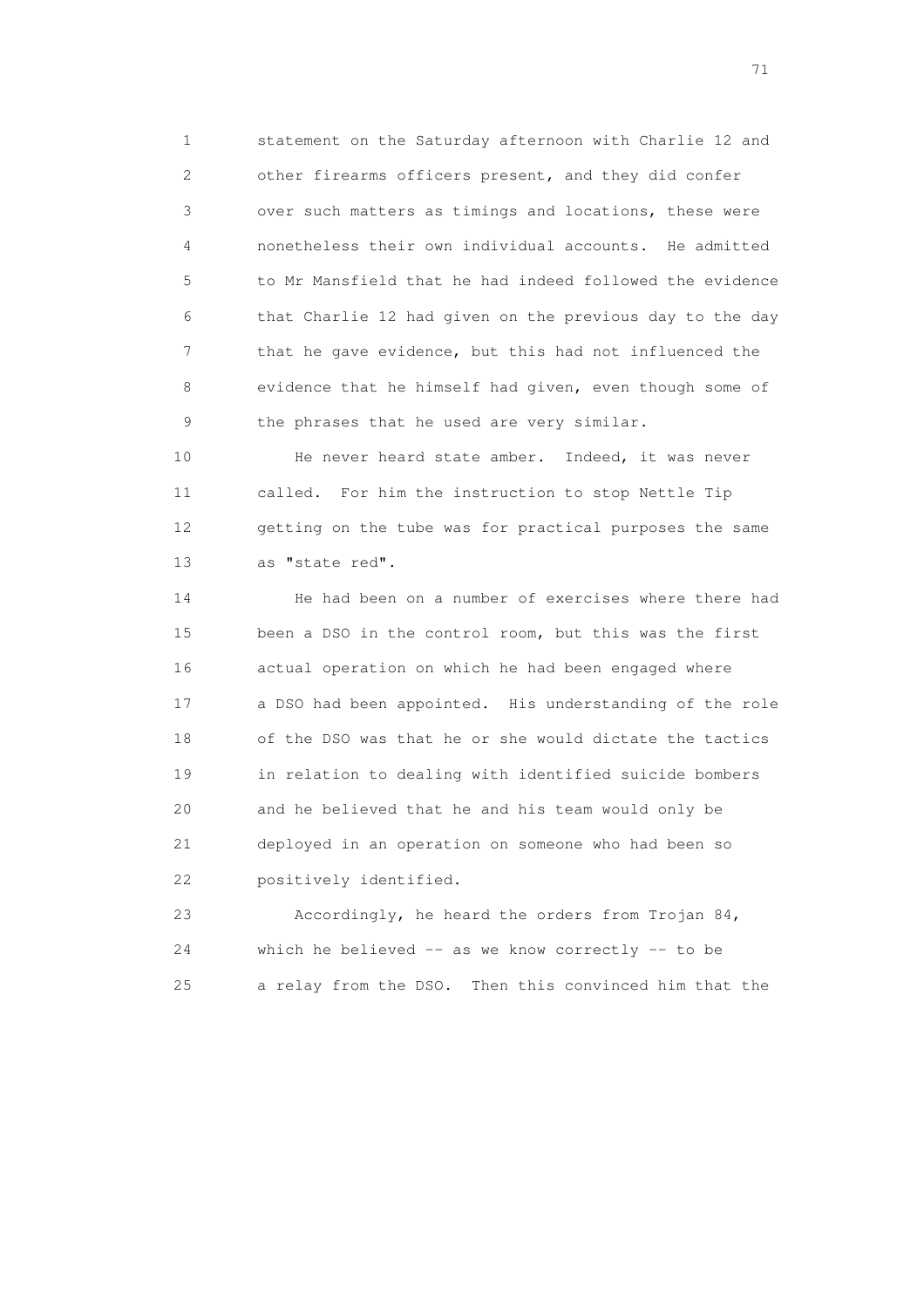1 man who was being followed had now been positively 2 identified as a man who had attempted to commit mass 3 murder the day before.

 4 Even at that stage, however, he did not think that 5 this man actually had to be shot. No-one had ordered 6 him to do anything beyond carrying out an interception. 7 He understood that the instruction authorising 8 a critical shot may allow an officer to approach in 9 a covert manner and deliver such a shot without warning. 10 Otherwise the decision may rest with an individual 11 officer if he feels that such action is justified. It 12 all depends on the circumstances. It all depends on the 13 information and intelligence that you have, and what you 14 believe to be true. It was always a very difficult 15 judgment, but he had to do it.

 16 He categorically denies what was put to him by 17 Mr Mansfield, namely that he only had one object in mind 18 when he went down the escalator: that was to kill the 19 man that they were following. It was not his objective 20 to deliver a covert shot without warning and the reason 21 why he did not order Mr de Menezes to stand still or 22 shout "hands up" was that everything happened so fast 23 that he simply did not have time. It was not enough to 24 make up his mind for him that this man had been pointed 25 out by Ivor. There were all the other circumstances: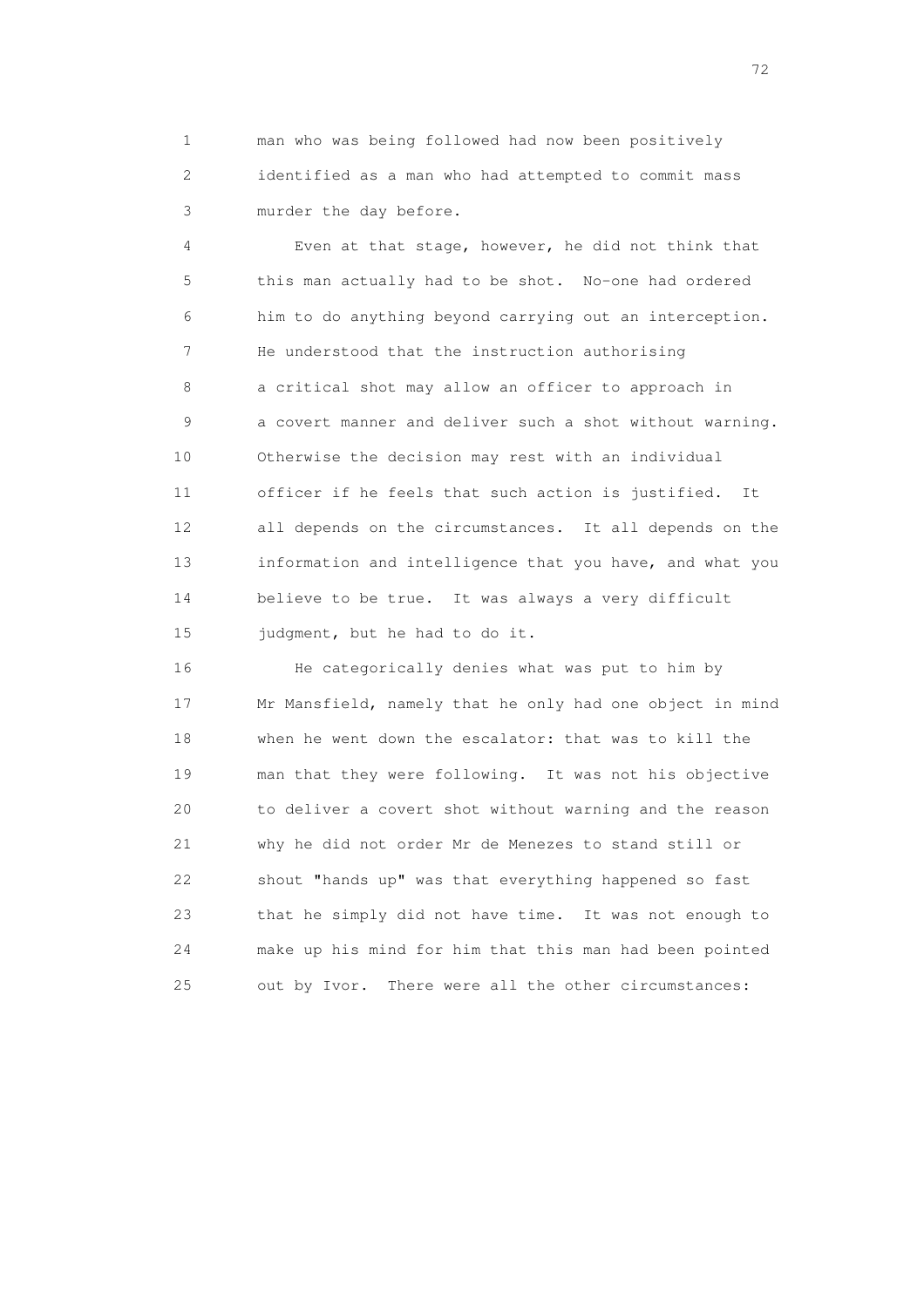1 the belief in the positive identification that this was 2 a man who had attempted to blow up a train on the 3 previous day and might well do so again; the appearance 4 of what he thought was a bulky jacket; and 5 Mr de Menezes' reaction when he saw officers approaching 6 were all facets of his state of mind.

 7 While he accepts that he was wrong in his assessment 8 of the situation, nevertheless he insists that this is 9 what he genuinely believed at the time. He did think 10 that Mr de Menezes was closing them down, although that 11 phrase does not appear in his statement. When Ivor 12 grabbed the man so as to immobilise him, he could not 13 see to what extent Mr de Menezes' hands may have been 14 immobilised so that he could not see what he might be 15 able to do with them, and even after his initial shots 16 when Mr de Menezes was falling away from him, he was 17 still not sure that he was incapacitated, that he was 18 dead, and so he continued to fire. It was not the case 19 that he was simply intent upon dispatching him, whatever 20 the circumstances.

 21 He was asked what went wrong, and he suggested that 22 the misidentification that had originally taken place 23 had put him into an impossible situation in which he 24 made the wrong decision. He did not fail to make 25 an objective and independent assessment, even though it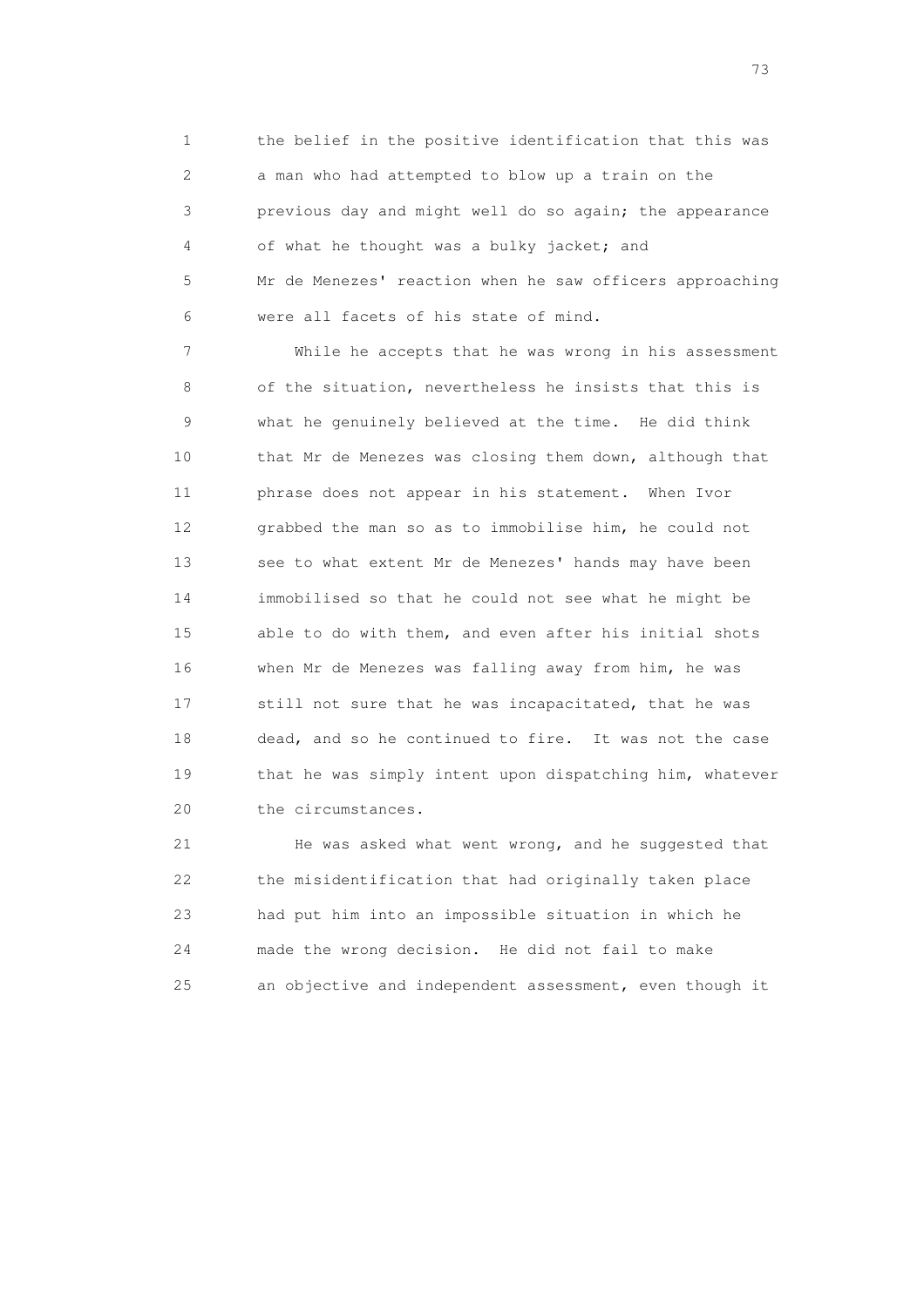1 turned out to be wrong. He still regards Mr de Menezes' 2 death as his responsibility.

 3 He repeated to Mr Stern that in very real terms he 4 believed that he, his fellow police officers and other 5 members of the public present were about to die. He was 6 frightened and nervous, but he made his decision 7 honestly, believing that this man was a threat to the 8 life of himself and everyone else in the carriage, and 9 if he had not had that perception or if he had had any 10 doubt whatsoever, then he would not have fired.

11 He realised that when he heard the words "definitely 12 our man", that he and his team were likely to be called 13 upon to make an intervention, but at that stage, on the 14 face of it, the words were merely indicating 15 an identification of the man on the bus as being one of 16 the suspects.

 17 That concludes Charlie 2's evidence, as I summarise 18 it to you. I turn now to Charlie 5. He was the driver 19 of the Mercedes, the lead firearms car, with Charlie 2 20 as his front seat passenger. He followed his two 21 colleagues in the car into the station, and as he was 22 going down the escalator, he wanted to warn people who 23 he thought were going down into danger to get back, so 24 he was shouting, "Leave the tube, get out of the tube". 25 He is not sure if he used the words "armed police" but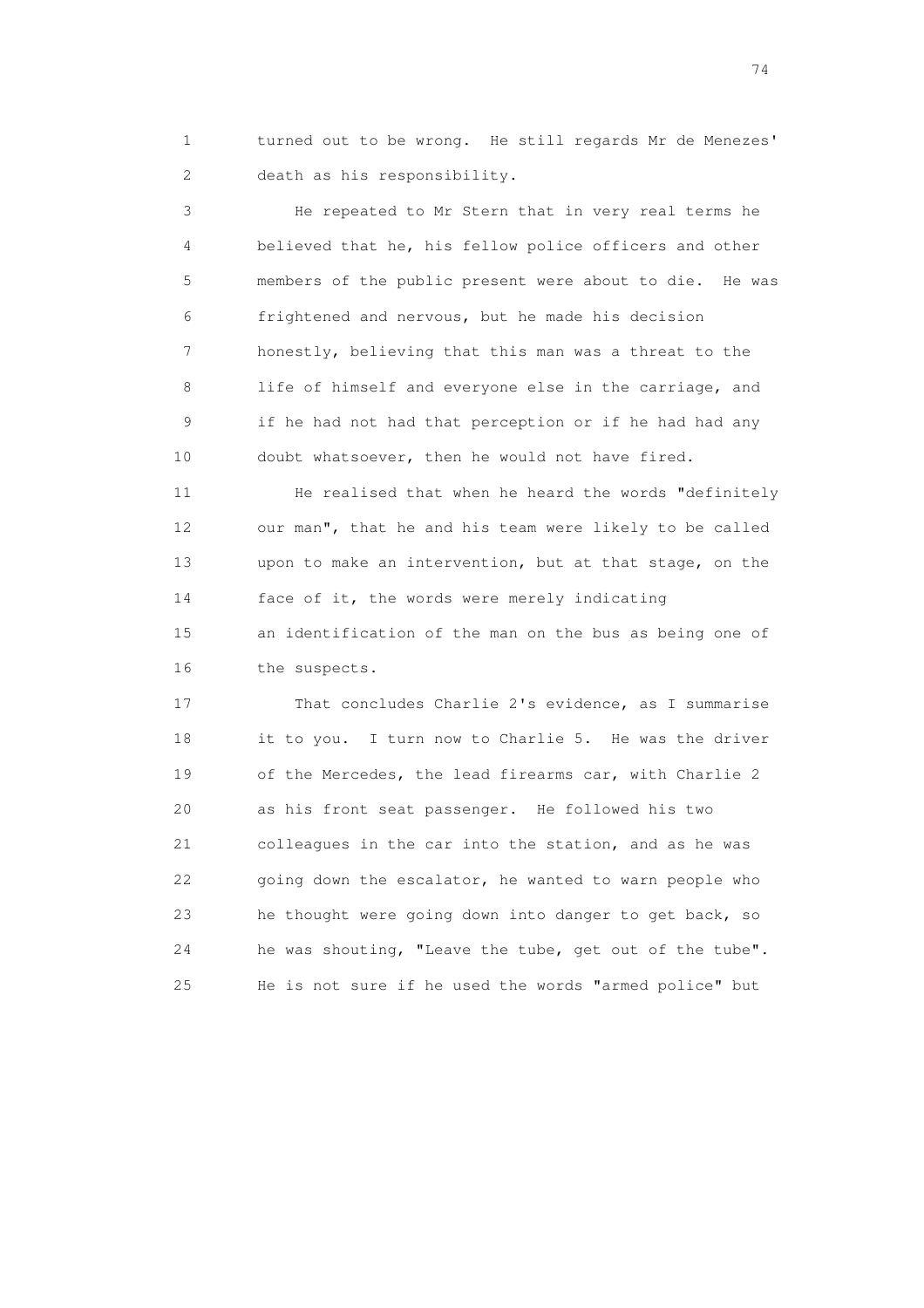1 he was seeking to make people leave, and some appeared 2 to do so.

 3 He was one of the group of three or four SFOs who 4 were first on to the platform and who were seen by Ken. 5 He actually turned left out of the tunnel and went to 6 the single door at the left-hand end of the carriage, as 7 you saw it on the plan. He did so because he had a fear 8 that if he did not get onto the train it might pull out 9 and leave him on the platform and that something 10 terrible would happen, namely an explosion in the tunnel 11 further up.

 12 While he was looking around to see where his 13 colleagues were, someone on the train touched his arm 14 and directed him down the carriage. He saw the man whom 15 he now knows to be Ivor, and momentarily he wondered 16 whether he was in fact the subject. He pointed out that 17 his recollection of the subsequent events are very 18 condensed. He describes them as snapshots. He then saw 19 Ivor lurch towards another male. He was focusing 20 intently on Ivor and wasn't able to say much about what 21 anybody else around was doing, and at that stage he 22 hadn't really registered Mr de Menezes at all. He saw 23 Ivor grapple with this man and there was a blur of 24 movement. He thinks, largely from the statement that he 25 made much closer to events, that that man was either

na matsay na katalog as na kasang na mga 175 may 2008. Ang isang isang nagsang nagsang nagsang nagsang nagsang<br>Tagapang nagsang nagsang nagsang nagsang nagsang nagsang nagsang nagsang nagsang nagsang nagsang nagsang nagsa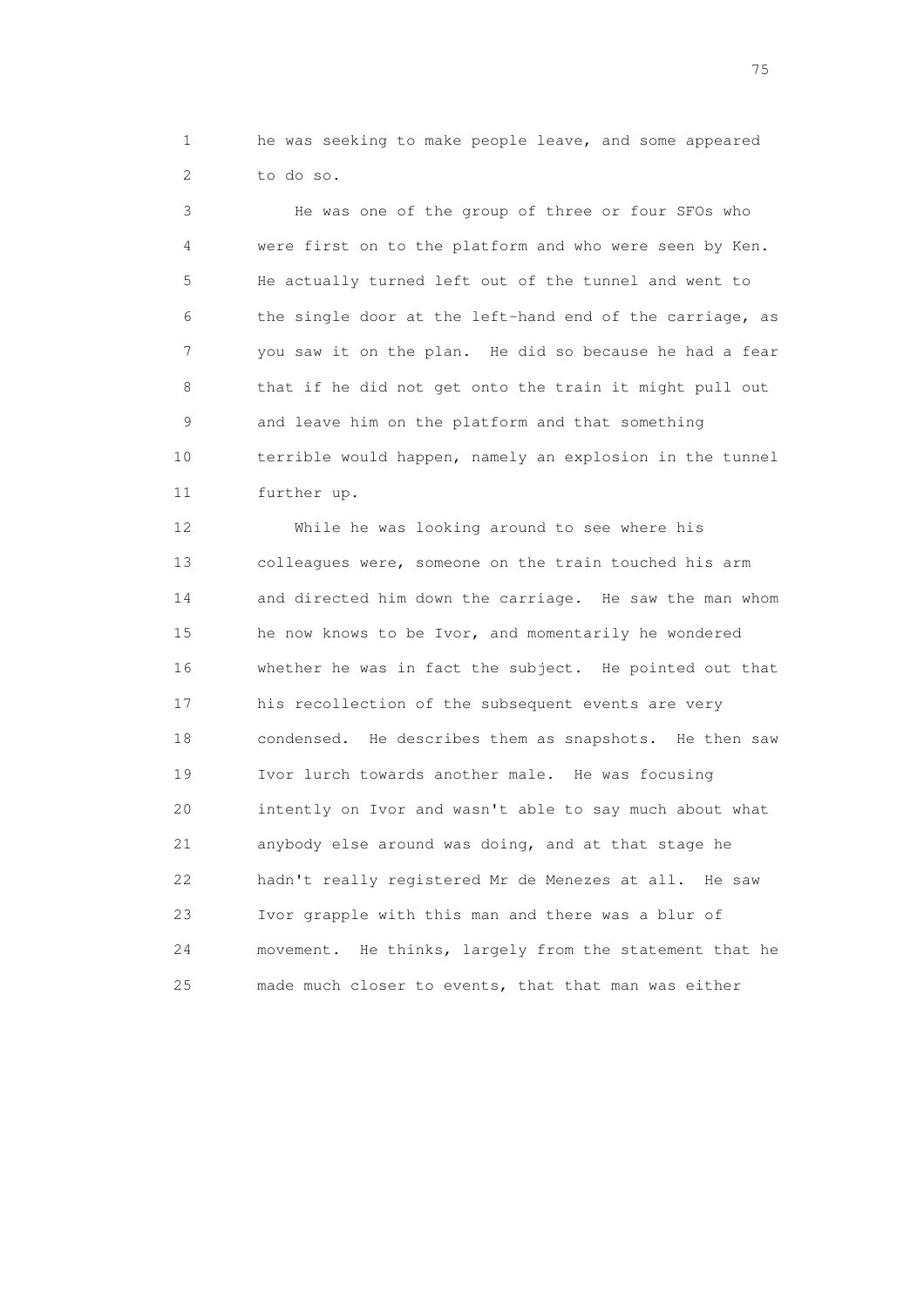1 standing or attempting to stand. He was aware of 2 Charlie 2 and Charlie 12 moving across the carriage from 3 the double doorways that were on his right, but he 4 cannot remember seeing their weapons.

 5 The three of them forced Mr de Menezes back on to 6 the seat from where he had come. He has a recollection 7 of hearing shouts of "armed police". There was more 8 than one shout and they occurred as Mr de Menezes was 9 being forced back, but he was focusing so intently on 10 Ivor that he cannot say whether the shouts had come from 11 the platform or from Charlie 2 and Charlie 12. He 12 thinks it likely that it was one or both of them.

 13 At that remove of time, he cannot say honestly at 14 what precise point during the period that he is 15 describing that those shouts were made, but he is 16 positive that they were made. When Mr de Menezes was 17 pushed back, he heard shots fired, he tensed up, 18 expecting an explosion to happen, but it did not, and he 19 had to draw himself back to the job in hand. He was 20 still concerned about who Ivor was, because he had not 21 ruled him out as being a subject. He also realised that 22 Ivor might well be in a position of danger, so he pulled 23 him out of the fray as hard as he could, and that is the 24 explanation as to how Ivor came to be ejected from the 25 train.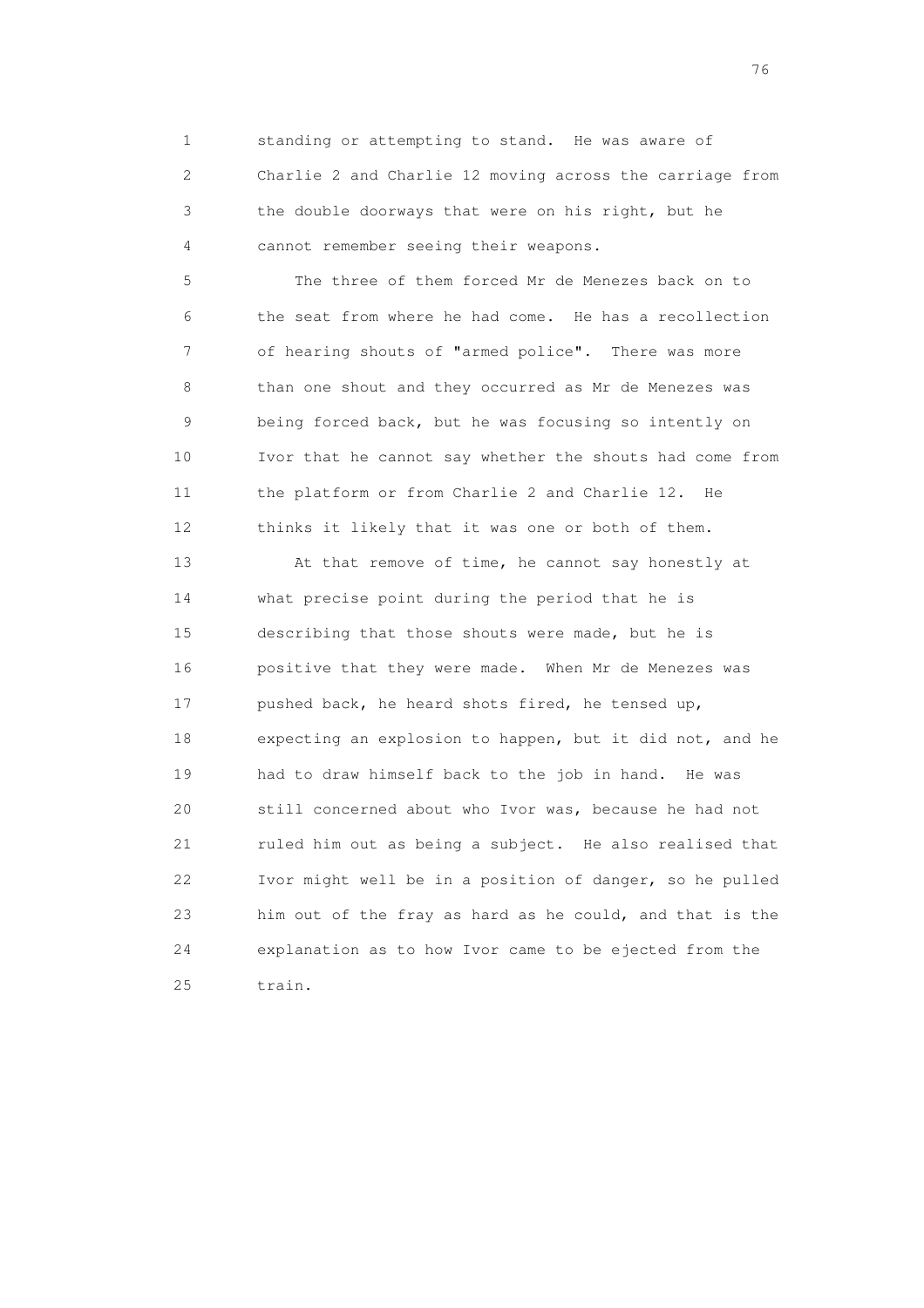1 He covered Ivor with a pistol until Ivor protested 2 that he was a policeman, and Charlie 5 then turned back 3 to the events in the carriage. He saw the man whom he 4 now knows to be Mr de Menezes in a denim jacket slumped 5 across the seats.

 6 He agreed with Mr Mansfield that in circumstances 7 like these in a constrained space with other people 8 around, it is imperative to get to close quarters if he 9 is to be sure of delivering an incapacitating shot. But 10 in circumstances where there has not been a critical 11 shot authorisation, conventional firearms teaching 12 requires that the officer should reveal to the person 13 concerned, in one way or another, that they are armed 14 police officers and by shouting an instruction before 15 the shot is fired. It's then for the firearms officer 16 to make an assessment of what it is that he's facing.

 17 But these circumstances were unique, and it has to 18 be left to an individual officer to decide how he would 19 deal with the situation, and he didn't think that 20 an officer could be criticised for deciding to take one 21 course rather than another. It is a very difficult call 22 to make to assess whether someone is wearing anything 23 under their clothing and because it is impossible to 24 produce a profile of a typical suicide bomber, in the 25 end it must be for the individual officer to make his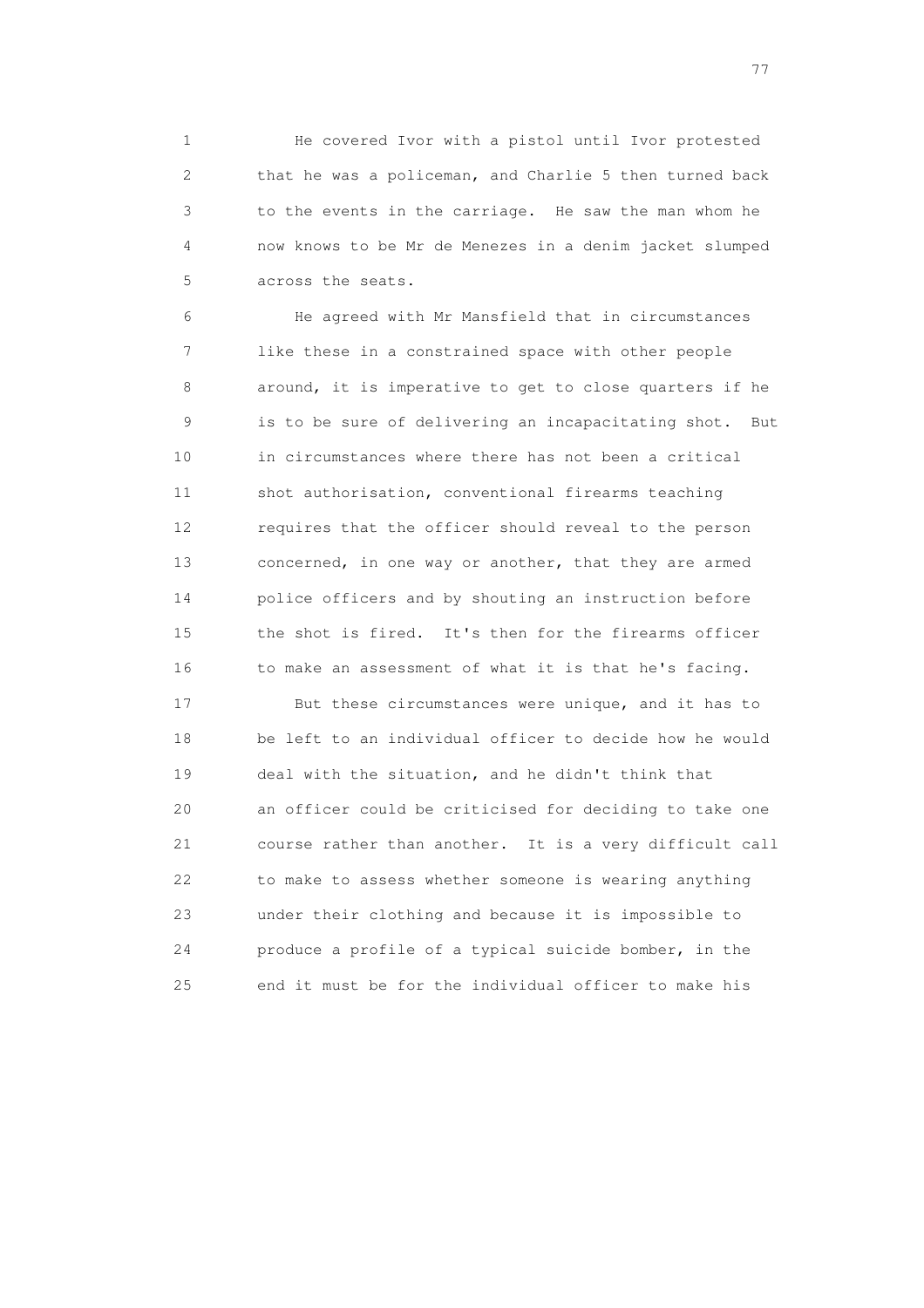1 own assessment.

 2 He was asked whether he might have shot Ivor, and he 3 said that in fact, although he was still in doubt, 4 because he had heard and seen what had happened, his 5 threat assessment was diminishing at that stage, but 6 nevertheless it was difficult.

 7 He insisted that he did hear shouts of "armed 8 police", and in that context he said that it was in any 9 event an incredibly difficult thing in the heat of the 10 moment to decide whether an oral warning was or was not 11 the right thing to do. There is in truth, he said, no 12 right answer. One officer may consider one thing, one 13 may consider another at the time, depending what they 14 see and what they feel. No one has ever suggested any 15 technique that would enable a firearms officer, 16 particularly in restricted spaces, to be able to get up 17 close to a real suicide bomber and to challenge him 18 without effectively sacrificing his own life.

 19 He could not conceive of any technique that there 20 might be. He considered that this was precisely the 21 kind of situation that would justify a decision that 22 a warning should not be given.

 23 That was Charlie 5. I am going on to deal with one 24 or two other firearms officers who were in the vicinity, 25 but no doubt you will be relieved to hear that I will do

na na matsayang mga kasang mga kalendaryon ng mga kasang mga kasang mga kasang mga kasang mga kasang mga kasan<br>Mga kasang mga kasang mga kasang mga kasang mga kasang mga kasang mga kasang mga kasang mga kasang mga kasang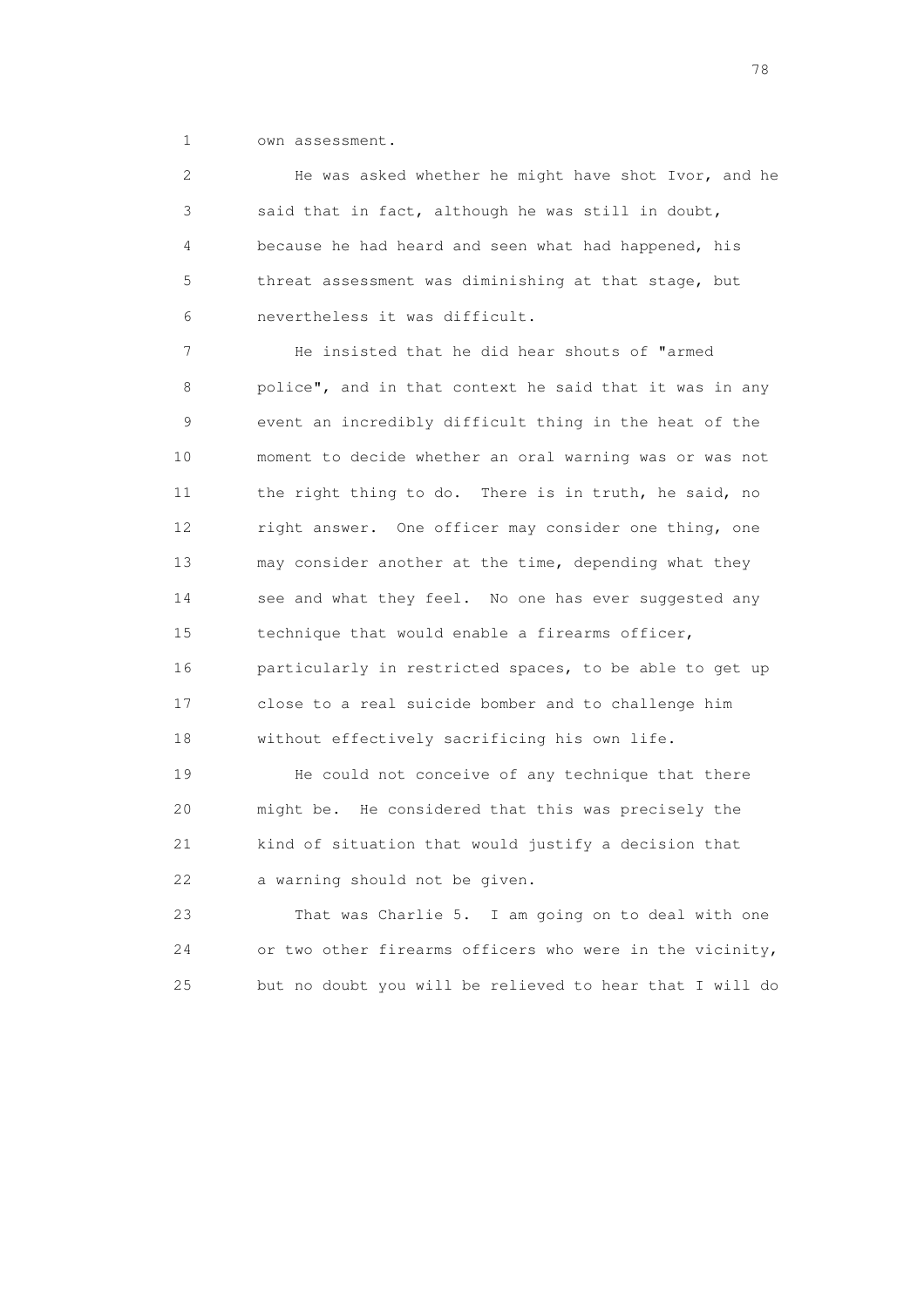1 that at 2 o'clock. 2 (12.40 pm) 3 (The short adjournment) 4 (2.00 pm) 5 (In the presence of the jury) 6 SIR MICHAEL WRIGHT: I am ashamed to tell you that I have 7 two small slips of the tongue to correct. I hope you 8 won't hold it against me too hard. When I was 9 describing how Ivor tackled Mr de Menezes, I said that 10 he finished up -- I said that he wrapped both of his 11 arms round his torso, pinning his arms to his side and 12 pushing him back into the seat where he had previously 13 been sitting. Ivor had the right-hand side of his 14 head -- I think I said "chest" which would have sounded 15 a bit odd -- it was of course the right-hand side of his 16 head pressed against the right-hand side of 17 Mr de Menezes' chest. 18 The other slip, which I suspect you probably picked 19 up, was that when I was describing Charlie 12's approach 20 to the station, he said he heard that the suspect was 21 walking towards the tube station and entered it. He did 22 not hear anything to the effect that, and I think 23 I believe I said CO19 were going to do the stop; it 24 should of course have been SO12 were going to do the

25 stop or that they were not going to do the stop.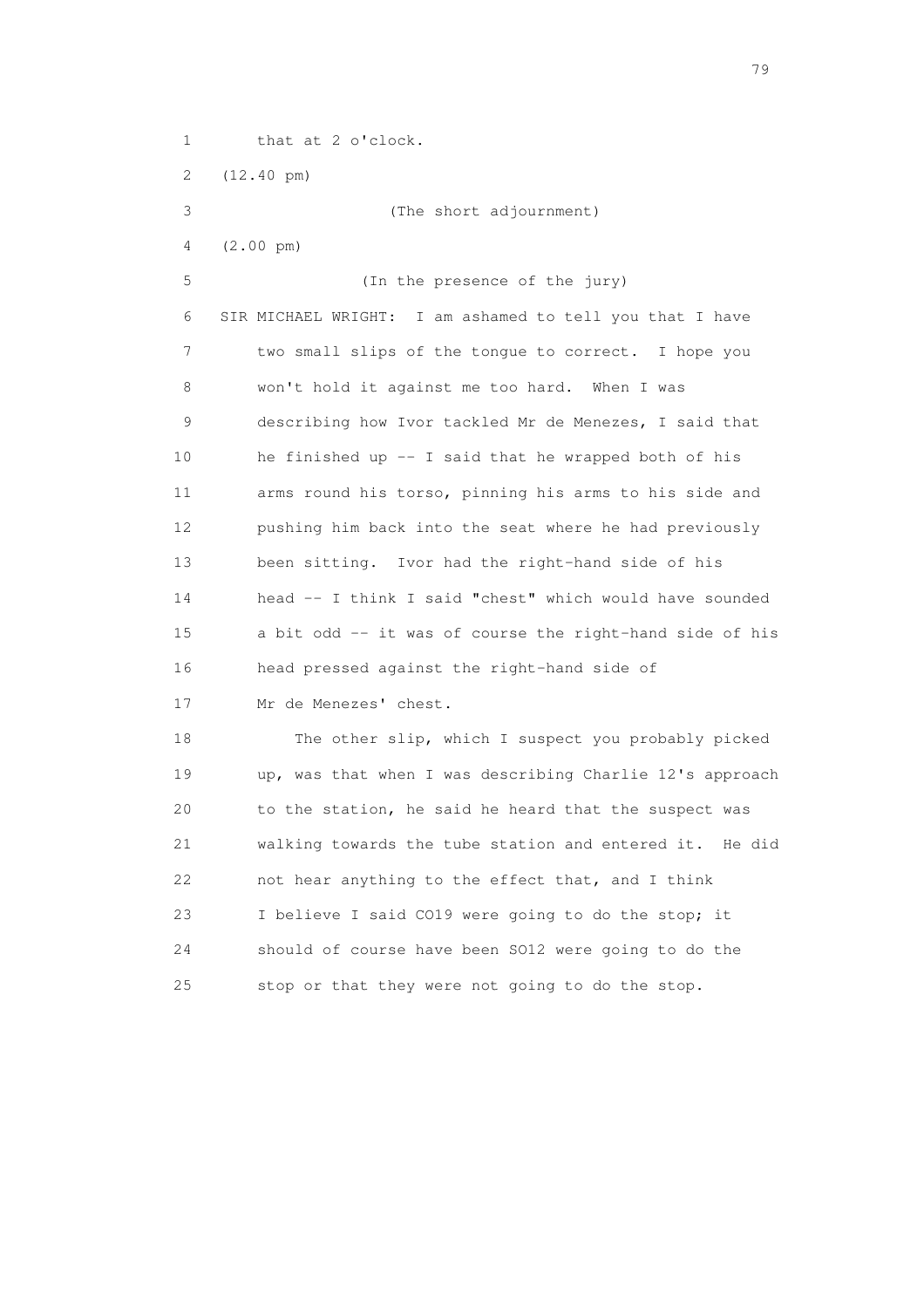1 I suspect that neither of those slips misled you, 2 but I'm glad to have put it right.

 3 Charlie 7 was one of the firearms team who had been 4 posted into the rifle car, and it may be you can 5 conclude that he must have been the man who was seen on 6 the platform carrying what's been described as a long 7 gun. When they reached Stockwell station, and he heard 8 "state red" from Ralph, his state of mind was that he 9 believed that the person he was going to stop from 10 getting on the tube was a suicide bomber who had already 11 entered the tube and was descending the escalator. He 12 thinks he may have heard that as well. He entered the 13 station, jumped over the barriers, and went down the 14 escalators and drew his gun. As he went down the 15 escalators, he was shouting at two people that he was 16 an armed police officer and telling people to leave the 17 station as quickly as possible.

 18 This reflects his fear that the man they were 19 following was a suicide bomber.

 20 He turned towards platform 2 at the bottom of the 21 escalators on the directions of a man who was standing 22 there, and as he went through the cross tunnel, he could 23 see what appeared to be a struggle on the train and at 24 least two of his colleagues entering the train. The 25 struggle appeared to be just inside the main standing

entration of the state of the state of the state of the state of the state of the state of the state of the state of the state of the state of the state of the state of the state of the state of the state of the state of t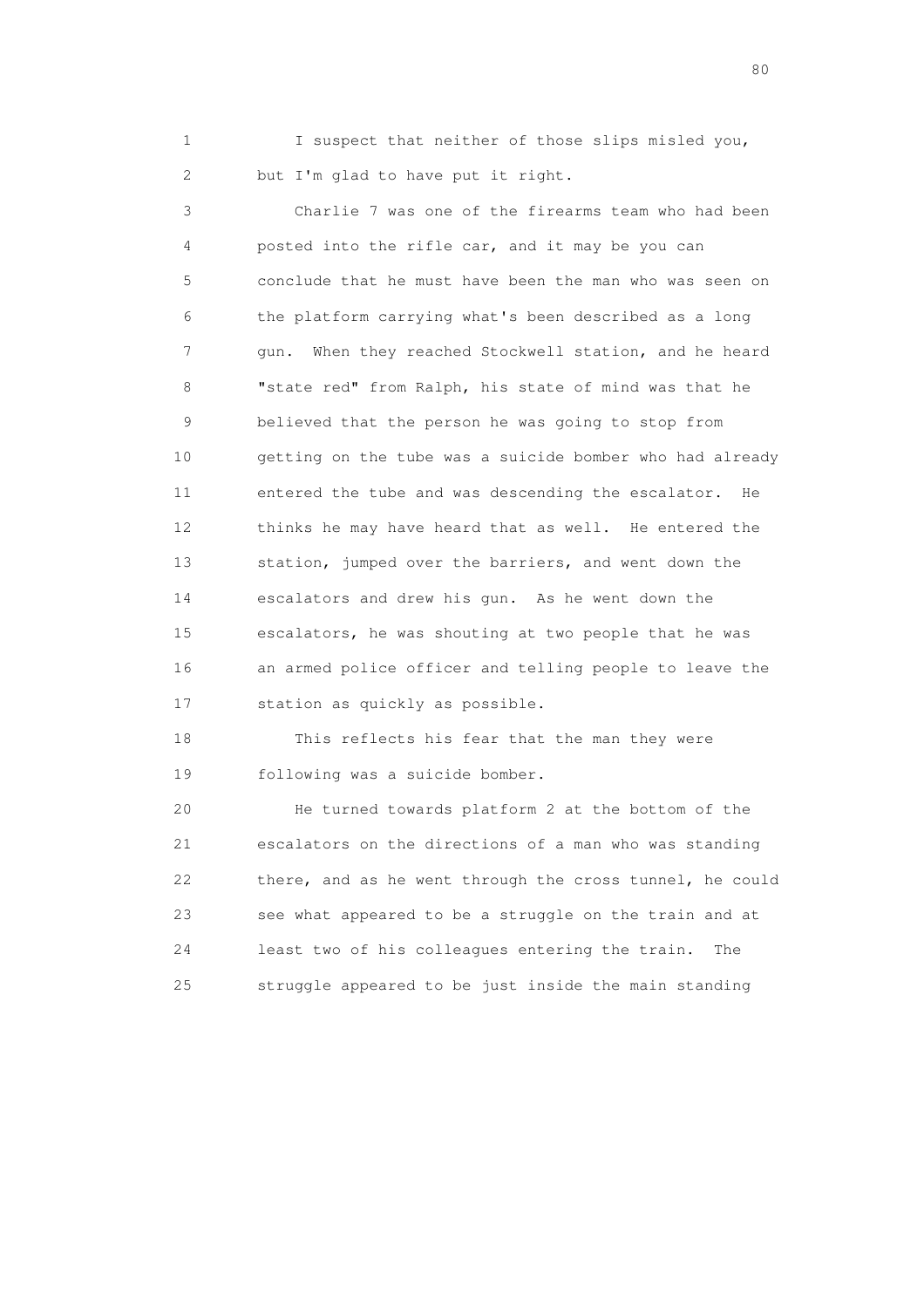1 area, adjacent to the far set of double doors to the 2 right and just to the right of that space. He was aware 3 that Charlie 2 was present but it all happened so 4 incredibly quickly that he couldn't really estimate how 5 many people were involved, save that there were at least 6 two.

 7 As he was aware that there were armed officers in 8 that area, he went down to the next single access door 9 to the right to act as a cut-off or containment. There 10 was a surveillance officer already there wearing 11 a police cap with the black and white chequered band. 12 When he was down by the train, he has no 13 recollection of anybody shouting "armed police", and he 14 said:

 15 "That's not to say it didn't happen, I just don't 16 recollect it."

 17 He stayed by the doorway, but he could see 18 Mr de Menezes, obviously badly wounded, slumped across 19 the seat and the floor of the train with his knees on 20 the floor and across one of the arms of the seat. 21 A little later, he saw that Mr de Menezes' body had been 22 moved because he was now lying on the floor of the 23 train.

 24 He reaffirmed his belief that when he heard "state 25 red" that this was a man who had been identified and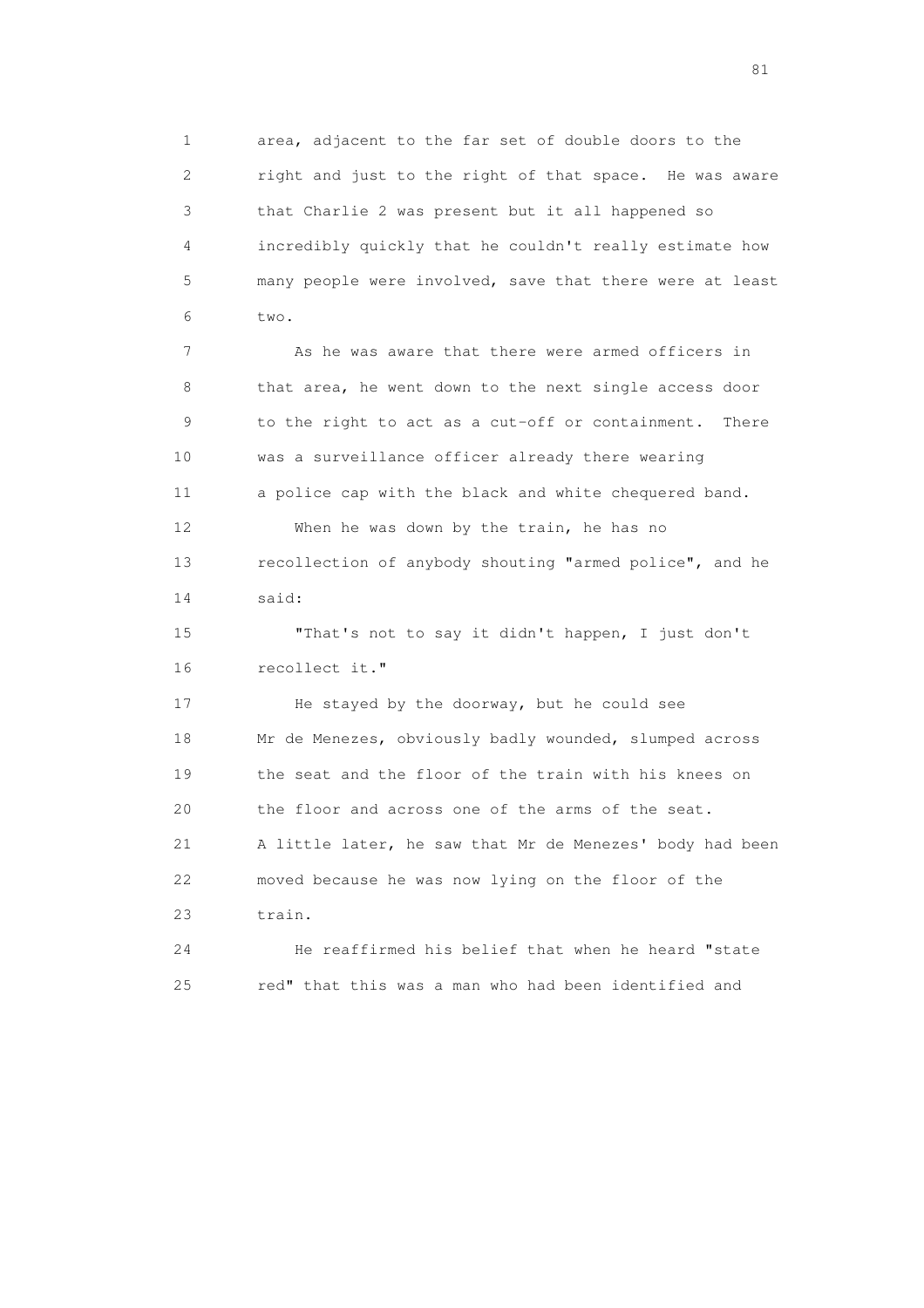1 definitely identified as a suicide bomber from the 2 previous day. Indeed, that it was Hussain Osman. He 3 appreciated that this was neither a Kratos nor 4 a Clydesdale situation, and so that any armed stop that 5 took place would be governed by the conventional rules 6 relating to firearms operations.

 7 In such circumstances, the ultimate responsibility 8 is on the individual firearms officer involving threat 9 assessments coupled with the intelligence that they have 10 got.

 11 The big difference, he said, between this situation 12 and what might be described as a conventional firearms 13 intervention is that what was in question here was the 14 possibility of a bomb; and this was something that this 15 officer had never faced before, and in respect of which 16 he was conscious that he might not be going back up the 17 escalator again. He said:

18 "I knew that if anything went wrong I was dead, and 19 that was the bottom line."

 20 I go back now to the other officers who were at 21 Stockwell station. In particular I go back to Ivor, Ken 22 and Geoff, the grey surveillance officers, and I go back 23 to the point where we left them, which was as Ivor was 24 tackling Mr de Menezes by wrapping his arms round his 25 body and arms.

experience of the state of the state of the state of the state of the state of the state of the state of the s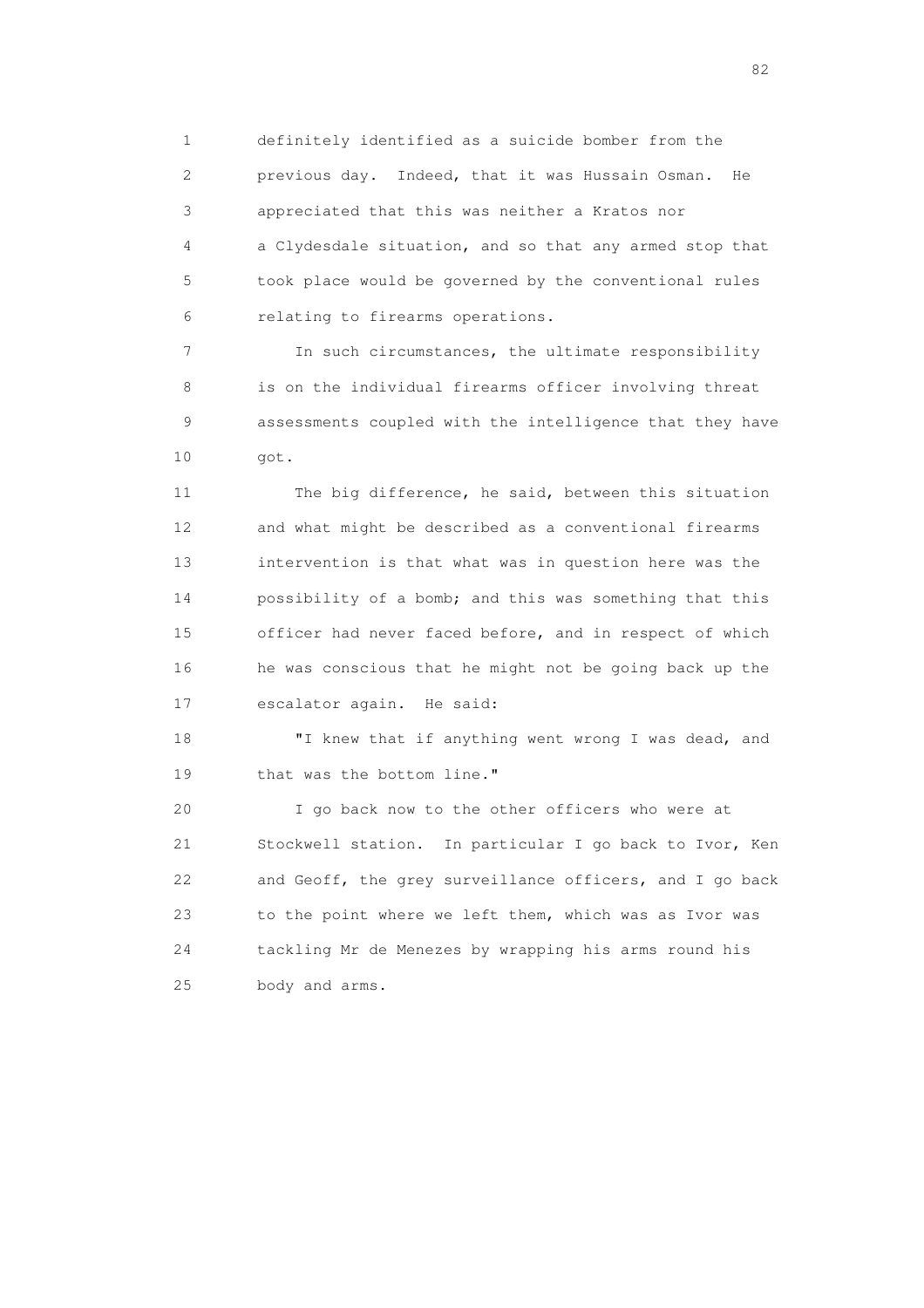1 The next thing Ivor heard was a gunshot very close 2 to his left ear and he was hit by the shock wave of the 3 weapon. He was dragged to the floor of the carriage and 4 pulled away from the area, and we know who did that. He 5 landed on his knees with both hands on the floor, looked 6 up, and saw an armed officer wearing a chequered cap who 7 he thought must have assisted in dragging him away. We 8 know this was Charlie 5. He was aiming a firearm at 9 him, and so Ivor held out his hands and shouted "police" 10 as loudly as he could. As he was being dragged on the 11 floor and away from the scene, he heard several more 12 gunshots. He was dragged out of the carriage and was 13 able to stand up with his back to the platform wall with 14 his hands still raised and at this stage he was able to 15 extract his police chequered cap and put it on. The 16 armed police officers who were challenging him then 17 clearly accepted that he was a police officer and they 18 let him go.

 19 At no stage did he hear Mr de Menezes say anything. 20 When he wrapped his arms around him and pushed him back 21 towards his seat he did not take up a sitting position 22 but appeared to keep his body stiff and rigid, but Ivor 23 was not prepared to say that he was resisting.

 24 He told Mr Mansfield that he was frustrated at his 25 inability to obtain permission to detain Mr de Menezes

experience of the contract of the contract of the contract of the contract of the contract of the contract of the contract of the contract of the contract of the contract of the contract of the contract of the contract of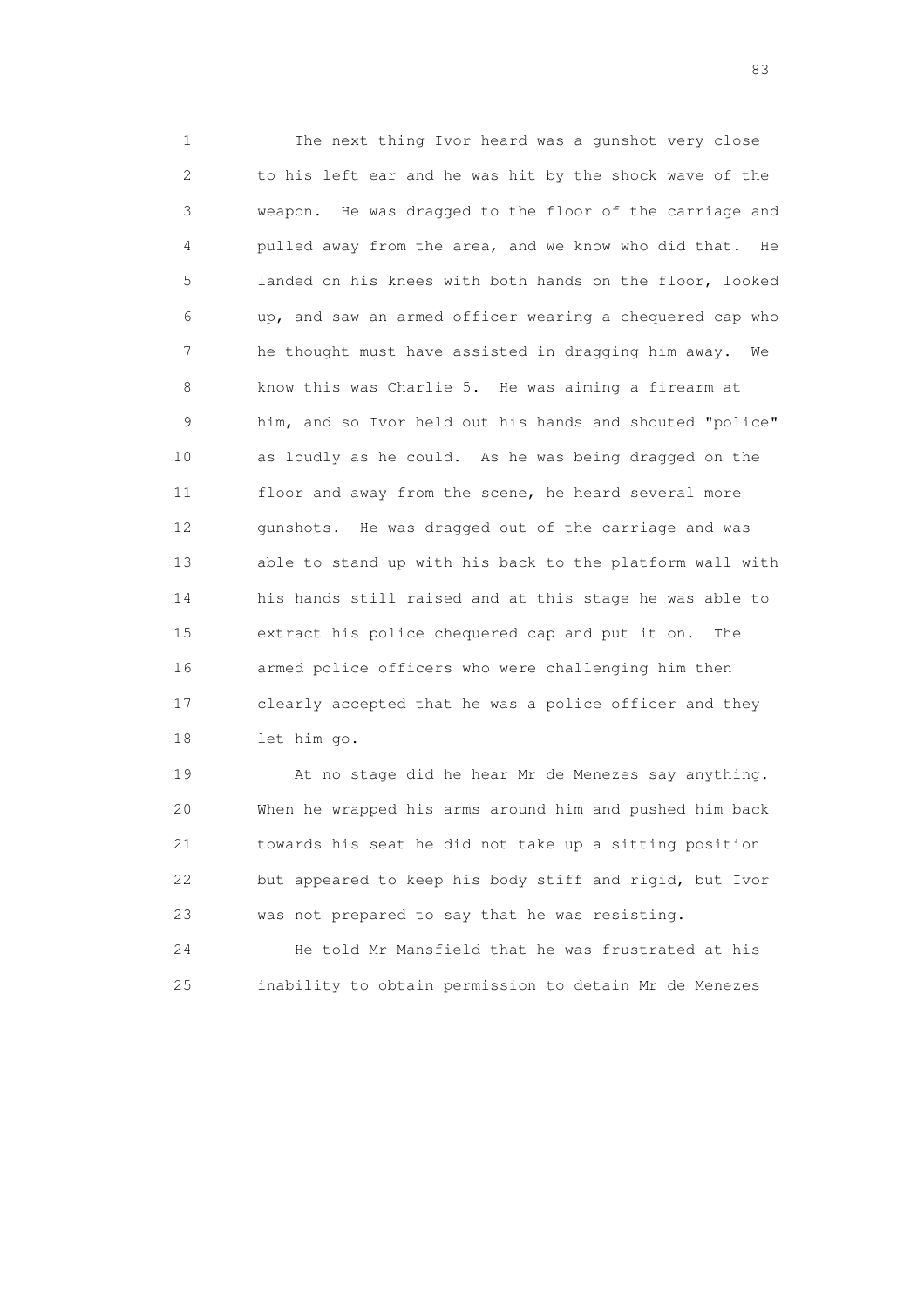1 before he entered the station itself. He felt that once 2 Mr de Menezes had crossed the barriers and gone into the 3 tube network, there were a number of circumstances in 4 which they might have lost him, or the follow might have 5 become compromised, and while they were underground they 6 would not have been in a position to inform the ops room 7 of the situation.

 8 He confirmed that he would not have made the offer 9 to stop Mr de Menezes in the first place unless he 10 thought that he really could stop him with the 11 assistance of Ken and any other surveillance officers 12 who might have been available.

 13 He explained, both to Mr Mansfield and Mr Horwell, 14 that as Mr de Menezes had his hands occupied with his 15 mobile phone in one hand and his newspaper in the other, 16 he, Ivor, in conjunction with Ken, could simply probably 17 have walked up to him from behind, each grabbed an arm, 18 told him they were police officers, put him down to the 19 ground and detained him, probably using handcuffs. He 20 would not have required to produce his pistol.

 21 On the other hand, I remind you what I told you 22 yesterday and what he had said, that Mr Swain, with his 23 knowledge of the volatility of peroxide-based 24 explosives, thought that even this might have been 25 an extremely hazardous thing to do.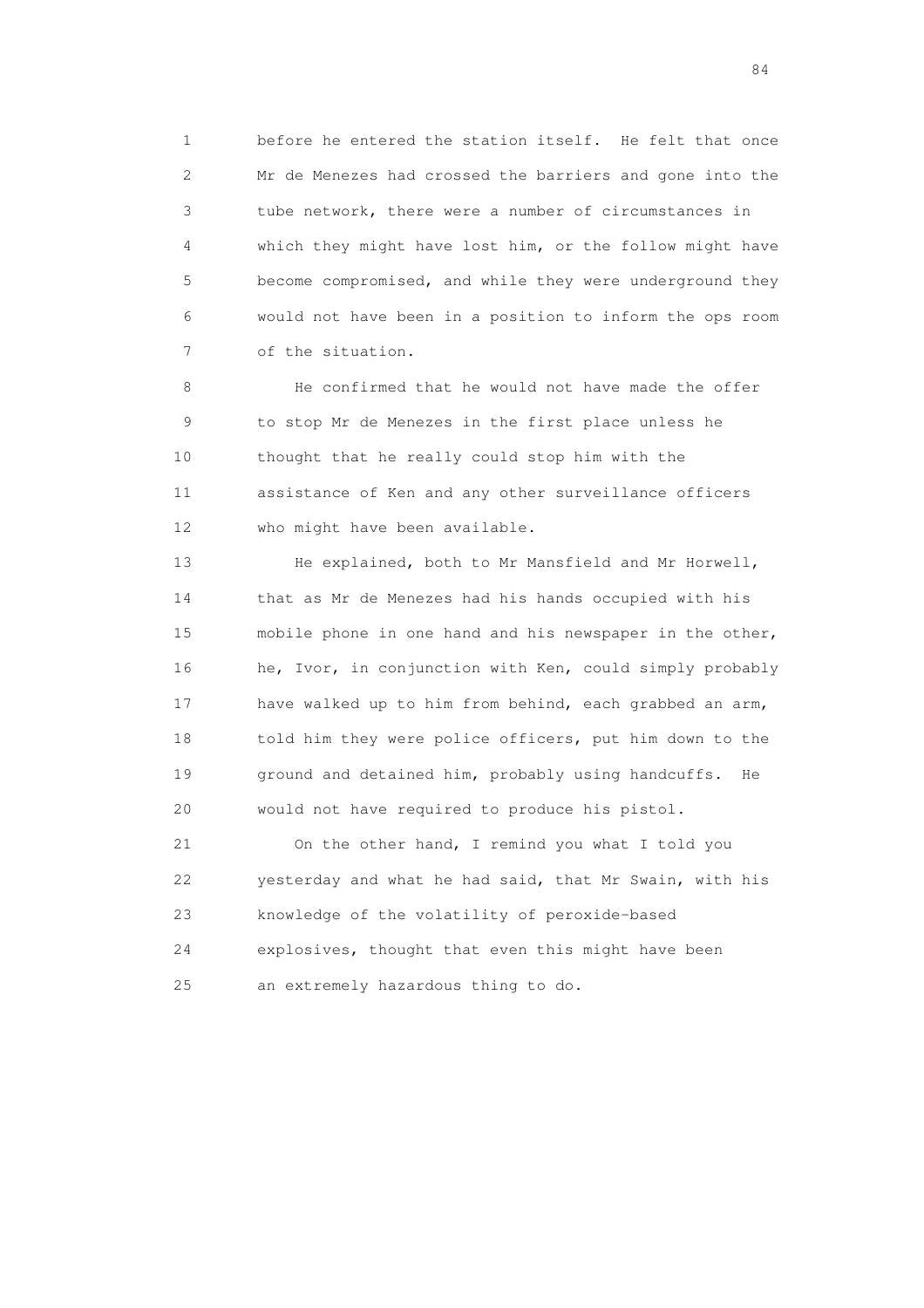1 However, of course, as we now know in hindsight, 2 Mr de Menezes was not carrying a bomb. Ivor thought 3 that he could carry out this manoeuvre and in the 4 circumstances, as we now know them to be, you may think 5 that Ivor could have done it and it would have been 6 a feasible and safe thing to do.

 7 Ivor described Mr de Menezes' movement towards him 8 and the firearms officers only over a few feet as 9 a "fast walk". It could only have been two or three 10 steps. At this point his view, having seen the CO19 11 officers, was that the threat assessment had changed and 12 he could not now afford to take a chance. Until the 13 CO19 officers appeared, although he was anxious and very 14 uncomfortable about what was happening, he was prepared 15 to try to continue with the surveillance follow.

 16 I turn to Ken. After he saw the grappling struggle 17 between Ivor and Mr de Menezes, he saw the SO19 officers 18 move in closer, and saw their weapons. He saw one armed 19 officer go to the left-hand side of Ivor, and the other 20 probably to the other side and he heard somebody shout 21 "armed police, get down". This appeared to come from 22 someone within the carriage. One officer leant forward 23 over Ivor with a black pistol in his right hand, moved 24 it down towards Mr de Menezes in proximity to his upper 25 torso and head, and fired several shots.

experience of the contract of the contract of the contract of the contract of the contract of the contract of the contract of the contract of the contract of the contract of the contract of the contract of the contract of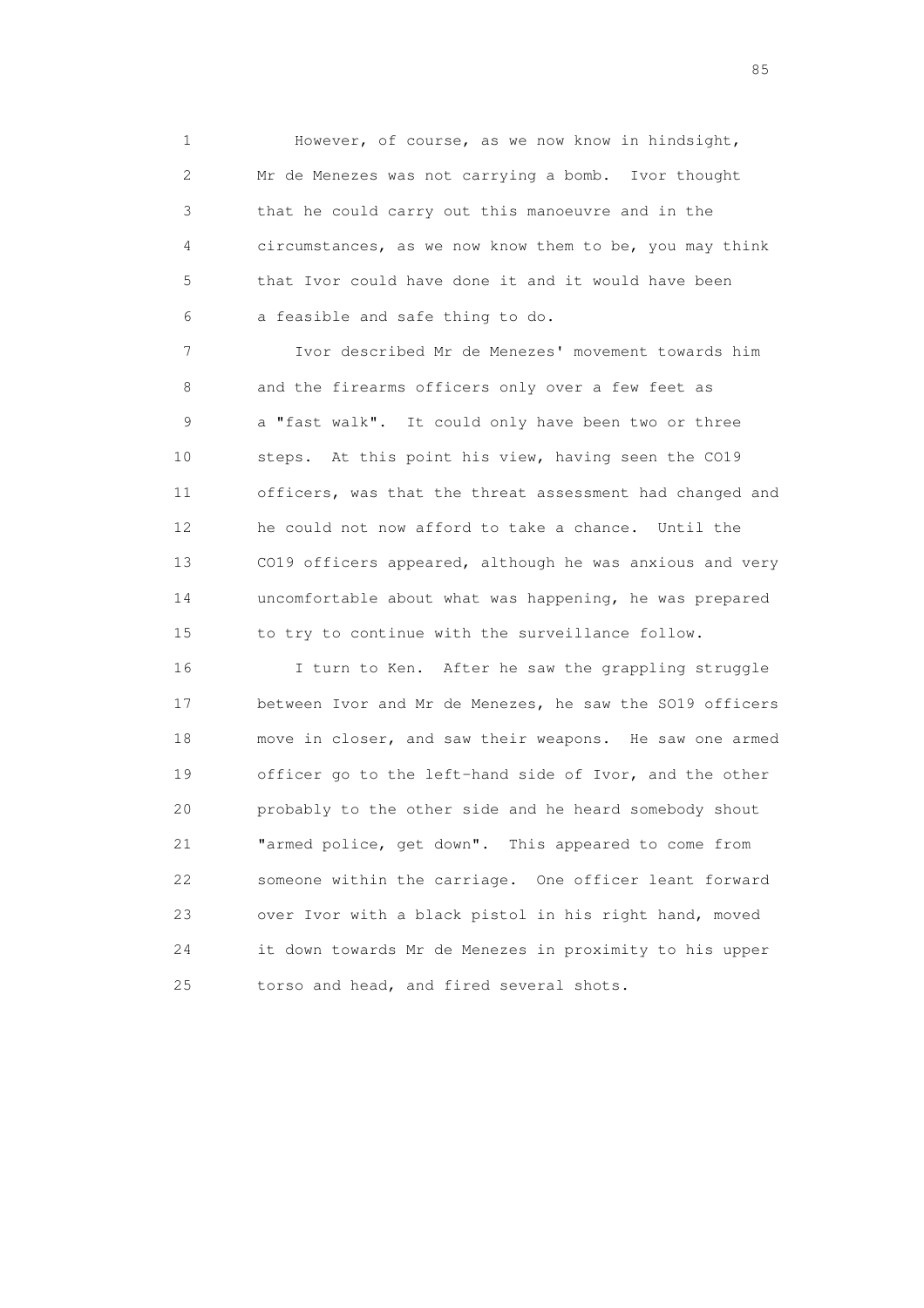1 He was not aware whether the other officer had also 2 fired. There was an immediate action from the people on 3 the train, screaming and shouting, and running out. Ken 4 drew his gun in case he might need it, and put on his 5 blue police firearms cap. He shouted, "armed police, 6 get down". He could see Mr de Menezes slumped on the 7 seat and then assisted the SO19 officers to clear the 8 train carriage of people.

 9 He insisted that when the group of armed officers 10 were moving towards the doors of the carriage, he 11 clearly heard the words "armed police" shouted. The 12 description of Mr de Menezes appearing to lunge or bolt 13 forward towards the open door, which is what is 14 contained in his original statement, was a very accurate 15 description of what he saw. What surprised him about 16 Mr de Menezes' reaction was that it was not what he 17 would have expected from someone being challenged by the 18 police. The challenge that he refers to was the 19 shouting of "armed police" as the group of men moved 20 towards the carriage doors.

 21 He took the view that the fact that Mr de Menezes 22 appeared to start getting up was indicative of 23 non-compliance, and he did not think that the movement 24 was one of a man acting in a normal manner. He also 25 thought that it was unusual that Mr de Menezes did not

entration of the contract of the contract of the contract of the contract of the contract of the contract of the contract of the contract of the contract of the contract of the contract of the contract of the contract of t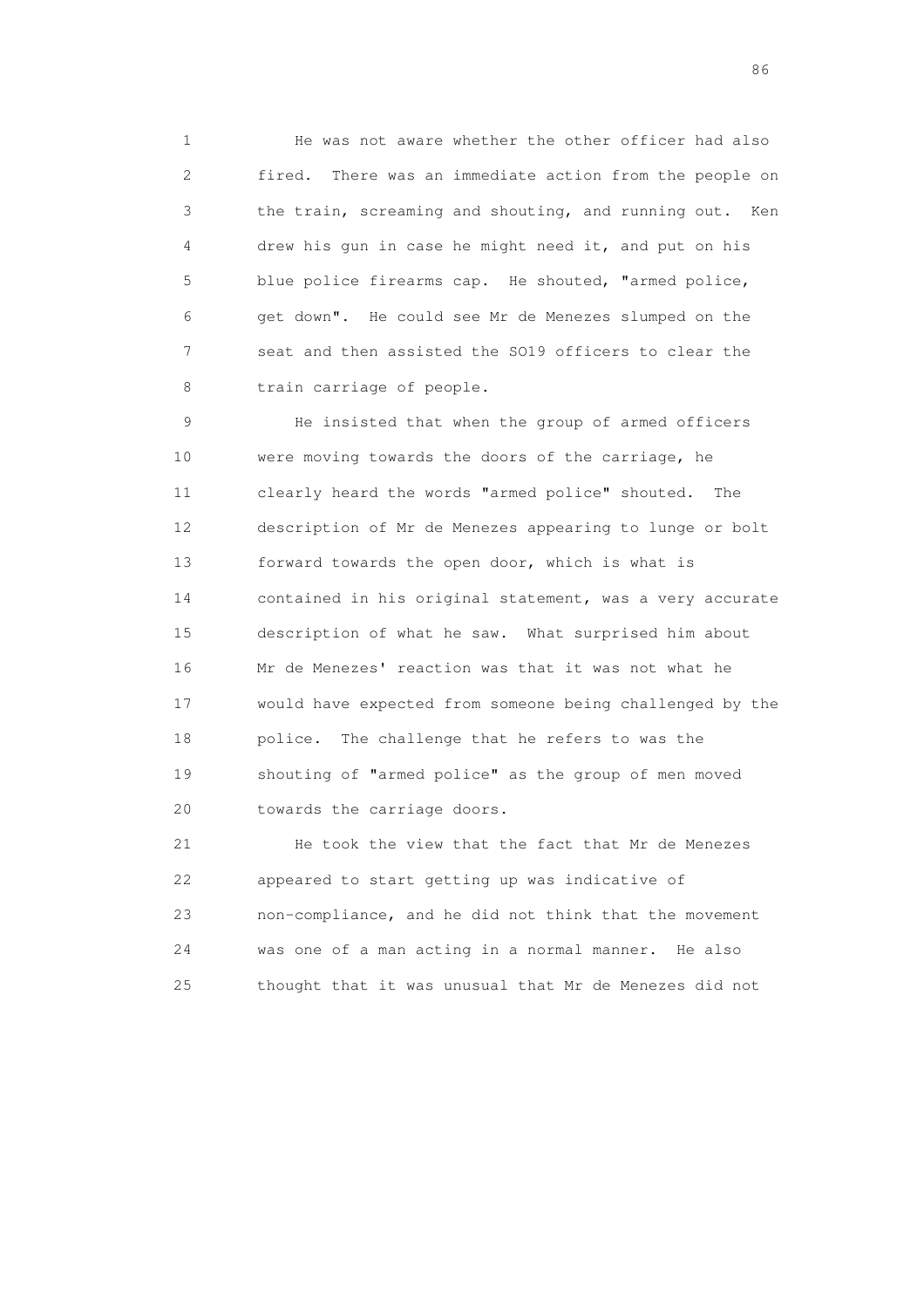1 use his arms on the armrests in order to get up, and he 2 believed that the struggle that started between Ivor and 3 Mr de Menezes was indicative of the fact that 4 Mr de Menezes was resisting, moving and trying to evade 5 Ivor's grasp.

 6 He was challenged as to whether or not he really 7 perceived Mr de Menezes to be a threat, and his answer 8 was that he was convinced that Mr de Menezes was indeed 9 a possible for the subject and therefore a potential 10 threat, and that he, like the other surveillance 11 officers, was of the view that once the opportunity to 12 detain Mr de Menezes on the concourse had not been taken 13 up, they were expecting the surveillance follow to 14 continue. He thought Mr de Menezes was indeed 15 a potential threat, but as far as he was concerned, it 16 was his job to follow people and that was what he was 17 going to do.

 18 Geoff added very little to what he had already said 19 before, when I broke off with his account, and that's no 20 doubt because he was a little further away at the end of 21 the carriage. But having seen Ivor pushing 22 Mr de Menezes back down towards his seat, he saw one of 23 the SO19 officers lean over Ivor, put his pistol towards 24 the side of Mr de Menezes' head and the next he heard 25 was gunfire.

experience of the state of the state of the state of the state of the state of the state of the state of the s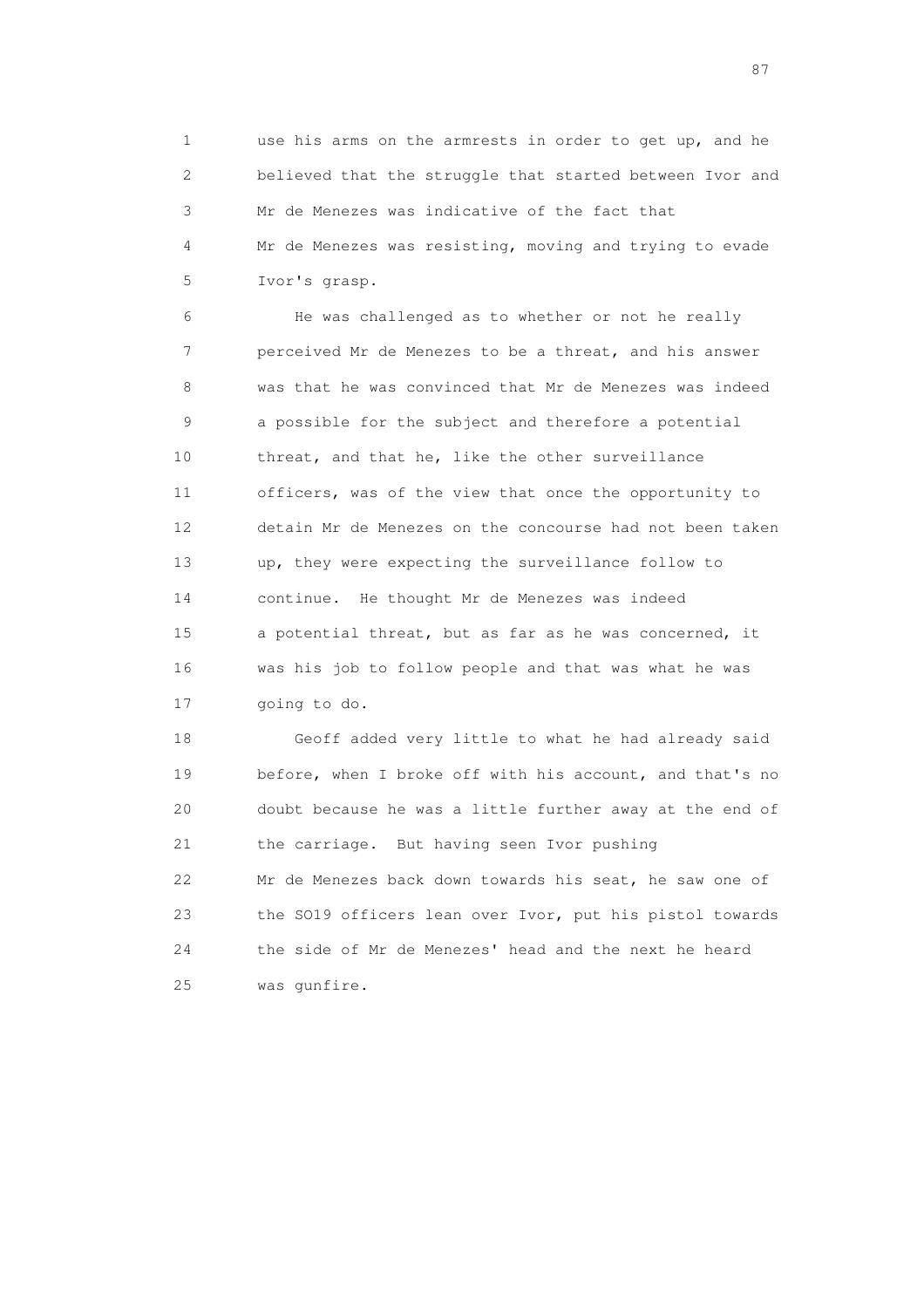1 He heard several shots. He then left the train at 2 the door by which he had entered it, and rushed round to 3 the open double doors to see Ivor being dragged off the 4 train or out of the carriage by one of the SO19 5 officers. The whole incident only took from five to ten 6 seconds, from the first time that he heard the noises on 7 the platform, and the shots were fired over a maximum 8 period of a couple of seconds. It was all exceptionally 9 quick.

 10 Neither of the officers who went across to 11 Mr de Menezes were wearing chequered caps, nor did 12 either of them, so far as he could remember, say or 13 shout anything. The distance between Mr de Menezes and 14 Ivor was only a few feet, so that he had not got very 15 far to go before Ivor grabbed him. He was reminded of 16 the evidence that he gave at the criminal trial in 17 November last year, and it was apparent that he had used 18 the word "jump up" or "rose sharply" in relation to 19 Mr de Menezes on that occasion also, and his impression, 20 he told you, was that Mr de Menezes was trying to leave 21 the train in a hurry.

 22 The only other police officers who add very much to 23 the description of the events on the carriage are two 24 members of the green firearms team who were temporarily 25 attached to the black team, namely Terry, who was the

en de la construction de la construction de la construction de la construction de la construction de la constr<br>1880 : le construction de la construction de la construction de la construction de la construction de la const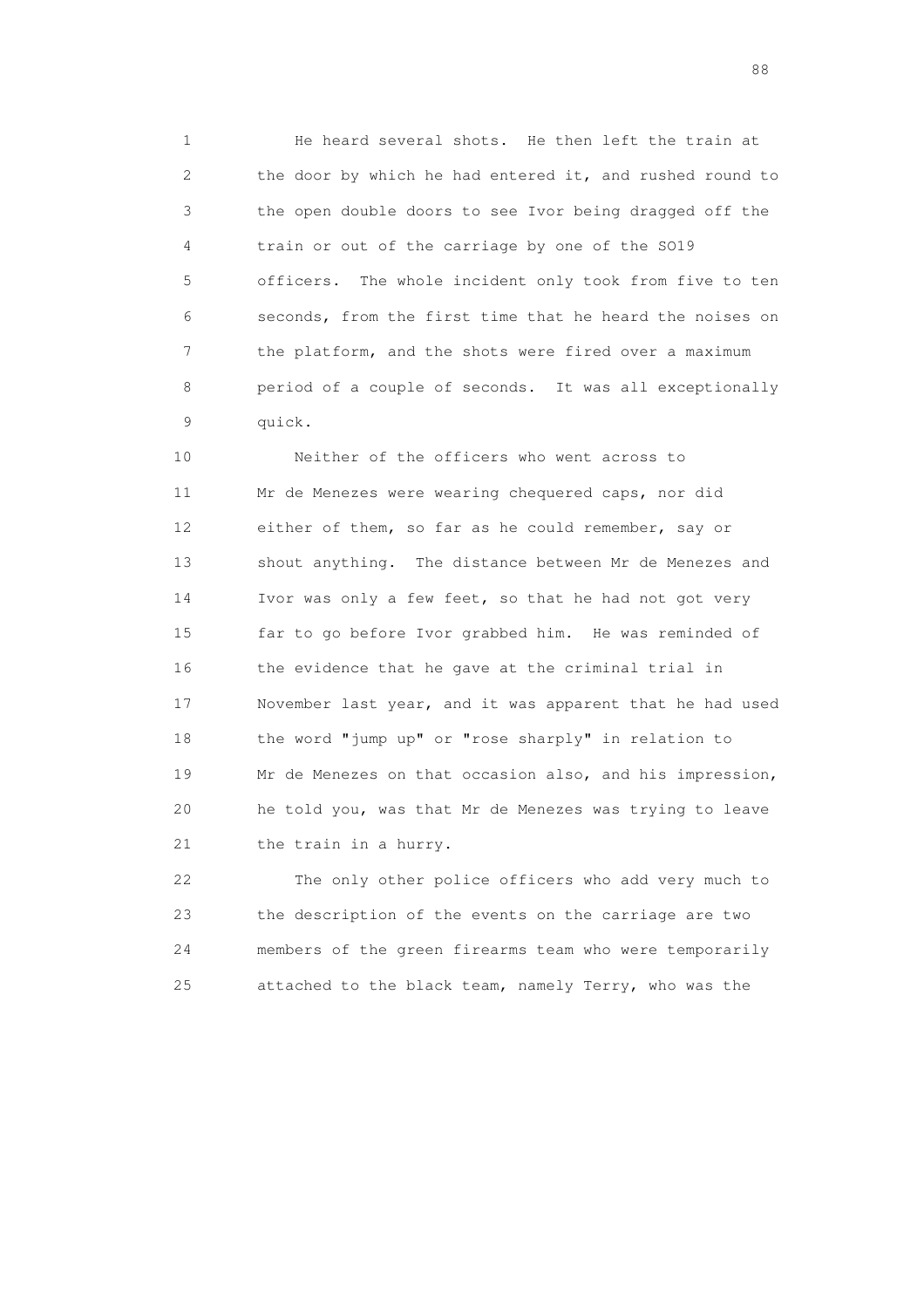1 green team leader, and Delta 9.

 2 When Terry arrived at Binfield Road, he ran into the 3 station carrying both his pistol and his rifle. He went 4 through the barriers and down the escalator and on 5 reaching the platform, he saw a surveillance officer 6 standing in the open carriage doorway pointing to his 7 left. This is obviously, you may think, Ken.

 8 Accordingly, Terry turned to his right, Ken's left, 9 turned to his right down the platform and he was at that 10 point superficially aware, as he said, of Charlie 2 who 11 was a few paces in front of him.

 12 By the time Terry got to the second set of open 13 carriage doors, there was a struggle taking place in 14 front of him in the carriage, but his view was blocked 15 and he could not see clearly. Everything was happening 16 very, very quickly, and as he entered the carriage he 17 could hear "police" and "armed police" being shouted 18 around him, but he could not say from which specific 19 direction.

 20 He then heard cracking noises which he realised were 21 pistol shots, saw debris flying into the air, and then 22 saw an individual slumped over the seat with his face 23 down.

 24 His recollection is that the shouts of "armed 25 police" were issued loudly and clearly within the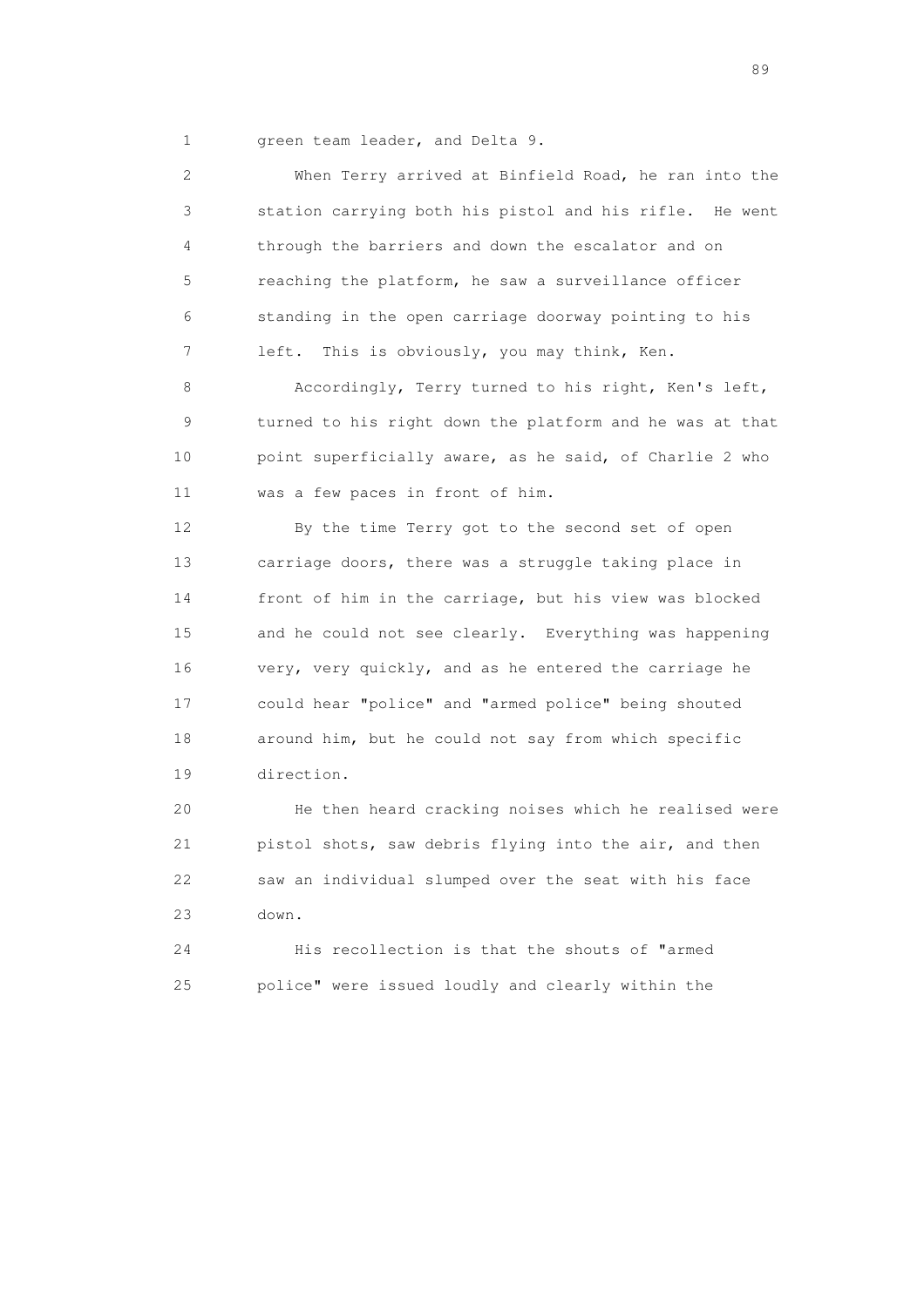1 carriage, and that he himself repeated and reinforced 2 them as he entered the carriage.

 3 In the immediate aftermath of the shooting, he was 4 very, very concerned that there was a possibility that 5 the individual whom he had seen slumped over the seat 6 was still wearing a concealed explosive device which 7 might still detonate, and he took steps first of all by 8 calling out warnings, by directing the public to 9 evacuate the platform area, and by passing messages up 10 to the surface to ensure that first aid equipment and 11 explosives officers were brought to the scene as quickly 12 as possible.

 13 Delta 9, the other green team officer, went down the 14 escalator shouting, "Armed police, don't go on the 15 platforms", and this was because he thought that the 16 suspect was carrying a device and would detonate it if 17 he became aware of pursuit.

 18 When he got down to the lower concourse, he saw 19 through the cross tunnel a train standing at the 20 platform and an officer indicating diagonally right into 21 the open door. He said that he could hear shouting of 22 "armed police" but he couldn't say where it was coming 23 from. He saw Mr de Menezes sitting in his seat and 24 suddenly stand up and try to get away. He definitely 25 moved away from his seat when he was grabbed by

entral de la construction de la construction de la construction de la construction de la construction de la co<br>1900 : le construction de la construction de la construction de la construction de la construction de la const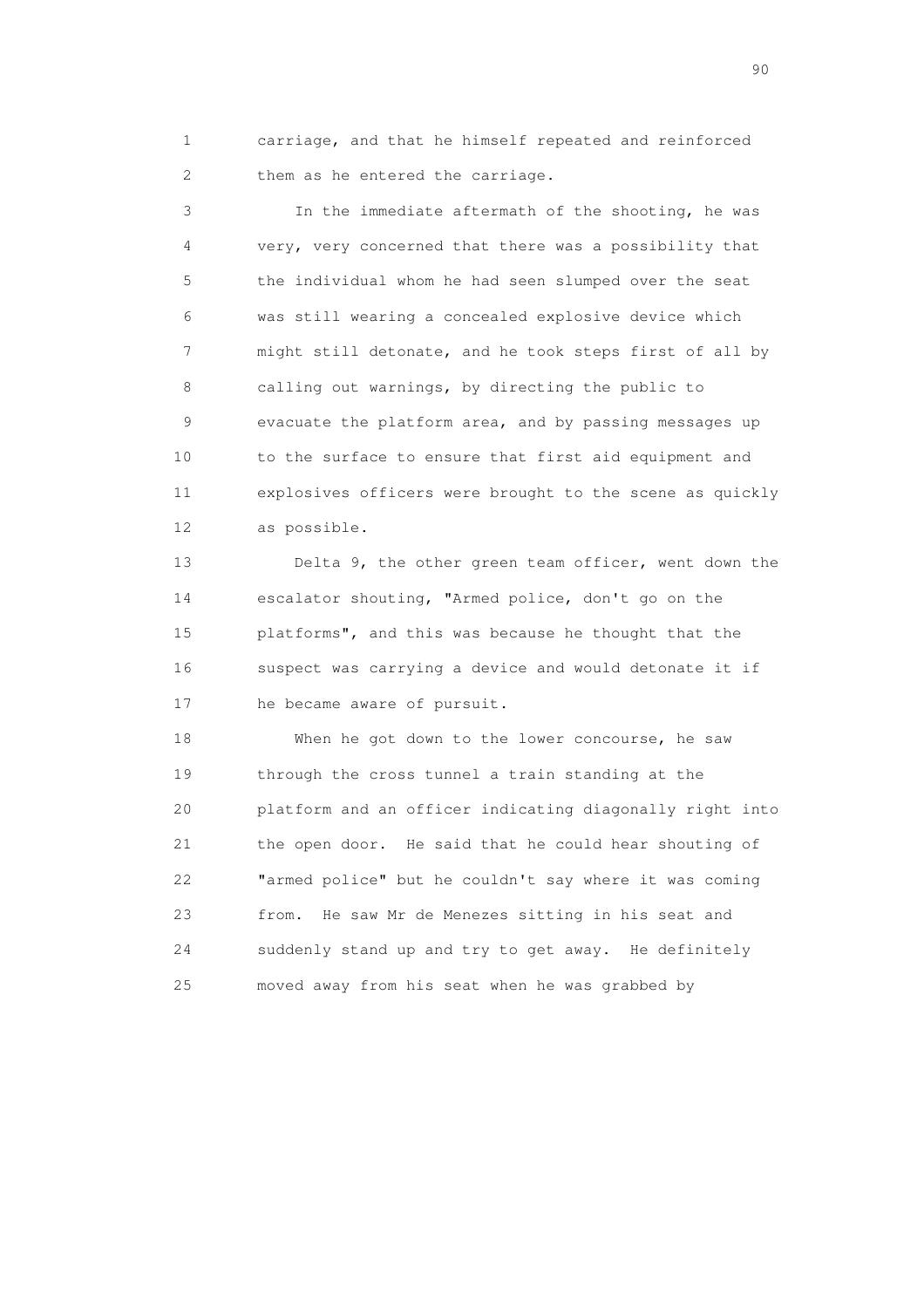1 Charlie 2, Charlie 12 and another officer.

 2 Delta 9 then got onto the train and saw that 3 Mr de Menezes appeared to have gone rigid and that his 4 hand was down to his side below where Ivor was wrapping 5 his arms around his body. And accordingly, Delta 9 bent 6 down to get hold of the hand in order to prevent it 7 being used to detonate a device, and it was as he was 8 trying to do this that he heard the shots, saw the 9 blood, and realised that Mr de Menezes had been 10 seriously injured.

 11 This officer also thought that the suspect might 12 have a bomb, and he also joined in urging people to get 13 out. He was insistent to Mr Mansfield that he did hear 14 "armed police" and also that Mr de Menezes did 15 definitely get up, and he thought that the stiffness in 16 Mr de Menezes was indicative of resistance.

 17 I turn now to consider with you the evidence that 18 you heard from the various, what I call bystander 19 witnesses, that's to say members of the public, not 20 members of the police.

 21 Seven passengers on the train were called to give 22 live evidence. In general, they illustrate the well 23 known truth that where a varying number of people 24 perceive the same unexpected, frightening, shocking, 25 violent and fast-moving incident, the eyewitness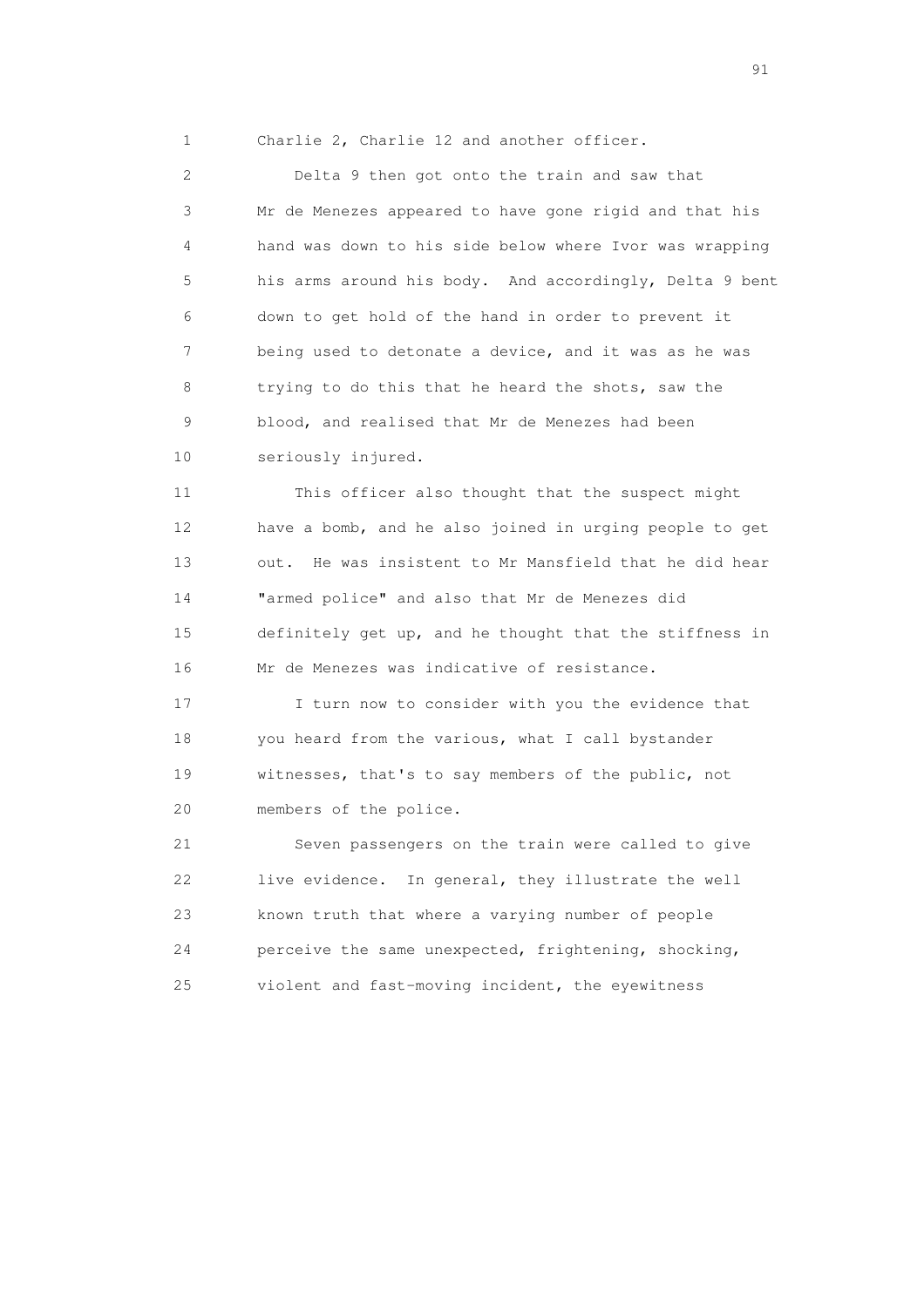1 versions that are produced thereafter are likely to vary 2 in a very substantial and sometimes almost bizarre 3 degree.

 4 However that may be, the witnesses with the best 5 point of view were probably Mr Livock and Ms Wilson, who 6 were sitting side by side, almost opposite 7 Mr de Menezes.

 8 Mr Livock remembers a man, probably Ivor, passing 9 him from right to left, and then hearing a voice from 10 his left including the word "here". Next he saw a man 11 coming through the door on his left with a pistol 12 levelled at the head of the man opposite, Mr de Menezes. 13 He heard nothing said and Mr de Menezes did not look 14 frightened. He seemed to be waiting for someone to tell 15 him what was going on. Three more men followed the 16 first man in, two with handguns, one with a rifle.

 17 They all moved towards Mr de Menezes and the two 18 other handguns were also aimed at Mr de Menezes. No-one 19 was wearing any identifying clothing, and nothing, he's 20 absolutely certain, was said about police. He had no 21 idea who these people were. He was wondering what was 22 going on and Mr de Menezes was sitting there, looking at 23 the leader, almost expectantly. He does remember, 24 however, seeing Mr de Menezes' hand reaching to the 25 waistband area on the right-hand side of his trousers.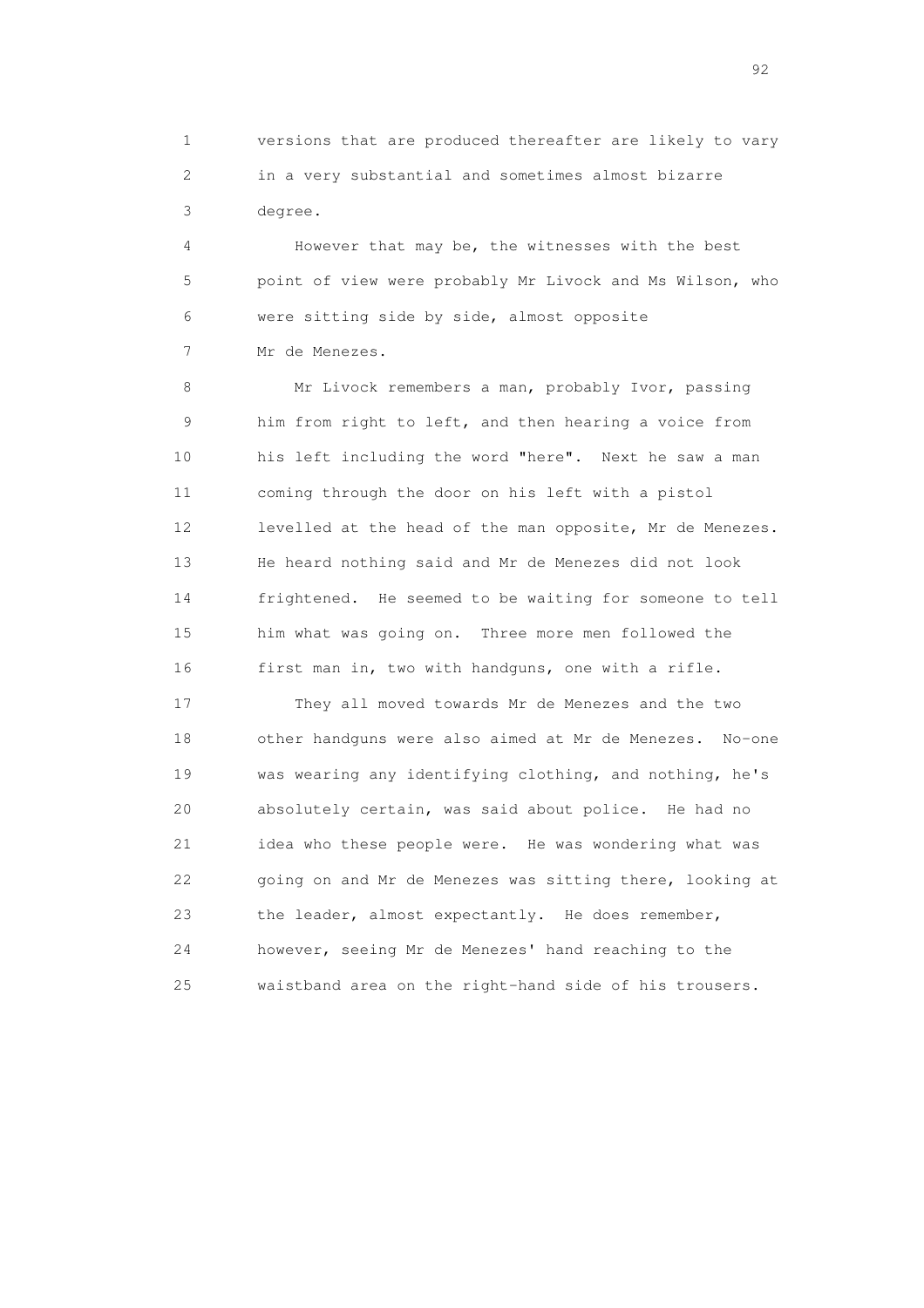1 The leading man advanced his gun to about 1 foot from 2 the head of Mr de Menezes and fired.

 3 Mr Livock realised that he should not be there, and 4 he stood up and moved away to his right. He heard one 5 or two more shots and looked around, and saw 6 Mr de Menezes slumped in the seat, leaning over to his 7 left. He heard at least one more shot and heard voices 8 shouting "get out". He saw a man in the single doorway 9 with a gun, and that troubled him, but that man stood 10 back in order to let him off the train. He told 11 Mr Gibbs that Mr de Menezes appeared to be reaching 12 inside his jacket, possibly to a trouser pocket; or 13 alternatively to Mr Stern, that he might have been 14 reaching for something on his belt. He did not recall 15 Mr de Menezes leaving his seat, but in common with many 16 other witnesses, including some of the police officers 17 who were present, he thinks that there are gaps or holes 18 in his recollection.

 19 He wondered at first whether this group were people 20 having a joke in very bad taste in the light of what had 21 happened the previous day. He didn't think that 22 Mr de Menezes advanced towards anybody, and equally he 23 did not see him being pushed back or being grabbed by 24 anybody, and his recollection is that no-one else was 25 touching Mr de Menezes when he was shot. He only saw

experience of the contract of the contract of the contract of the contract of the contract of the contract of the contract of the contract of the contract of the contract of the contract of the contract of the contract of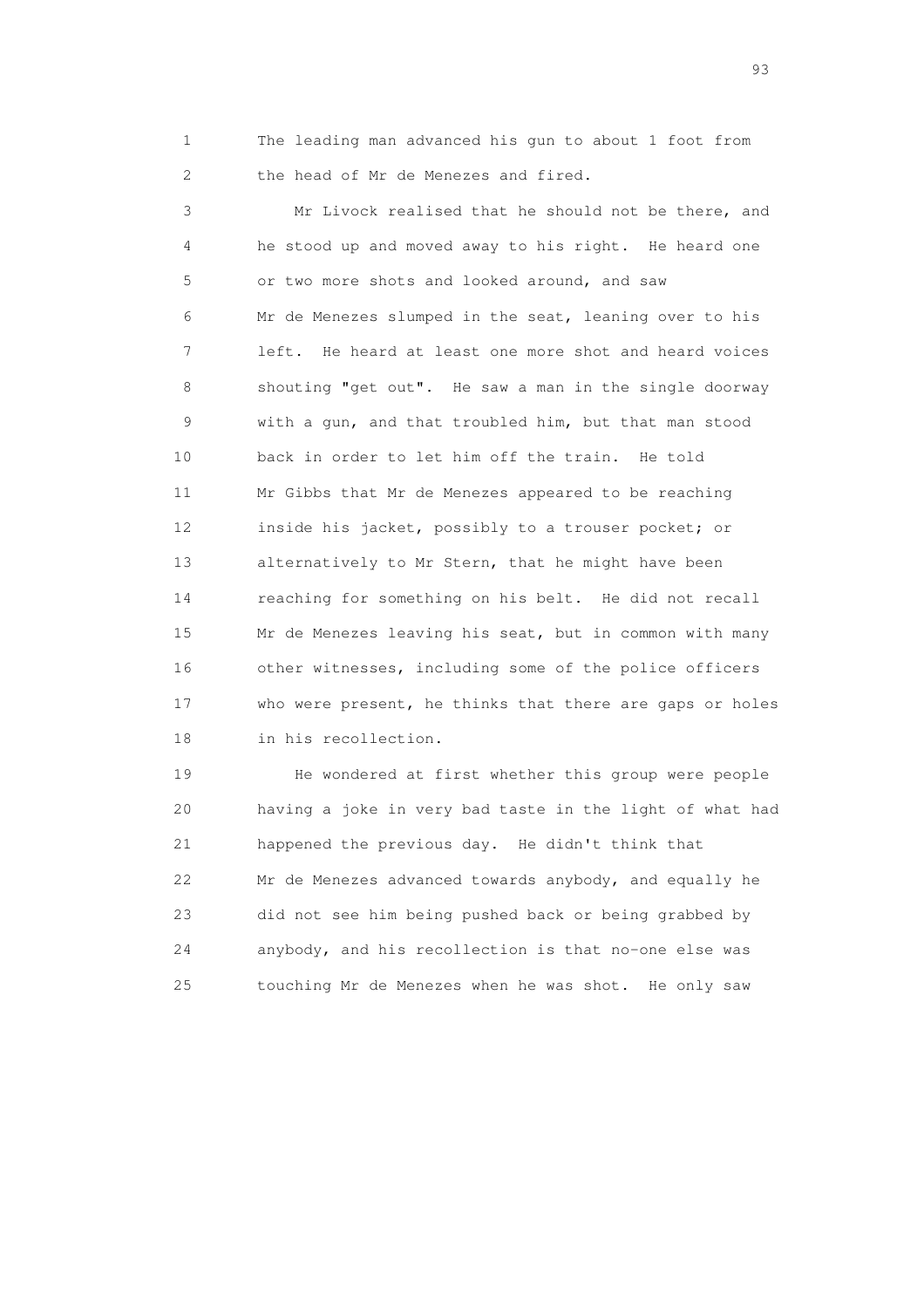1 one person shooting; the other two with pistols were 2 further back and the rifleman was further back still by 3 the double doors on the other side of the carriage. He 4 was absolutely sure that he did not hear "armed police" 5 shouted.

 6 Ms Wilson remembers a man who had been sitting on 7 her left hurriedly getting off the train just before 8 this incident happened but she had no memory of anybody 9 crossing from right to left in front of them. Seconds 10 after that man left, she heard shouting on the platform 11 and several people came onto the train. They were 12 casually dressed, she had no idea who they were, nothing 13 was said to give her any clue, so at first she thought 14 they were people playing the fool, and then she thought 15 they were terrorists and it was only after the incident 16 was over that she realised that they were not.

 17 Specifically, she never heard anybody shout "armed 18 police" because if she had heard that, she would have 19 known who they were. She saw that one of the men was 20 carrying a long gun which required two hands to hold, 21 and the others were carrying handguns. They stood 22 between the glass panels in the door section of the 23 carriage, looking around, and focused on the man sitting 24 opposite to her, Mr de Menezes. At least one man with 25 a handgun then moved forward towards Mr de Menezes and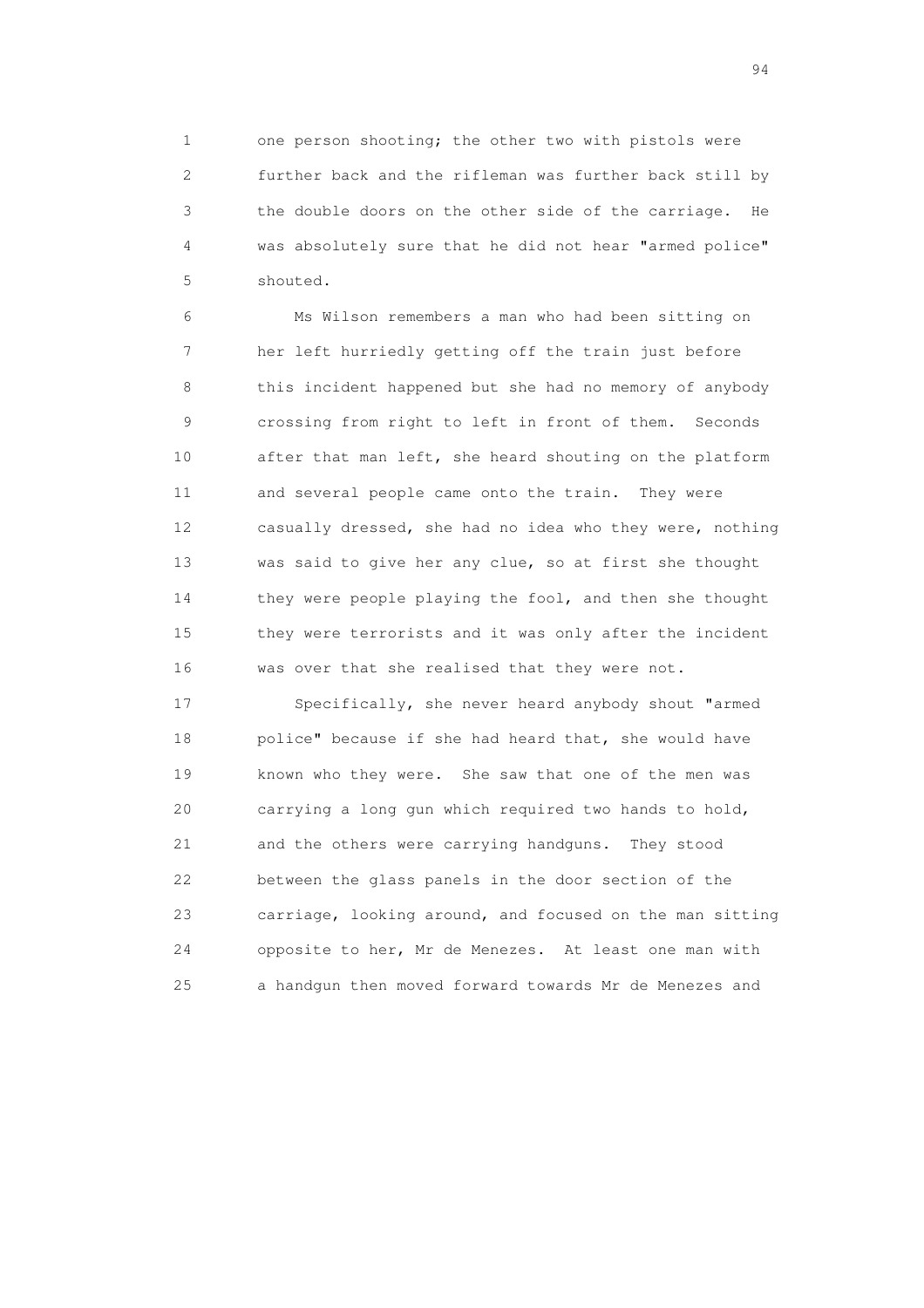1 to one side of him, and fired into the right rear part 2 of his head. She did not see Mr de Menezes move but she 3 was focusing on the man with the long gun and it was not 4 until the first shot occurred that she looked across the 5 carriage.

 6 Several shots were fired. She didn't count them but 7 there seemed to be more than five, and she only saw one 8 person firing. She sat very still so as not to attract 9 attention to herself, and when the shooting finished she 10 moved away towards the single door at the right-hand end 11 of the carriage as we look at it and out onto the 12 platform. She repeated to Mr Stern that she never saw 13 Mr de Menezes leave his seat but she only looked over at 14 him after the first shot was fired. Curiously she did 15 not feel under threat from these men as they were not 16 looking at her. She was shocked but not scared. She 17 remembers Mr de Menezes as having light coloured or 18 mousy brown hair. She remembers no shouting of "armed 19 police" or anything else:

 20 "One of the things I recall the most is the silence 21 of the thing."

 22 She agreed that she could be hazy about details, but 23 she believes that her recollection of the order of 24 events is correct.

25 Wesley Merrill was sitting on one of the folding

experience of the contract of the contract of the contract of the contract of the contract of the contract of the contract of the contract of the contract of the contract of the contract of the contract of the contract of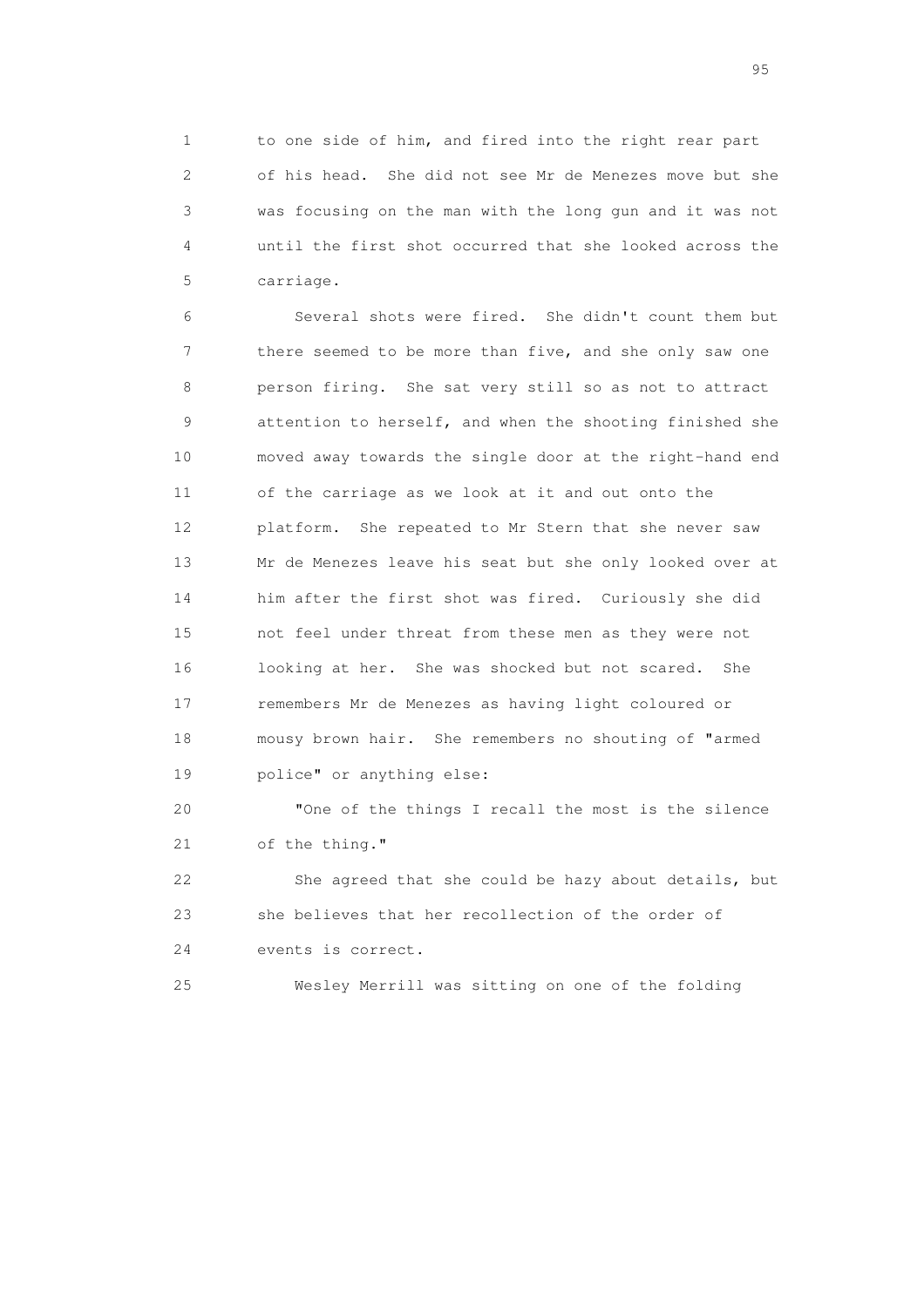1 seats on the far side of the carriage to the left of the 2 right-hand double doors. He heard heavy footsteps and 3 people running outside, and he saw a man in the standing 4 area, pointing across the carriage with words such as 5 "that's the man" or "that's the guy" in a loud 6 authoritative voice. He immediately identified this man 7 as an undercover police officer, being well built with 8 a short haircut, heavy boots and a T-shirt tucked into 9 his jeans.

 10 This man was followed by two or three more officers, 11 one with a rifle and at least one other with a handgun. 12 They came in around the man who had pointed, and that 13 man and one of the others moved over to Mr de Menezes 14 and pushed him down over the seats. Mr Merrill realised 15 that something serious was going on and he stood up, 16 focusing mostly on the man with the rifle. He remembers 17 that the man with the rifle was wearing a police cap, as 18 was another officer whom he saw later.

 19 He saw one of the officers come around from behind 20 the rifleman, raise his pistol, and begin shooting. He 21 heard five or six shots. He didn't remember seeing 22 Mr de Menezes move forward from his seat at all, but 23 he's not sure that he would have been looking at him at 24 that point. He heard neither Mr de Menezes nor any of 25 the officers say anything. The next thing he remembers

<u>96 and the state of the state of the state of the state of the state of the state of the state of the state of the state of the state of the state of the state of the state of the state of the state of the state of the st</u>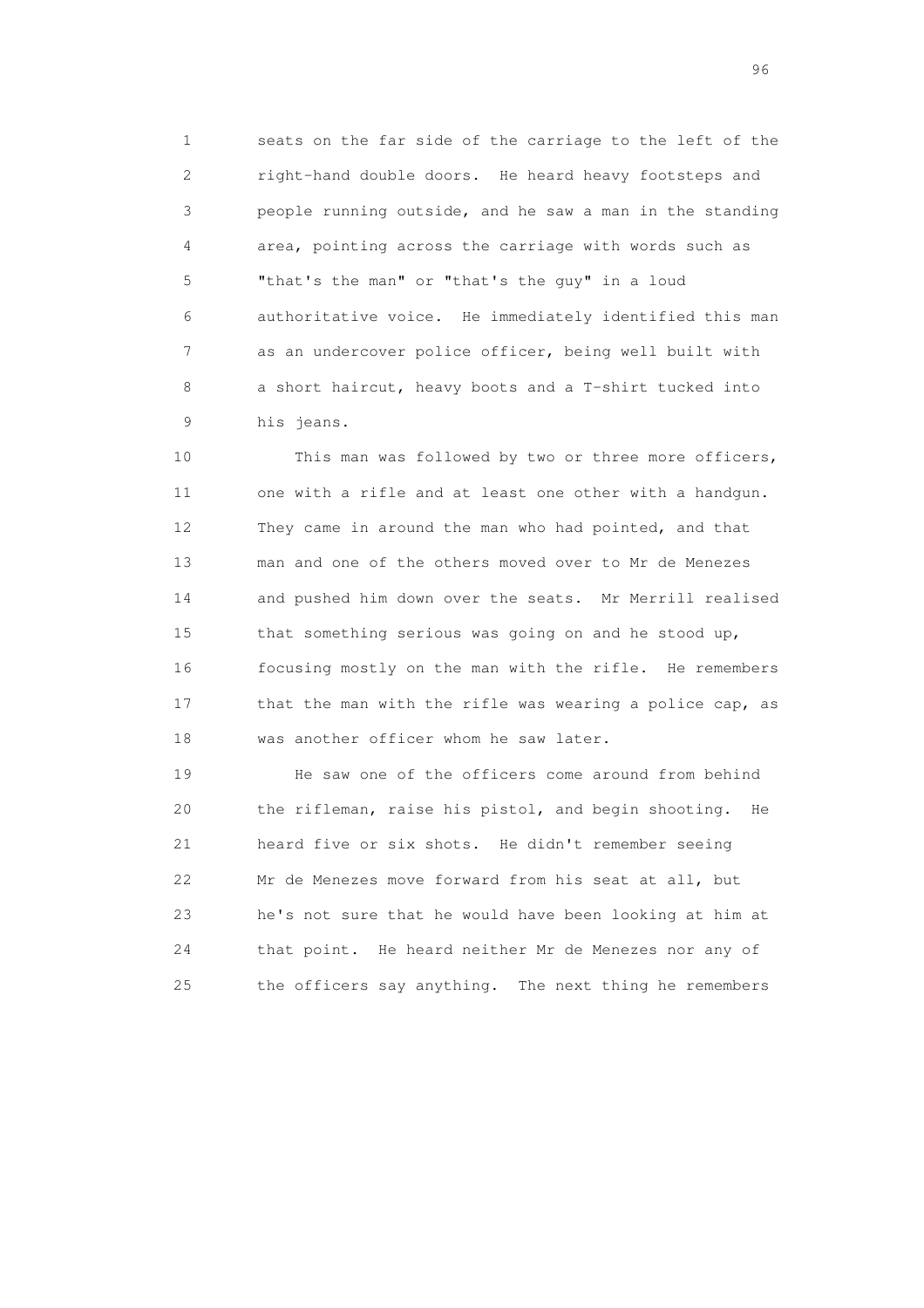1 is that there was a police officer with a pistol and 2 a cap standing in front of him and telling him to stand 3 still.

 4 The officers who had been grouped around 5 Mr de Menezes moved away. He, Mr Merrill, was 6 instructed to get off the tube train, and as he did so, 7 he saw Mr de Menezes lying across the seats to his left 8 with his feet towards the right, and face down away from 9 him.

 10 The rucksack that he saw which we now know had been 11 brought in by Ivor, he thought belonged to 12 Mr de Menezes. He never heard anybody shout "armed 13 police" at any time. He did hear generalised shouting 14 for people to get off the train or stand still or get 15 off the platform.

 16 Anna Dunwoodie got on at Tooting Bec, and sat in 17 a seat on the right-hand block of seats facing the 18 platform, as you can see in tab 35. She remembers 19 Mr Livock and Ms Wilson getting on, and she remembered 20 Ivor as we now know getting on at Stockwell sitting next 21 to her on her left, which would be the end seat, with 22 a rucksack on his knee.

 23 The general atmosphere in the train that day was 24 tense, and everyone was a bit jumpy. Ivor seemed 25 nervous, unzipping his bag and going through it and he

experience of the contract of the contract of the contract of the contract of the contract of the contract of the contract of the contract of the contract of the contract of the contract of the contract of the contract of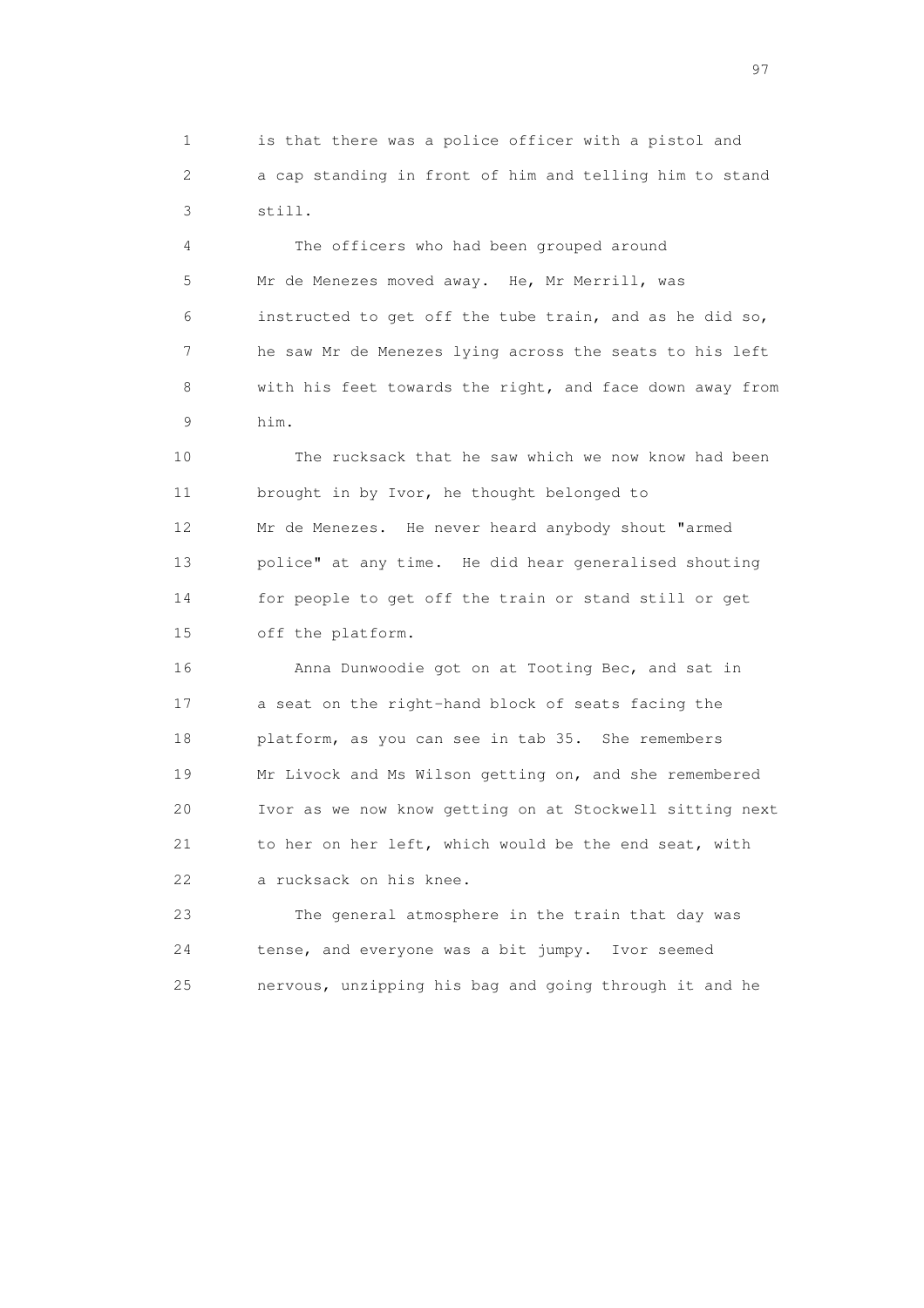1 made her nervous. Suddenly he got up and moved very 2 quickly to the double doors to her right and she saw 3 a group of men on the platform in jeans and T-shirts 4 shouting to each other and to the man in the doorway. 5 And she heard Ivor shout something like "this is it" or 6 more likely "there he is", because he was pointing 7 towards the row of seats that she was sitting in.

 8 There was suddenly a lot of people in a relatively 9 small space, all big men, and there was shouting and 10 shuffling around and guns appeared, and the next thing 11 she saw was a gun pressed to the head of the man sitting 12 on her right.

 13 Everyone sat very still, but further away in the 14 carriage there was a sense of panic and people moving, 15 and she also felt a sense of panic in the men in the 16 doorway, in that they didn't seem quite sure what they 17 were going to do next and she found that very 18 frightening.

 19 There was other shouting from people outside the 20 carriage and from this point on she also has a memory of 21 separate short images or snapshots rather than a 22 continuous flow.

 23 Initially she told the police that it was Ivor who 24 held the gun to the neck of the man on her right, but 25 she quickly realised that that was wrong. She does,

en 1988 en 1989 en 1989 en 1989 en 1989 en 1989 en 1989 en 1989 en 1989 en 1989 en 1989 en 1989 en 1989 en 19<br>De grote en 1989 en 1989 en 1989 en 1989 en 1989 en 1989 en 1989 en 1989 en 1989 en 1989 en 1989 en 1989 en 19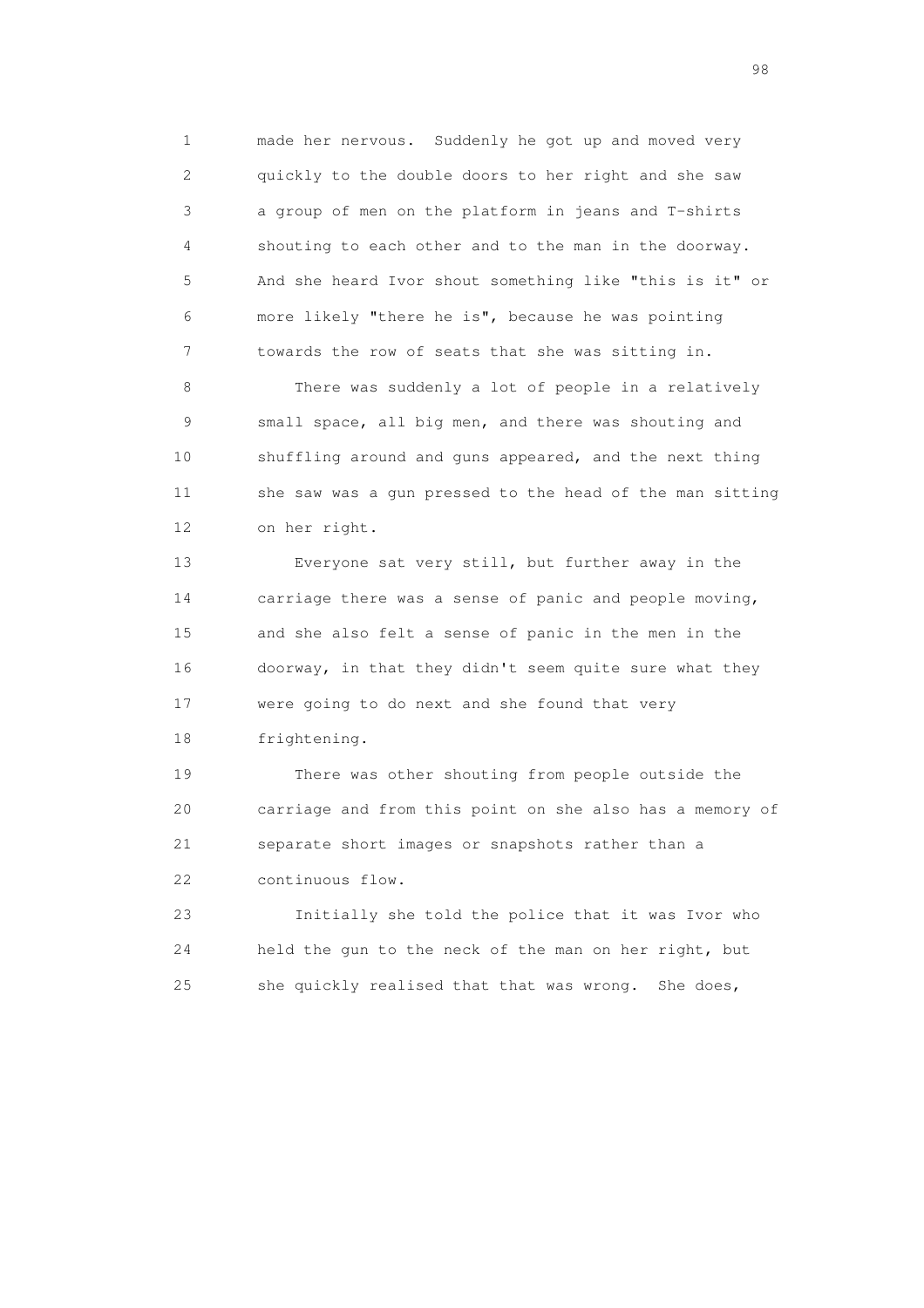1 however, remember him as being part of the general scrum 2 of men going towards the man on her right.

 3 The man with the gun was holding it at arm's-length 4 pressed against Mr de Menezes' neck, whose eyes were 5 closed and he looked almost calm. She saw flashes, and 6 heard a quiet popping noise. She saw at least two 7 handguns and definitely one longer gun, and there may 8 have been more. The shots were not a continuous 9 sequence. There were breaks.

 10 She heard no shouting directed at Mr de Menezes, and 11 no shouts from the area of the platform containing the 12 word "police". She had no memory of Mr de Menezes 13 getting up or moving forward in any way. She's very 14 clear that she never heard any mention of police, 15 because she would have seized on this as an explanation 16 of what was happening.

 17 The next thing she really remembers is looking for 18 a way out and going through the door on her left, and 19 she went over to the Victoria Line and caught a train to 20 Pimlico.

 21 She explained her reference to panic in the police 22 officers by saying that the surveillance officer, that's 23 Ivor, really seemed to be frightened or hyped up, and 24 when he was calling the other men in, they seemed full 25 of adrenalin and moving quickly and jerkily and things

en de la construction de la construction de la construction de la construction de la construction de la constr<br>1990 : la construction de la construction de la construction de la construction de la construction de la const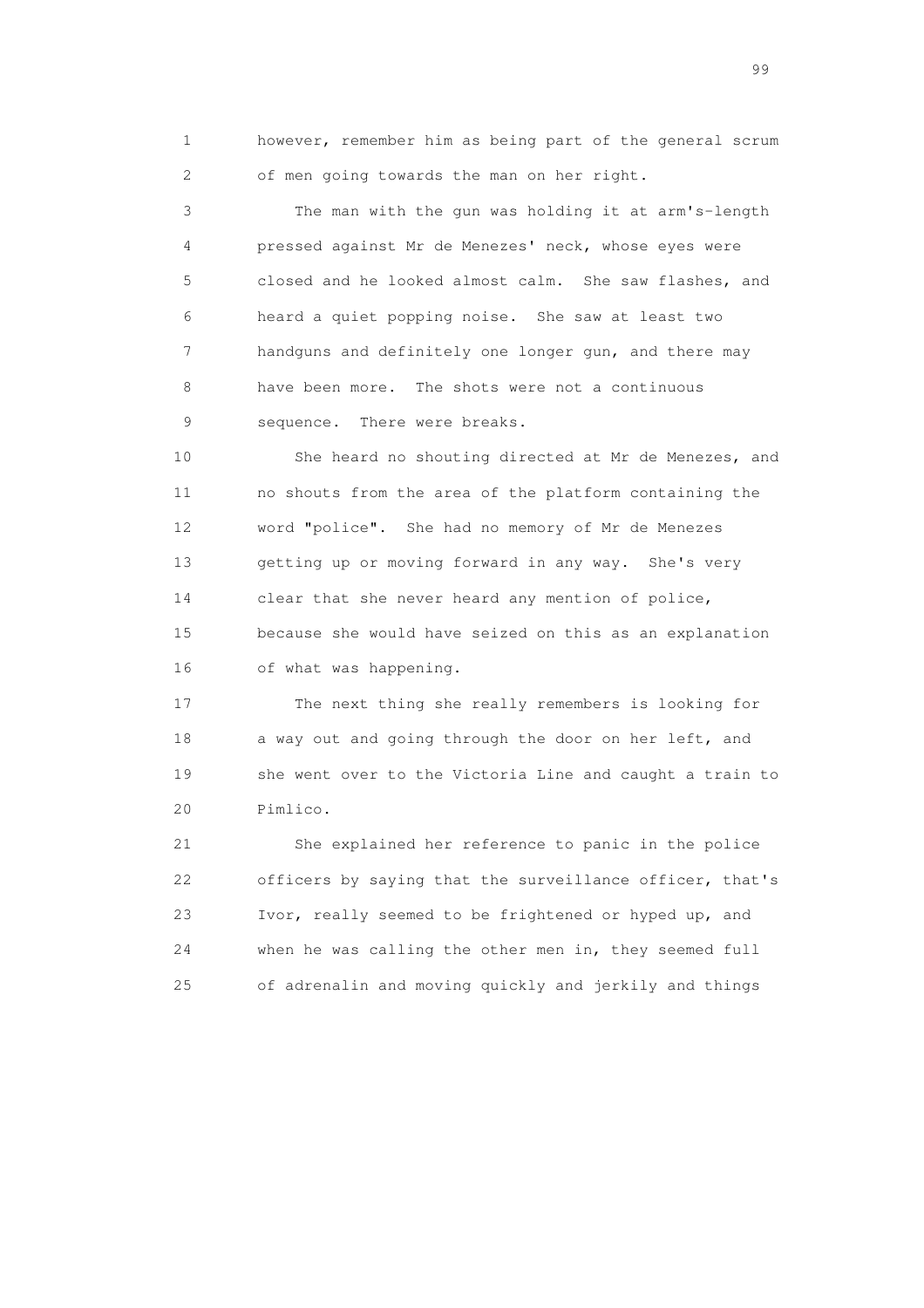1 felt like they were a bit out of control. That's what 2 it felt like.

 3 She picked up on this because there was little space 4 and they were very close to her. She did remember 5 shouting to the effect, "get off the train", "everybody 6 out", "everybody off the train". She did say in 7 re-examination by Mr Hough that the differences between 8 the accounts given in her first and second statements 9 may be accounted for by the pressure that she felt under 10 at the time.

 11 Simon Dixon also got on at Tooting Bec, took a seat 12 at the left-hand end of the carriage as we see it on 13 tab 35, and sat with his back to the platform. That end 14 of the carriage was moderately busy, no-one standing 15 that he could remember, and at Stockwell he was aware 16 that there was a delay. He heard a noise over his right 17 shoulder which sounded like a group running for the 18 train, shouting and hurrying along together. He looked 19 across and saw four men who appeared to be coming from 20 the concourse at the foot of the escalators whom he 21 immediately recognised as being police officers. One 22 was wearing a police cap and carrying a submachine gun, 23 and he presumed that all of them were police officers. 24 He then became aware of disquiet and panic from the 25 other end of the carriage, a girl's voice cry out "oh my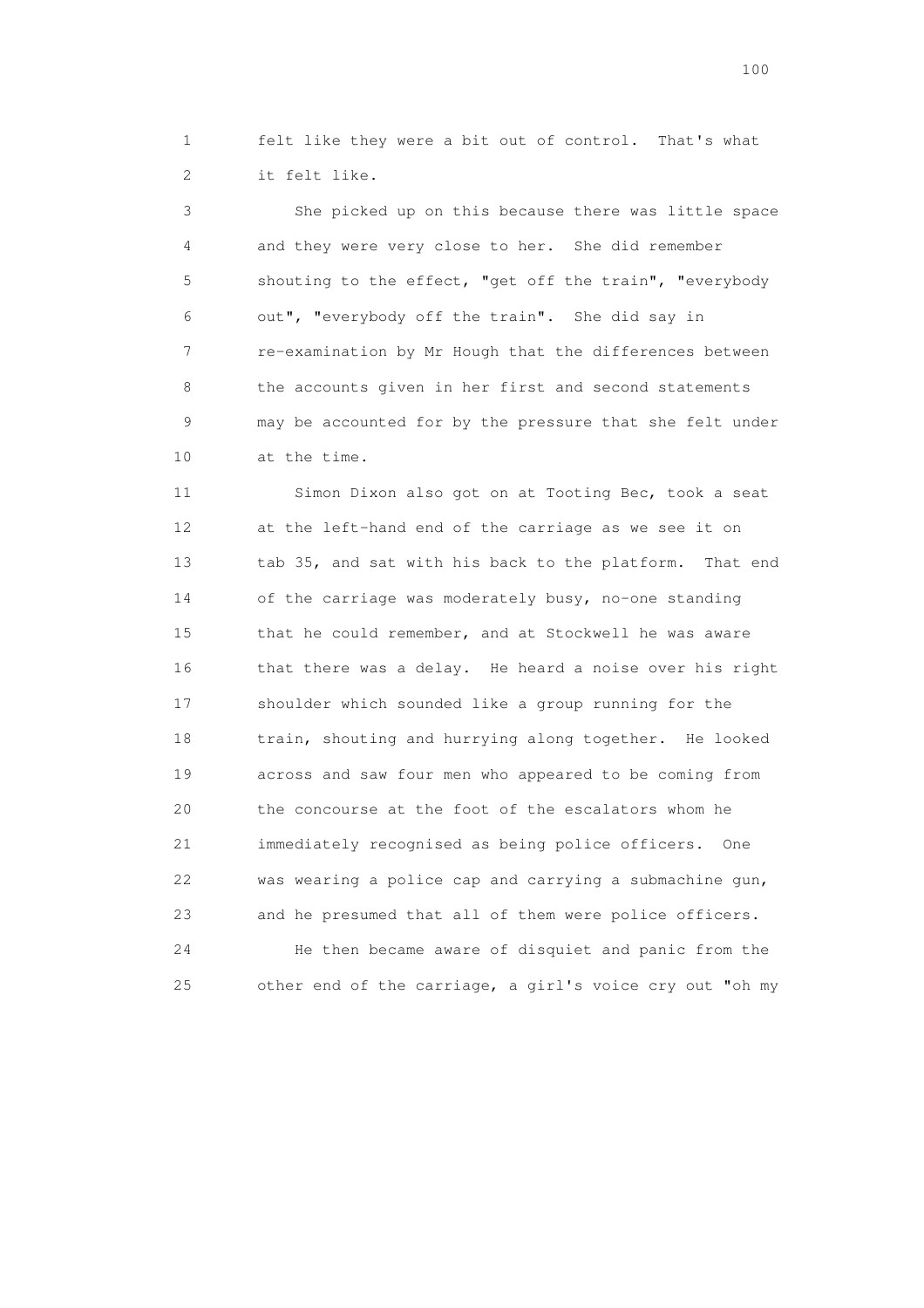1 God" or something like that, and it was at this stage 2 that he believes that his perception of timing becomes 3 slightly awry because he is another witness who 4 recollects what he called freeze frame images of events.

 5 The men he had seen entered the carriage at the far 6 set of double doors from him. He became aware of 7 a movement or struggle and then a movement of someone 8 being dragged to the floor in the carriage and 9 surrounded by men with guns.

 10 He confirmed the content of his statement, to the 11 effect that there were about four or five officers in 12 the carriage, a mixture of uniformed officers who were 13 wearing police caps and plain clothes officers holding 14 guns who appeared to be pinning someone to the floor. 15 At that stage he only saw a submachine gun, and he 16 didn't see any handguns. He explained the noises that 17 he had initially heard as being a group of men running 18 for the train, because he heard words such as "here" or 19 "this way" or "over here".

 20 He then heard the gunshots, between six and eight 21 distinct shots, fairly evenly spaced with no break in 22 the sequence that he heard. The whole situation seemed 23 to be under control and ordered in that the police 24 officers seemed to know what they were doing and 25 carrying out their roles very efficiently. Because of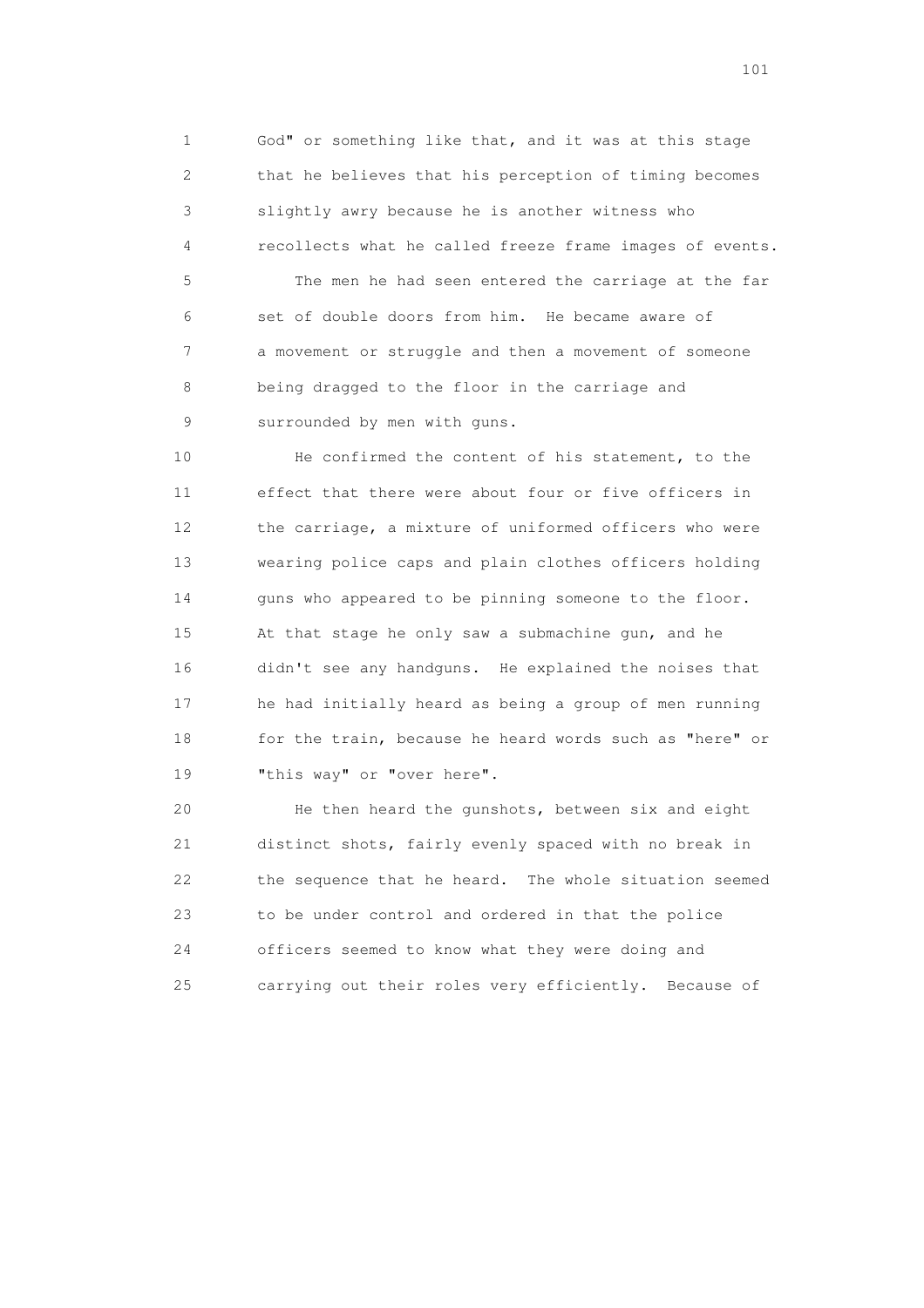1 the events of the previous day and two weeks earlier, he 2 presumed that they were indeed apprehending a suicide 3 bomber.

 4 After this, there were numerous shouts of "get off" 5 but he couldn't see what had happened down the carriage 6 because the officers themselves were obscuring his view. 7 He immediately walked off the carriage and was directed 8 out of the station by a plain clothes officer with 9 a gun. There was repeated shouting of "get off" and he 10 left the station.

 11 He stressed that one of the difficulties in 12 describing an event of this kind is the question of 13 timing, and he found it difficult to say whether the 14 episode lasted half a second, two seconds or five 15 seconds. It seemed almost instantaneous in his mind and 16 at no stage did he hear anybody identify themselves as 17 police officers.

 18 Robert Preston said that now his recollection of the 19 whole event is very, very shaky and he preferred to rely 20 upon the statements that he made in July and 21 August 2005. But he remembers getting on at 22 Clapham Common and sitting in the right-hand end of the 23 middle block of seats in the carriage with his back to 24 the platform. He was reading a newspaper when he heard 25 a disturbance on the platform involving loud shouting.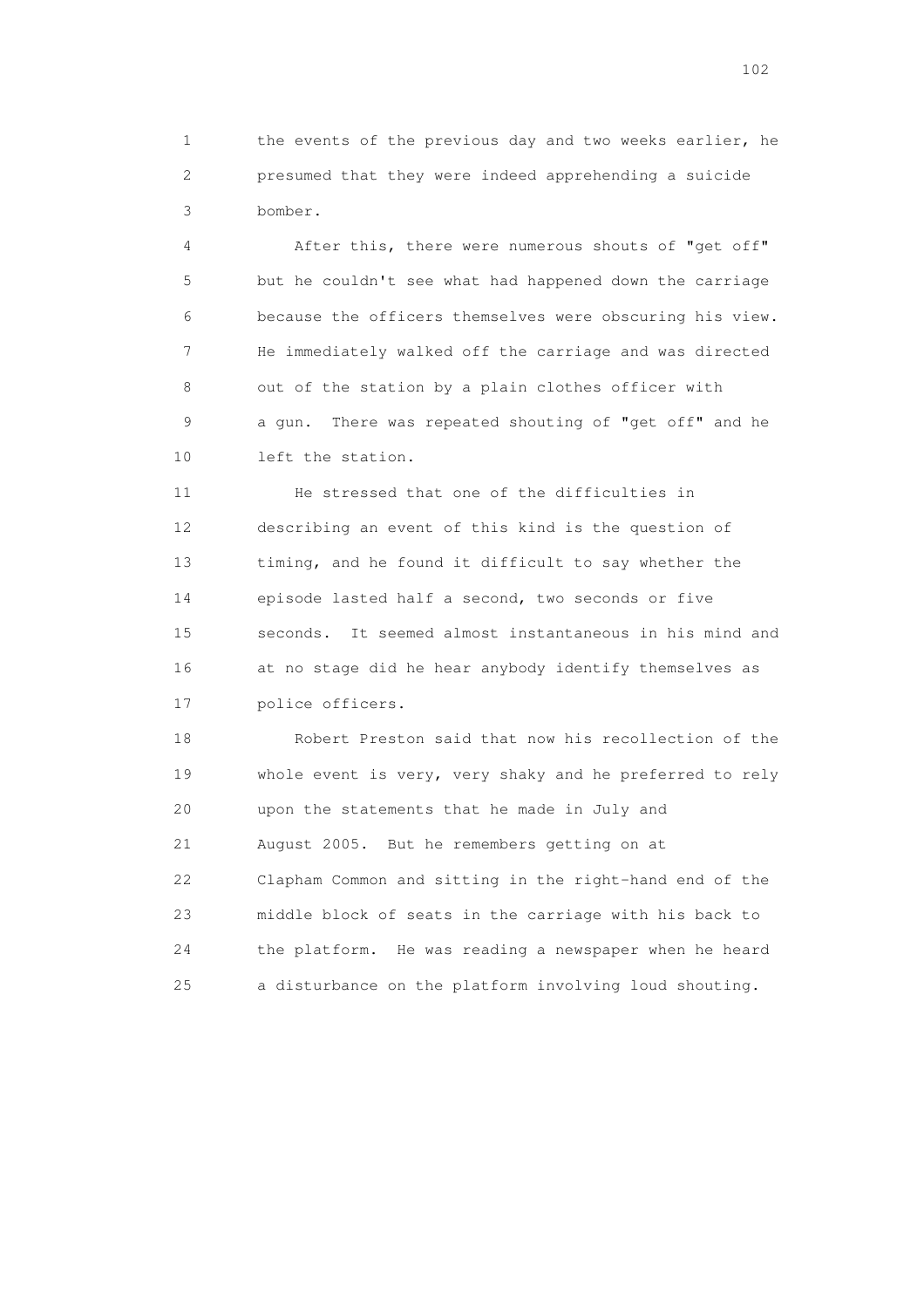1 The tone of the shouting was very sharp and he saw a man 2 get on the double doors just to his right. This man 3 stopped in the centre of the carriage looking left and 4 right, and made eye contact with Mr Preston, whose 5 impression was that he looked scared as though something 6 was wrong. He then recollects this man heading towards 7 the seats at the right-hand end of the carriage but not 8 sitting down. His general impression was that this man 9 might have been Asian.

 10 His attention was then drawn away by more noise 11 outside and more people came through the doorway whom he 12 instantly realised were police officers. He thought he 13 saw bullet-proof vests. When they spoke, shouting 14 something like "down, get down", their voices were 15 commanding. They appeared to be focusing on the Asian 16 male and although the sequence of events is very unclear 17 to him, he remembers them getting into a kind of rugby 18 huddle as they jumped on him and tackled him to the 19 ground in some way.

 20 Although the contents of his statement sound 21 accurate to him, his present live recollection is very 22 dim, but at this stage he decided to get off the train, 23 and when he was just through the door, he heard the 24 shots. He then left the station as fast as he could. 25 He was referred to his statement of 22 July, in which he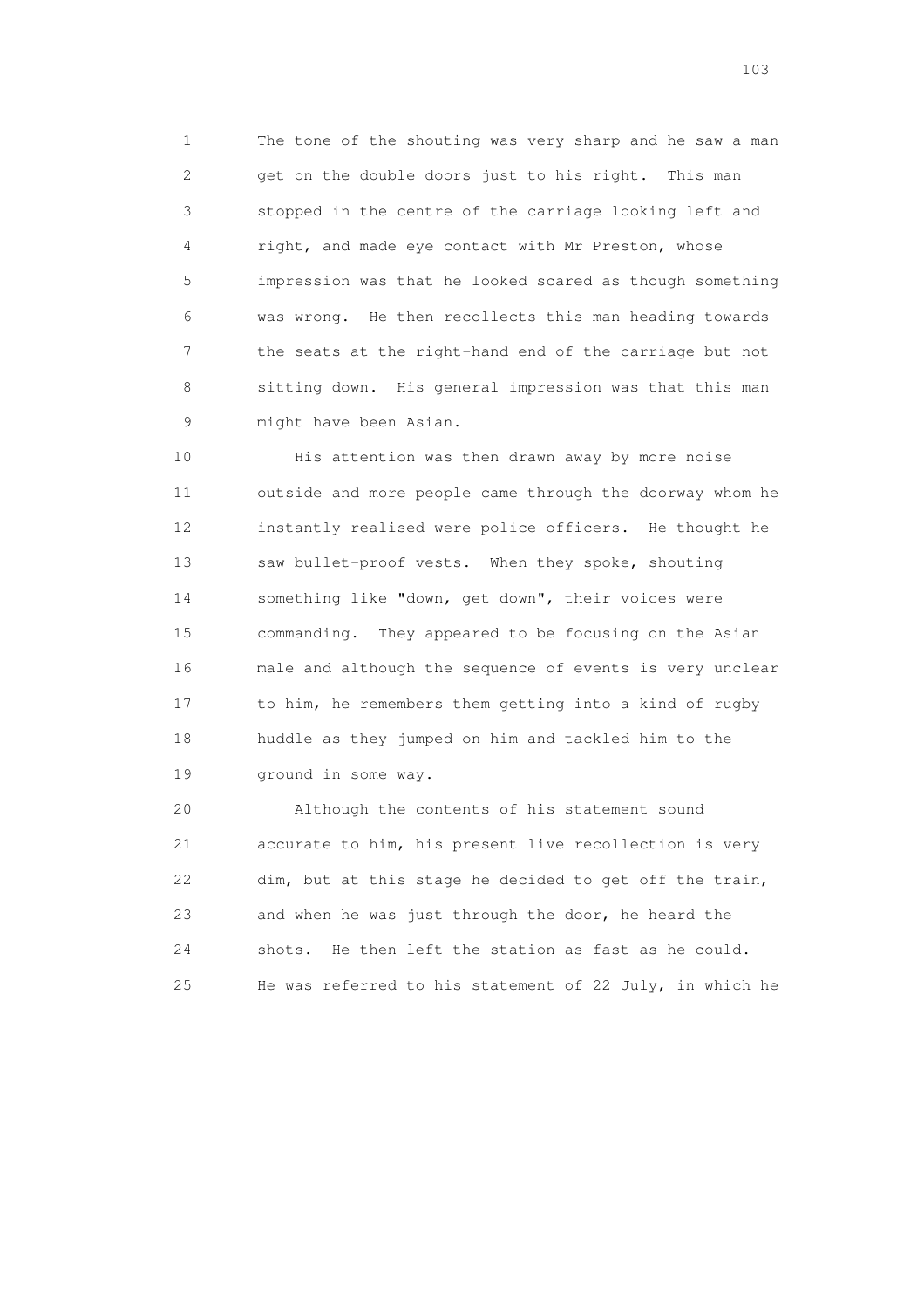1 described the first man running on the train, the man of 2 Asian appearance, as wearing a lot of very baggy 3 clothing or alternatively being very large. He was 4 shown some of the still photographs of Mr de Menezes in 5 the station and those pictures do not remind him of the 6 man he saw at all.

 7 Mark Whitby entered the tube at Stockwell station 8 shortly before 10 o'clock, went down, and got on the 9 northbound Northern Line train that was then sitting at 10 the platform with its doors open. He took a seat to the 11 right of the first set of double doors, and then heard 12 a lot of noise coming from the escalator region shouting 13 "get down" or "get out" repeatedly.

 14 He looked to his right, and saw an Asian man come on 15 to the train first, who appeared to be being pursued by 16 a group of other men. He saw a hand push that man to 17 the floor and a couple of people jump on him to pin him 18 down. This man appeared to stumble as he came on the 19 carriage, and looked left and right and was bundled to 20 the floor by the group behind him. Having now seen the 21 CCTV footage, he believes that this man was in fact 22 Ivor, and that he was bundled out of the way to allow 23 passage for the man who ultimately shot Mr de Menezes. 24 He describes him as wearing a heavy jacket and a darker 25 coloured baseball cap, and when he came on the train he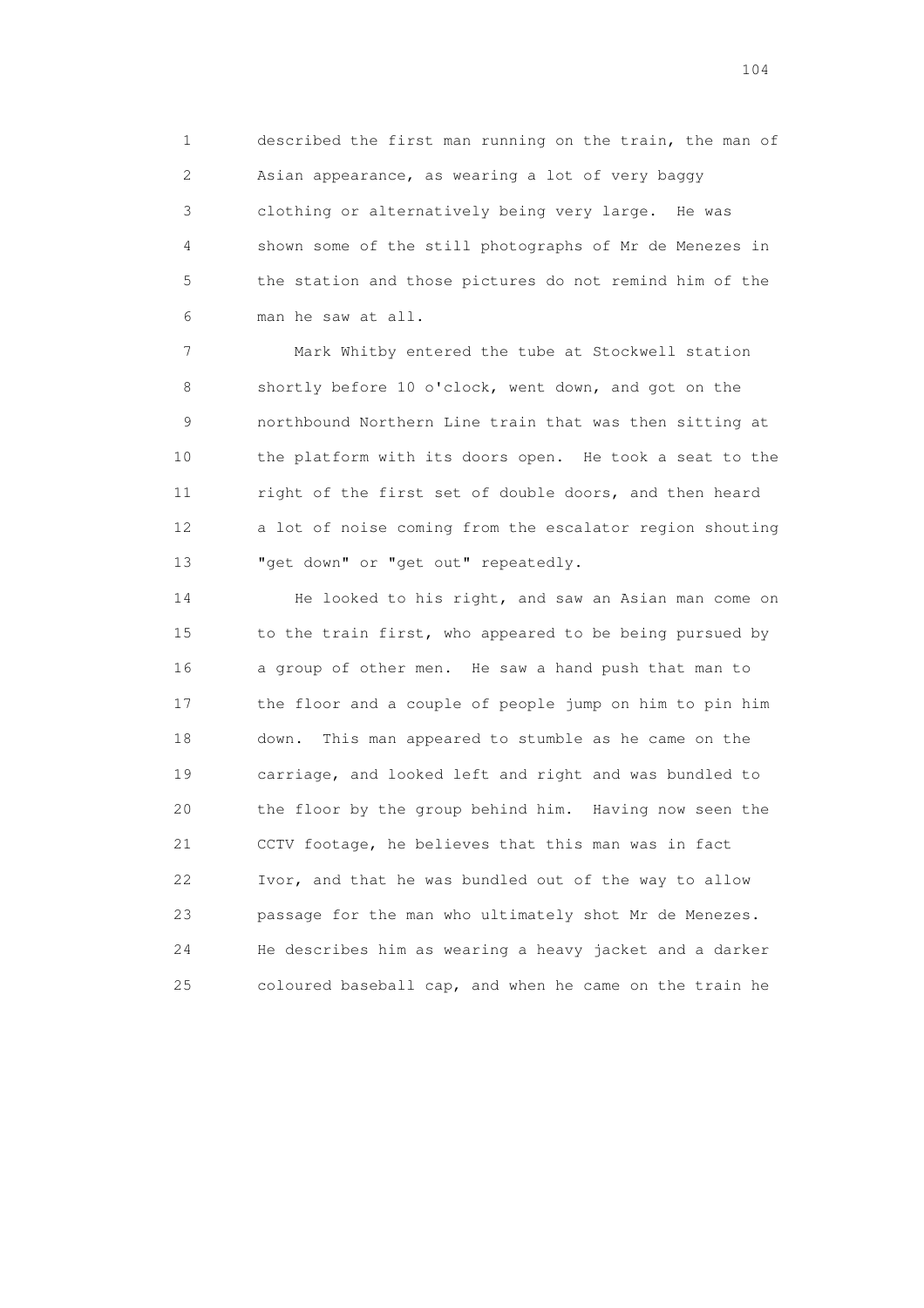1 really looked petrified.

 2 Another man came on through the double doors to 3 Mr Whitby's left who pointed to the area where this man 4 had stumbled on and shouted out "there he is". Another 5 man came on through the double doors to his left. He 6 pointed to where the Asian man had stumbled on and 7 shouted "there he is". He then moved to what was 8 becoming a bit of a scrum where the Asian man was either 9 flat on the floor or on his knees going down as though 10 he was being pushed from behind by the people who had 11 been pursuing him.

12 I am conscious that I may have repeated the same 13 sentence twice just a moment ago, and that's the fault 14 of my typed-up note. I think there is only one man 15 coming through the double doors pointing to the Asian 16 man and shouting "there he is", not two.

 17 This witness also, because of the events of the 18 previous day and the week before, thought that this was 19 a case of a suicide bomber being pursued by police.

 20 The men who had come in were followed by another 21 man, a tall chap, with a large black automatic gun in 22 his left hand held at head height and pointing to the 23 ceiling. He walked calmly on, took about a pace forward 24 and leant forward. Throughout this account, 25 Mr de Menezes was completely hidden from this witness's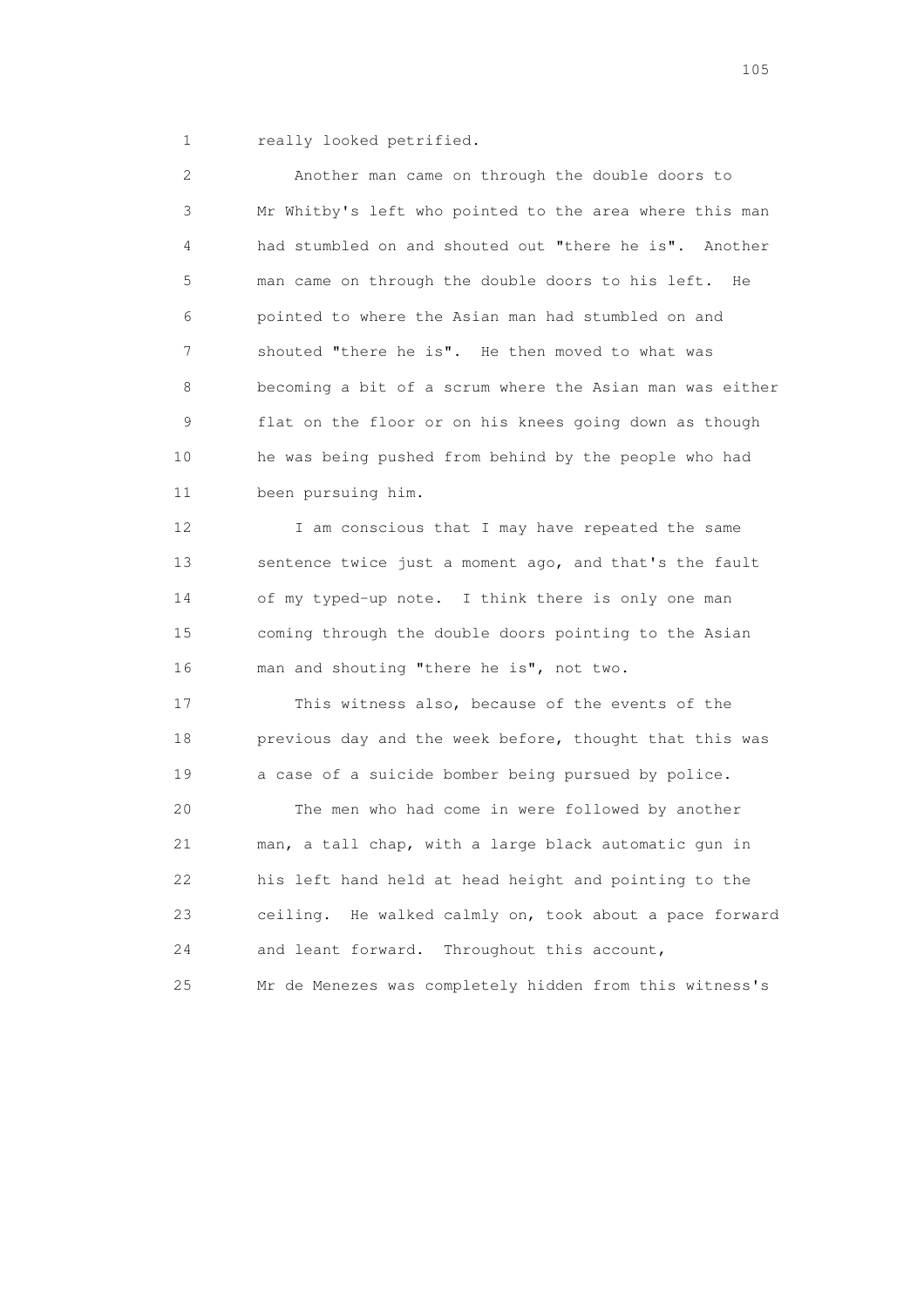1 view by the bodies that were between him and Mr Whitby. 2 He saw the tall man lean down and fire five times and at 3 this stage he thought it was time to get off the train.

 4 There was a distinct pattern of shots, two very 5 quick, a very short hesitation, and three more fired 6 more slowly and more deliberately. He only saw one 7 person firing and he did not see any other guns.

 8 No person shouted "armed police" when the men were 9 on the train; there was no mention of police. He left 10 the platform and began to make his way up the stairs. 11 About one third of the way up he heard three more shots 12 and he and the large lady he was then helping crouched 13 down. He thinks that this must have been about 30 14 seconds after hearing the first five shots, and at that 15 time there were a group of SO19 officers or CO19 16 officers wearing baseball caps with the chequered 17 pattern and carrying submachine guns who were running 18 down the other side.

 19 You may think, it's a matter for you, he must have 20 been mistaken about hearing shots so long after the 21 initial confrontation between the officers and 22 Mr de Menezes. Is that an example of the sort of timing 23 problem about which Mr Dixon spoke? He did not hear any 24 mention of "armed police", nor any shout such as "stand 25 up, stand still", or any instruction of that kind. All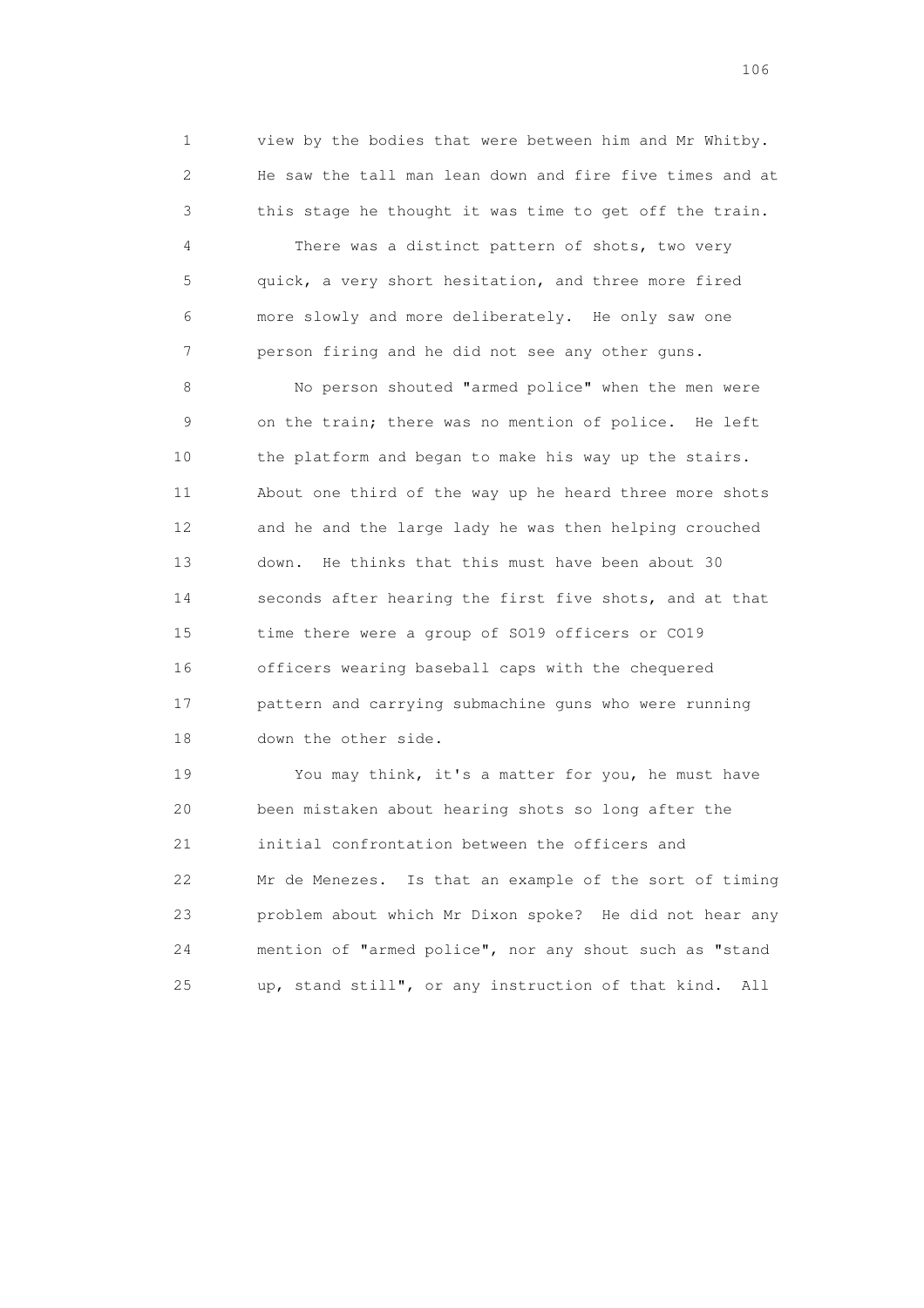1 he heard was "get down" or "get out".

 2 When he was examined by Mr Gibbs, he made it plain 3 that the Asian man he saw enter the carriage, whom he 4 has now identified as Ivor, is the man that he 5 originally thought was the man who had been shot. 6 Seven other civilian witnesses gave evidence that 7 was read to you. Here again, there was a wide variation 8 in the details observed or recollected by these various 9 witnesses.

 10 They include a description by the driver of the 11 train, Mr Oji, who remembers the shots being fired from 12 the platform; Ms Wrobel, who described the shots being 13 fired into the ceiling of the carriage; another witness 14 who thought that the police officers were wearing 15 bullet-proof jackets; and at least one witness who 16 suggests that the shooting was done with rifles rather 17 than handguns.

 18 Several witnesses remember only one person shooting. 19 Most of the witnesses recollect some form of shouting, 20 often "get out" but on one occasion "stay in". Nobody, 21 however, remembers hearing the words "armed police", 22 although some recognised people on the platform and 23 entering the carriage as police officers.

 24 That's all I have as far as the events in the 25 station and on the train are concerned, and so with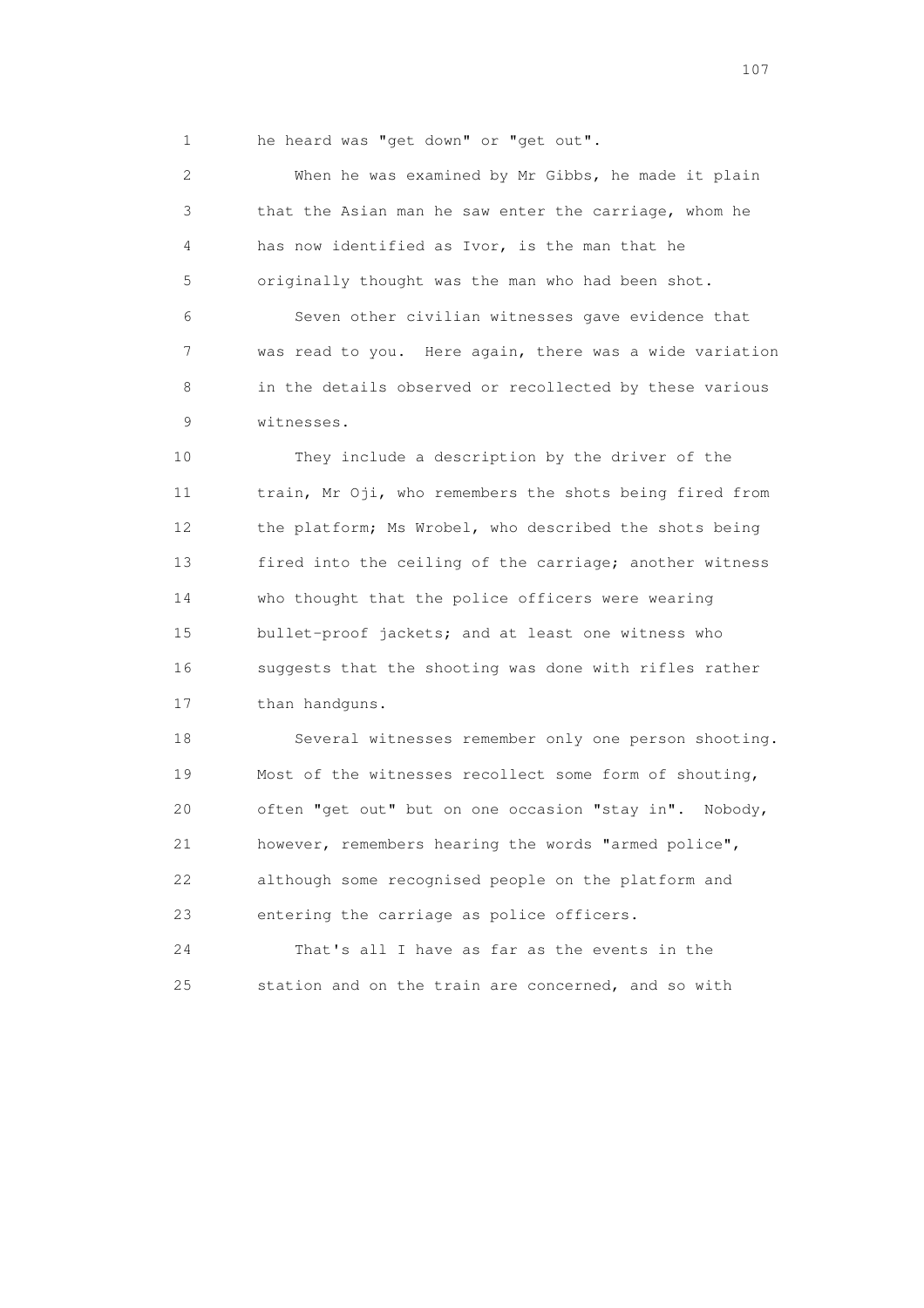1 Mr Hilliard's assistance, I am going to show you, remind 2 you about some of the film. 3 I am not going to worry about the following in the 4 cars. You may think it doesn't take it very much 5 further. I am going to concentrate on the film at 6 Stockwell station. Start with MB/2, camera 12. I am 7 not going to commentate, I am just going to let you 8 watch it. 9 (Video footage shown) 10 CC/3, camera 6. 11 (Video footage shown) 12 CC/3, camera 8. 13 (Video footage shown) 14 CC/3, camera 4. 15 (Video footage shown) 16 CC/3, camera 7. 17 (Video footage shown) 18 CC/3, camera 5. 19 (Video footage shown) 20 I can deal with the aftermath of events in the 21 carriage relatively briefly. It is perhaps, you may 22 think, indicative of the degree of concern that was felt 23 among the various police officers involved that expert 24 explosives officers were almost immediately on the 25 scene, arriving in fact at 10.10, only four minutes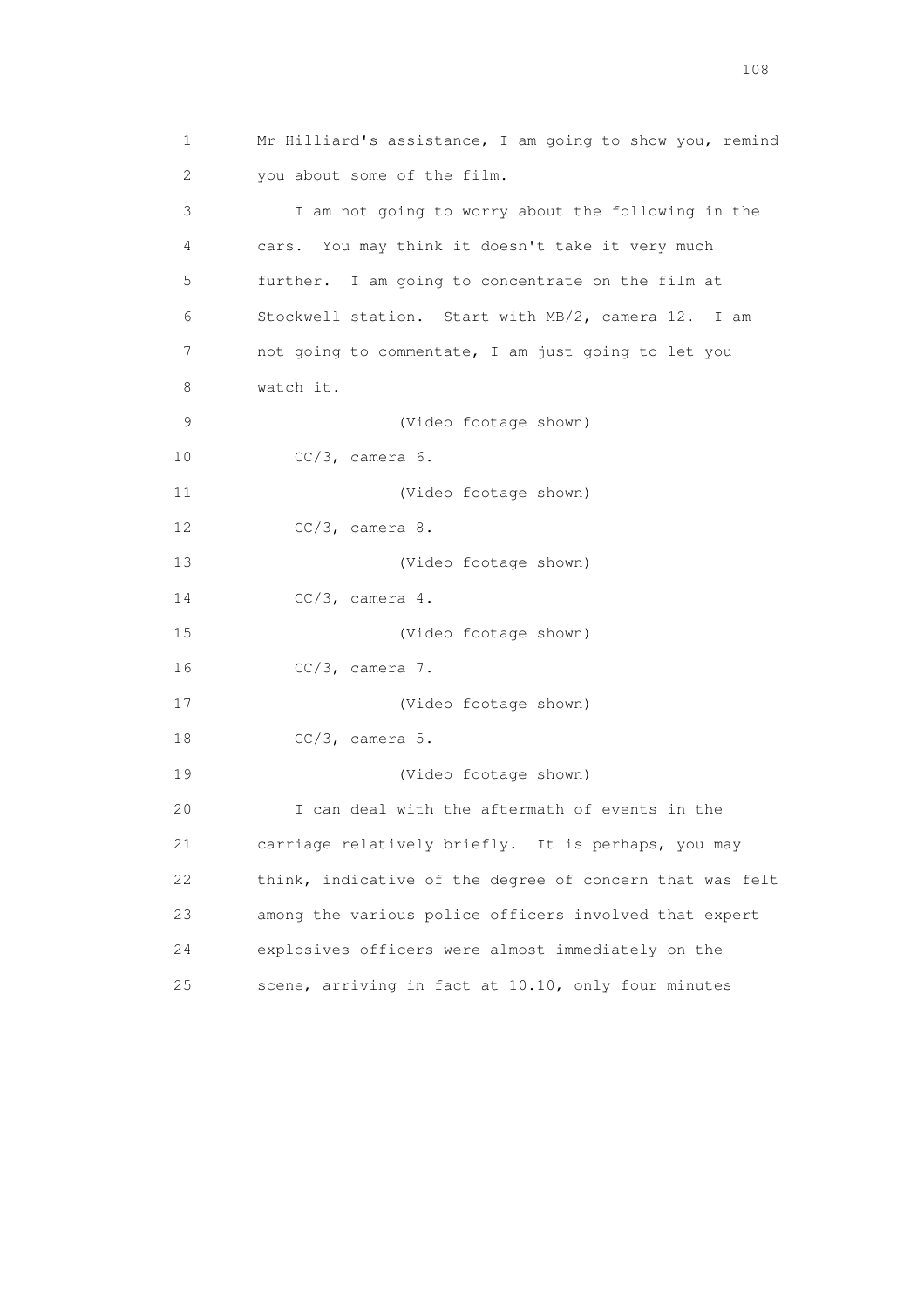1 after the shots were fired. Even the ambulance 2 paramedics were not allowed down until David, that was 3 his pseudonym, the explosives officer, had carried out 4 at least some checks to ascertain that it was safe to go 5 down into the tube. Those checks included not only 6 visual checks upon Mr de Menezes' body and clothing but 7 also x-ray examination of his shoes and his mobile 8 phone.

 9 The ambulance crew arrived at 10.17, and were held 10 back for a time by one of the CO19 officers to make sure 11 that it was safe for them to go down. Having been taken 12 down, it was only necessary for them to see that there 13 was a man lying face down on the carriage floor directly 14 in front of the doors with a massive trauma to his head, 15 and only a relatively superficial visual examination 16 made it clear that he was dead.

 17 At 10.26 the helicopter emergency medical service 18 arrived, with Dr Roderick MacKenzie, who also confined 19 himself to a visual examination of Mr de Menezes' body 20 because it was quite obvious that he had unsurvivable 21 head injuries. The doctor formally confirmed death at 22 10.30 that morning.

 23 He also briefly checked on Charlie 12 and Charlie 2 24 who were at the main station entrance. Their main 25 concern was related to the fact that they had blood and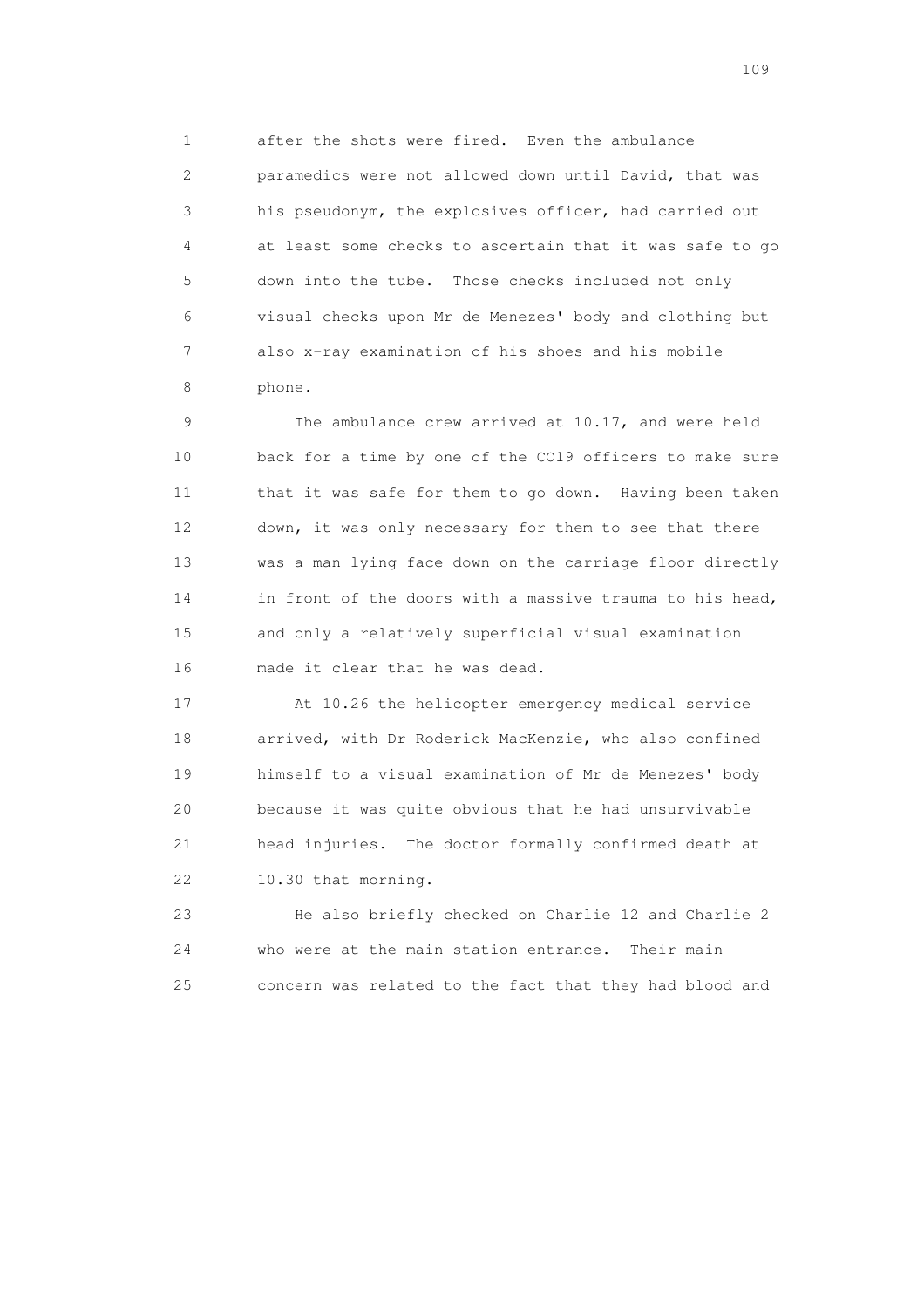1 body fluids on them and they were reassured by the 2 doctor that there was a low risk of contamination, and 3 he describes them both as quite subdued and looking 4 exhausted.

 5 As is always the case in violent death, a consultant 6 pathologist is called to carry out an examination and 7 post-mortem on the body. The pathologist in this case 8 is Dr Ken Shorrock who has been a consultant pathologist 9 for some 20 years during which time he has conducted 10 many, many examinations which have resulted in his 11 having to give evidence in court.

 12 His report is dated 27 July 2005, and you have seen 13 it, together with the drawings that were done by 14 Mr Tomei. He was asked to deal with the history section 15 of his report, and his explanation is that when he 16 arrived at Stockwell tube station on the 22nd, he was 17 given a run-through of the scene, or a walk-through if 18 you like, with a number of police officers, and there 19 was then a talk through as to what was supposed to have 20 happened. He didn't make any notes at the time, 21 although he was talking to several people, and 22 subsequently he got his dictaphone and began to dictate 23 his report.

 24 The information that is contained in his history 25 section, he asserts, is something that he received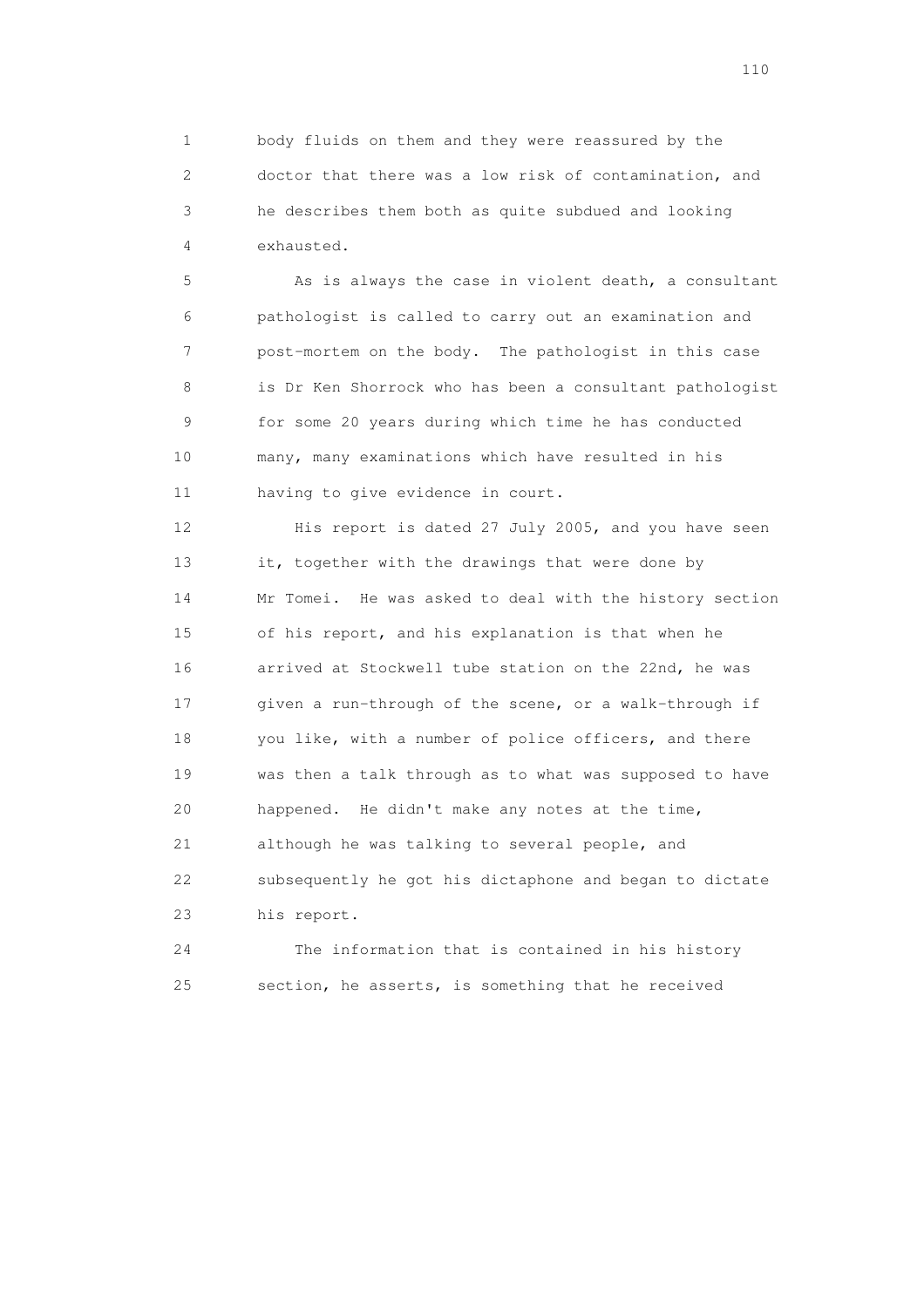1 before he saw it on the news or read it in the 2 newspapers or anything else. He suggests that he and 3 the press got that information from a common source. 4 I'll come back to it in a moment.

 5 On the following day he went to Greenwich Mortuary 6 to conduct the post-mortem and he asked whether anything 7 had changed and he was told in essence that nothing had 8 changed overnight. Accordingly, his history is 9 a distillation of what he was told on the first day and 10 that history contains, as you will remember, assertions 11 that Mr de Menezes had jumped over a ticket barrier, and 12 when he entered the train, he stumbled and was 13 immobilised by police officers. A small reflection, I 14 think, of one of the civilian witnesses, you may 15 remember.

 16 As this version does not accord with anybody else's 17 recollection or evidence, Detective Superintendent Evans 18 and Detective Sergeant Slade, who were the officers of 19 the special investigations command of the 20 Directorate of Professional Standards of the 21 Metropolitan Police, who were responsible for the 22 immediate investigation of this death, were called to 23 tell you what it was that they say Dr Shorrock had been 24 told.

25 In summary, Mr Evans told you that his understanding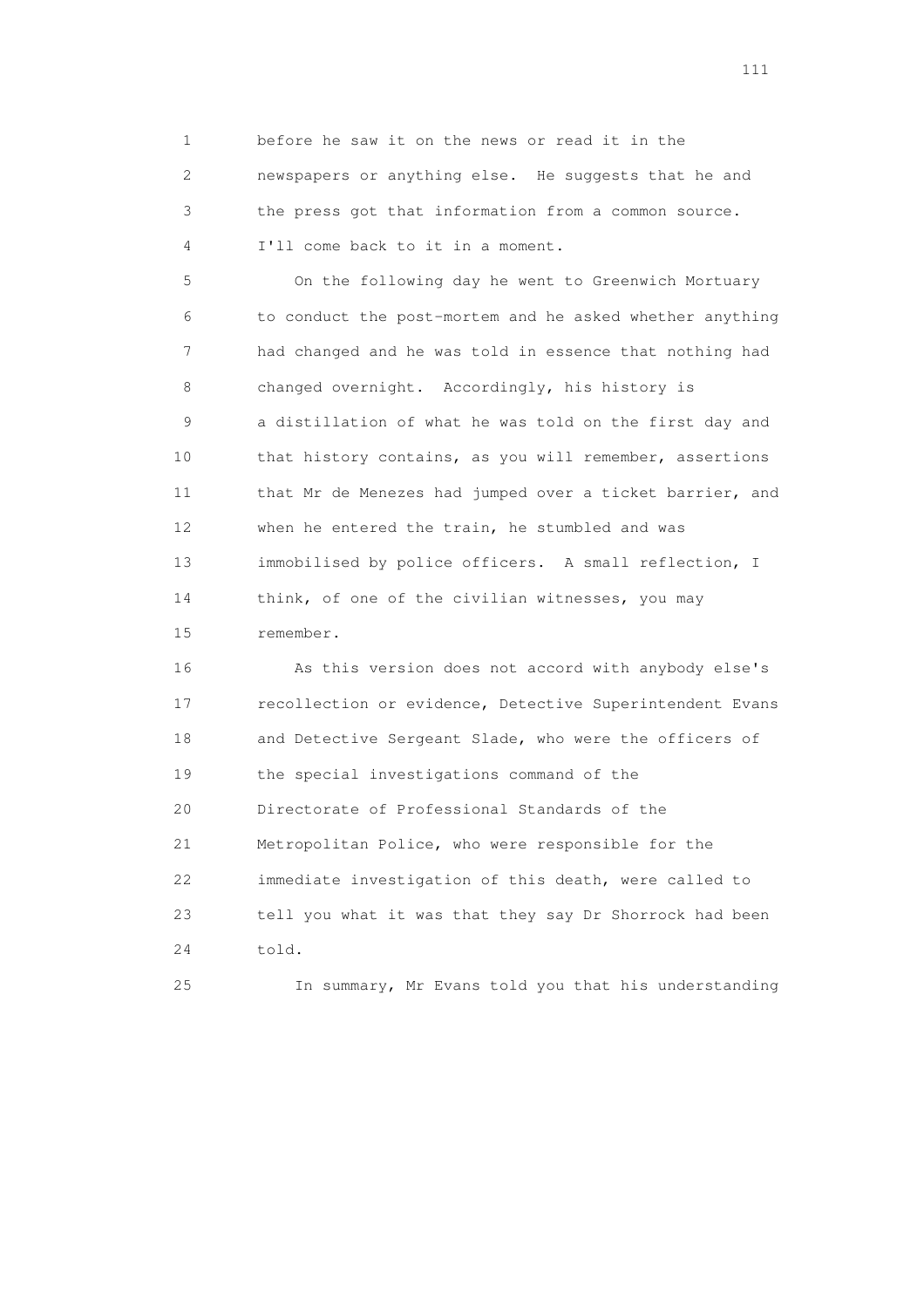1 was that shortly after 10 o'clock that morning,

 2 a surveillance officer had called for armed assistance 3 at Stockwell, two officers had entered the tube train 4 and when the suspect was identified to them he leapt 5 towards them. The surveillance officer was pushed out 6 of the way and shots were fired. The suspect was shot 7 in the head.

 8 Mr Evans told you that he got that information from 9 Trojan 84, who had briefed them when they arrived at the 10 Underground station. Nothing had ever been said to him 11 or by him about Mr de Menezes jumping over a ticket 12 barrier or anything about him stumbling or being 13 immobilised.

 14 Detective Sergeant Slade, as he then was, was also 15 called to deal with this question and he was able to 16 tell you that at about 12.45 that day he had on 17 Mr Evans' instruction contacted the Southwark Coroner 18 via the Coroner's officer, and he produced the report 19 that was written by the Coroner's officer, Mrs Fendt, 20 which in its relevant portions confirmed in identical 21 terms the account that Mr Evans said that he had given 22 to Dr Shorrock. This account was repeated on the 23 following day at Greenwich Mortuary when the post-mortem 24 was carried out.

25 However, both officers remember hearing, and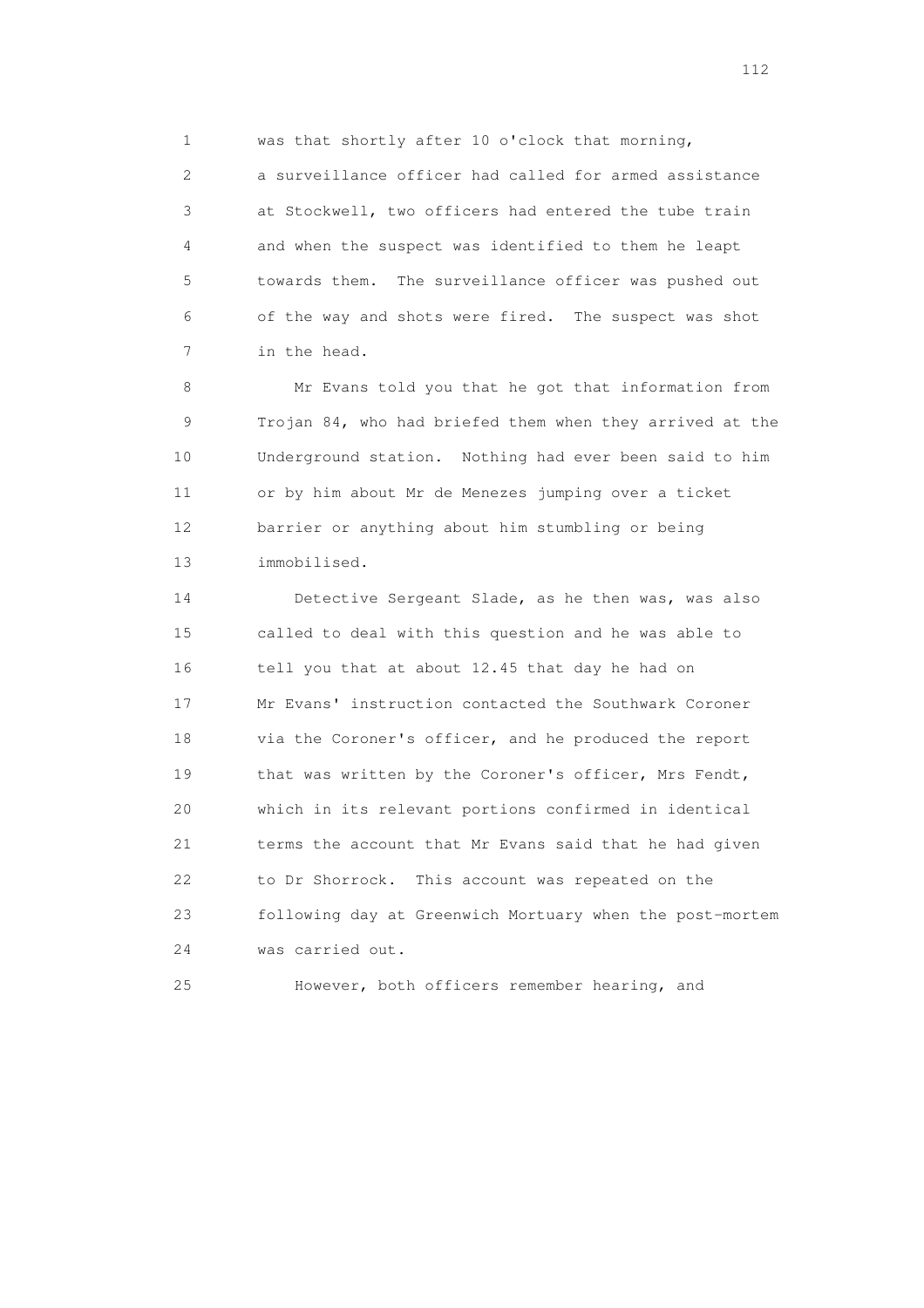1 Dr Shorrock referring to the radio reports which had 2 contained these inaccuracies being broadcast on the 3 morning of Saturday the 23rd. Given that the history 4 actually set out by Dr Shorrock appears to bear very 5 substantial discrepancies from everything that you have 6 been told by other witnesses and indeed what you have 7 seen on the closed-circuit television, you are invited 8 to consider and you may consider that for the reasons 9 suggested, the pathologist appears to have got hold of 10 the wrong end of the stick as far as this aspect of the 11 matter is concerned.

 12 Now turning to his professional investigation, he 13 was able to tell you that by the time he went into the 14 carriage, the scene had been checked for explosives and 15 he found Mr de Menezes lying on the floor face down with 16 very obvious severe head injuries. He saw that the 17 third seat from the double doors on the right, furthest 18 away from the platform, was heavily saturated with blood 19 and this was known to be the seat next to the one in 20 which Mr de Menezes had been sitting.

 21 On the following day, at the Greenwich Mortuary, he 22 confirms that Mr Alex Pereira, Mr de Menezes' cousin, 23 identified the body and he noted that he was a young 24 man, 5-foot 8 inches tall, weighing 70 kilograms and of 25 Mediterranean complexion. He himself found some sort of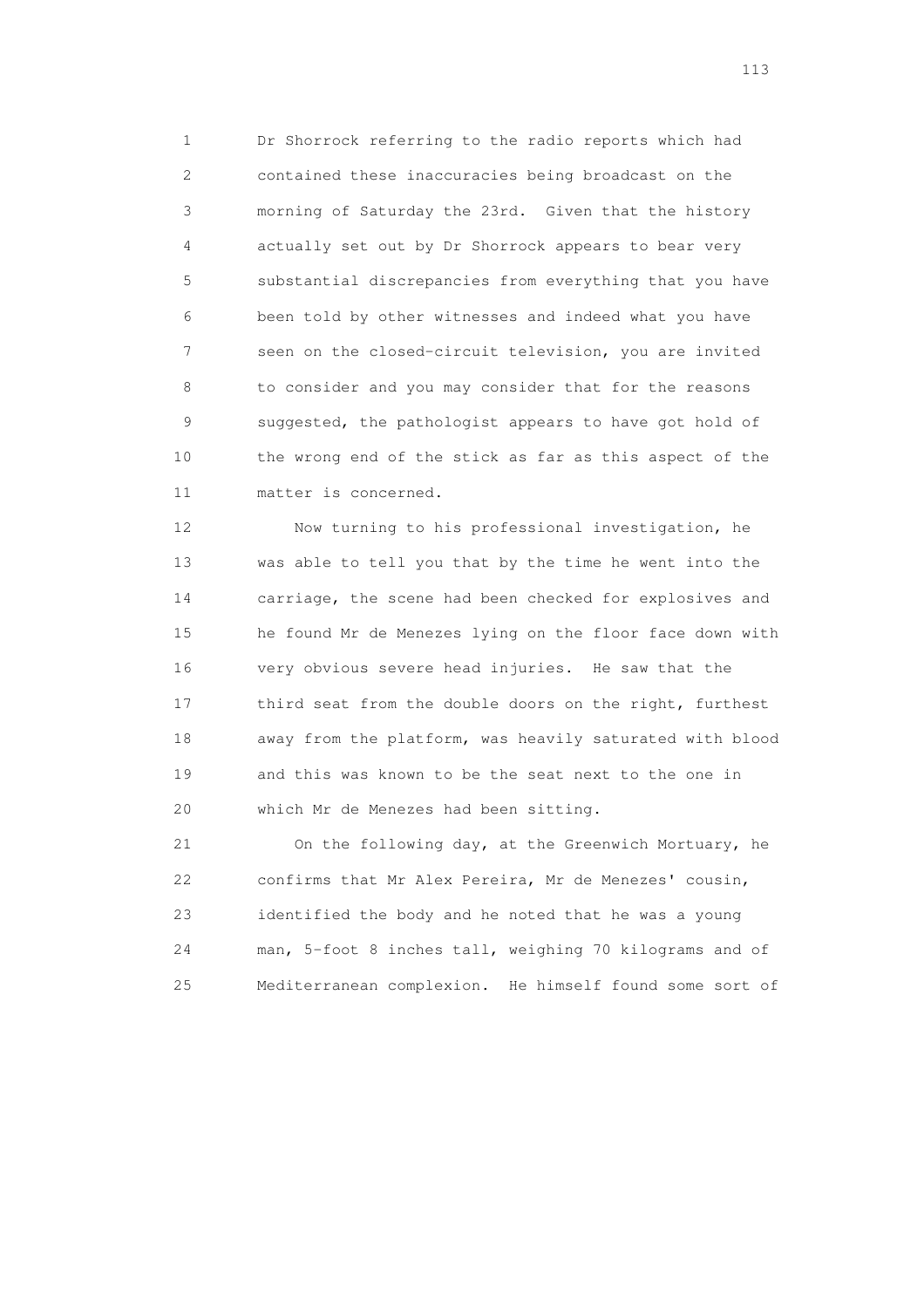1 identification document in a pocket of Mr de Menezes' 2 clothes. There were a number of bullet wounds which 3 were noted on a body map sketch by the firearms expert, 4 Mr Tomei, one such wound to Mr de Menezes' back and the 5 remainder to the head.

 6 Let me identify each numbered mark. Number 1 does 7 not appear on the sketch because it was to the right 8 side of the upper part of the back level with the 9 shoulder. The track from that entry wound passed from 10 right to left across the body and the bullet was still 11 there.

 12 Number 2, which is marked, this was a deep entry 13 wound to the right side of the head above and behind the 14 ear.

 15 Number 3 was not an entry wound at all. 16 Number 4 was a deep entry wound to the right side of 17 the head above the ear.

 18 Number 5 was a tangential wound where the bullet may 19 not have entered the head at all.

 20 Number 6, this was an entry wound to the right side 21 of the head behind the ear.

 22 Number 7 was an entry wound to the rear of the head 23 at the right side.

 24 Number 8 was another tangential wound where the 25 bullet may not have entered the head at all.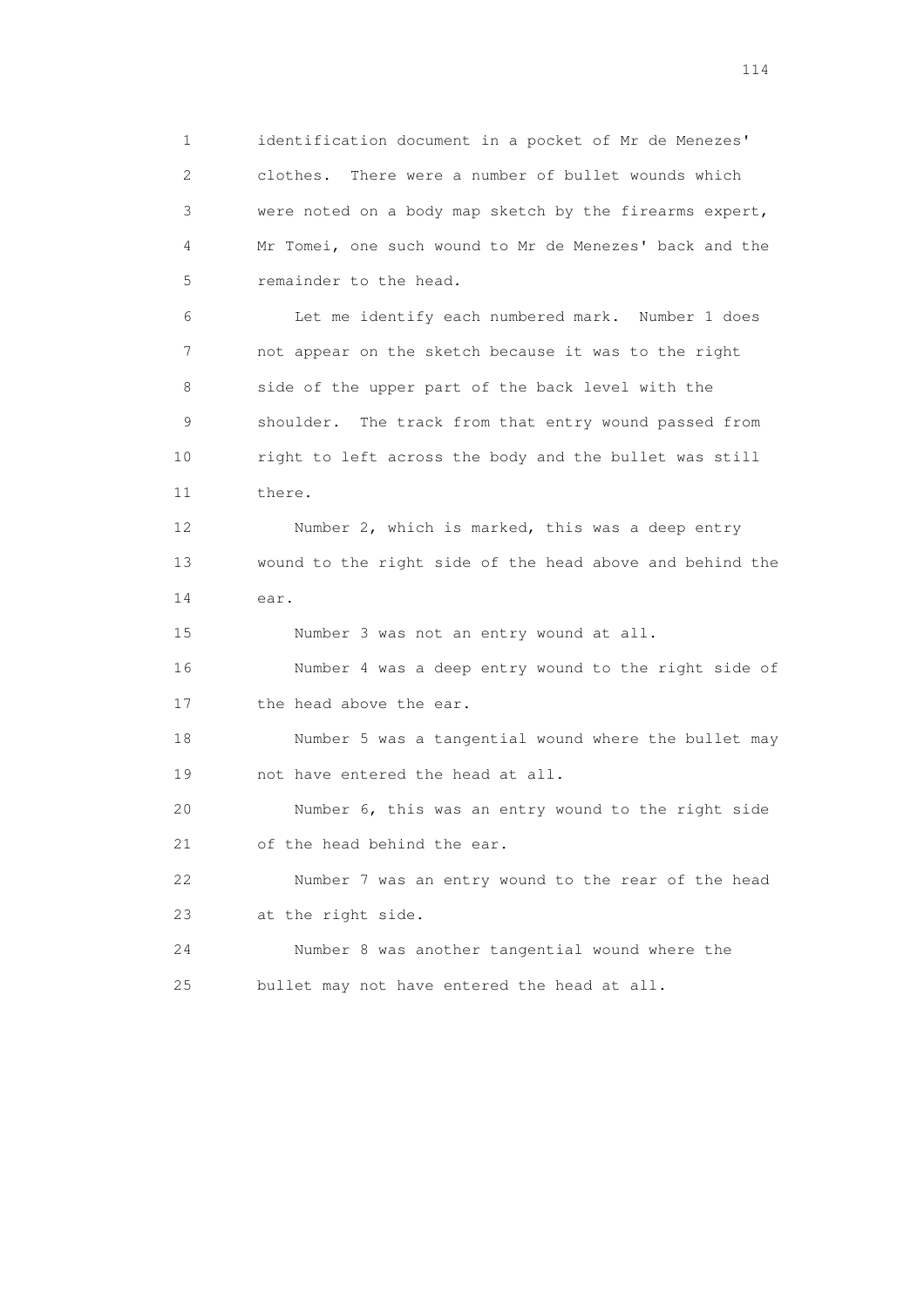1 So there were four bullet entry wounds where the 2 bullets had entered the head and done much damage 3 internally.

 4 Numbers 5 and 8 were not; they were furrows where 5 the bullet had passed tangentially across the skull, 6 seriously damaging the scalp and to some extent the 7 skull beneath.

 8 On the other side of the head, the left-hand side, 9 were exit wounds, either of bullets or of fragments of 10 bone which had been created by the force of the impact, 11 and had then themselves come out through the left-hand 12 side of the skull.

 13 There was also bruising to the right upper eye, 14 caused almost certainly by the trauma of the head; to 15 the left side of the chest, almost certainly caused by 16 the bullet that had lodged in the body; and a single 17 bruise on the left forearm which may or may not have 18 been contemporaneous with the shooting.

 19 Any one of the four entry wounds to the head, that's 20 2, 4, 6 and 7, would have been fatal. And because of 21 the nature of the injury, death would have been 22 instantaneous.

 23 Furthermore, once the first bullet had hit 24 Mr de Menezes' head and went in, he will have had no 25 perception of what was going on. The cause of death was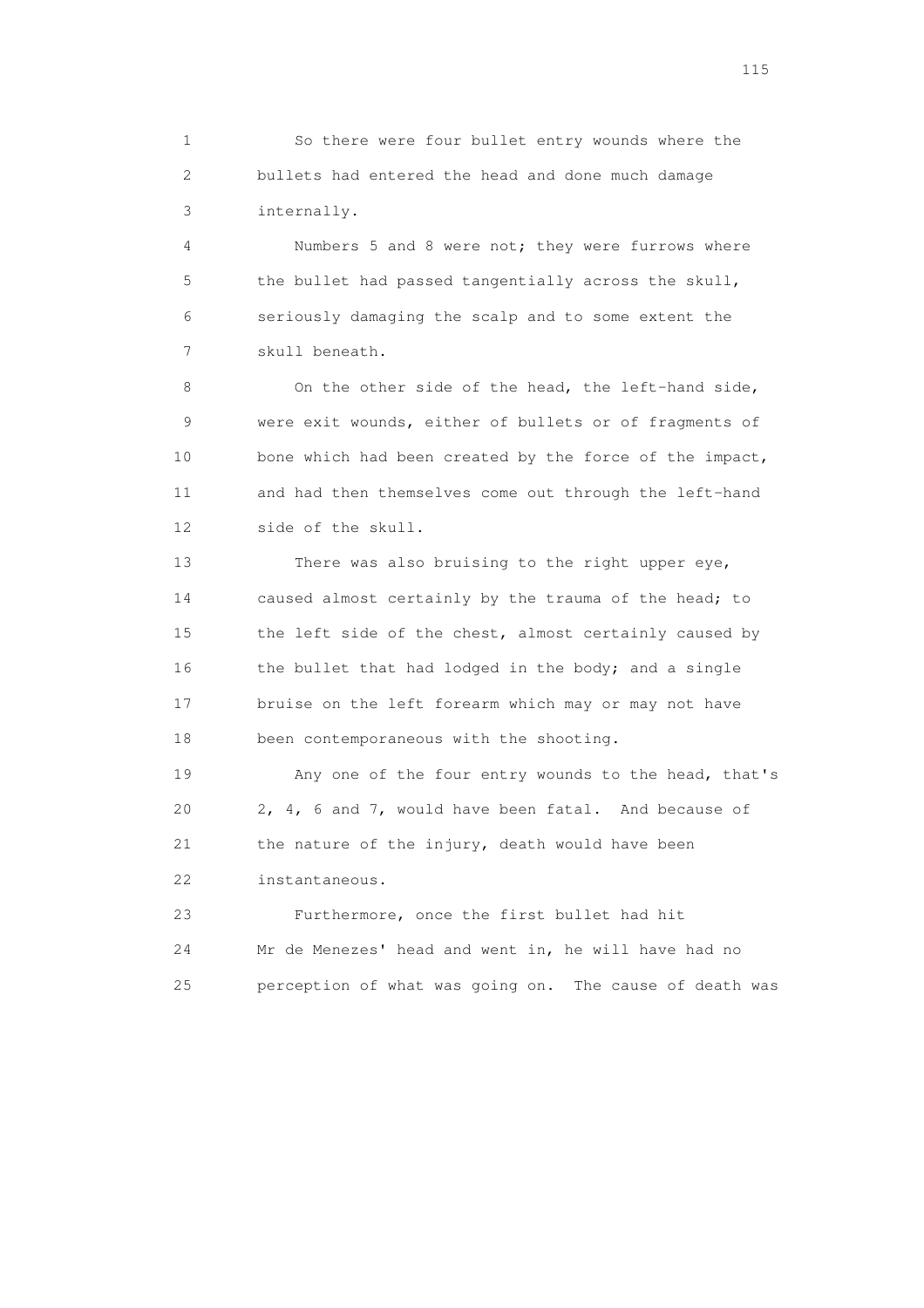1 multiple gunshot wounds to the head. It was impossible 2 to say whether the brain stem was injured, because the 3 brain was so badly damaged that it simply wasn't 4 possible to tell.

 5 There was not only the direct damage caused by the 6 immediate entry and passage of the bullets, but there 7 was also the collateral damage caused by fragments of 8 bullet and of bone and also by the shockwaves caused by 9 the impacts. As soon as the first shot had gone in, and 10 we don't know which one it was, Mr de Menezes would have 11 been incapacitated and unconscious and death would have 12 occurred instantly. He can't say in what relative 13 positions the two firearms officers were in, in relation 14 to Mr de Menezes when they fired.

 15 He can only say that the general trend was that the 16 bullets had passed from right to left across the body 17 and that the exit wounds were at a slightly higher level 18 than the entry wounds but not much could be read into 19 that.

 20 Although death was instantaneous, the heart could 21 continue to beat for a little time thereafter so that 22 the bruise on the arm could have been caused before or 23 after death.

 24 Also called to the scene of the shooting on 22 July 25 was a Mr Franco Tomei who is a forensic scientist who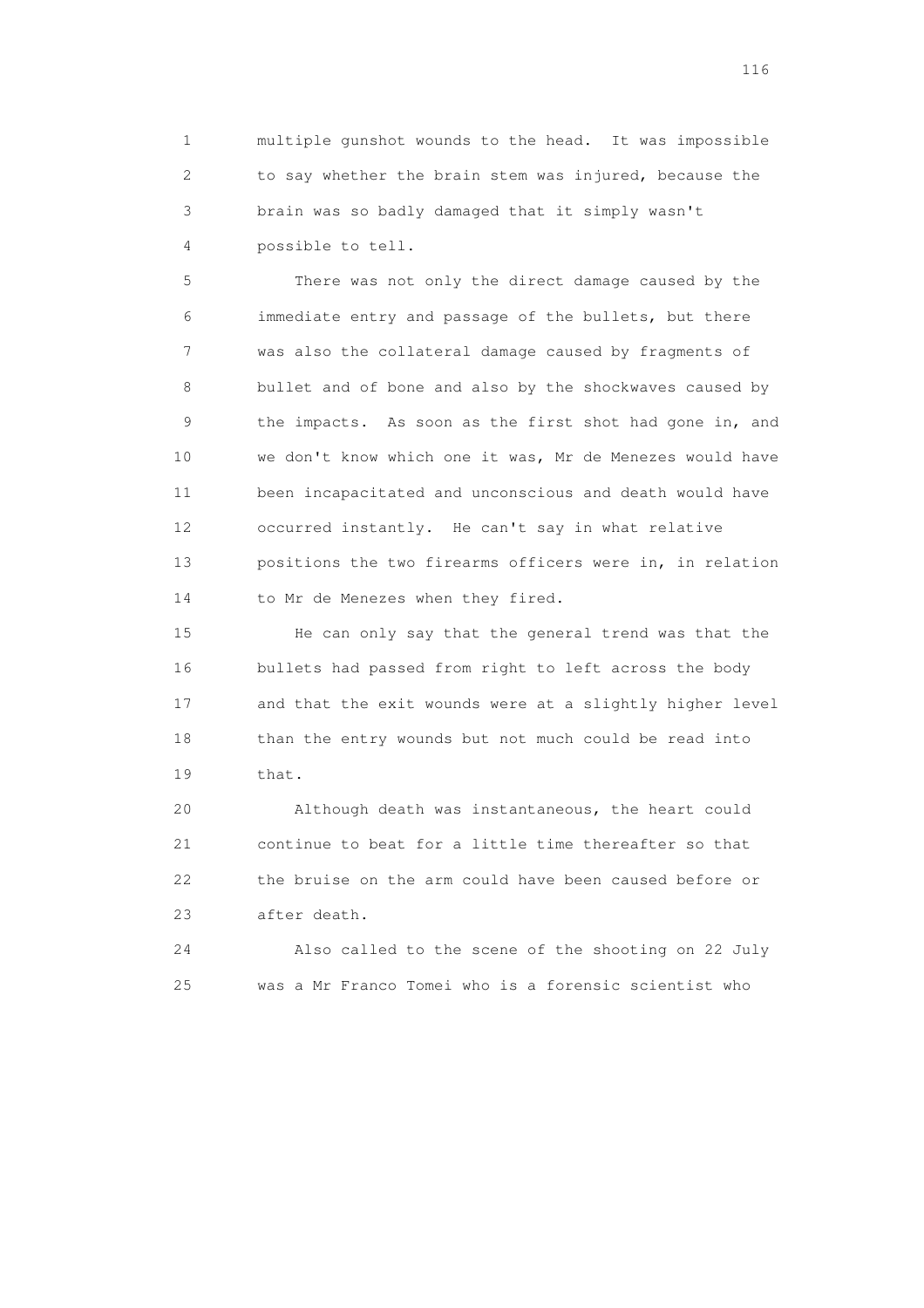1 has been specialising in the examination of firearms and 2 ammunition for more than 30 years.

 3 He originally worked for 22 years as a forensic 4 scientist for the Metropolitan Police laboratory and 5 since then he's been working for the Forensic Science 6 Service which is now an independent laboratory.

 7 He was called to the scene of the shooting on 8 22 July and when he arrived the body of Mr de Menezes 9 was still present. He noted the presence of various 10 spent cartridge cases lying around the carriage and both 11 bullets and fragments of bullet and bullet damage to 12 an armrest and some seats and he noted a dent to the 13 window surround in the carriage.

 14 He was present at a post-mortem examination the 15 following day at Greenwich Mortuary. The wound sites on 16 the left-hand side of the head, he said were exit sites, 17 either of bullet material or bone fragments; and the 18 extent of the damage to the skull and the tissue was so 19 great that it was not possible to associate any 20 particular entry wound with any of the exit injuries; 21 and the numbering which is used on the body map which 22 I showed you is arbitrary; it's not possible to say 23 anything about the order in which the wounds were suss 24 strained.

25 The presence of particles of propellant found in the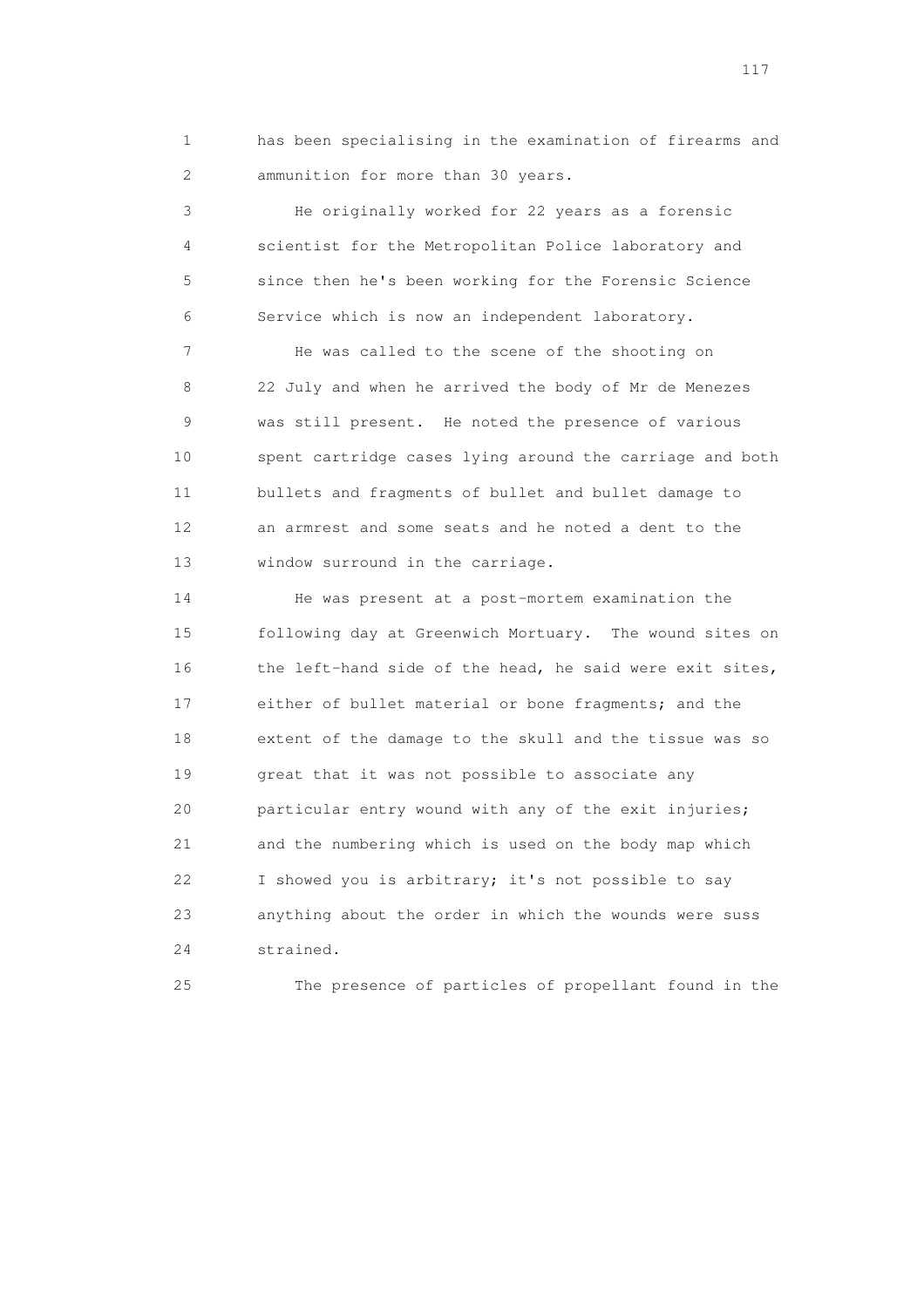1 skin indicates that on all but one of the head wounds, 2 the range of firing had to be relatively short, but it's 3 not possible to determine specifically at what distance 4 the shots were actually fired.

 5 After the post-mortem, Mr Tomei went back to the 6 tube carriage itself to establish whether Mr de Menezes 7 was actually on the floor at the time when the shots 8 were fired, and he was able to establish from the 9 absence of damage to the floor that he was not. He also 10 investigated the possibility of establishing where he 11 was at the time of the shooting, and he concluded from 12 the bullet damage to the armrest between seats 3 and 4 13 and the extensive bloodstaining on seat 3 and the bullet 14 damage to the seats, that Mr de Menezes was completely 15 bent over to his left such that his head was overhanging 16 seat number 3.

 17 All the shots were fired from right to left, and the 18 bullets appeared to have travelled largely horizontally 19 with respect to the head. Given that Mr Tomei concludes 20 that the head was bent over to the left, he thinks that 21 the guns therefore must have been pointed downwards.

 22 He also carried out forensic examination of all the 23 firearms that had been collected from the CO19 officers 24 involved in the incident, and he was able to establish 25 that only two guns had contributed to the death of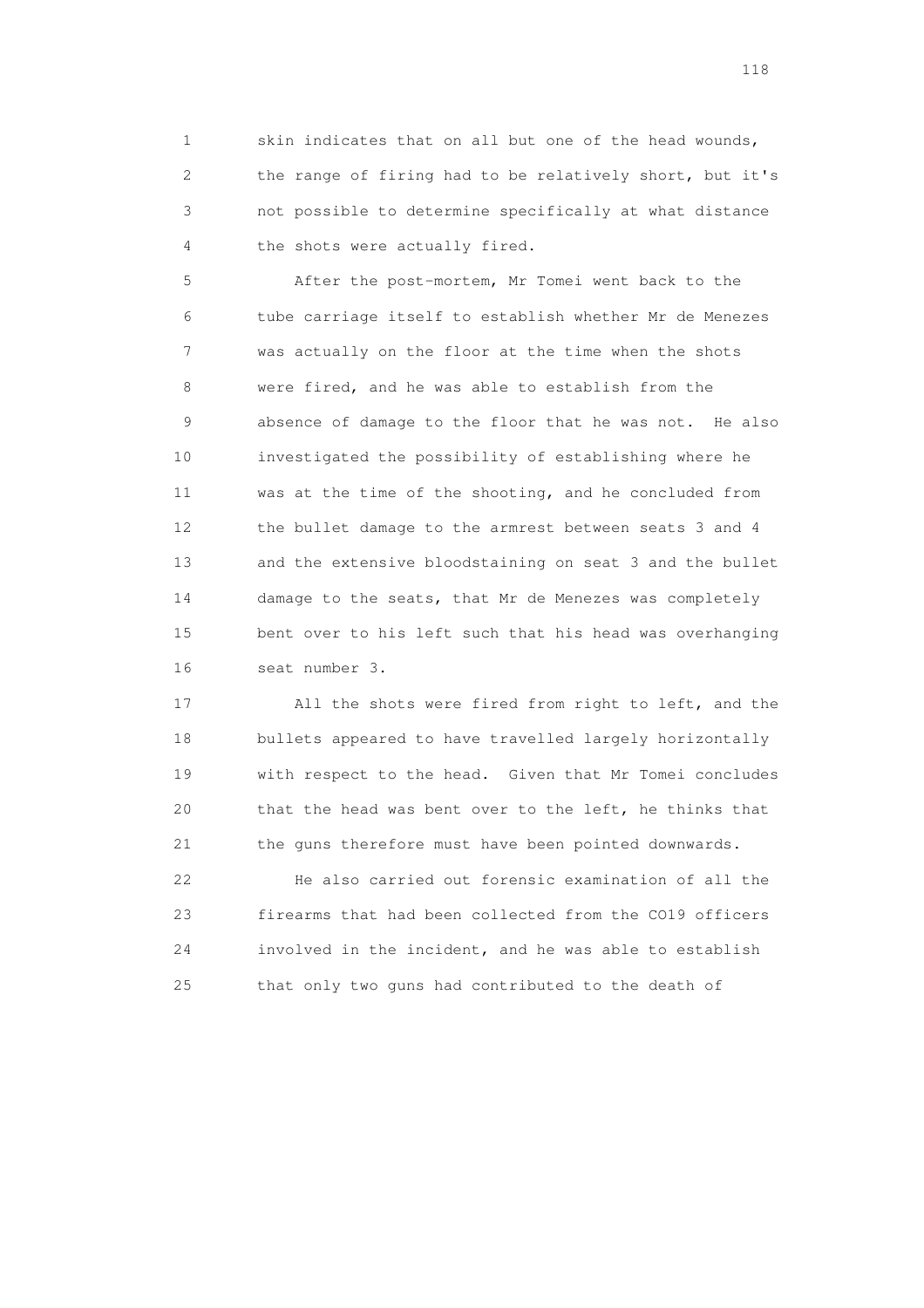1 Mr de Menezes and they were the block pistols issued to 2 Charlie 12 and Charlie 2.

 3 He collected nine fired cartridge cases and was able 4 to associate three with Charlie 12's gun and six with 5 Charlie 2's gun.

 6 These forensic tests also led him to be able to 7 conclude that, at the time of firing, the muzzles of the 8 guns were a maximum of 8 centimetres or 3 inches and 9 a minimum of 1 centimetre or half an inch from the skin.

 10 He also reported on the findings of two of his 11 colleagues, Mr Keeley and Mr Chapman. Mr Keeley is 12 a forensic firearms expert and he was able to say that 13 the discharged residue on the clothing of Charlie 2 and 14 Charlie 12 indicates they were in the immediate area of 15 Mr de Menezes when the shots were fired. Ivor's 16 clothing contained less residue, indicating that he was 17 either further away or shielded by the others.

 18 Mr Chapman is a biologist, specialising in evidence 19 to be gleaned from biological trace evidence from such 20 bodily fluids as blood and also the interpretation of 21 blood patterns at possible crime scenes.

 22 He also agreed with Mr Tomei that the likely 23 position of Mr de Menezes' body when the shots were 24 fired was that he was on or over the second seat from 25 the double doors with his head leaning over the third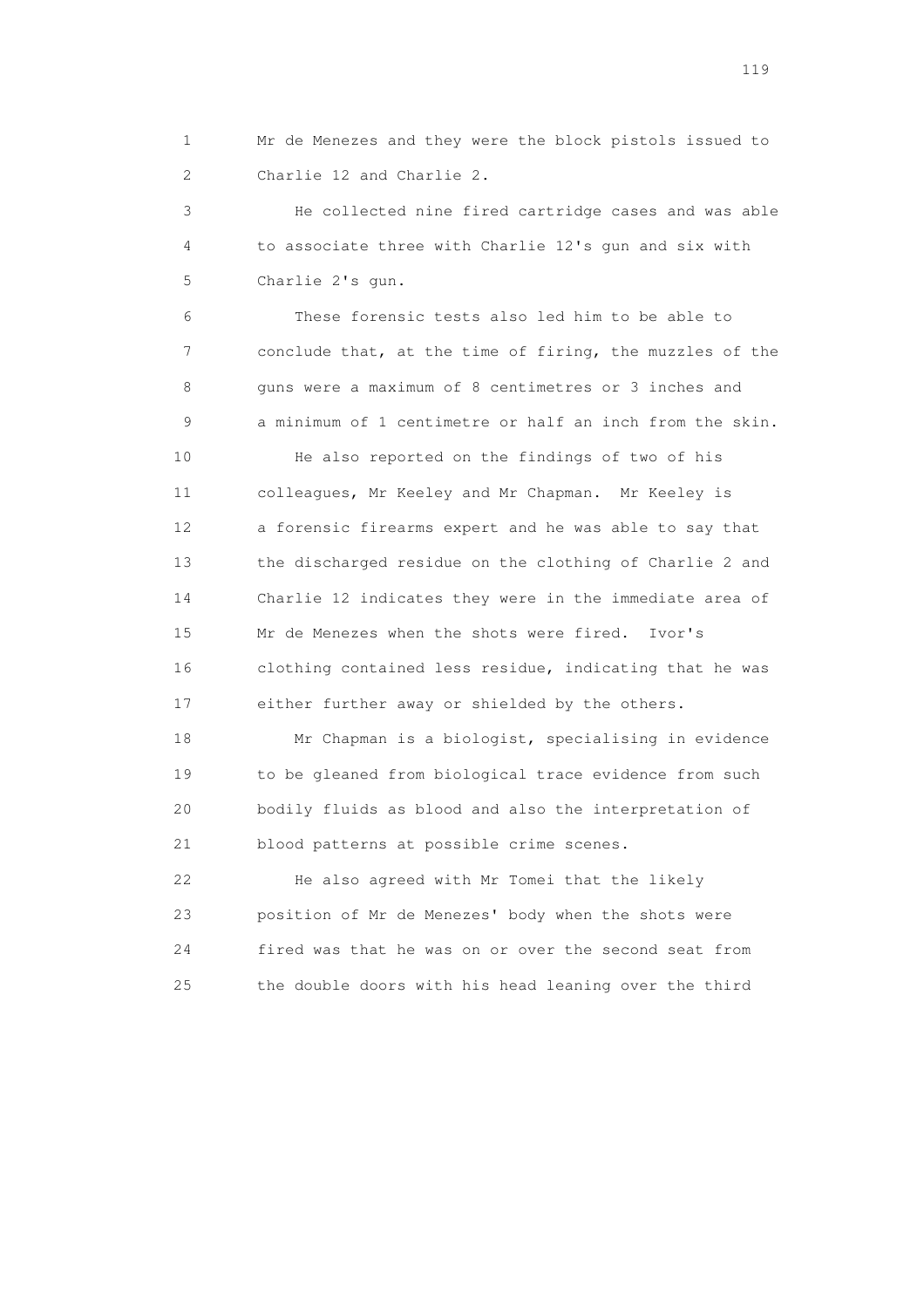1 heavily bloodstained seat.

 2 He's also able to say, from the blood distribution 3 found on Ivor's clothing, that this was the one to be 4 expected from Ivor's description of holding 5 Mr de Menezes in a bear hug while the shooting occurred; 6 while the blood distribution on Charlie 2 and 7 Charlie 12's clothing is what he would expect if, as 8 they both state, they were close to Jean Charles 9 de Menezes during the shooting. 10 He was also able to confirm to Mr Mansfield that the 11 design of 124-grain hollow point bullets is such that 12 the mushrooming effect caused when the bullet strikes is 13 calculated to generate a huge amount of energy, and with 14 a tissue as fragile as the brain itself, then the energy 15 generated by a single shot would cause extensive brain 16 damage, and would probably be sufficient to 17 incapacitate, and if not fatal in itself, very nearly 18 fatal. 19 After the incident was over, two senior officers 20 were quickly appointed as post-incident managers, 21 Chief Inspector Costello for CO19 and 22 Detective Chief Inspector Edser for the Special Branch. 23 All the black team firearms officers and all the grey 24 team surveillance officers were brought eventually to 25 the CO19 base at Leman Street for debriefing. This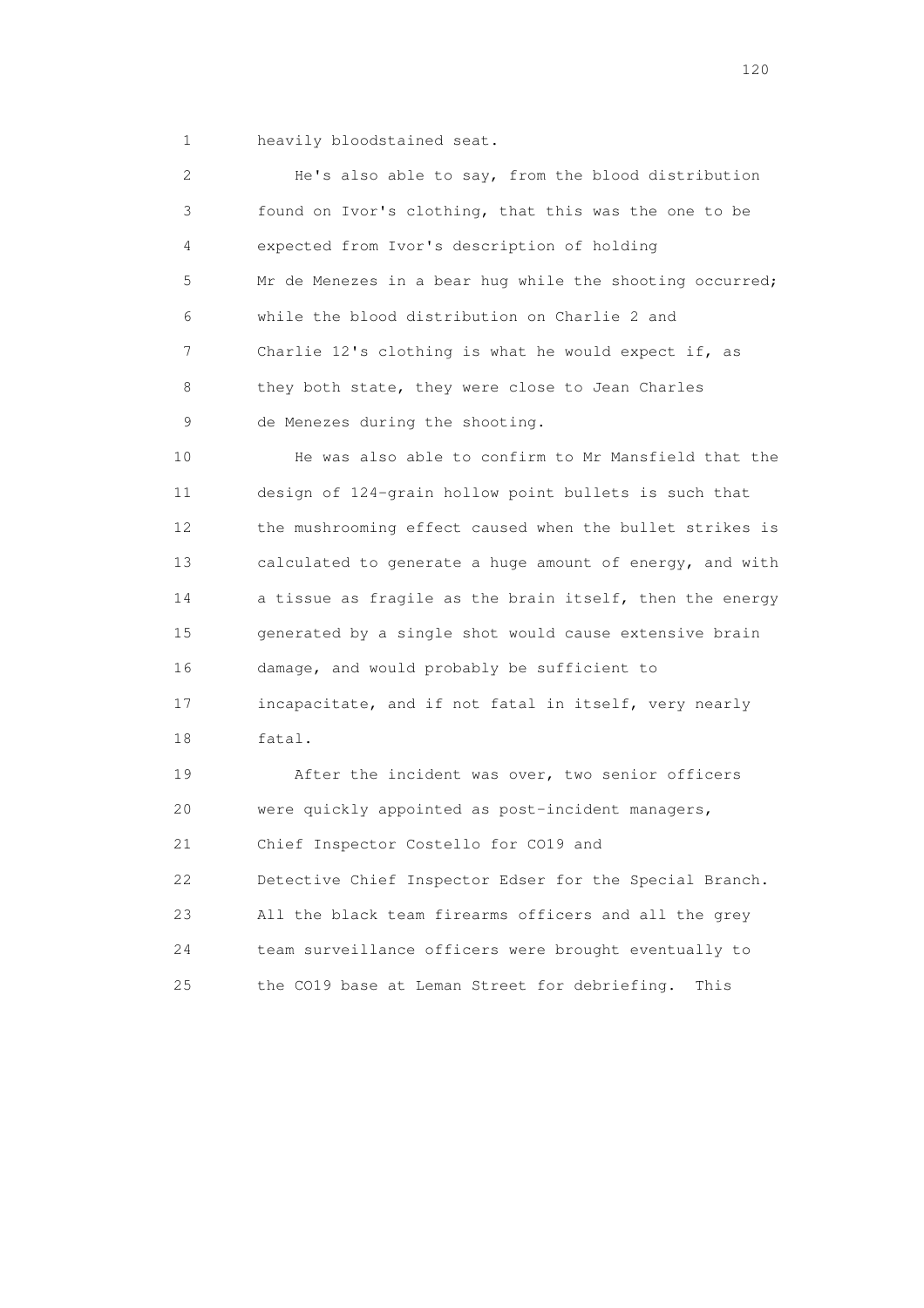1 decision was taken so that everyone could be brought 2 into a single location and the investigators from the 3 Department of Professional Standards, who had been stood 4 up to investigate this happening, would not have to 5 split their resources.

 6 Costello's initial task was administrative, 7 arranging for the seizure of clothing and firearms used 8 by the officers involved, and to ensure that nobody was 9 injured. By 1.30 Trojan 84 was also back at 10 Leman Street, and he gave Mr Costello a full account of 11 what happened. I am going to read you the point in the 12 log where the specialist firearms officers became 13 involved.

14 The log entry reads:

 15 "It was reported that the suspect appeared jumpy and 16 furtive and they were informed that he was not to be 17 allowed to get into the tube. However, at the time SO19 18 were not able to get there in time. On arrival at 19 Stockwell tube the suspect had already gone into the 20 station and SFO officers deployed into the station, down 21 the escalators into the hall leading to the platforms. 22 They were met there by a surveillance officer who 23 indicated the platform and train. Officers went with 24 this officer and onto the train. Immediately the 25 suspect was pointed out he launched himself at the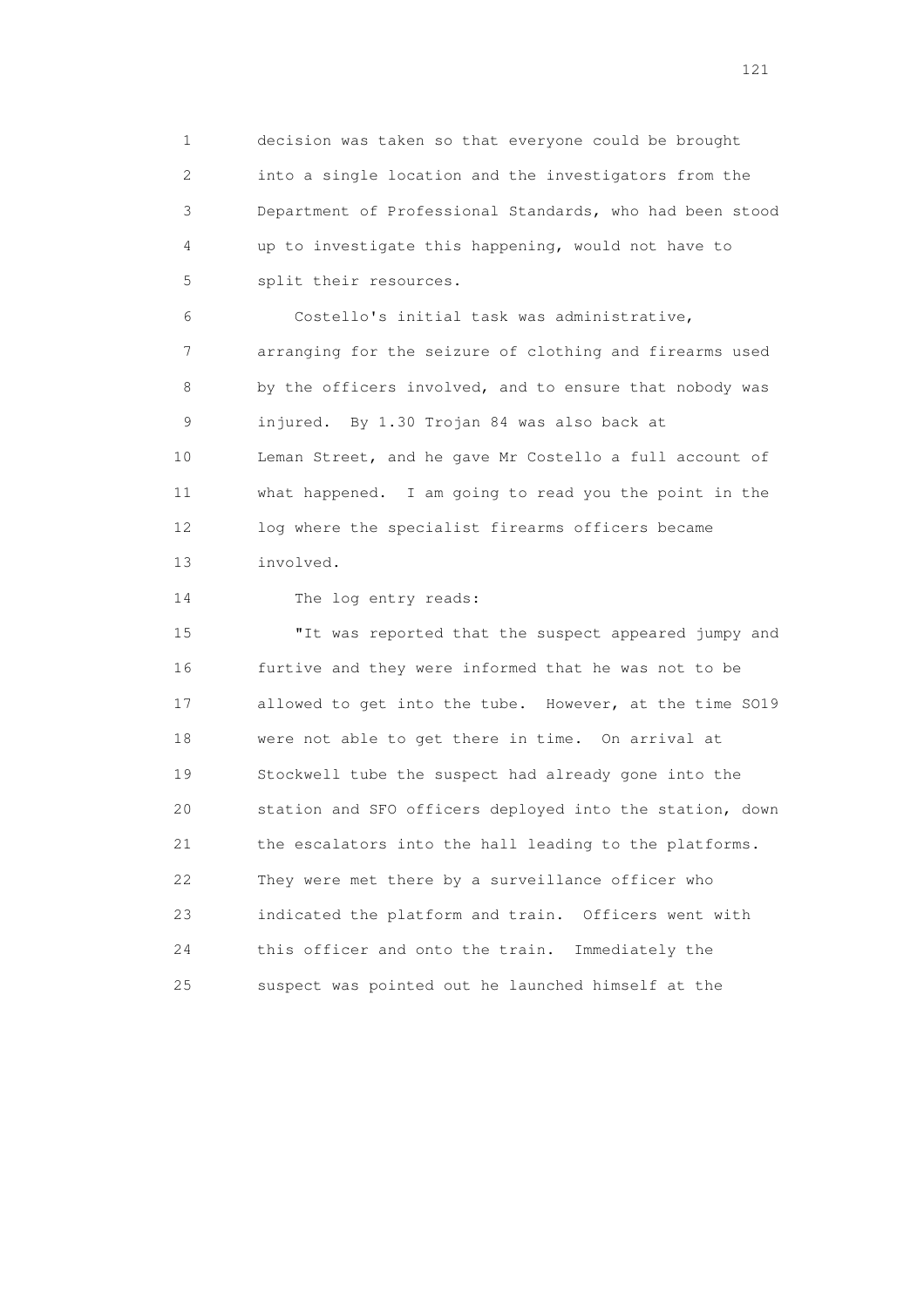1 officer. Specialist firearms officers had got in 2 between and shot the suspect in the head. Charlie 12 3 shot a couple of times and Charlie 2 shot five or six 4 times. Trojan 84 also added that ... the subject had 5 access to weapons and was involved in terrorist bombing 6 of 21 July. During surveillance, instructions received 7 that the subject was not to be allowed to be lost in the 8 entered tube and that radio communications were poor."

 9 Trojan 84 confirmed that this information had come 10 largely from Charlie 2 and Charlie 12, but it may be 11 significant that this was an account given before the 12 officers had begun to prepare their notes.

 13 As a result of advice from the Police Federation 14 representative -- that's essentially the junior 15 officers' trade union -- and legal advice available to 16 those officers, it was decided that Charlie 2 and 17 Charlie 12 would not be writing anything at that stage, 18 and indeed they did not make their notes in the form of 19 a statement until the following day. This was agreed to 20 by the senior investigating officer for the Department 21 of Professional Standards, Mr Evans.

 22 Everybody came back to Leman Street at midday on the 23 Saturday, as did the Special Branch officers. All 24 officers including Charlie 2 and Charlie 12 then 25 prepared detailed notes in statement form, although the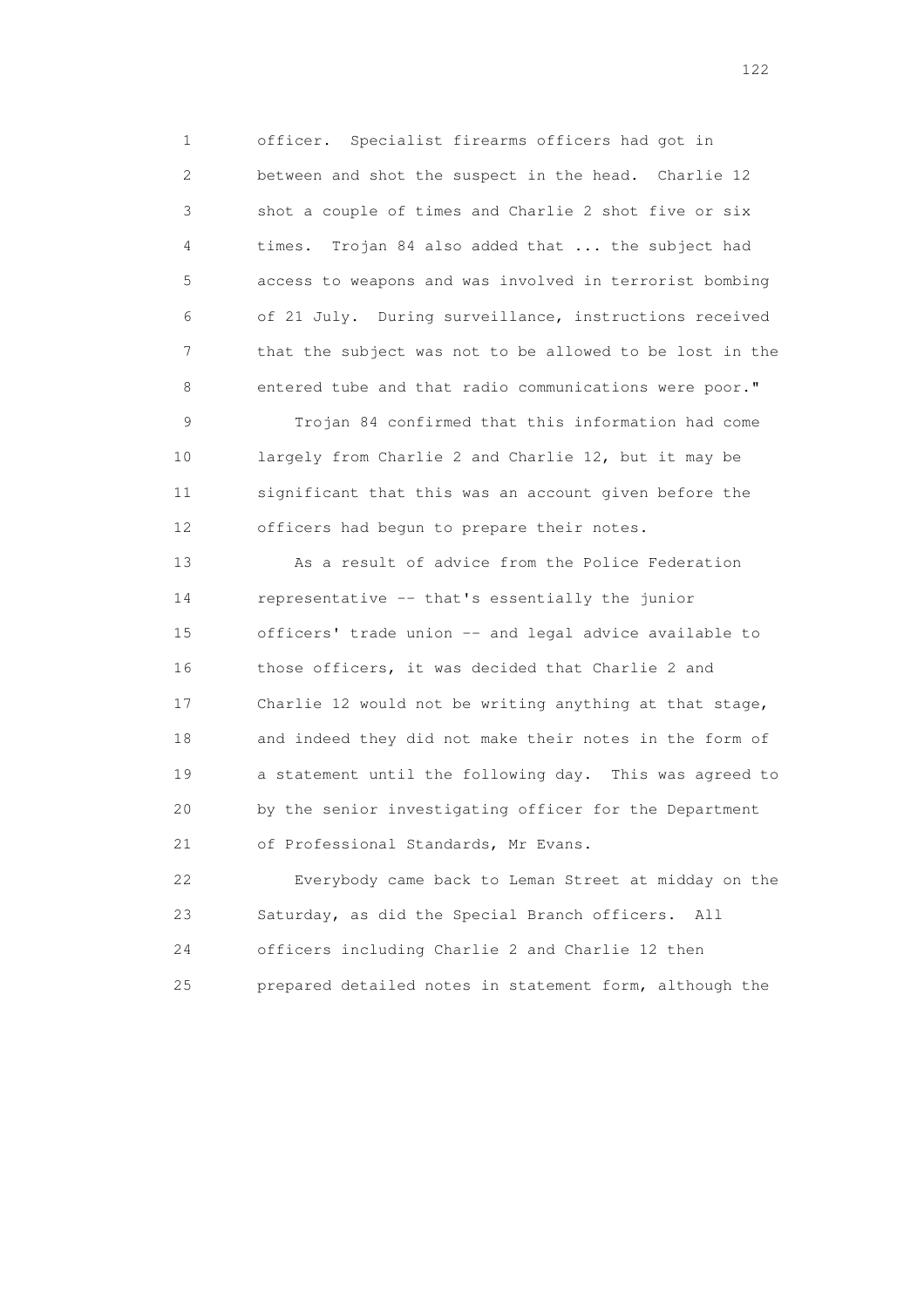1 two groups of officers wrote up their statements 2 separately and in separate rooms. Any conversations 3 between the officers themselves were not monitored, nor 4 were they supervised.

 5 However, Charlie 2 and Charlie 12 both told you that 6 they were still writing their statements when everyone 7 else had finished, and although they may have compared 8 notes on timings and locations, they did not collaborate 9 upon the preparation of their statements. However, 10 everyone accepts that there was general conversation 11 about the events of the previous day before statements 12 were made.

 13 So far as the SO12 Special Branch officers are 14 concerned, Mr Edser confirmed that the grey team did not 15 spend any time in company with the firearms officers, 16 who had been involved in this operation, nor did any 17 discussion of which this officer was aware take place 18 between any of his officers and the firearms officers 19 that day.

 20 Their log was debriefed in a room adjacent to the 21 canteen and separate from where the firearms officers 22 were accommodated. However, it did emerge that at that 23 debrief, the officers were instructed only to write up 24 their initial notes to a point where any of them went 25 down on to the platform and not to cover anything that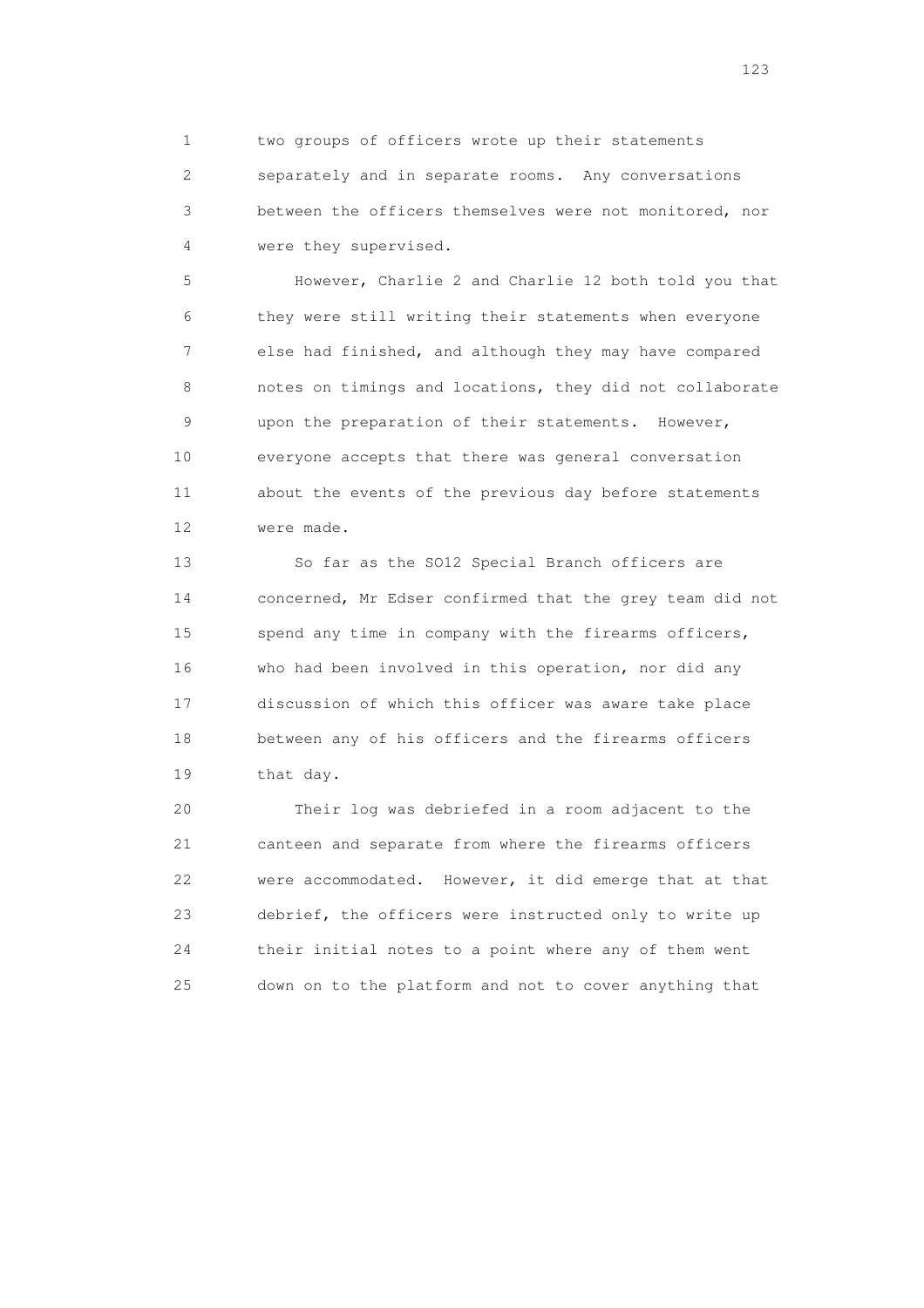1 happened on the train.

 2 This instruction came from the senior investigating 3 officer of the Directorate of Professional Standards, 4 Mr Evans, and Mr Edser suggested that this might have 5 been because the surveillance was regarded as being over 6 at that point.

 7 In any event, the surveillance had entered in a very 8 unusual way in respect of which other considerations 9 will arise and in particular an investigation into how 10 a man had come to be shot, and Mr Edser expressed the 11 view that where a sudden, violent and frightening event 12 had taken place, then it would be desirable to allow 13 a little time to elapse before officers would be asked 14 to make a statement in relation to that part of the 15 story.

 16 In fact, Ivor and Ken, who wrote supplementary E in 17 the surveillance log, went beyond the limitation that 18 had been directed and did go on to deal with events on 19 the train, although their supplementary notes stop 20 before any shooting takes place.

 21 Of course, you will remember that all these officers 22 made formal statements in due course which they were 23 allowed to refer to when they were giving evidence, and 24 those statements cover the events that happened in the 25 railway carriage as well.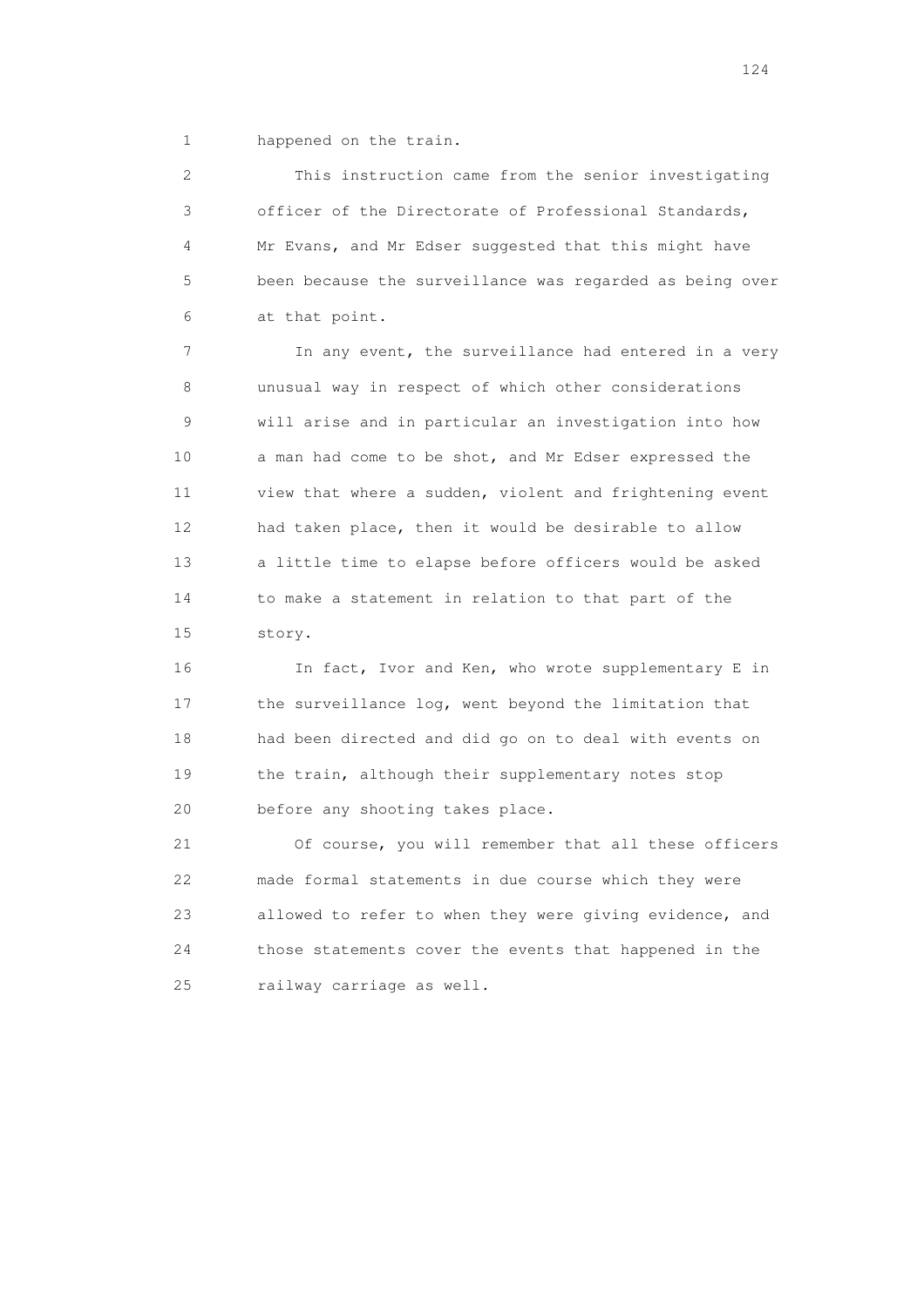1 Well, ladies and gentlemen, you will be relieved to 2 hear that that is about the sum total of the summary 3 I am going to give you. I have about 30 to 40 minutes 4 left simply to review some matters that you have to look 5 at, and that I am going to do tomorrow morning. 6 I am quite sure you have had more than enough for 7 today, so we can break off now. Would you like to be 8 back, please, again at 10 o'clock. I shall be sending 9 you out to consider your verdict soon after that. 10 MR HILLIARD: May I just detain you for a moment, sir? 11 Thank you. 12 SIR MICHAEL WRIGHT: 10 o'clock tomorrow morning. 13 (3.30 pm) 14 8 (The court adjourned until 10.00 am on 9 Thursday, 4 December 2008)